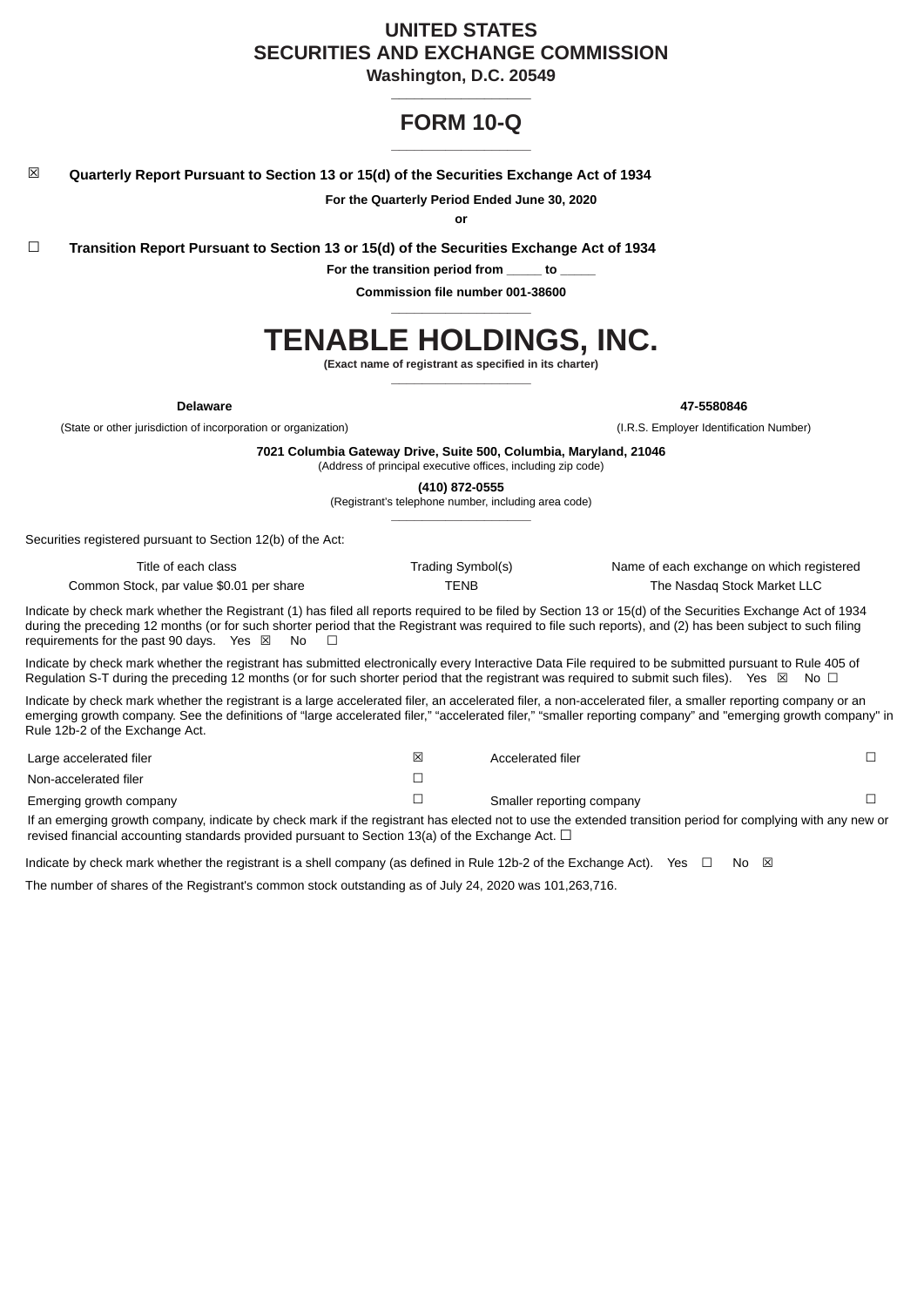#### **TENABLE HOLDINGS, INC. TABLE OF CONTENTS**

## **PART I – FINANCIAL [INFORMATION](#page-2-0)**

<span id="page-1-0"></span>

| Item 1.   | <b>Financial Statements</b>                                                           |                             |
|-----------|---------------------------------------------------------------------------------------|-----------------------------|
|           | <b>Consolidated Balance Sheets</b>                                                    | $\overline{3}$              |
|           | <b>Consolidated Statements of Operations</b>                                          | $\overline{4}$              |
|           | <b>Consolidated Statements of Comprehensive Loss</b>                                  | $\overline{5}$              |
|           | <b>Consolidated Statements of Stockholders' Equity</b>                                |                             |
|           | <b>Consolidated Statements of Cash Flows</b>                                          |                             |
|           | <b>Notes to Consolidated Financial Statements</b>                                     | $\frac{6}{7}$ $\frac{8}{8}$ |
|           | 1. Business and Summary of Significant Accounting Policies                            |                             |
|           | 2. Revenue Recognition                                                                | $\overline{9}$              |
|           | 3. Cash and Cash Equivalents and Short-Term Investments                               | 10                          |
|           | 4. Fair Value Measurements                                                            | 10                          |
|           | 5. Property and Equipment, Net                                                        | $\underline{\textbf{11}}$   |
|           | 6. Goodwill and Acquired Intangible Assets                                            | 12                          |
|           | 7. Leases                                                                             | 12                          |
|           | 8. Debt                                                                               | 13                          |
|           | 9. Stock-Based Compensation                                                           | 14                          |
|           | 10. Net Loss Per Share                                                                | 15                          |
|           | 11. Geographic Information                                                            | 16                          |
|           |                                                                                       |                             |
| Item 2.   | Management's Discussion and Analysis of Financial Condition and Results of Operations | 17                          |
| Item 3.   | <b>Quantitative and Qualitative Disclosures About Market Risk</b>                     | <u>33</u>                   |
| Item 4.   | <b>Controls and Procedures</b>                                                        | 33                          |
|           | <b>PART II - OTHER INFORMATION</b>                                                    |                             |
| Item $1.$ | <b>Legal Proceedings</b>                                                              | 35                          |
| Item 1A.  | <b>Risk Factors</b>                                                                   | 35                          |
| Item 2.   | Unregistered Sales of Equity Securities and Use of Proceeds                           | 59                          |
| Item 6.   | <b>Exhibits</b>                                                                       | 61                          |
|           | <b>Signatures</b>                                                                     | 62                          |
|           |                                                                                       |                             |

2

Page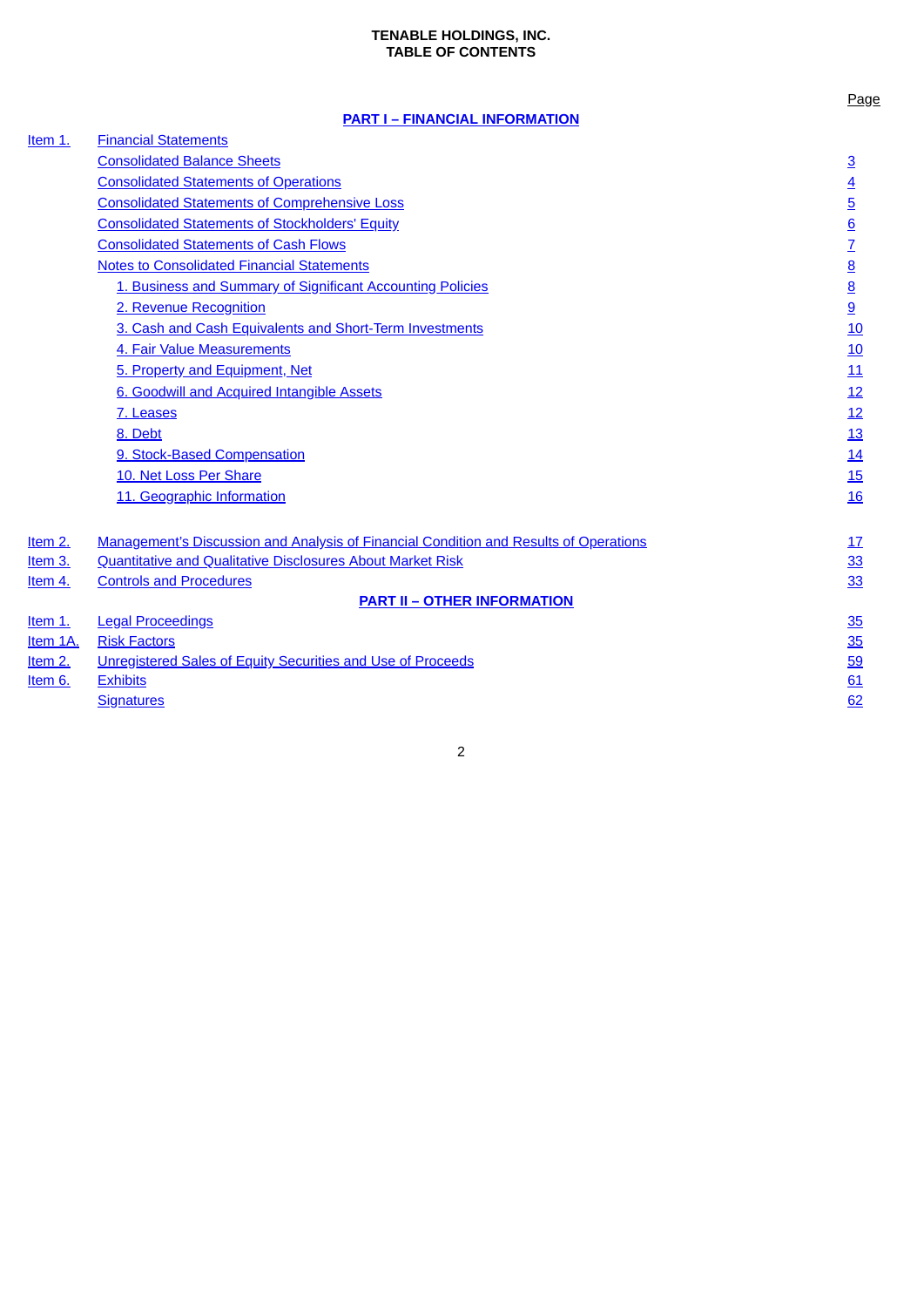## **PART I. FINANCIAL INFORMATION**

# <span id="page-2-1"></span><span id="page-2-0"></span>**Item 1. Financial Statements**

## **TENABLE HOLDINGS, INC. CONSOLIDATED BALANCE SHEETS**

|                                                                                                                                                                       | June 30, 2020 | December 31,<br>2019 |
|-----------------------------------------------------------------------------------------------------------------------------------------------------------------------|---------------|----------------------|
| (in thousands, except per share data)                                                                                                                                 | (unaudited)   |                      |
| <b>Assets</b>                                                                                                                                                         |               |                      |
| Current assets:                                                                                                                                                       |               |                      |
| Cash and cash equivalents                                                                                                                                             | \$<br>136,467 | \$<br>74,363         |
| Short-term investments                                                                                                                                                | 105,634       | 137,904              |
| Accounts receivable (net of allowance for doubtful accounts of \$297 and \$764 at June 30, 2020 and<br>December 31, 2019, respectively)                               | 81,782        | 94,827               |
| Deferred commissions                                                                                                                                                  | 29,620        | 28,499               |
| Prepaid expenses and other current assets                                                                                                                             | 26,298        | 27,369               |
| Total current assets                                                                                                                                                  | 379,801       | 362,962              |
| Property and equipment, net                                                                                                                                           | 35,144        | 26,847               |
| Deferred commissions (net of current portion)                                                                                                                         | 42,148        | 43,766               |
| Operating lease right-of-use assets                                                                                                                                   | 40,476        | 42,847               |
| Acquired intangible assets, net                                                                                                                                       | 14,350        | 15,508               |
| Goodwill                                                                                                                                                              | 54,138        | 54,138               |
| Other assets                                                                                                                                                          | 9,779         | 12,544               |
| <b>Total assets</b>                                                                                                                                                   | \$<br>575,836 | \$<br>558,612        |
|                                                                                                                                                                       |               |                      |
| <b>Liabilities and Stockholders' Equity</b>                                                                                                                           |               |                      |
| <b>Current liabilities:</b>                                                                                                                                           |               |                      |
| Accounts payable                                                                                                                                                      | \$<br>429     | \$<br>1,732          |
| Accrued expenses                                                                                                                                                      | 7,909         | 8,436                |
| Accrued compensation                                                                                                                                                  | 31,360        | 36,634               |
| Deferred revenue                                                                                                                                                      | 274,953       | 274,348              |
| Operating lease liabilities                                                                                                                                           | 5,347         | 5,209                |
| Other current liabilities                                                                                                                                             | 783           | 1,284                |
| <b>Total current liabilities</b>                                                                                                                                      | 320,781       | 327,643              |
| Deferred revenue (net of current portion)                                                                                                                             | 90,356        | 88,779               |
| Operating lease liabilities (net of current portion)                                                                                                                  | 48,678        | 40,663               |
| Other liabilities                                                                                                                                                     | 4,853         | 2,622                |
| <b>Total liabilities</b>                                                                                                                                              | 464,668       | 459,707              |
|                                                                                                                                                                       |               |                      |
| Stockholders' equity:                                                                                                                                                 |               |                      |
| Common stock (par value: \$0.01; 500,000 shares authorized; 101,127 and 98,587 shares issued and<br>outstanding at June 30, 2020 and December 31, 2019, respectively) | 1,011         | 986                  |
| Additional paid-in capital                                                                                                                                            | 710,066       | 662,990              |
| Accumulated other comprehensive income                                                                                                                                | 149           | 50                   |
| Accumulated deficit                                                                                                                                                   | (600, 058)    | (565, 121)           |

Total liabilities and stockholders' equity and the stockholders' equity and the stockholders' equity and the stockholders' equity and the stockholders' equity and the stockholders' equity and the stockholders' equity and t The accompanying notes are an integral part of these consolidated financial statements.

Total stockholders' equity and the stockholders' equity and the stockholders' equity and the stockholders' equity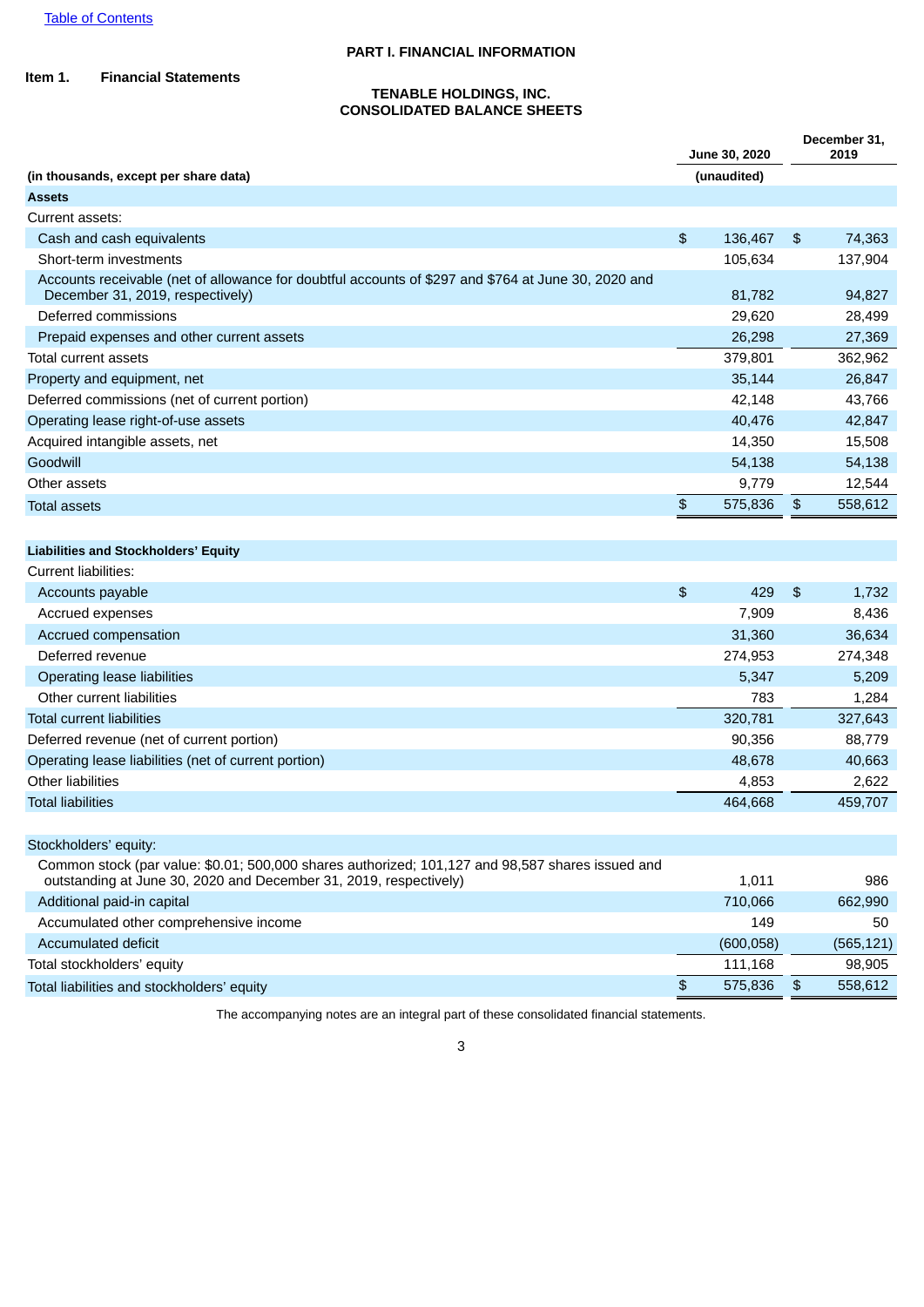## **TENABLE HOLDINGS, INC. CONSOLIDATED STATEMENTS OF OPERATIONS (Unaudited)**

<span id="page-3-0"></span>

|                                                                                  | Three Months Ended June 30, |      |           | Six Months Ended June 30, |           |                |           |
|----------------------------------------------------------------------------------|-----------------------------|------|-----------|---------------------------|-----------|----------------|-----------|
| (in thousands, except per share data)                                            | 2020                        | 2019 |           | 2020                      |           |                | 2019      |
| Revenue                                                                          | \$<br>107,209               | \$   | 85,384    | \$                        | 209,857   | $\mathfrak{P}$ | 165,685   |
| Cost of revenue                                                                  | 19,142                      |      | 13,918    |                           | 37,843    |                | 27,144    |
| Gross profit                                                                     | 88,067                      |      | 71,466    |                           | 172,014   |                | 138,541   |
| Operating expenses:                                                              |                             |      |           |                           |           |                |           |
| Sales and marketing                                                              | 55,443                      |      | 56,015    |                           | 115,298   |                | 108,704   |
| Research and development                                                         | 25,310                      |      | 21,698    |                           | 52,141    |                | 43,633    |
| General and administrative                                                       | 17,879                      |      | 15,987    |                           | 36,812    |                | 31,123    |
| Total operating expenses                                                         | 98,632                      |      | 93,700    |                           | 204,251   |                | 183,460   |
| Loss from operations                                                             | (10, 565)                   |      | (22, 234) |                           | (32, 237) |                | (44, 919) |
| Interest income, net                                                             | 455                         |      | 1,594     |                           | 1,189     |                | 3,150     |
| Other expense, net                                                               | (298)                       |      | (122)     |                           | (1,258)   |                | (336)     |
| Loss before income taxes                                                         | (10, 408)                   |      | (20, 762) |                           | (32, 306) |                | (42, 105) |
| Provision for income taxes                                                       | 1,552                       |      | 866       |                           | 2,631     |                | 963       |
| Net loss                                                                         | \$<br>(11,960)              | \$   | (21, 628) | \$                        | (34,937)  | \$             | (43,068)  |
|                                                                                  |                             |      |           |                           |           |                |           |
| Net loss per share, basic and diluted                                            | \$<br>(0.12)                | \$   | (0.23)    | \$                        | (0.35)    | -\$            | (0.45)    |
| Weighted-average shares used to compute net loss per share,<br>basic and diluted | 100,209                     |      | 95,820    |                           | 99,532    |                | 94,785    |

The accompanying notes are an integral part of these consolidated financial statements.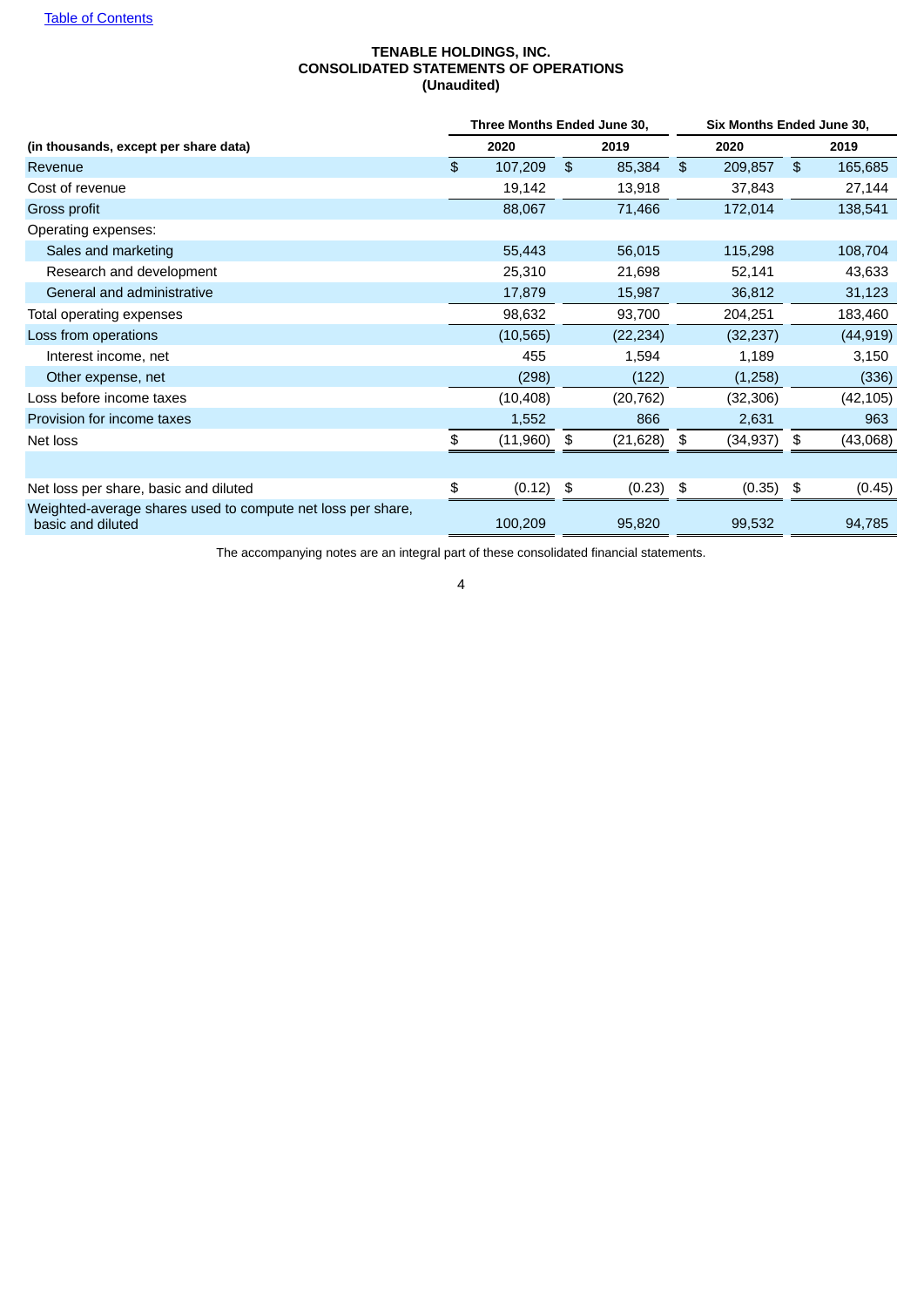## **TENABLE HOLDINGS, INC. CONSOLIDATED STATEMENTS OF COMPREHENSIVE LOSS (Unaudited)**

<span id="page-4-0"></span>

|                                                            | Three Months Ended June 30, |          | Six Months Ended June 30, |               |    |          |  |
|------------------------------------------------------------|-----------------------------|----------|---------------------------|---------------|----|----------|--|
| (in thousands)                                             | 2020                        | 2019     |                           | 2020          |    | 2019     |  |
| Net loss                                                   | \$<br>$(11,960)$ \$         | (21,628) | - SS                      | $(34,937)$ \$ |    | (43,068) |  |
| Other comprehensive (loss) income, net of tax:             |                             |          |                           |               |    |          |  |
| Unrealized (losses) gains on available-for-sale securities | (14)                        | 59       |                           | 99            |    | 80       |  |
| Other comprehensive (loss) income                          | (14)                        | 59       |                           | 99            |    | 80       |  |
| Comprehensive loss                                         | \$<br>(11, 974)             | (21,569) | \$.                       | (34,838)      | \$ | (42,988) |  |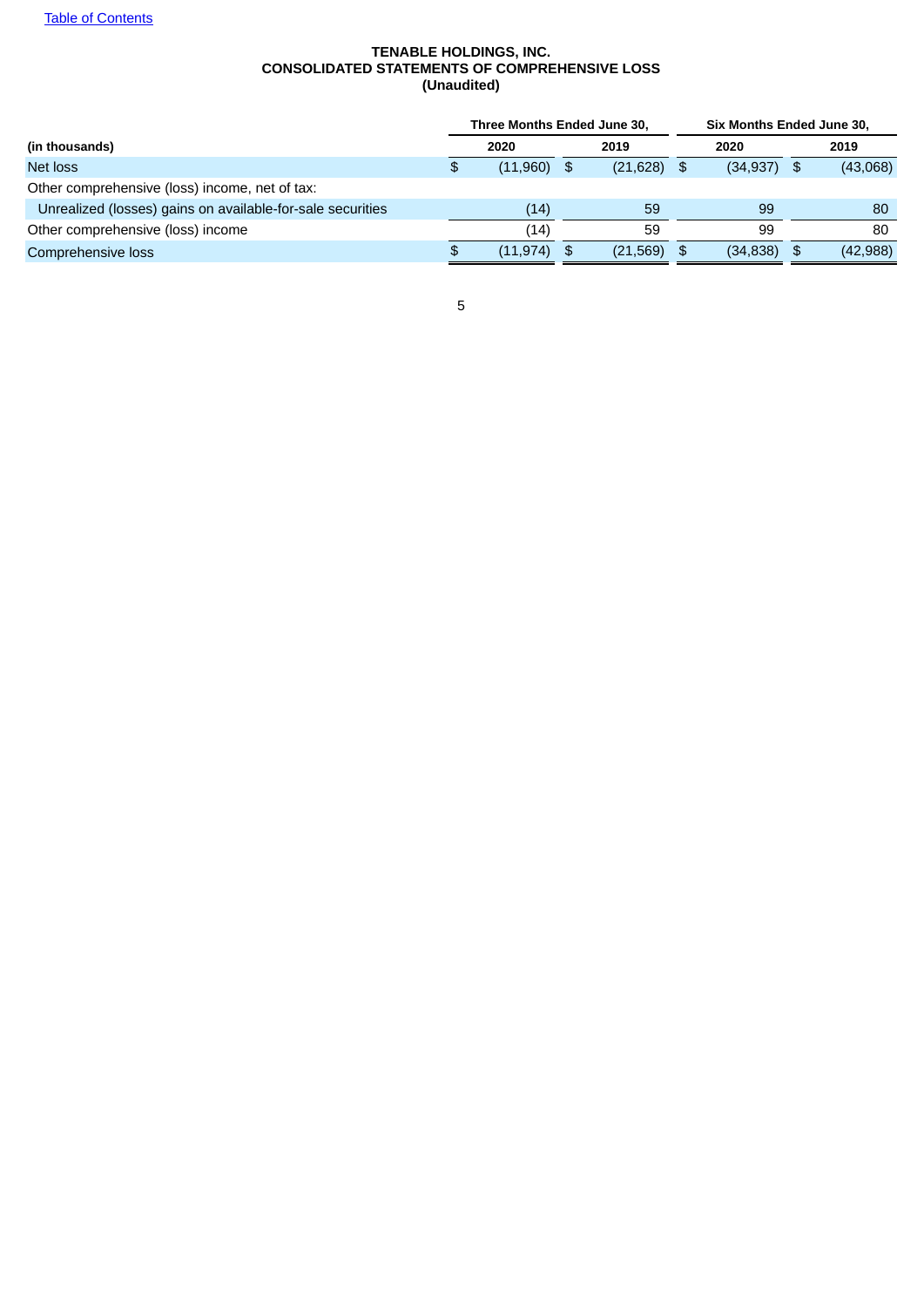## **TENABLE HOLDINGS, INC. CONSOLIDATED STATEMENTS OF STOCKHOLDERS' EQUITY (Unaudited)**

<span id="page-5-0"></span>

|                                                                     |               | <b>Common Stock</b> |              |                | <b>Additional</b><br>Paid-in |                | <b>Accumulated</b><br>Other<br>Comprehensive |                | Accumulated    |                | <b>Total</b><br>Stockholders' |
|---------------------------------------------------------------------|---------------|---------------------|--------------|----------------|------------------------------|----------------|----------------------------------------------|----------------|----------------|----------------|-------------------------------|
| (in thousands)                                                      | <b>Shares</b> |                     | Amount       |                | Capital                      |                | <b>Income</b>                                |                | <b>Deficit</b> |                | Equity                        |
| Balance at March 31, 2020                                           | 100,003       | $\mathfrak{S}$      | 1,000        | $\mathfrak{D}$ | 687,311                      | $\mathfrak{S}$ | 163                                          | $\mathfrak{S}$ | (588,098)      | $\mathfrak{D}$ | 100,376                       |
| Exercise of stock options                                           | 959           |                     | 10           |                | 6,986                        |                |                                              |                |                |                | 6,996                         |
| Vesting of restricted stock units                                   | 165           |                     | $\mathbf{1}$ |                | (1)                          |                |                                              |                |                |                |                               |
| Stock-based compensation                                            |               |                     |              |                | 15,770                       |                |                                              |                |                |                | 15,770                        |
| Other comprehensive loss                                            |               |                     |              |                |                              |                | (14)                                         |                |                |                | (14)                          |
| Net loss                                                            |               |                     |              |                |                              |                |                                              |                | (11,960)       |                | (11,960)                      |
| Balance at June 30, 2020                                            | 101.127       | $\mathfrak{S}$      | 1.011        | $\mathfrak{S}$ | 710.066                      | $\,$           | 149                                          | $\mathfrak{s}$ | (600.058)      | $\mathfrak{S}$ | 111,168                       |
| Balance at December 31, 2019                                        | 98,587        | $\mathfrak{P}$      | 986          | $\mathfrak{D}$ | 662,990                      | $\mathfrak{D}$ | 50                                           | $\mathfrak{S}$ | (565, 121)     | $\mathfrak{F}$ | 98,905                        |
| Exercise of stock options                                           | 1,594         |                     | 16           |                | 10,958                       |                |                                              |                |                |                | 10,974                        |
| Vesting of restricted stock units                                   | 568           |                     | 5            |                | (5)                          |                |                                              |                |                |                |                               |
| Issuance of common stock under<br>employee stock purchase plan      | 378           |                     | 4            |                | 7,303                        |                |                                              |                |                |                | 7,307                         |
| Stock-based compensation                                            |               |                     |              |                | 28,820                       |                |                                              |                |                |                | 28,820                        |
| Other comprehensive income                                          |               |                     |              |                |                              |                | 99                                           |                |                |                | 99                            |
| <b>Net loss</b>                                                     |               |                     |              |                |                              |                |                                              |                | (34, 937)      |                | (34, 937)                     |
| Balance at June 30, 2020                                            | 101,127       | \$                  | 1,011        | \$             | 710,066                      | \$             | 149                                          | \$             | (600, 058)     | \$             | 111,168                       |
|                                                                     |               |                     |              |                |                              |                |                                              |                |                |                |                               |
| Balance at March 31, 2019                                           | 96,203        | \$                  | 962          | \$             | 614,774                      | \$             | 21                                           | \$             | (487, 548)     | \$             | 128,209                       |
| Exercise of stock options                                           | 604           |                     | 6            |                | 2,843                        |                |                                              |                |                |                | 2,849                         |
| Vesting of restricted stock units                                   | 1             |                     |              |                |                              |                |                                              |                |                |                |                               |
| Stock-based compensation                                            |               |                     |              |                | 11,470                       |                |                                              |                |                |                | 11,470                        |
| Other comprehensive income                                          |               |                     |              |                |                              |                | 59                                           |                |                |                | 59                            |
| <b>Net loss</b>                                                     |               |                     |              |                |                              |                |                                              |                | (21, 628)      |                | (21, 628)                     |
| Balance at June 30, 2019                                            | 96,808        | \$                  | 968          | $\frac{2}{3}$  | 629,087                      | \$             | 80                                           | \$             | (509, 176)     | \$             | 120,959                       |
| Balance at December 31, 2018                                        | 93,126        | \$                  | 931          | \$             | 586,940                      | \$             |                                              | \$             | (466, 108)     | \$             | 121,763                       |
|                                                                     | 3,242         |                     | 32           |                | 12,695                       |                |                                              |                |                |                | 12,727                        |
| Exercise of stock options                                           | 1             |                     |              |                |                              |                |                                              |                |                |                |                               |
| Vesting of restricted stock units<br>Issuance of common stock under |               |                     |              |                |                              |                |                                              |                |                |                |                               |
| employee stock purchase plan                                        | 439           |                     | 5            |                | 8,574                        |                |                                              |                |                |                | 8,579                         |
| Stock-based compensation                                            |               |                     |              |                | 20,878                       |                |                                              |                |                |                | 20,878                        |
| Other comprehensive income                                          |               |                     |              |                |                              |                | 80                                           |                |                |                | 80                            |
| Net loss                                                            |               |                     |              |                |                              |                |                                              |                | (43,068)       |                | (43,068)                      |
| Balance at June 30, 2019                                            | 96,808        | \$                  | 968          | $\frac{4}{5}$  | 629,087                      | \$             | 80                                           | $\frac{1}{2}$  | (509, 176)     | $\mathfrak{D}$ | 120,959                       |

The accompanying notes are an integral part of these consolidated financial statements.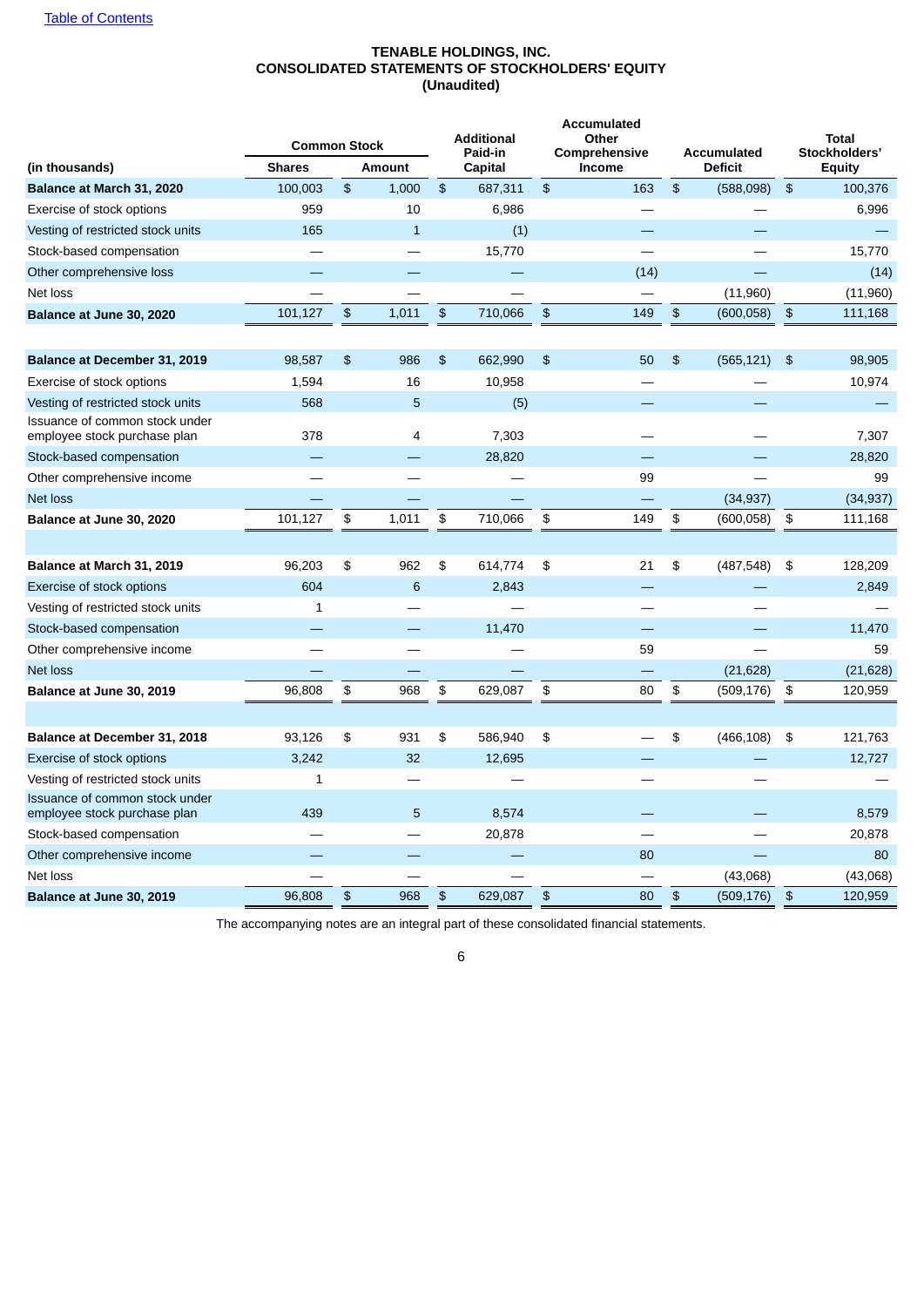## **TENABLE HOLDINGS, INC. CONSOLIDATED STATEMENTS OF CASH FLOWS (Unaudited)**

<span id="page-6-0"></span>

|                                                                                           |                  |           | Six Months Ended June 30,  |            |  |
|-------------------------------------------------------------------------------------------|------------------|-----------|----------------------------|------------|--|
| (in thousands)                                                                            |                  | 2020      |                            | 2019       |  |
| Cash flows from operating activities:                                                     |                  |           |                            |            |  |
| Net loss                                                                                  | \$               | (34, 937) | \$                         | (43,068)   |  |
| Adjustments to reconcile net loss to net cash provided by (used in) operating activities: |                  |           |                            |            |  |
| Depreciation and amortization                                                             |                  | 5,268     |                            | 3,089      |  |
| Stock-based compensation                                                                  |                  | 28,701    |                            | 20,692     |  |
| Other                                                                                     |                  | 606       |                            | (1,022)    |  |
| Changes in operating assets and liabilities:                                              |                  |           |                            |            |  |
| Accounts receivable                                                                       |                  | 13,512    |                            | (658)      |  |
| Prepaid expenses and other current assets                                                 |                  | 1,058     |                            | 1,673      |  |
| Deferred commissions                                                                      |                  | 497       |                            | (2, 432)   |  |
| Other assets                                                                              |                  | 13,177    |                            | (1,209)    |  |
| Accounts payable and accrued expenses                                                     |                  | (3,023)   |                            | 5,646      |  |
| Accrued compensation                                                                      |                  | (5, 274)  |                            | (3,092)    |  |
| Deferred revenue                                                                          |                  | 2,182     |                            | 17,430     |  |
| Other current and noncurrent liabilities                                                  |                  | (276)     |                            | (46)       |  |
| Net cash provided by (used in) operating activities                                       |                  | 21,491    |                            | (2,997)    |  |
|                                                                                           |                  |           |                            |            |  |
| Cash flows from investing activities:                                                     |                  |           |                            |            |  |
| Purchases of property and equipment                                                       |                  | (11,004)  |                            | (5, 335)   |  |
| Purchases of short-term investments                                                       |                  | (91,908)  |                            | (102, 453) |  |
| Sales and maturities of short-term investments                                            |                  | 124,675   |                            | 110,750    |  |
| Net cash provided by investing activities                                                 |                  | 21,763    |                            | 2,962      |  |
|                                                                                           |                  |           |                            |            |  |
| Cash flows from financing activities:                                                     |                  |           |                            |            |  |
| Proceeds from loan agreement                                                              |                  | 2,000     |                            |            |  |
| Principal payments under finance lease obligations                                        |                  | (8)       |                            | (8)        |  |
| Proceeds from stock issued in connection with the employee stock purchase plan            |                  | 7,307     |                            | 8,579      |  |
| Proceeds from the exercise of stock options                                               |                  | 10,974    |                            | 12,727     |  |
| Net cash provided by financing activities                                                 |                  | 20,273    |                            | 21,298     |  |
| Effect of exchange rate changes on cash and cash equivalents and restricted cash          |                  | (1,463)   |                            | (716)      |  |
| Net increase in cash and cash equivalents and restricted cash                             |                  | 62,064    |                            | 20,547     |  |
| Cash and cash equivalents and restricted cash at beginning of period                      |                  | 74,665    |                            | 165,378    |  |
| Cash and cash equivalents and restricted cash at end of period                            | \$               | 136,729   | \$                         | 185,925    |  |
|                                                                                           |                  |           |                            |            |  |
| Supplemental disclosure of cash flow information:                                         |                  |           |                            |            |  |
| Cash paid for interest                                                                    | \$               | 16        | \$                         | 49         |  |
| Cash paid for income taxes                                                                |                  | 2,728     |                            | 1,111      |  |
| Supplemental cash flow information related to leases:                                     |                  |           |                            |            |  |
| Operating cash payments for operating leases                                              | \$               | 2,595     | $\boldsymbol{\theta}$      | 2,286      |  |
| Supplemental disclosure of non-cash flow investing activities:                            |                  |           |                            |            |  |
| Construction in progress                                                                  | $$\mathfrak{s}$$ | 1,199     | $\boldsymbol{\mathsf{\$}}$ | 611        |  |
| The accompanying notes are an integral part of these consolidated financial statements.   |                  |           |                            |            |  |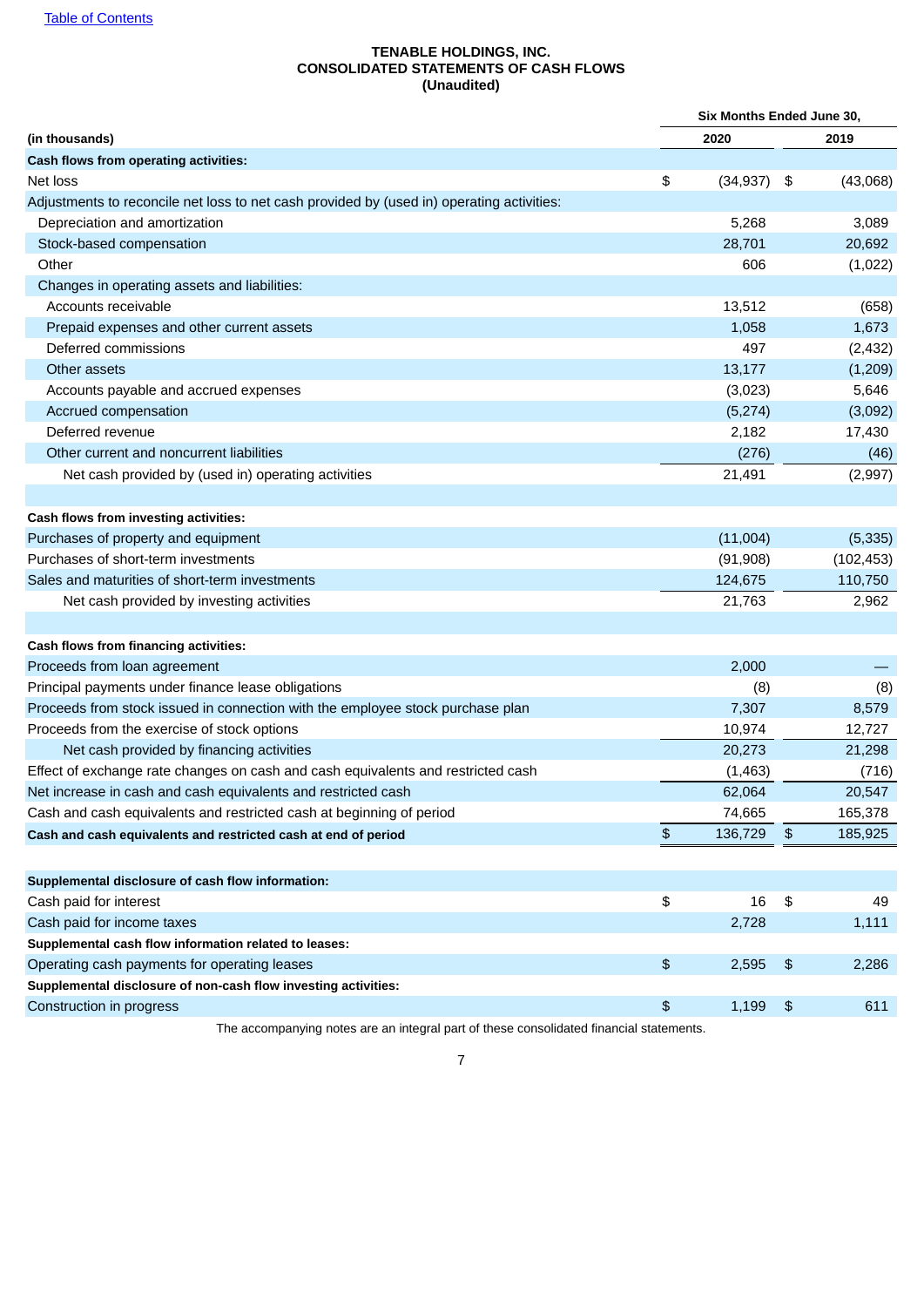#### **TENABLE HOLDINGS, INC. NOTES TO CONSOLIDATED FINANCIAL STATEMENTS (Unaudited)**

#### <span id="page-7-1"></span><span id="page-7-0"></span>**1. Business and Summary of Significant Accounting Policies**

#### *Business Description*

Tenable Holdings, Inc. (the "Company," "we," "us," or "our") is a provider of Cyber Exposure solutions, which is a discipline for managing, measuring and comparing cybersecurity risk in the digital era. Our enterprise software platform enables broad visibility into an organization's cyber exposure across the modern attack surface and deep insights that help organizations translate technical data into business insights to understand and reduce their cybersecurity risk.

#### *Basis of Presentation*

The accompanying consolidated financial statements include the accounts of Tenable Holdings, Inc. and our wholly owned subsidiaries. All intercompany accounts and transactions have been eliminated in consolidation.

The consolidated financial statements have been prepared in conformity with United States generally accepted accounting principles ("GAAP") for interim financial information. The consolidated statements are unaudited and should be read in conjunction with the consolidated financial statements and related notes included in our 2019 Annual Report on Form 10-K ("10-K") filed with the Securities and Exchange Commission on February 28, 2020. The consolidated financial statements have been prepared on a basis consistent with the audited annual consolidated financial statements included in the 10-K and, in the opinion of management, include all adjustments of a normal recurring nature necessary to fairly state our financial position, our results of operations, and cash flows.

The results for the six months ended June 30, 2020 are not necessarily indicative of the operating results expected for the year ending December 31, 2020 or any other future period.

#### *Use of Estimates*

The preparation of consolidated financial statements in conformity with GAAP requires management to make estimates and assumptions that affect the amounts reported in the consolidated financial statements and accompanying notes. These estimates include, but are not limited to, the determination of the estimated economic life of perpetual licenses for revenue recognition, the estimated period of benefit for deferred commissions, the useful lives of long-lived assets, the fair value of acquired intangible assets, the valuation of stock-based compensation, including the estimated underlying fair value of our common stock prior to our IPO, the incremental borrowing rate for operating leases, and the valuation of deferred tax assets. We base these estimates on historical experience and on various other assumptions that we believe to be reasonable. Actual results could differ significantly from these estimates.

## *Significant Accounting Policies*

Our significant accounting policies are described in our 10-K. During the six months ended June 30, 2020, there were no material changes to our significant accounting policies other than those described below.

## *Recently Adopted Accounting Pronouncements*

We adopted Accounting Standards Update ("ASU") No. 2016-13 — *Financial Instruments-Credit Losses (Topic 326)*: *Measurement of Credit Losses on Financial Instruments,* effective January 1, 2020 using the modified retrospective approach. The adoption of this guidance did not have a material impact on our condensed consolidated financial statements. The new standard replaces the previous incurred loss impairment methodology with a methodology that reflects current expected credit losses for financial assets, including trade receivables, which are not measured at fair value, through net income. Under the new standard, our allowance for doubtful accounts reflects our best estimate of expected future credit losses based on various factors, including our historical collection experience, age of accounts receivable balances, current conditions, reasonable and supportable forecasts of future economic conditions, as well as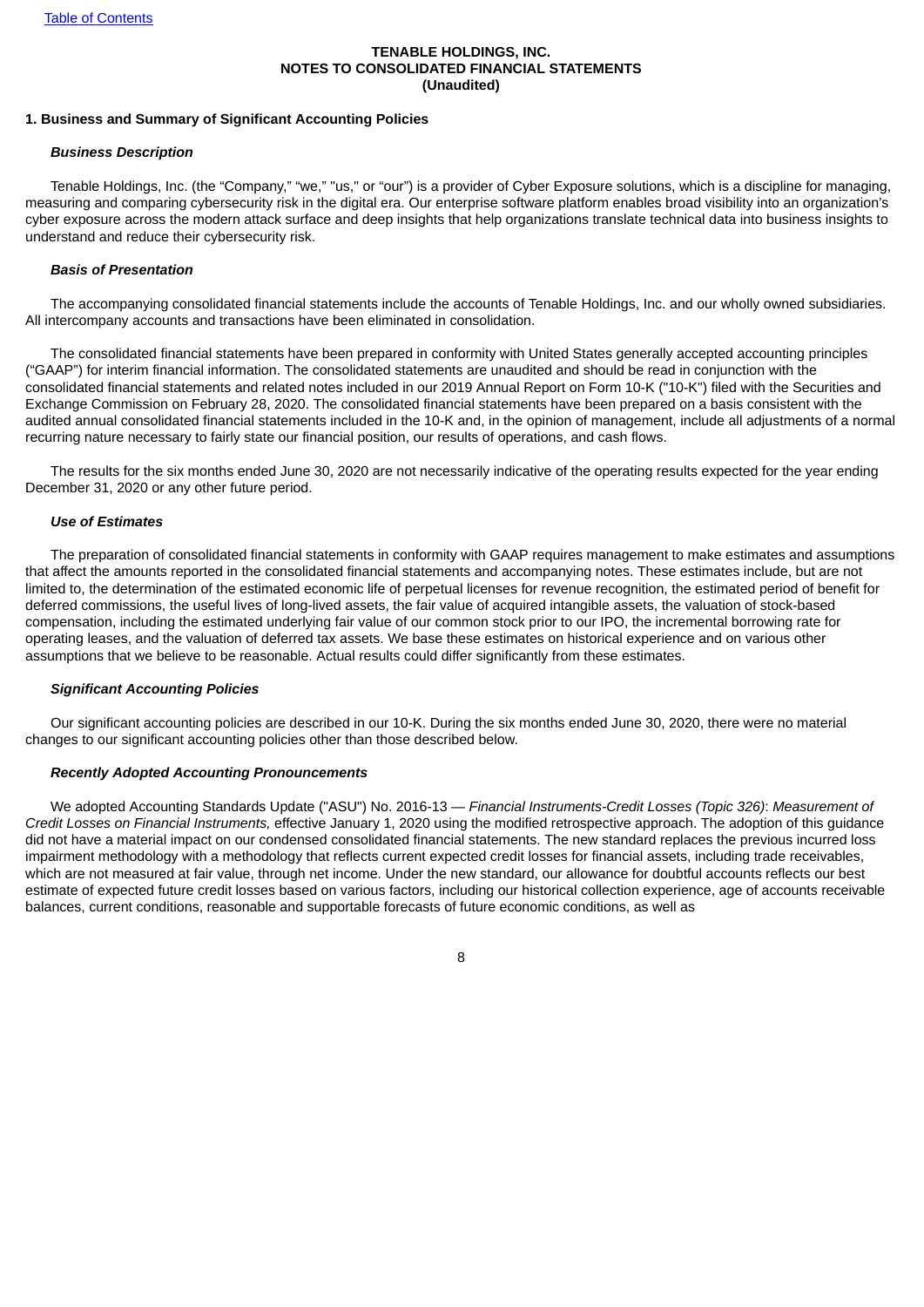other factors that may impact our ability to collect our accounts receivable. However, given the uncertainty caused by the COVID-19 pandemic or other factors, these estimates may change and future credit losses may differ from our estimates. Additionally, the new standard requires us to evaluate impairments of available-for-sale debt securities due to credit-related and non-credit-related factors. Identified creditrelated impairments would be recognized as a charge in the statement of operations.

## <span id="page-8-0"></span>**2. Revenue Recognition**

## *Disaggregation of Revenue*

The following table presents a summary of revenue:

|                                           |    | Three Months Ended June 30, |              | Six Months Ended June 30, |         |    |         |  |
|-------------------------------------------|----|-----------------------------|--------------|---------------------------|---------|----|---------|--|
| (in thousands)                            |    | 2020                        | 2019         |                           | 2020    |    | 2019    |  |
| Subscription revenue                      | \$ | 92.010                      | 69.370       |                           | 178,400 | \$ | 134,107 |  |
| Perpetual license and maintenance revenue |    | 12.179                      | 13.553       |                           | 25.598  |    | 27,080  |  |
| Professional services and other revenue   |    | 3.020                       | 2.461        |                           | 5.859   |    | 4.498   |  |
| Revenue                                   | \$ | 107.209                     | \$<br>85.384 | \$                        | 209.857 |    | 165.685 |  |

## *Concentrations*

We sell and market our products and services through our field sales force that works closely with our channel partners, which includes a network of distributors and resellers, in developing sales opportunities. We use a two-tiered channel model whereby we sell our products and services to our distributors, which in turn sell to resellers, which then sell to end-users. We derived 91% of revenue through our channel network in the three and six months ended June 30, 2020 and 90% of revenue in the three and six months ended June 30, 2019. One of our distributors accounted for 43% of revenue in each of the three and six months ended June 30, 2020 and 2019. That same distributor accounted for 40% of accounts receivable at June 30, 2020 and December 31, 2019.

## *Contract Balances*

We generally bill our customers in advance and accounts receivable are recorded when we have the right to invoice the customer. Contract liabilities consist of deferred revenue and include customer billings and payments received in advance of performance under the contract. In the three months ended June 30, 2020 and 2019 and the six months ended June 30, 2020 and 2019, we recognized revenue of \$99.5 million, \$78.3 million, \$175.0 million and \$136.7 million, respectively, that was included in the deferred revenue balance at the beginning of each of the respective periods.

## *Remaining Performance Obligations*

At June 30, 2020, the future estimated revenue related to unsatisfied performance obligations was \$378.2 million, of which approximately 74% is expected to be recognized as revenue over the succeeding twelve months, and the remainder is expected to be recognized over the four years thereafter.

## *Deferred Commissions*

The following summarizes the activity of deferred incremental costs of obtaining a contract:

|                                                     | Three Months Ended June 30, |              | Six Months Ended June 30, |           |    |           |
|-----------------------------------------------------|-----------------------------|--------------|---------------------------|-----------|----|-----------|
| (in thousands)                                      | 2020                        | 2019         |                           | 2020      |    | 2019      |
| Beginning balance                                   | \$<br>70.742                | \$<br>59,811 | \$                        | 72.265    |    | 59,434    |
| Capitalization of contract acquisition costs        | 8.892                       | 8.608        |                           | 15.013    |    | 15,234    |
| Amortization of deferred contract acquisition costs | (7,866)                     | (6, 553)     |                           | (15, 510) |    | (12, 802) |
| Ending balance                                      | 71.768                      | 61.866       | \$                        | 71.768    | \$ | 61,866    |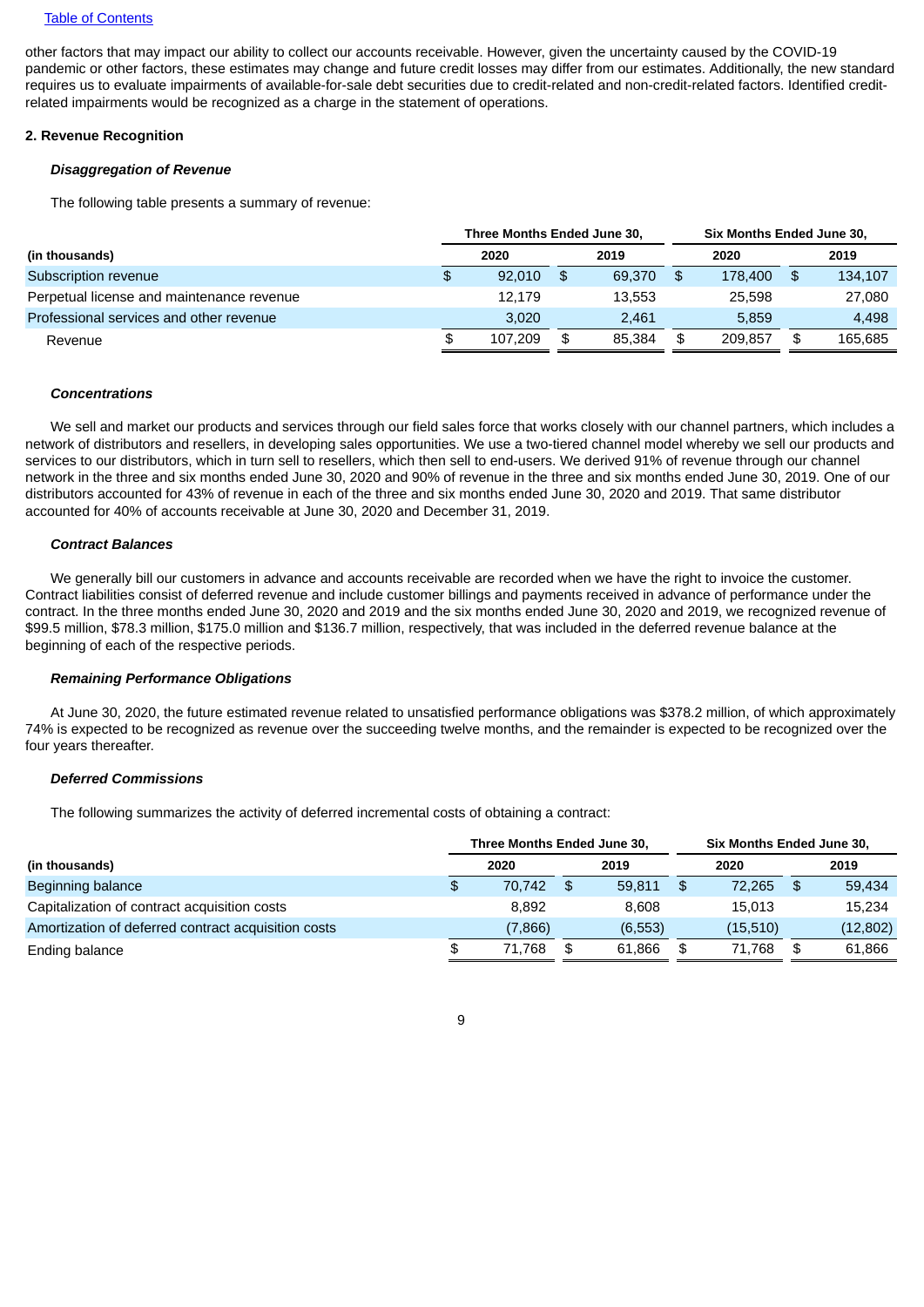## <span id="page-9-0"></span>**3. Cash and Cash Equivalents and Short-Term Investments**

The following tables summarize the amortized cost, unrealized gain and loss and estimated fair value of cash equivalents and short-term investments:

|                                      |               | June 30, 2020         |    |                          |     |                        |    |                                |  |  |  |  |
|--------------------------------------|---------------|-----------------------|----|--------------------------|-----|------------------------|----|--------------------------------|--|--|--|--|
| (in thousands)                       |               | <b>Amortized Cost</b> |    | <b>Unrealized Gain</b>   |     | <b>Unrealized Loss</b> |    | <b>Estimated Fair</b><br>Value |  |  |  |  |
| <b>Cash equivalents:</b>             |               |                       |    |                          |     |                        |    |                                |  |  |  |  |
| Money market funds                   | $\frac{4}{5}$ | 55,178                | \$ | $\overline{\phantom{0}}$ | \$  |                        | \$ | 55,178                         |  |  |  |  |
| Total cash equivalents               |               | 55.178                | \$ |                          | \$  |                        |    | 55,178                         |  |  |  |  |
|                                      |               |                       |    |                          |     |                        |    |                                |  |  |  |  |
| <b>Short-term investments:</b>       |               |                       |    |                          |     |                        |    |                                |  |  |  |  |
| Commercial paper                     | $\frac{1}{2}$ | 48,573                | \$ | $\overline{\phantom{0}}$ | -\$ |                        | \$ | 48,573                         |  |  |  |  |
| Corporate bonds                      |               | 11,769                |    | 56                       |     |                        |    | 11,825                         |  |  |  |  |
| U.S. Treasury and agency obligations |               | 45,143                |    | 93                       |     |                        |    | 45,236                         |  |  |  |  |
| Total short-term investments         | \$            | 105.485               | \$ | 149                      | \$  |                        |    | 105.634                        |  |  |  |  |

|                                      | December 31, 2019 |                       |    |                          |                |                        |    |                                |  |  |  |
|--------------------------------------|-------------------|-----------------------|----|--------------------------|----------------|------------------------|----|--------------------------------|--|--|--|
| (in thousands)                       |                   | <b>Amortized Cost</b> |    | <b>Unrealized Gain</b>   |                | <b>Unrealized Loss</b> |    | <b>Estimated Fair</b><br>Value |  |  |  |
| <b>Cash equivalents:</b>             |                   |                       |    |                          |                |                        |    |                                |  |  |  |
| Money market funds                   | \$                | 13,588                | \$ | $\overline{\phantom{a}}$ | \$             |                        | \$ | 13,588                         |  |  |  |
| Commercial paper                     |                   | 8,987                 |    |                          |                |                        |    | 8,987                          |  |  |  |
| Total cash equivalents               | $\mathbf{E}$      | 22,575                | \$ | الكا                     | $\mathfrak{F}$ |                        | \$ | 22,575                         |  |  |  |
|                                      |                   |                       |    |                          |                |                        |    |                                |  |  |  |
| <b>Short-term investments:</b>       |                   |                       |    |                          |                |                        |    |                                |  |  |  |
| Commercial paper                     | \$                | 61.371                | \$ |                          | \$             |                        | \$ | 61,371                         |  |  |  |
| Corporate bonds                      |                   | 23,856                |    | 14                       |                | (1)                    |    | 23,869                         |  |  |  |
| U.S. Treasury and agency obligations |                   | 52,627                |    | 38                       |                | (1)                    |    | 52,664                         |  |  |  |
| Total short-term investments         | \$                | 137,854               | \$ | 52                       | \$             | (2)                    | \$ | 137,904                        |  |  |  |

Gross unrealized losses were not material at June 30, 2020 and December 31, 2019, respectively. At June 30, 2020, we considered the extent to which any unrealized losses on our short-term investments were driven by credit risk and other factors, including market risk, and if it is more-likely-than-not that we would have to sell the security before the recovery of the amortized cost basis. Based on our assessment, we do not believe any unrealized losses represent credit losses at June 30, 2020.

At June 30, 2020, all of our short-term investments had maturities within the next twelve months.

#### <span id="page-9-1"></span>**4. Fair Value Measurements**

We measure certain financial instruments at fair value using a fair value hierarchy. In the hierarchy, assets are classified based on the lowest level inputs used in valuation into the following categories:

- *Level 1* Quoted prices in active markets for identical assets and liabilities;
- *Level 2* Observable inputs including quoted market prices for similar assets and liabilities in active markets, quoted prices for identical assets and liabilities in inactive markets, or inputs that are corroborated by observable market data; and
- *Level 3* Unobservable inputs.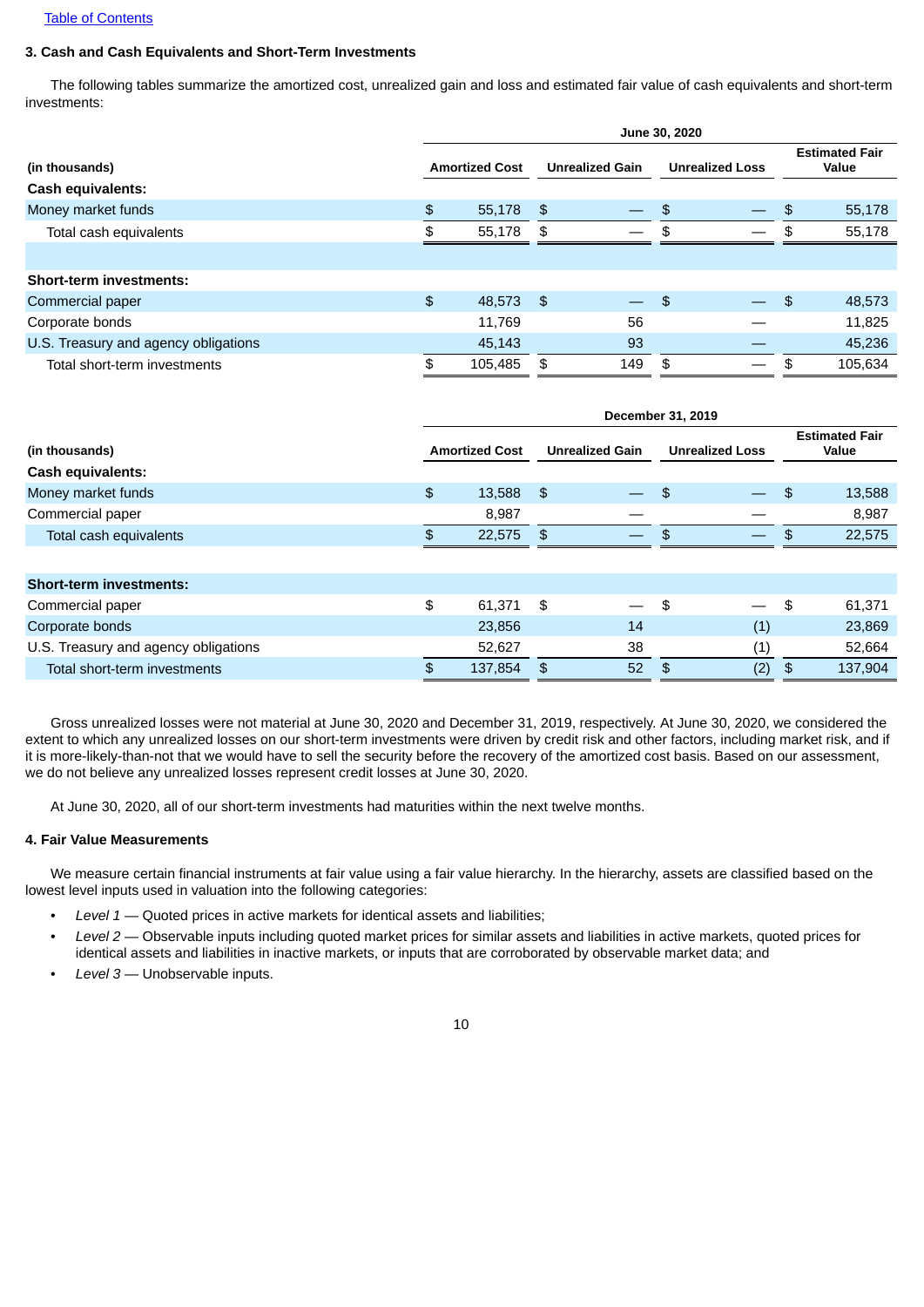The following tables summarize assets that are measured at fair value on a recurring basis:

|                                      |    |         |    | June 30, 2020            |     |         |    |              |
|--------------------------------------|----|---------|----|--------------------------|-----|---------|----|--------------|
| (in thousands)                       |    | Level 1 |    | Level 2                  |     | Level 3 |    | <b>Total</b> |
| <b>Cash and cash equivalents</b>     |    |         |    |                          |     |         |    |              |
| Money market funds                   | \$ | 55,178  | \$ |                          | \$  |         | \$ | 55,178       |
|                                      | \$ | 55,178  | \$ | $\overline{\phantom{0}}$ | -\$ |         | £. | 55,178       |
|                                      |    |         |    |                          |     |         |    |              |
| <b>Short-term investments</b>        |    |         |    |                          |     |         |    |              |
| Commercial paper                     | \$ |         | \$ | 48,573                   | -\$ |         | \$ | 48,573       |
| Corporate bonds                      |    |         |    | 11,825                   |     |         |    | 11,825       |
| U.S. Treasury and agency obligations |    |         |    | 45,236                   |     |         |    | 45,236       |
|                                      | \$ |         |    | 105,634                  | \$  |         |    | 105,634      |

|                                      |    | December 31, 2019 |               |                          |    |         |    |              |  |
|--------------------------------------|----|-------------------|---------------|--------------------------|----|---------|----|--------------|--|
| (in thousands)                       |    | Level 1           |               | Level 2                  |    | Level 3 |    | <b>Total</b> |  |
| <b>Cash and cash equivalents</b>     |    |                   |               |                          |    |         |    |              |  |
| Money market funds                   | \$ | 13,588            | \$            | $\overline{\phantom{0}}$ | \$ |         | \$ | 13,588       |  |
| Commercial paper                     |    |                   |               | 8,987                    |    |         |    | 8,987        |  |
|                                      | \$ | 13,588            | \$            | 8.987                    | \$ |         | \$ | 22,575       |  |
|                                      |    |                   |               |                          |    |         |    |              |  |
| <b>Short-term investments</b>        |    |                   |               |                          |    |         |    |              |  |
| Commercial paper                     | \$ |                   | $\frac{1}{2}$ | 61,371 \$                |    |         | \$ | 61,371       |  |
| Corporate bonds                      |    |                   |               | 23,869                   |    |         |    | 23,869       |  |
| U.S. Treasury and agency obligations |    |                   |               | 52,664                   |    |         |    | 52,664       |  |
|                                      | \$ |                   | \$            | 137.904                  | \$ |         |    | 137,904      |  |

We did not have any liabilities measured and recorded at fair value at June 30, 2020 or December 31, 2019.

## <span id="page-10-0"></span>**5. Property and Equipment, Net**

Property and equipment, net consisted of the following:

| (in thousands)                                  | June 30, 2020 | December 31,<br>2019 |
|-------------------------------------------------|---------------|----------------------|
| Computer software and equipment                 | \$<br>22,160  | \$<br>21,234         |
| Furniture and fixtures                          | 6.200         | 4,504                |
| Leasehold improvements                          | 25,093        | 16,953               |
| Right-of-use assets under finance leases        | 1,583         | 1,866                |
| <b>Total</b>                                    | 55,036        | 44,557               |
| Less: accumulated depreciation and amortization | (19, 892)     | (17, 710)            |
| Property and equipment, net                     | \$<br>35.144  | \$<br>26,847         |

Depreciation and amortization related to property and equipment was \$2.0 million, \$1.3 million, \$4.0 million and \$2.8 million in the three months ended June 30, 2020 and 2019 and the six months ended June 30, 2020 and 2019, respectively.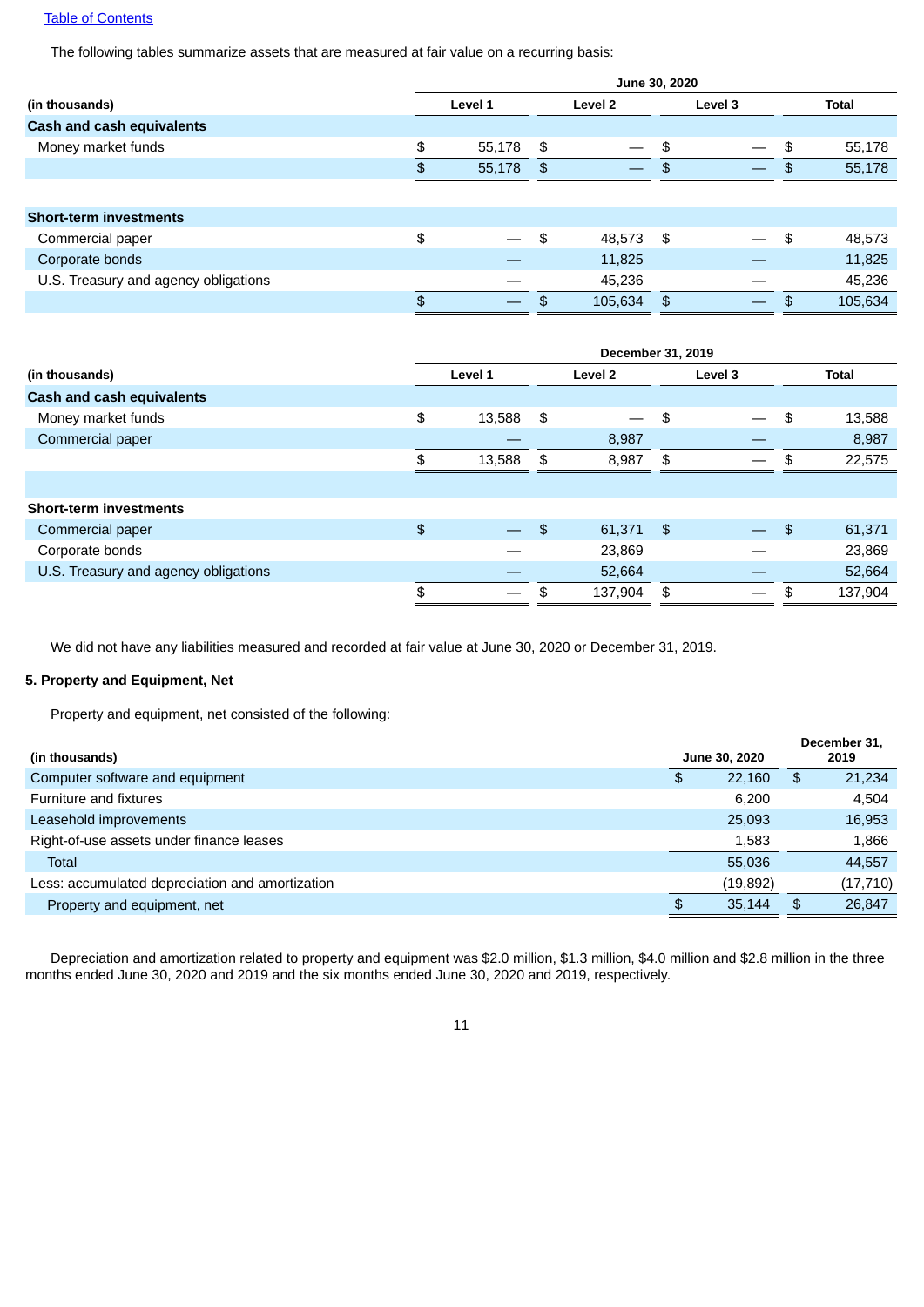## <span id="page-11-0"></span>**6. Goodwill and Acquired Intangible Assets**

On December 2, 2019, we acquired Indegy, Ltd. We have not yet finalized the allocation of the purchase price, which may change as additional information becomes available related to any working capital adjustment and income taxes.

Acquired intangible assets subject to amortization are as follows:

|                     | June 30, 2020 |                                 |  |                                    | December 31, 2019 |                               |  |                                 |     |                                    |    |                               |
|---------------------|---------------|---------------------------------|--|------------------------------------|-------------------|-------------------------------|--|---------------------------------|-----|------------------------------------|----|-------------------------------|
| (in thousands)      |               | <b>Gross Carrying</b><br>Amount |  | <b>Accumulated</b><br>Amortization |                   | <b>Net Carrying</b><br>Amount |  | <b>Gross Carrying</b><br>Amount |     | <b>Accumulated</b><br>Amortization |    | <b>Net Carrying</b><br>Amount |
| Acquired technology |               | 17.325                          |  | (3, 117)                           | - \$              | 14.208                        |  | 17.325                          | \$  | (2,009)                            | \$ | 15,316                        |
| Trade name          |               | 200                             |  | (58)                               |                   | 142                           |  | 200                             |     | (8)                                |    | 192                           |
|                     |               | 17.525                          |  | (3, 175)                           |                   | 14,350                        |  | 17,525                          | \$. | (2,017)                            | \$ | 15,508                        |

Amortization of acquired intangible assets was \$0.6 million, \$0.1 million, \$1.2 million and \$0.3 million in the three months ended June 30, 2020 and 2019 and the six months ended June 30, 2020 and 2019, respectively.

At June 30, 2020, estimated future amortization of acquired intangible assets is as follows:

| (in thousands)           |    |        |
|--------------------------|----|--------|
| Year ending December 31, |    |        |
| $2020^{(1)}$             | \$ | 1,156  |
| 2021                     |    | 2,306  |
| 2022                     |    | 2,214  |
| 2023                     |    | 2,214  |
| 2024                     |    | 2,214  |
| Thereafter               |    | 4,246  |
| Total                    | Φ  | 14,350 |

\_\_\_\_\_\_\_\_\_\_\_\_\_\_\_ (1) Represents the six months ending December 31, 2020.

#### <span id="page-11-1"></span>**7. Leases**

We have operating leases for office facilities and finance leases for computer and office equipment. The components of lease expense were as follows:

|                               |     | Three Months Ended June 30, |      |       |      | Six Months Ended June 30, |      |       |
|-------------------------------|-----|-----------------------------|------|-------|------|---------------------------|------|-------|
| (in thousands)                |     | 2020                        |      | 2019  |      | 2020                      |      | 2019  |
| Operating lease cost          | \$. | 2.327                       | \$.  | 1.100 | \$.  | 4.811                     | \$.  | 2,081 |
|                               |     |                             |      |       |      |                           |      |       |
| Finance lease cost            |     |                             |      |       |      |                           |      |       |
| Amortization of ROU assets    | \$  | 76                          | - \$ | 155   | - \$ | 186                       | - \$ | 308   |
| Interest on lease liabilities |     |                             |      |       |      | 3                         |      | 3     |
| Total finance lease cost      |     | 77                          | £.   | 156   | \$   | 189                       | \$   | 311   |
|                               |     |                             |      |       |      |                           |      |       |

Rent expense for short-term leases in the three and six months ended June 30, 2020 and 2019 was not material.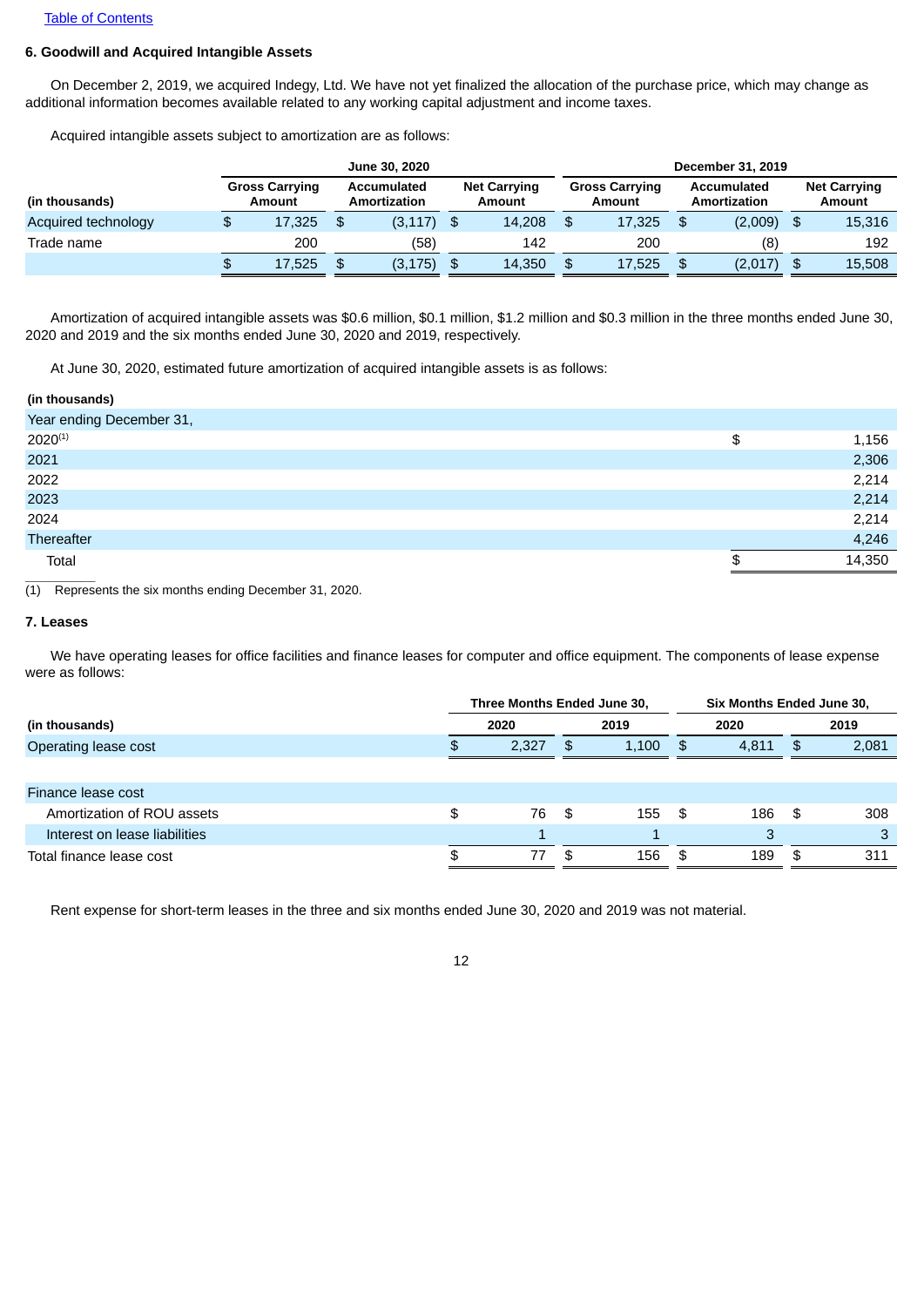Supplemental information related to leases was as follows:

|                                                       |                             |      |      | June 30, 2020             |      | December 31,<br>2019 |
|-------------------------------------------------------|-----------------------------|------|------|---------------------------|------|----------------------|
| <b>Operating leases</b>                               |                             |      |      |                           |      |                      |
| Weighted average remaining lease term                 |                             |      |      | 10.3 years                |      | 10.0 years           |
| Weighted average discount rate                        |                             |      |      | 5.7%                      |      | 5.8%                 |
|                                                       | Three Months Ended June 30, |      |      | Six Months Ended June 30, |      |                      |
| (in thousands)                                        | 2020                        |      | 2019 | 2020                      |      | 2019                 |
| ROU assets obtained in exchange for lease obligations |                             |      |      |                           |      |                      |
| Operating leases                                      | \$<br>704                   | - \$ |      | \$<br>704                 | - \$ | 2.198                |
| <b>Finance leases</b>                                 |                             |      |      |                           |      | 11                   |

In the three and six months ended June 30, 2020, we received proceeds from lease incentives of \$8.6 million.

Maturities of operating lease liabilities at June 30, 2020 were as follows:

| (in thousands) |  |
|----------------|--|
|----------------|--|

| Year ending December 31, |              |
|--------------------------|--------------|
| $2020^{(1)}$             | \$<br>2,558  |
| 2021                     | 7,195        |
| 2022                     | 7,300        |
| 2023                     | 6,997        |
| 2024                     | 7,151        |
| Thereafter               | 50,952       |
| Total lease payments     | 82,153       |
| Less: Imputed interest   | (22, 521)    |
| Less: Tenant incentives  | (5,607)      |
| <b>Total</b>             | \$<br>54,025 |
|                          |              |

(1) Represents the six months ending December 31, 2020.

#### <span id="page-12-0"></span>**8. Debt**

There were no amounts outstanding under our \$25.0 million revolving credit facility ("2017 Credit Facility") with Silicon Valley Bank ("SVB") in the six months ended June 30, 2020 and 2019.

In July 2020, the maturity date of the 2017 Credit Facility was extended to August 3, 2020. In April 2020, the 2017 Credit Facility was amended to increase the maximum amount of letters of credit that may be issued from \$5.0 million to \$6.5 million. At June 30, 2020, our borrowing capacity was reduced by \$5.5 million related to standby letters of credit.

In July 2020, we entered into a new \$45.0 million senior secured credit facility ("2020 Credit Facility") with SVB in connection with the expiration of the 2017 Credit Facility. The 2020 Credit Facility bears interest at either LIBOR plus 2%, with a 1% LIBOR floor, or the ABR plus 1%, and terminates on July 24, 2022. A commitment fee of 0.35% per annum is payable quarterly in arrears based on the unused portion. The 2020 Credit Facility includes a \$45.0 million uncommitted expansion and has a financial covenant requiring a minimum consolidated quick ratio of at least 1.5:1.0 on the last day of any quarter.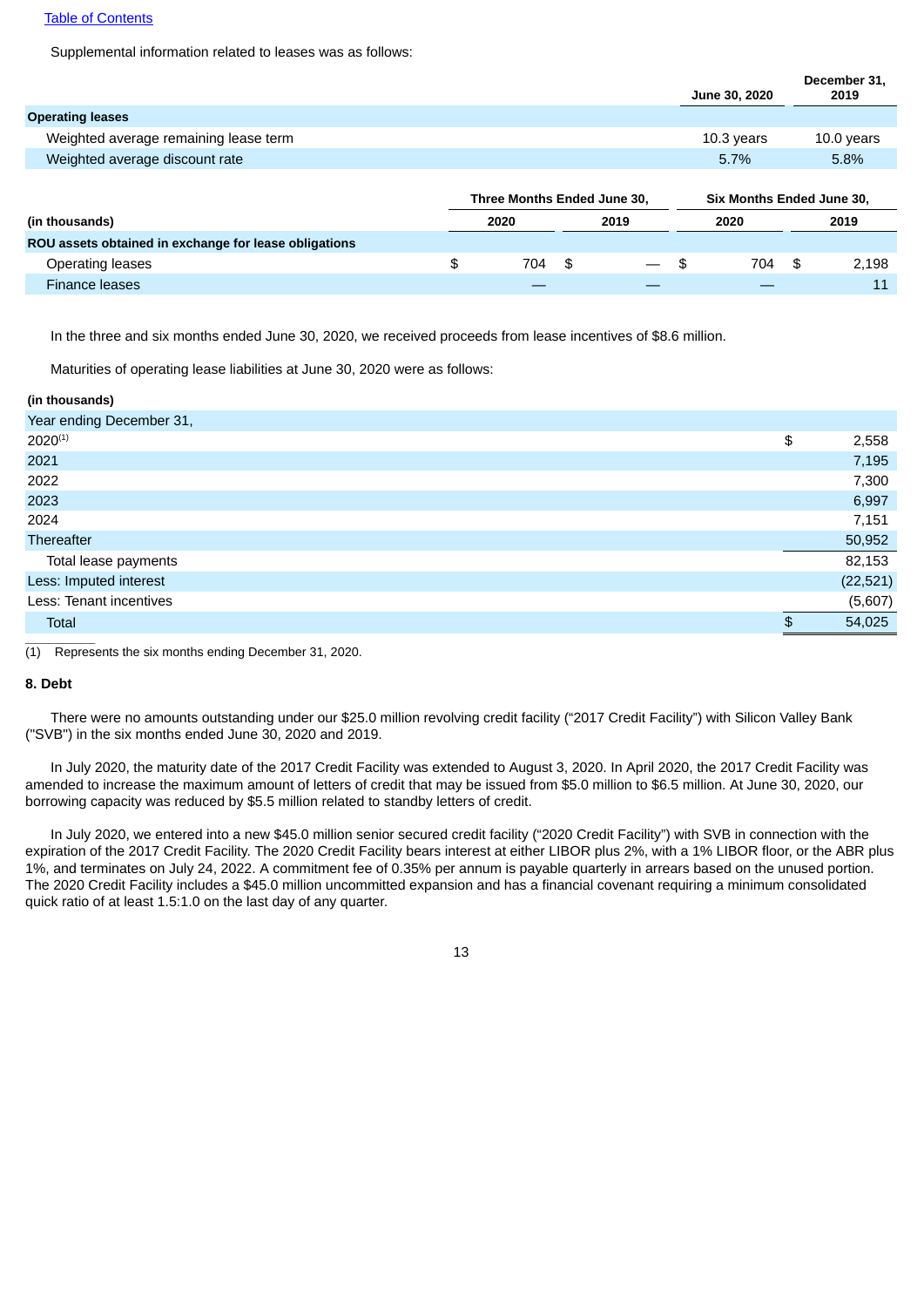## <span id="page-13-0"></span>**9. Stock-Based Compensation**

Under the evergreen provision in our 2018 Equity Incentive Plan ("2018 Plan"), in January 2020 we reserved an additional 4,929,361 shares of our common stock for issuance. At June 30, 2020, there were 17,500,941 shares available for grant under the 2018 Plan.

Stock-based compensation expense included in the consolidated statements of operations was as follows:

|                                        | Three Months Ended June 30, |        |    | Six Months Ended June 30, |     |        |    |        |
|----------------------------------------|-----------------------------|--------|----|---------------------------|-----|--------|----|--------|
| (in thousands)                         |                             | 2020   |    | 2019                      |     | 2020   |    | 2019   |
| Cost of revenue                        | \$                          | 830    | \$ | 742                       | -\$ | 1.577  | \$ | 1,394  |
| Sales and marketing                    |                             | 5.375  |    | 4.215                     |     | 9.871  |    | 7,581  |
| Research and development               |                             | 3.893  |    | 2.441                     |     | 6.841  |    | 4,471  |
| General and administrative             |                             | 5.568  |    | 3.975                     |     | 10.412 |    | 7.246  |
| Total stock-based compensation expense | \$                          | 15.666 | \$ | 11,373                    | \$  | 28.701 | \$ | 20,692 |

At June 30, 2020, the unrecognized stock-based compensation expense related to unvested restricted stock units was \$127.9 million, which is expected to be recognized over an estimated remaining weighted average period of 3.2 years.

At June 30, 2020, the unrecognized stock-based compensation expense related to outstanding stock options was \$17.0 million, which is expected to be recognized over an estimated remaining weighted average period of 1.7 years.

At June 30, 2020, the unrecognized stock-based compensation expense related to unvested awards of restricted stock was \$0.8 million, which is expected to be recognized over an estimated remaining period of 0.5 years.

## *Restricted Stock and Restricted Stock Units*

A summary of our restricted stock and restricted stock units activity is presented below:

|                                           |                            | <b>Restricted Stock</b>                                | <b>Restricted Stock Units</b> |                                                        |  |  |
|-------------------------------------------|----------------------------|--------------------------------------------------------|-------------------------------|--------------------------------------------------------|--|--|
| (in thousands, except for per share data) | <b>Number</b><br>of Shares | Weighted<br>Average<br><b>Grant Date Fair</b><br>Value | Number<br>of Shares           | Weighted<br>Average<br><b>Grant Date Fair</b><br>Value |  |  |
| Unvested balance at December 31, 2019     | 495                        | 4.25<br>-\$                                            | 2,894                         | 26.34<br>\$                                            |  |  |
| Granted                                   |                            |                                                        | 3,372                         | 27.86                                                  |  |  |
| Vested                                    | (198)                      | 4.25                                                   | (569)                         | 29.04                                                  |  |  |
| Forfeited                                 |                            |                                                        | (261)                         | 25.71                                                  |  |  |
| Unvested balance at June 30, 2020         | 297                        | 4.25                                                   | 5,436                         | 27.03                                                  |  |  |

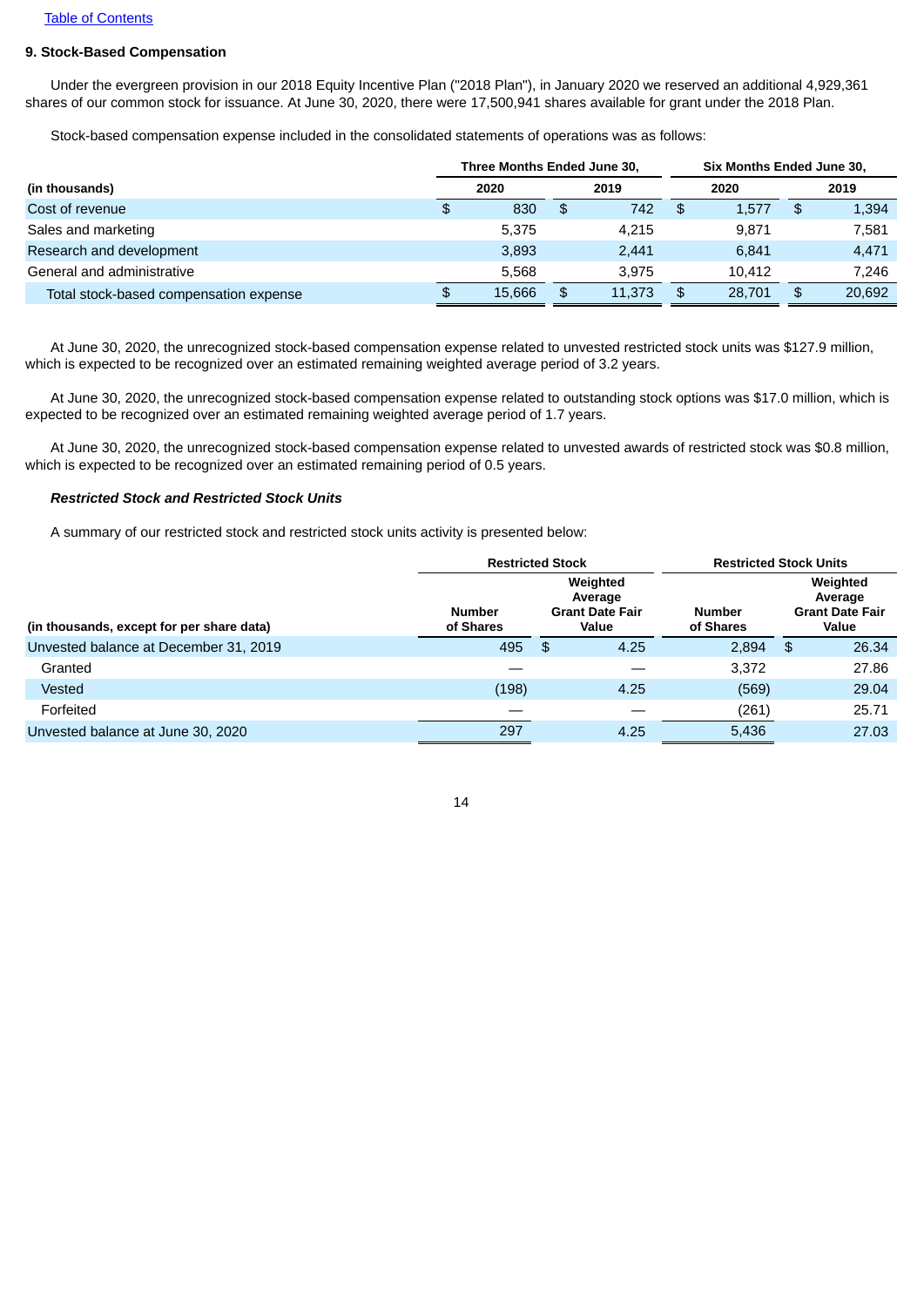## *Stock Options*

A summary of our stock option activity is presented below:

| (in thousands, except for exercise prices and years) | Number<br>of Shares | Weighted<br>Average<br><b>Exercise Price</b> | Weighted-<br>Average<br>Remaining<br><b>Contractual Term</b><br>(in years) | Aggregate<br><b>Intrinsic Value</b> |
|------------------------------------------------------|---------------------|----------------------------------------------|----------------------------------------------------------------------------|-------------------------------------|
| Outstanding at December 31, 2019                     | 12,939              | 8.38<br>\$                                   | 7.1                                                                        | \$<br>201,608                       |
| Granted                                              |                     |                                              |                                                                            |                                     |
| Exercised                                            | (1, 594)            | 6.89                                         |                                                                            | 33,416                              |
| Forfeited/canceled                                   | (287)               | 10.99                                        |                                                                            |                                     |
| Outstanding at June 30, 2020                         | 11,058              | 8.53                                         | 6.8                                                                        | 235,370                             |
| Exercisable at June 30, 2020                         | 6,692               | 6.42                                         | 6.4                                                                        | 156,517                             |

At June 30, 2020, there were 11.1 million stock options that were vested and expected to vest.

## *2018 Employee Stock Purchase Plan*

Under the evergreen provision in our 2018 Employee Stock Purchase Plan ("2018 ESPP"), in January 2020 we reserved an additional 1,478,808 shares of our common stock for issuance. At June 30, 2020, there were 5,721,517 shares reserved for issuance under the 2018 ESPP.

In the six months ended June 30, 2020, employees purchased 377,378 shares of our common stock at a weighted average price of \$19.36 per share, resulting in \$7.3 million of cash proceeds.

At June 30, 2020, there was \$5.0 million of employee contributions to the 2018 ESPP included in accrued compensation. The unrecognized stock-based compensation expense related to our 2018 ESPP was \$6.5 million, which is expected to be recognized over the remaining weighted average period of 0.7 years.

The fair value of the 2018 ESPP purchase rights was estimated on the offering or modification dates using a Black-Scholes optionpricing model and the following assumptions:

|                            | Six Months Ended June 30, |                   |
|----------------------------|---------------------------|-------------------|
|                            | 2020                      | 2019              |
| Expected term (in years)   | $0.5 - 2.0$               | $0.5 - 2.0$       |
| <b>Expected volatility</b> | 41.6% — 47.9%             | $35.4\% - 44.6\%$ |
| Risk-free interest rate    | $0.8\% - 0.9\%$           | $2.5\% - 2.6\%$   |
| Expected dividend yield    |                           |                   |

#### <span id="page-14-0"></span>**10. Net Loss Per Share**

The following table sets forth the computation of basic and diluted net loss per share:

| Three Months Ended June 30.                                |    |          |      |           | Six Months Ended June 30. |          |     |          |
|------------------------------------------------------------|----|----------|------|-----------|---------------------------|----------|-----|----------|
| (in thousands, except per share data)                      |    | 2020     |      | 2019      |                           | 2020     |     | 2019     |
| Net loss                                                   | \$ | (11.960) | - \$ | (21, 628) | \$.                       | (34.937) | \$. | (43,068) |
|                                                            |    |          |      |           |                           |          |     |          |
| Weighted-average shares used to compute net loss per share |    | 100,209  |      | 95.820    |                           | 99.532   |     | 94.785   |
| Net loss per share, basic and diluted                      | \$ | (0.12)   |      | (0.23)    | S                         | (0.35)   | \$  | (0.45)   |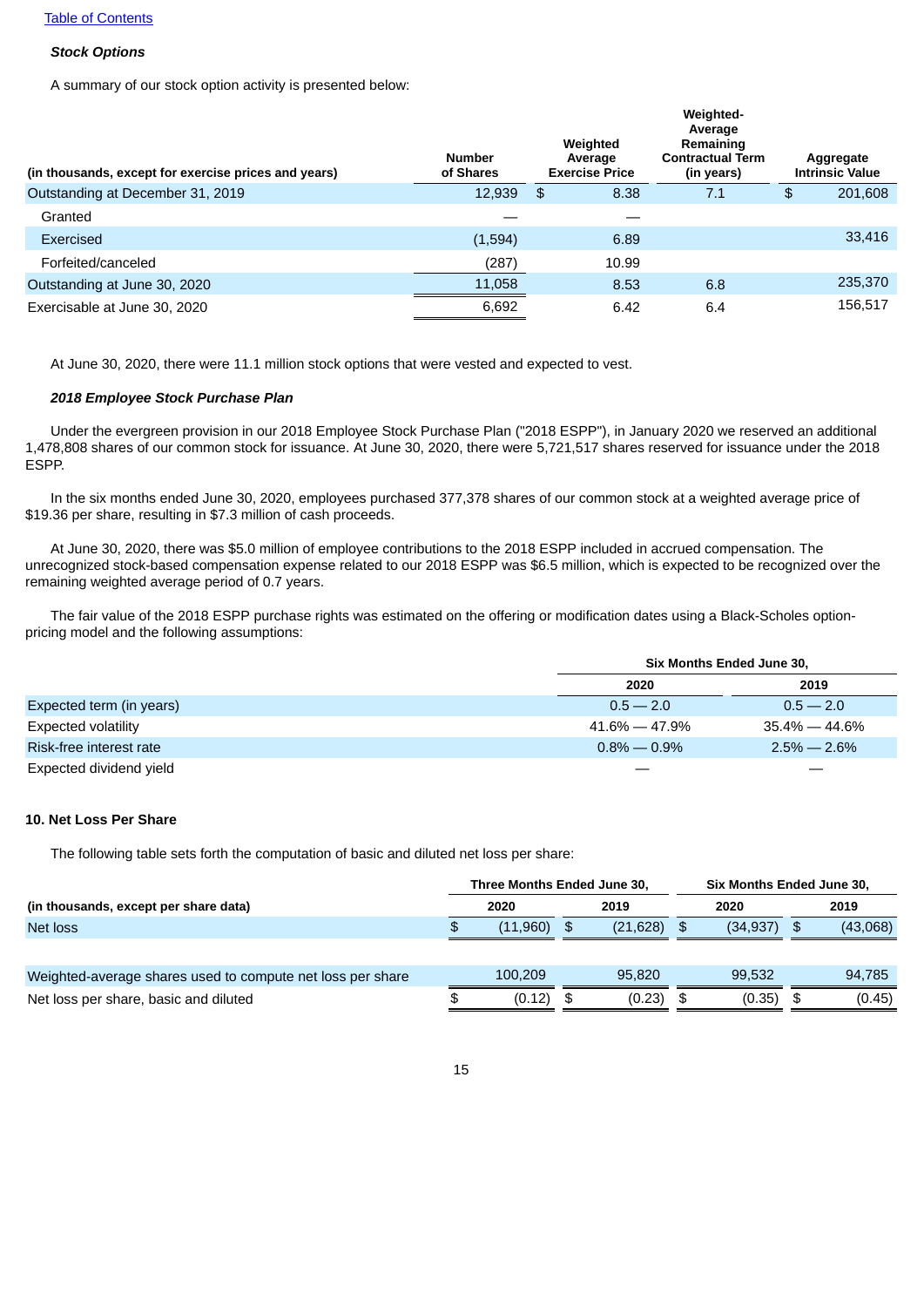The following potentially dilutive securities have been excluded from the diluted per share calculations because they would have been antidilutive:

|                                         | Three and Six Months Ended June 30, |        |
|-----------------------------------------|-------------------------------------|--------|
| (in thousands)                          | 2020                                | 2019   |
| Stock options                           | 11,058                              | 14,892 |
| Restricted stock units                  | 5,436                               | 2,987  |
| <b>Restricted shares</b>                | 297                                 | 692    |
| Shares to be issued under the 2018 ESPP | 255                                 | 253    |
| <b>Total</b>                            | 17,046                              | 18,824 |

## <span id="page-15-0"></span>**11. Geographic Information**

We operate as one operating segment. Our Chief Executive Officer, who is our chief operating decision maker, reviews financial information on a consolidated basis for purposes of making operating decisions, allocating resources, and evaluating financial performance.

Revenue by region, based on the address of the end user as specified in our subscription, license or service agreements, was as follows:

|                                | Three Months Ended June 30, |         |      |        | Six Months Ended June 30, |         |      |         |
|--------------------------------|-----------------------------|---------|------|--------|---------------------------|---------|------|---------|
| (in thousands)                 | 2020                        |         | 2019 |        | 2020                      |         | 2019 |         |
| Americas                       | \$                          | 71.946  |      | 58.888 | \$                        | 141,260 | \$   | 114,979 |
| Europe, Middle East and Africa |                             | 24.642  |      | 18.848 |                           | 48.192  |      | 36,155  |
| Asia Pacific                   |                             | 10.621  |      | 7.648  |                           | 20,405  |      | 14,551  |
| Revenue                        |                             | 107.209 |      | 85.384 | \$                        | 209.857 | \$   | 165.685 |

Customers located in the United States accounted for 61% and 62% of revenue in the three and six months ended June 30, 2020, respectively and 64% of revenue in the three and six months ended June 30, 2019. No other country accounted for 10% or more of revenue in the periods presented.

Our property and equipment, net by geographic area is summarized as follows:

| (in thousands)              | June 30, 2020 | December 31,<br>2019 |
|-----------------------------|---------------|----------------------|
| <b>United States</b>        | 30.853<br>\$  | \$<br>21.464         |
| International               | 4.291         | 5,383                |
| Property and equipment, net | 35.144<br>\$  | \$<br>26,847         |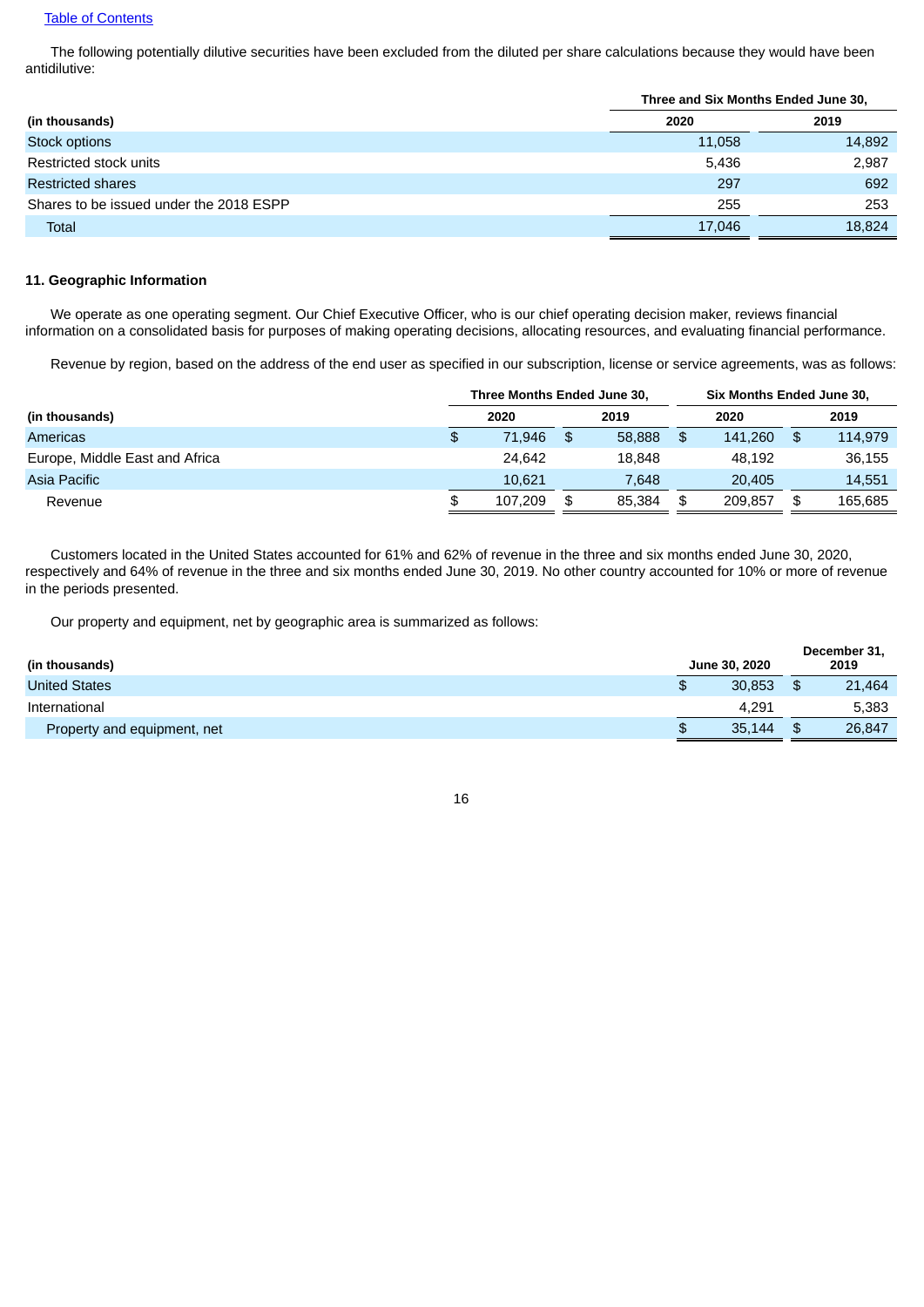#### <span id="page-16-0"></span>**Item 2. Management's Discussion and Analysis of Financial Condition and Results of Operations**

The following discussion and analysis of our financial condition and results of operations should be read in conjunction with (1) our consolidated financial statements and related notes included elsewhere in this Ouarterly Report on Form 10-O, or this Form 10-O, and (2) our consolidated financial statements, related notes and management's discussion and analysis of financial condition and results of operations in our Annual Report on Form 10-K for the year ended December 31, 2019, or the 10-K, filed with the Securities and Exchange Commission on February 28, 2020. This Form 10-O contains forward-looking statements within the meaning of Section 27A of the Securities Act of 1933, as amended, or the Securities Act and Section 21E of the Securities Exchange Act of 1934, as amended, or the Exchange Act. These statements are often identified by the use of words such as "anticipate," "believe," "continue," "could," "estimate," "expect," "intend," "may," "plan," "project," "will," "would" or the negative or plural of these words or similar expressions or variations. Such forward-looking statements are subject to a number of risks, uncertainties, assumptions and other factors that could cause actual results and the timing of certain events to differ materially from future results expressed or implied by the forward-looking statements. Factors that could cause or contribute to such differences include, but are not limited to, those identified herein, and those discussed in the section titled "Risk Factors." set forth in Part II, Item 1A of this Form 10-O and in our other filings with the SEC. Such risks and uncertainties may be amplified by the COVID-19 pandemic and its potential impact on our business and the global economy. You should not rely upon forward-looking statements as predictions of future events. Furthermore, such forward-looking statements speak only as of the date of this report. Except as required by law, we undertake no obligation to update any forward-looking statements to reflect events or circumstances after the date of such *statements.*

#### **Overview**

We are a leading provider of solutions for a new category of cybersecurity that we call Cyber Exposure. Cyber Exposure is a discipline for managing, measuring and comparing cybersecurity risk in the digital era. Our enterprise platform enables broad visibility into an organization's cyber exposure across the modern attack surface and deep insights that help organizations translate vulnerability data into business insights to understand and reduce their cybersecurity risk.

Our enterprise platform offerings include Tenable.io, which is our software as a service, or SaaS, offering and Tenable.sc, which is our on-premises offering, both of which provide organizations with applications purpose-built for areas of both traditional and modern attack surfaces, including IT infrastructure and applications, cloud environments and industrial Internet of things, or IoT, and operational technology, or OT, environments. These applications are designed with views, workflows and dashboards to help identify vulnerabilities, internal and regulatory compliance violations, misconfigurations and other cybersecurity issues, prioritize these issues for remediation, and provide insightful remediation guidance.

Our enterprise platform offerings are primarily sold on a subscription basis with a one-year term. Our subscription terms are generally not longer than three years. These offerings are typically prepaid in advance. To a lesser extent, we generate ratably recognizable revenue from perpetual licenses and from the related ongoing maintenance.

We sell and market our products and services through our field sales force that works closely with our channel partners, which includes a network of distributors and resellers, in developing sales opportunities. We use a two-tiered channel model whereby we sell our enterprise platform offerings to our distributors, which in turn sell to our resellers, which then sell to end users, which we call customers.

Many of our enterprise platform customers initially use either our free or paid version of Nessus, one of the industry's most widely deployed vulnerability assessment solutions. Nessus, which is the technology that underpins our enterprise platform offerings, is designed to quickly and accurately identify vulnerabilities, configuration and compliance issues and malware. Our free version of Nessus, Nessus Essentials, allows for vulnerability assessment over a limited number of IP addresses. We believe many of our Nessus customers begin with Nessus Essentials and subsequently upgrade to Nessus Professional, the paid version of Nessus; however, we expect many users to continue to use Nessus Essentials.

There have been more than two million cumulative unique downloads, which refers to an individual email address utilized to register for the use of Nessus Essentials. We believe that the cumulative number of unique downloads of the free version of Nessus is representative of our brand recognition among cybersecurity professionals and that continued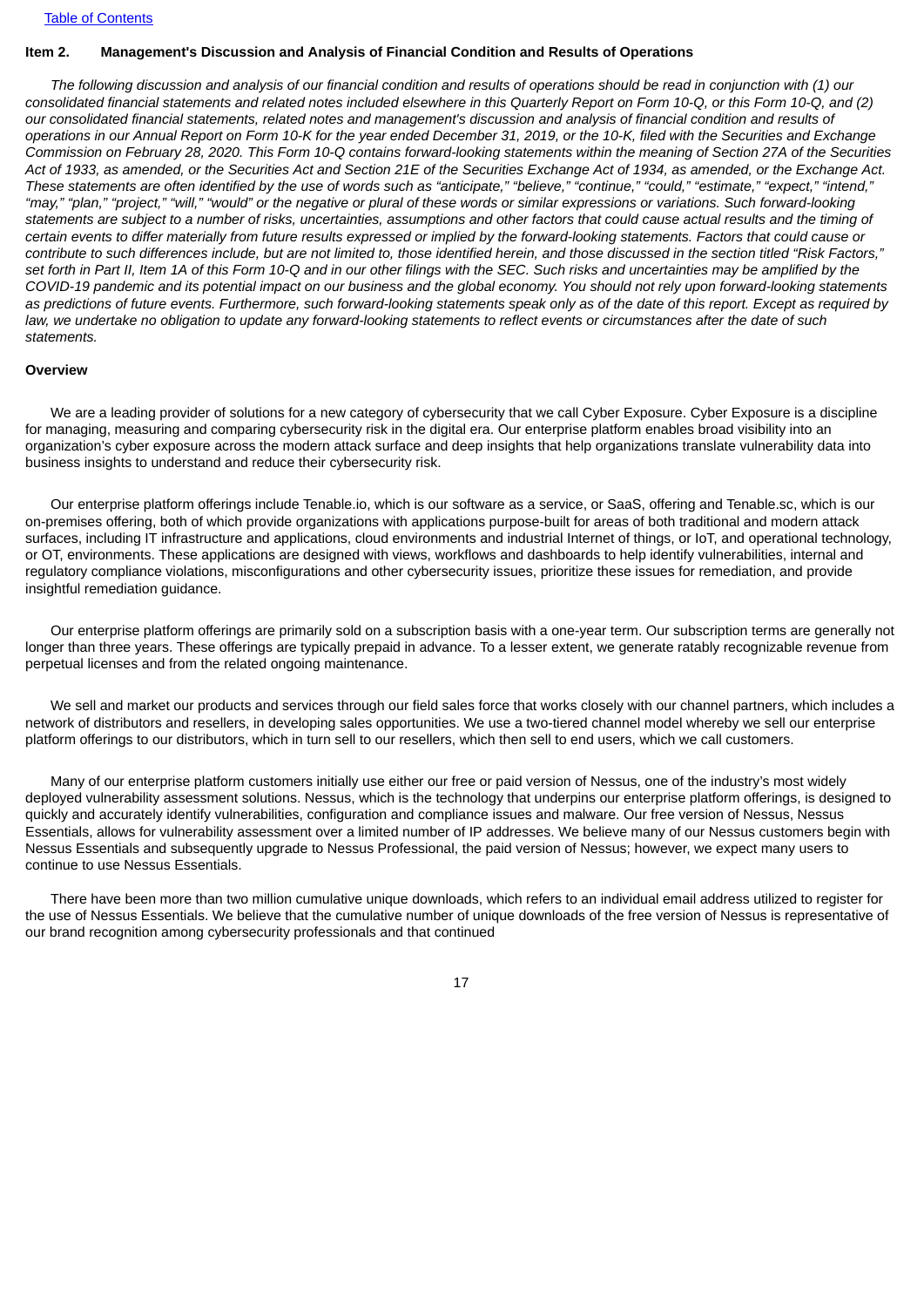growth in this number suggests broader awareness among potential customers. While we believe that the cumulative number of unique downloads may provide an indication of the growth and scale of our thought leadership and brand awareness, we do not expect this metric to necessarily correlate to future revenue growth opportunities, and we do not consider this metric a measure of our operating performance.

We have experienced rapid growth in recent years. Revenue in the three months ended June 30, 2020 and 2019 and the six months ended June 30, 2020 and 2019 was \$107.2 million, \$85.4 million, \$209.9 million and \$165.7 million, respectively, representing year-over-year growth of 26% and 27% in the quarterly and year-to-date periods, respectively. Our recurring revenue, which includes revenue from subscription arrangements for software and cloud-based solutions and maintenance associated with perpetual licenses, represented 93% of our total revenue in the three and six months ended June 30, 2020 and 91% of our total revenue in the three and six months ended June 30, 2019. Our net loss in the three months ended June 30, 2020 and 2019 and the six months ended June 30, 2020 and 2019 was \$12.0 million, \$21.6 million, \$34.9 million and \$43.1 million, respectively, as we continue to invest in our business and market opportunity.

#### *COVID-19 Update*

We are closely monitoring the impact of the COVID-19 pandemic on our customers, partners, employees and service providers. The extent to which the COVID-19 pandemic will impact our business and operations will depend on future developments that are highly uncertain. While in the near term we may experience reductions in our billing and revenue growth rates, we are proactively managing our expenditures, including reductions of non-critical and discretionary expenses, while preserving strategic investments in sales capacity and research and development. This may result in improved leverage related to gross margins as well as sales and marketing, research and development, and general and administrative expenses as a percent of revenue. For additional information on the potential effects of the COVID-19 pandemic on our business, financial condition and results of operations, see the "Liquidity and Capital Resources" section below and "Risk Factors" in Part II, Item 1A of this Form 10-Q.

#### *Financial Highlights*

Below are our key financial results:

|                                                     | Three Months Ended June 30, |           |    |           | Six Months Ended June 30. |           |                |           |
|-----------------------------------------------------|-----------------------------|-----------|----|-----------|---------------------------|-----------|----------------|-----------|
| (in thousands, except per share data)               |                             | 2020      |    | 2019      |                           | 2020      |                | 2019      |
| Revenue                                             | \$                          | 107.209   | \$ | 85.384    | -\$                       | 209.857   | $\mathfrak{L}$ | 165,685   |
| Loss from operations                                |                             | (10, 565) |    | (22,234)  |                           | (32, 237) |                | (44, 919) |
| Net loss                                            |                             | (11,960)  |    | (21, 628) |                           | (34, 937) |                | (43,068)  |
| Net loss per share, basic and diluted               |                             | (0.12)    |    | (0.23)    |                           | (0.35)    |                | (0.45)    |
| Net cash provided by (used in) operating activities |                             | 16.999    |    | (2, 123)  |                           | 21,491    |                | (2,997)   |
| Purchases of property and equipment                 |                             | (10, 390) |    | (3,029)   |                           | (11,004)  |                | (5, 335)  |

## **Factors Affecting Our Performance**

#### *Product Leadership*

Our enterprise platform offerings provide visibility into the broadest range of traditional and modern IT assets across cloud and onpremises environments. We are intensely focused on continued innovation and ongoing development of our enterprise platform offerings that empower organizations to understand and reduce their cyber exposure. Additionally, we continue to expand the capabilities of our Nessus products, specifically as they relate to the ability to scan for and detect the rapidly expanding volume of vulnerabilities.

We intend to continue to invest in our engineering capabilities and marketing activities to maintain our position in the highly-competitive market for cybersecurity solutions. Our results of operations may fluctuate as we make these investments to drive increased customer adoption and usage.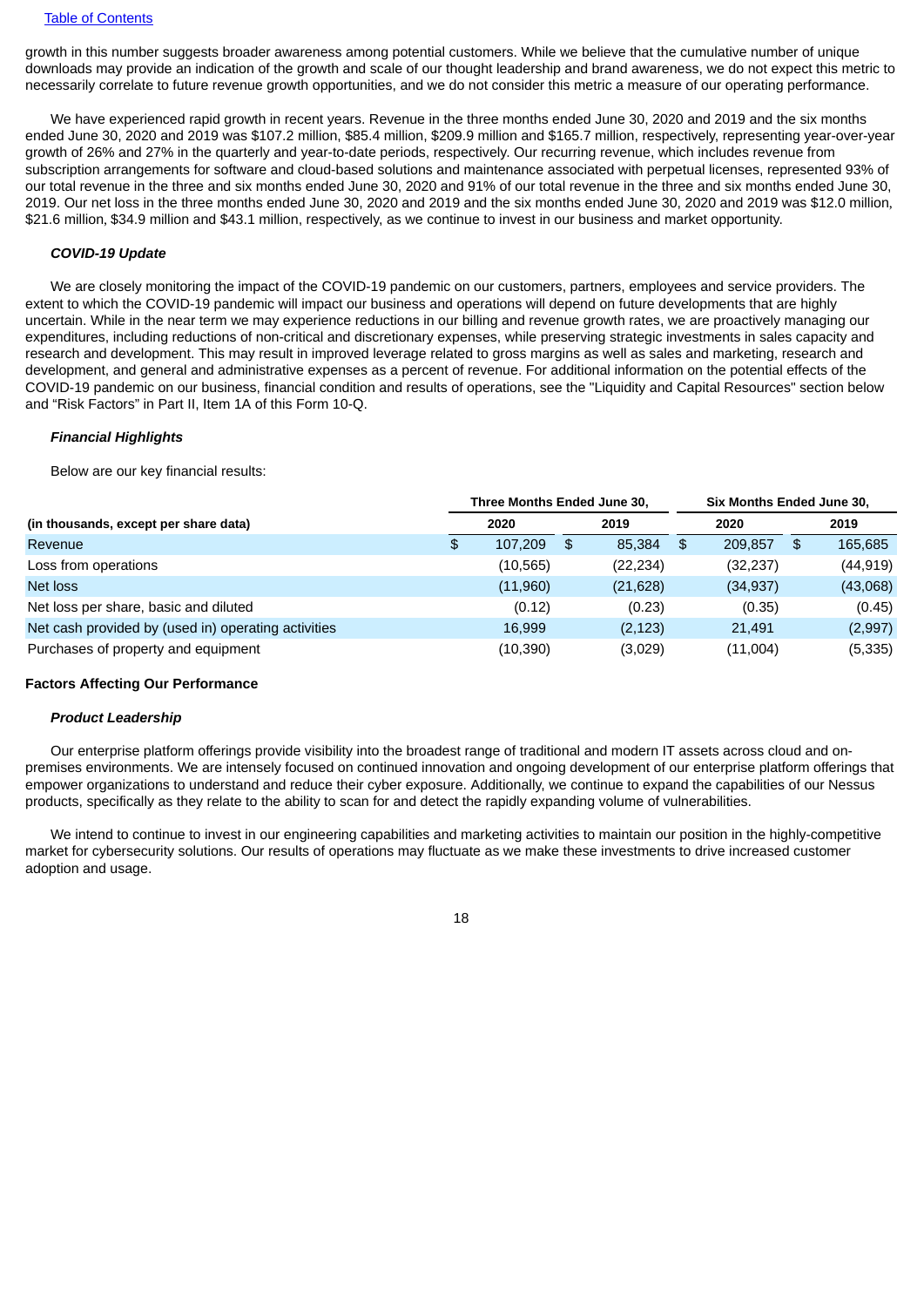## *New Enterprise Platform Customer Acquisition*

We believe that our customer base provides a significant opportunity to expand sales of our enterprise platform offerings and that our ability to continue to grow the number of enterprise platform customers will increase future opportunities for renewals and follow-on sales. We believe that we have significant room to increase our market share.

We expect to grow our enterprise platform customers by continuing to expand our sales organization and leveraging our channel partner network, which we believe will allow us to identify new enterprise customers, enter new markets, including internationally, as well as to convert more of our existing Nessus Professional customers to enterprise platform customers.

We have increased our sales and marketing headcount in recent years and we will continue to invest in our partner network and sales and marketing capability in order to grow domestically and internationally.

#### *Retaining and Expanding Revenue from Existing Customers*

Our enterprise platform offerings utilize IT asset-based or IP address-based pricing models. Once enterprise customers have licensed our platform offerings, they typically seek broader coverage over their traditional IT assets, including networking infrastructure, desktops and on-premises servers. As customers launch new applications or migrate existing applications to the cloud and deploy web applications, containers, IoT and OT, they often increase the scope of their subscriptions and/or add additional perpetual licenses to our enterprise platforms.

We are also focused on upselling customers from Nessus Professional to our enterprise platform offerings. Nessus Professional customers are typically organizations or independent security consultants that use Nessus Professional for a single vulnerability assessment at a point in time. We seek to convert these customers to our enterprise platform offerings, which provide continuous visibility and insights into their attack surface, as their needs develop.

Further, we plan to expand existing platform capabilities and launch new products, which we believe will drive new product purchases and follow-on purchases over time, thereby contributing to customer renewals. We believe that there is a significant opportunity to drive additional sales to existing customers, and we expect to invest in sales and marketing and customer success personnel and activities to achieve additional revenue growth from existing customers. However, our ability to increase sales to existing customers will depend on a number of factors, including satisfaction or dissatisfaction with our products and services, competition, pricing, current economic conditions or overall changes in our and our clients' spending levels.

We evaluate our ability to expand sales with our existing customers by assessing our dollar-based net expansion rate. We calculate our dollar-based net expansion rate as follows:

- Denominator: To calculate our dollar-based net expansion rate as of the end of a reporting period, we first determine the annual recurring revenue, or ARR, from all active subscriptions and maintenance from perpetual licenses as of the last day of the same reporting period in the prior year. This represents recurring payments that we expect to receive in the next 12-month period from the cohort of customers that existed on the last day of the same reporting period in the prior year.
- Numerator: We measure the ARR for that same cohort of customers representing all subscriptions and maintenance from perpetual licenses based on customer orders as of the end of the reporting period.

We calculate dollar-based net expansion rate by dividing the numerator by the denominator.

While our dollar-based net expansion rate may decline or fluctuate from quarter to quarter based on the result of a number of factors, including our existing customers' satisfaction with our solutions, the pricing of our solutions and the ability of competing solutions and the pricing thereof, our dollar-based net expansion rate has historically exceeded 110%.

## *Investing in Business Growth*

Since our founding, we have invested significantly in growing our business. We intend to continue to invest in sales and marketing to grow our sales team, expand brand and Cyber Exposure awareness and optimize our channel partner network. We also intend to continue to invest in our research and development team to further our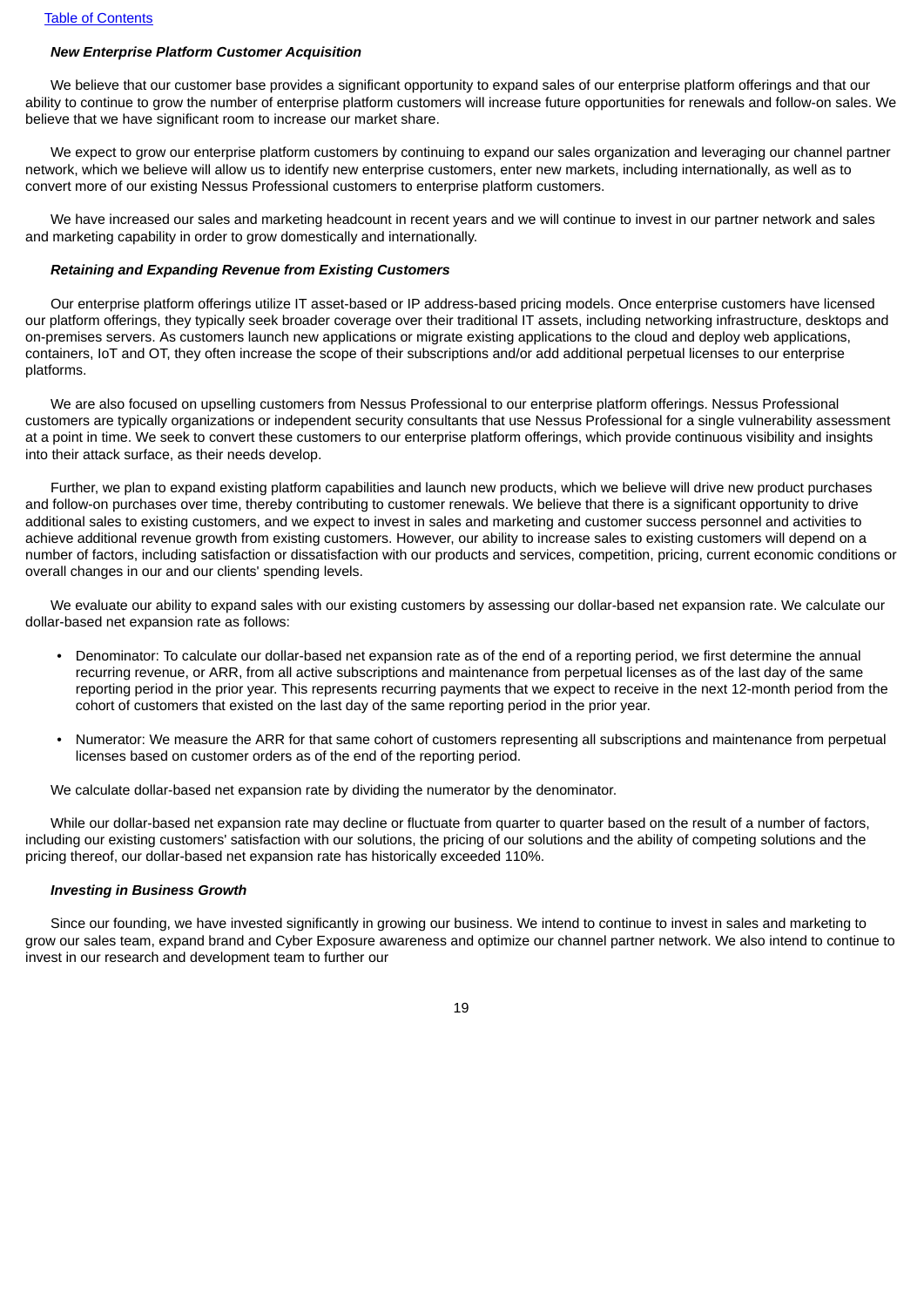technological leadership position in Cyber Exposure and enhance the functionality of our solutions. Any investments we make in our sales and marketing and research and development teams will occur in advance of experiencing the benefits from such investments, so it may be difficult for us to determine if we are efficiently allocating resources in those areas. We may also explore acquisitions of businesses, technology and/or development personnel that will expand and enhance the functionality of our platform offerings. These investment activities could increase our net losses over the short term if our revenue growth does not increase at higher rates. However, we expect that these investments will ultimately benefit our results of operations.

#### **Key Operating and Financial Metrics**

To supplement our consolidated financial statements, which are prepared and presented in accordance with GAAP, we use certain operating metrics and non-GAAP financial measures, as described below, to understand and evaluate our core operating and financial performance. These non-GAAP financial measures, which may be different than similarly titled measures used by other companies, are presented to enhance investors' overall understanding of our financial performance and should not be considered a substitute for, or superior to, the financial information prepared and presented in accordance with GAAP.

We believe that these operating metrics and non-GAAP financial measures provide useful information about our operating and financial performance, enhance the overall understanding of our past performance and future prospects and allow for greater transparency with respect to important metrics used by management for financial and operational decision-making. We present these operating metrics and non-GAAP financial measures to assist investors in seeing our operating and financial performance using a management view and because we believe that these measures provide an additional tool for investors to use in comparing our core operating and financial performance over multiple periods with other companies in our industry.

#### *Calculated Current Billings*

We use the non-GAAP measure of calculated current billings, which we believe is a key metric to measure our periodic performance. Given that most of our customers pay in advance, we typically recognize a majority of the related revenue ratably over time. We use calculated current billings to measure and monitor our ability to provide our business with the working capital generated by upfront payments from our customers.

Calculated current billings consists of revenue recognized in a period plus the change in current deferred revenue in the corresponding period. We believe that calculated current billings, which excludes deferred revenue for periods beyond twelve months in a customer's contractual term, more closely correlates with annual contract value. Variability in total billings, depending on the timing of large multi-year contracts and the preference for annual billing versus multi-year upfront billing, may distort growth in one period over another.

While we believe that calculated current billings provides valuable insight into the cash that will be generated from sales of our subscriptions, this metric may vary from period-to-period for a number of reasons, and therefore has a number of limitations as a quarter-toquarter or year-over-year comparative measure. Calculated current billings in any one period may be impacted by the overall timing of sales, including early renewals, as well as the timing and amount of multi-year prepaid contracts, which could favorably or unfavorably impact yearover-year comparisons. For example, an increasing number of large sales transactions, for which the timing has and will continue to vary, may occur in quarters subsequent to or in advance of those that we anticipate. Our calculation of calculated current billings may be different from other companies that report similar financial measures. Because of these and other limitations, you should consider calculated current billings along with revenue and our other GAAP financial results.

The adoption of Accounting Standards Codification Topic 606, *Revenue From Contracts With Customers* at January 1, 2017 resulted in a \$55.0 million increase in deferred revenue primarily related to the deferral of perpetual license revenue. This cumulative adjustment to deferred revenue at January 1, 2017 increased calculated current billings by \$16.7 million, \$11.8 million and \$5.6 million in 2017, 2018 and 2019, respectively, and is expected to increase our calculated current billings by \$1.9 million in 2020.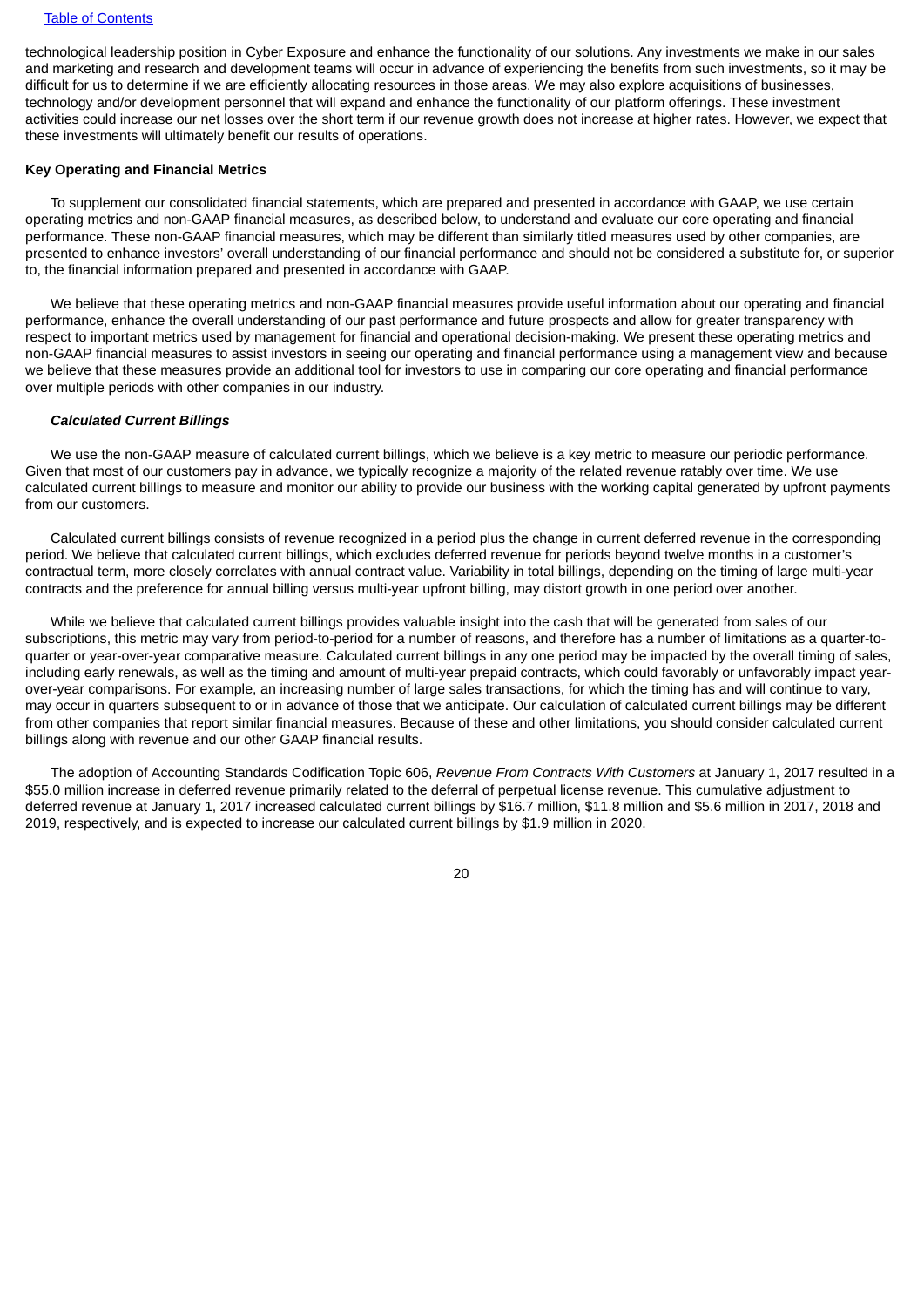The following table presents a reconciliation of revenue, the most directly comparable financial measure calculated in accordance with GAAP, to calculated current billings:

| Three Months Ended June 30,                           |      |            |      |           | Six Months Ended June 30, |            |      |            |
|-------------------------------------------------------|------|------------|------|-----------|---------------------------|------------|------|------------|
| (in thousands)                                        | 2020 |            | 2019 |           | 2020                      |            | 2019 |            |
| Revenue                                               | \$   | 107.209    |      | 85,384    |                           | 209.857    |      | 165,685    |
| Add: Deferred revenue (current), end of period        |      | 274.953    |      | 227,227   |                           | 274.953    |      | 227,227    |
| Less: Deferred revenue (current), beginning of period |      | (270, 916) |      | (214.508) |                           | (274, 348) |      | (213, 644) |
| Calculated current billings                           |      | 111.246    |      | 98.103    |                           | 210.462    |      | 179,268    |

#### *Free Cash Flow*

We use the non-GAAP measure of free cash flow, which we define as GAAP net cash flows from operating activities reduced by purchases of property and equipment. We believe free cash flow is an important liquidity measure of the cash (if any) that is available, after purchases of property and equipment, for investment in our business and to make acquisitions. We believe that free cash flow is useful to investors as a liquidity measure because it measures our ability to generate or use cash.

Our use of free cash flow has limitations as an analytical tool and you should not consider it in isolation or as a substitute for an analysis of our results under GAAP. First, free cash flow is not a substitute for net cash flows from operating activities. Second, other companies may calculate free cash flow or similarly titled non-GAAP financial measures differently or may use other measures to evaluate their performance, all of which could reduce the usefulness of free cash flow as a tool for comparison. Additionally, the utility of free cash flow is further limited as it does not reflect our future contractual commitments and does not represent the total increase or decrease in our cash balance for a given period. Because of these and other limitations, you should consider free cash flow along with net cash provided by (used in) operating activities and our other GAAP financial measures.

The following table presents a reconciliation of net cash provided by (used in) operating activities, the most directly comparable financial measure calculated in accordance with GAAP, to free cash flow:

|                                                     | Three Months Ended June 30, |          |  |          |  | Six Months Ended June 30, |  |          |  |
|-----------------------------------------------------|-----------------------------|----------|--|----------|--|---------------------------|--|----------|--|
| (in thousands)                                      |                             | 2020     |  | 2019     |  | 2020                      |  | 2019     |  |
| Net cash provided by (used in) operating activities |                             | 16.999   |  | (2, 123) |  | 21.491                    |  | (2,997)  |  |
| Purchases of property and equipment                 |                             | (10.390) |  | (3,029)  |  | (11,004)                  |  | (5, 335) |  |
| Free cash flow $(1)$                                |                             | 6.609    |  | (5, 152) |  | 10.487                    |  | (8, 332) |  |

(1) Free cash flow included benefits of \$3.3 million and \$3.9 million and reductions of \$0.4 million and \$1.0 million related to employee stock purchase plan activity in the three months ended June 30, 2020 and 2019 and the six months ended June 30, 2020 and 2019, respectively. The three and six months ended June 30, 2020 included \$8.6 million of proceeds from lease incentives as well as \$9.7 million and \$9.8 million, respectively, in capital expenditures for our new headquarters. The six months ended June 30, 2020 also included \$0.7 million of acquisition-related payments for Indegy.

#### *Enterprise Platform Customers*

We believe that our customer base provides a significant opportunity to expand sales of our enterprise platform offerings. The following tables summarize key components of our customer base:

|                                                                   |      | Three Months Ended June 30, |            |  |  |  |  |  |
|-------------------------------------------------------------------|------|-----------------------------|------------|--|--|--|--|--|
|                                                                   | 2020 | 2019                        | Change (%) |  |  |  |  |  |
| Number of new enterprise platform customers added in period $(1)$ | 341  | 352                         | (3)%       |  |  |  |  |  |
|                                                                   |      |                             |            |  |  |  |  |  |

(1) We define an enterprise platform customer as a customer that has licensed Tenable.io or Tenable.sc for an annual amount of \$5,000 or greater. New enterprise platform customers represent new customer logos during the periods presented and do not include customer conversions from Nessus Professional to enterprise platforms.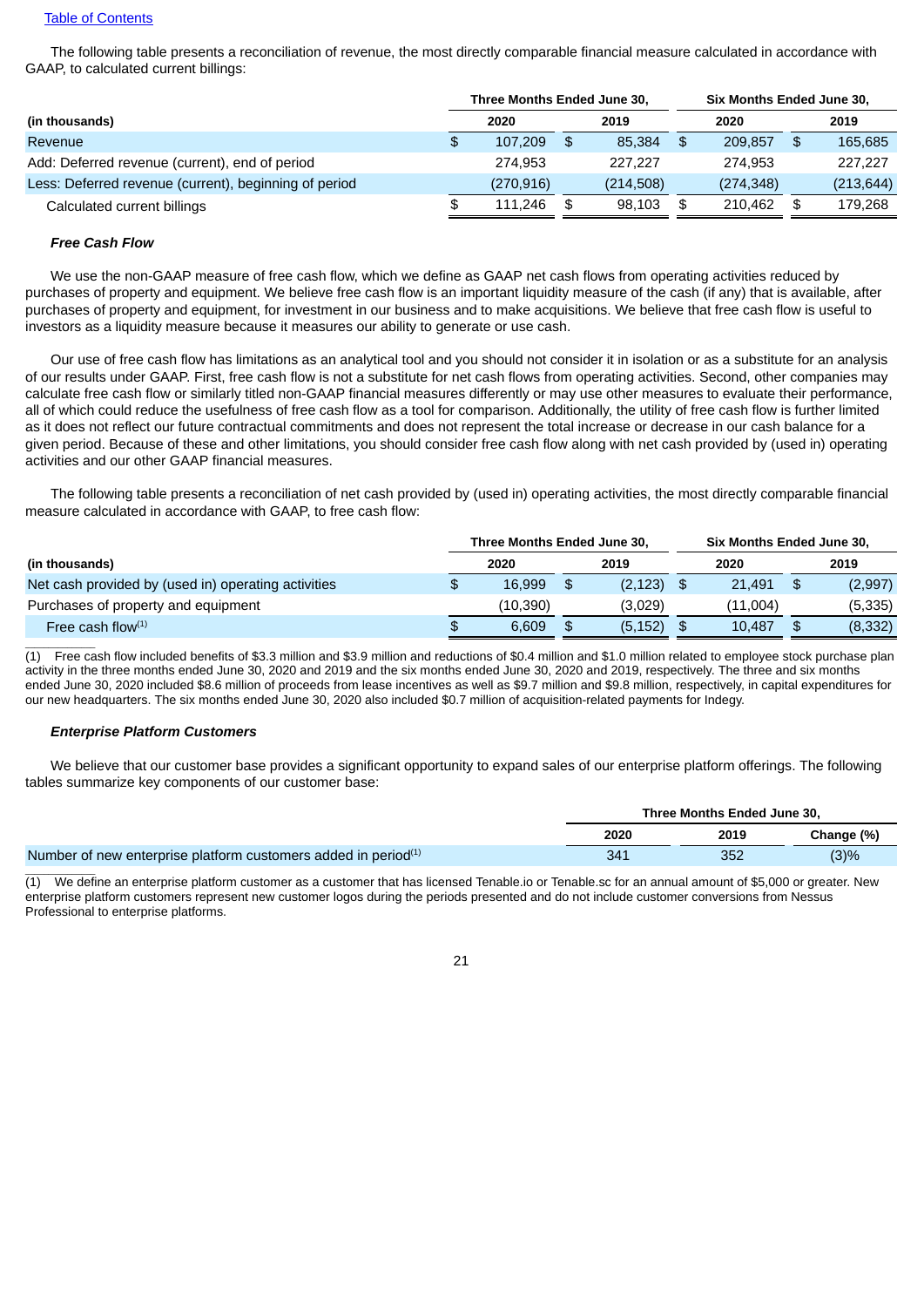|                                                                                   |      | At June 30. |                   |
|-----------------------------------------------------------------------------------|------|-------------|-------------------|
|                                                                                   | 2020 | 2019        | <b>Change (%)</b> |
| Number of customers with \$100,000 and greater in annual contract value at end of |      |             |                   |
| period                                                                            | 715  | 538         | 33%               |

## *Non-GAAP Income (Loss) from Operations and Non-GAAP Operating Margin*

We use non-GAAP income (loss) from operations along with non-GAAP operating margin as key indicators of our financial performance. We define these non-GAAP financial measures as their respective GAAP measures, excluding the effects of stock-based compensation, acquisition-related expenses and amortization of acquired intangible assets. Acquisition-related expenses include transaction expenses and costs related to the transfer of acquired intellectual property.

We believe that these non-GAAP financial measures provide useful information about our core operating results over multiple periods. There are a number of limitations related to the use of the non-GAAP financial measures as compared to GAAP loss from operations and operating margin, including that non-GAAP income (loss) from operations and non-GAAP operating margin exclude stock-based compensation expense, which has been, and will continue to be for the foreseeable future, a significant recurring expense in our business and an important part of our compensation strategy.

The following table presents a reconciliation of loss from operations, the most directly comparable financial measure calculated in accordance with GAAP, to non-GAAP income (loss) from operations, and operating margin, the most directly comparable financial measure calculated in accordance with GAAP, to non-GAAP operating margin:

|                                            | Three Months Ended June 30, |    |           | Six Months Ended June 30, |           |     |           |  |
|--------------------------------------------|-----------------------------|----|-----------|---------------------------|-----------|-----|-----------|--|
| (dollars in thousands)                     | 2020                        |    | 2019      |                           | 2020      |     | 2019      |  |
| Loss from operations                       | \$<br>(10, 565)             | \$ | (22, 234) | \$                        | (32, 237) | \$  | (44, 919) |  |
| Stock-based compensation                   | 15,666                      |    | 11,373    |                           | 28,701    |     | 20,692    |  |
| Acquisition-related expenses               |                             |    |           |                           | 339       |     |           |  |
| Amortization of acquired intangible assets | 578                         |    | 151       |                           | 1,157     |     | 302       |  |
| Non-GAAP income (loss) from operations     | 5,679                       | \$ | (10, 710) | \$                        | (2,040)   | \$. | (23, 925) |  |
|                                            |                             |    |           |                           |           |     |           |  |
| Operating margin                           | (10)%                       |    | (26)%     |                           | (15)%     |     | (27)%     |  |
| Non-GAAP operating margin                  | 5 %                         |    | (13)%     |                           | (1)%      |     | (14)%     |  |

## *Non-GAAP Net Income (Loss) and Non-GAAP Earnings (Loss) Per Share*

We use non-GAAP net income (loss), which excludes the effect of stock-based compensation, acquisition-related expenses and amortization of acquired intangible assets, as well as the related tax impact, to calculate non-GAAP earnings (loss) per share. We believe that these non-GAAP measures provide important information to management and investors because they facilitate comparisons of our core operating results over multiple periods.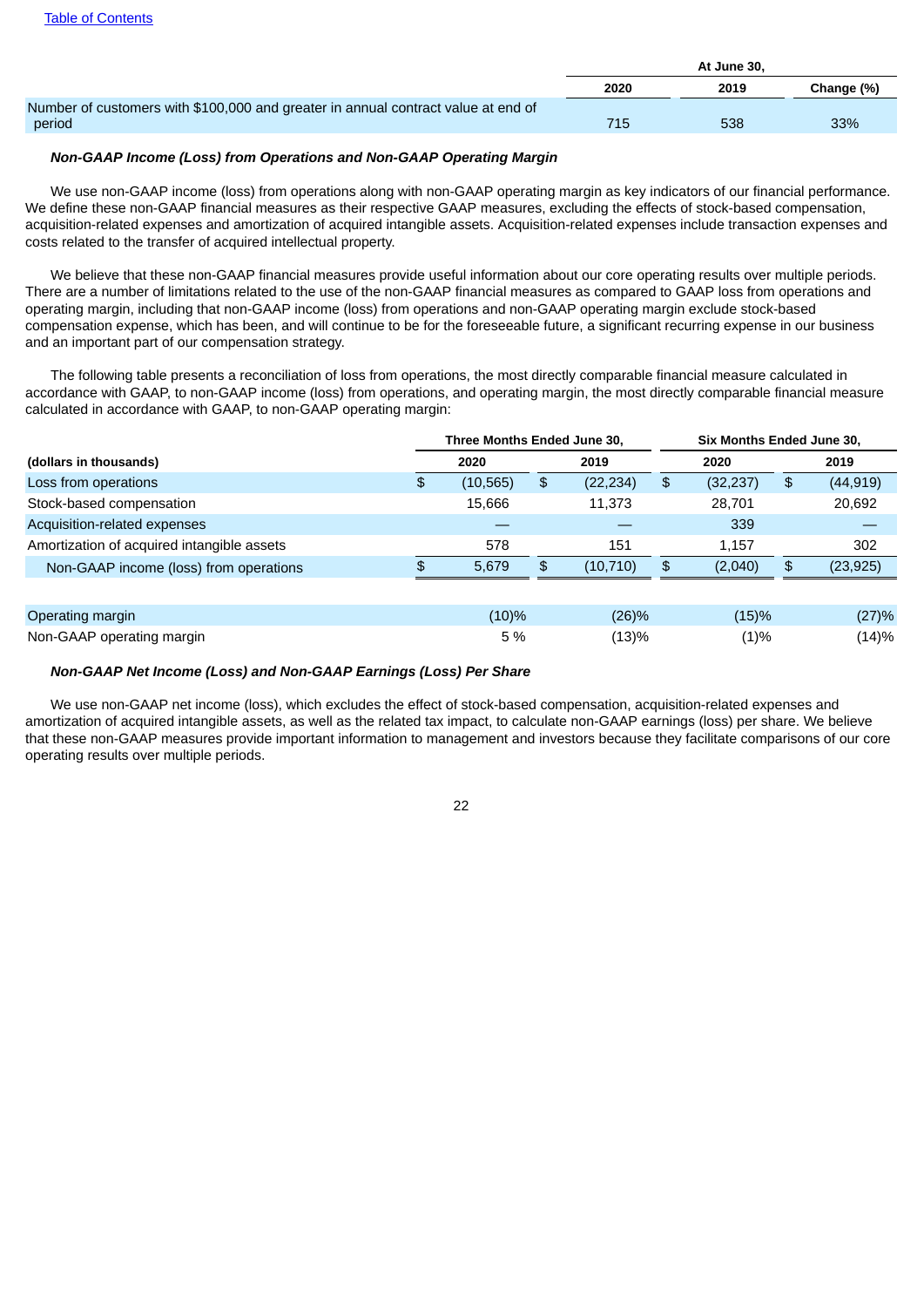The following table presents a reconciliation of net loss and net loss per share, the most comparable financial measures calculated in accordance with GAAP, to non-GAAP net income (loss) and non-GAAP earnings (loss) per share:

|                                                                                              | Three Months Ended June 30, |                            | Six Months Ended June 30, |               |           |      |           |
|----------------------------------------------------------------------------------------------|-----------------------------|----------------------------|---------------------------|---------------|-----------|------|-----------|
| (in thousands, except for per share amounts)                                                 | 2020                        |                            | 2019                      | 2020          |           | 2019 |           |
| Net loss                                                                                     | \$<br>(11,960)              | \$                         | (21, 628)                 | $\frac{3}{2}$ | (34, 937) | \$   | (43,068)  |
| Stock-based compensation                                                                     | 15,666                      |                            | 11,373                    |               | 28,701    |      | 20,692    |
| Tax impact of stock-based compensation <sup>(1)</sup>                                        | 437                         |                            | 121                       |               | 635       |      | (528)     |
| Acquisition-related expenses                                                                 |                             |                            |                           |               | 339       |      |           |
| Amortization of acquired intangible assets <sup>(2)</sup>                                    | 578                         |                            | 151                       |               | 1,157     |      | 302       |
| Non-GAAP net income (loss)                                                                   | \$<br>4,721                 | $\boldsymbol{\mathsf{\$}}$ | (9,983)                   | \$            | (4, 105)  | \$   | (22, 602) |
|                                                                                              |                             |                            |                           |               |           |      |           |
| Net loss per share, diluted                                                                  | \$<br>(0.12)                | \$                         | (0.23)                    | \$            | (0.35)    | \$   | (0.45)    |
| Stock-based compensation                                                                     | 0.16                        |                            | 0.13                      |               | 0.29      |      | 0.22      |
| Tax impact of stock-based compensation <sup>(1)</sup>                                        |                             |                            |                           |               | 0.01      |      | (0.01)    |
| Acquisition-related expenses                                                                 |                             |                            |                           |               |           |      |           |
| Amortization of acquired intangible assets $(2)$                                             | 0.01                        |                            |                           |               | 0.01      |      |           |
| Adjustment to diluted earnings per share <sup>(3)</sup>                                      | (0.01)                      |                            |                           |               |           |      |           |
| Non-GAAP earnings (loss) per share, diluted                                                  | 0.04                        | \$                         | (0.10)                    | \$            | (0.04)    | \$   | (0.24)    |
|                                                                                              |                             |                            |                           |               |           |      |           |
| Weighted-average shares used to compute GAAP net loss per<br>share, diluted                  | 100,209                     |                            | 95,820                    |               | 99,532    |      | 94,785    |
|                                                                                              |                             |                            |                           |               |           |      |           |
| Weighted-average shares used to compute non-GAAP earnings<br>(loss) per share, diluted $(4)$ | 108,587                     |                            | 95,820                    |               | 99,532    |      | 94.785    |

(1) The tax impact of stock-based compensation is based on the tax treatment for the applicable tax jurisdictions.

(2) The tax impact of amortization of acquired intangible assets is not material.

(3) An adjustment may be necessary to reconcile GAAP net loss per share, which excludes potentially dilutive shares, to non-GAAP earnings per share, which includes potentially dilutive shares.

(4) In periods in which there is a non-GAAP net loss, basic and diluted weighted average shares outstanding are the same, as potentially dilutive shares would be antidilutive.

## **Components of Our Results of Operations**

#### *Revenue*

We generate revenue from subscription arrangements for our software and cloud-based solutions, perpetual licenses, maintenance associated with perpetual licenses and professional services.

Our subscription arrangements generally have annual or multi-year contractual terms to use our software or cloud-based solutions, including ongoing software updates during the contractual period. Revenue is recognized ratably over the subscription term given the critical utility provided by the ongoing updates that are released throughout the contract period.

Our perpetual licenses are generally sold with one or more years of maintenance, which includes ongoing software updates. Given the critical utility provided by the ongoing software updates and updated ability to identify network vulnerabilities included in maintenance, we combine the perpetual license and the maintenance into a single performance obligation. Perpetual license arrangements generally contain a material right related to the customer's ability to renew maintenance at a price that is less than the initial license fee. We apply a practical alternative to allocating a portion of the transaction price to the material right performance obligation and estimate a hypothetical transaction price which includes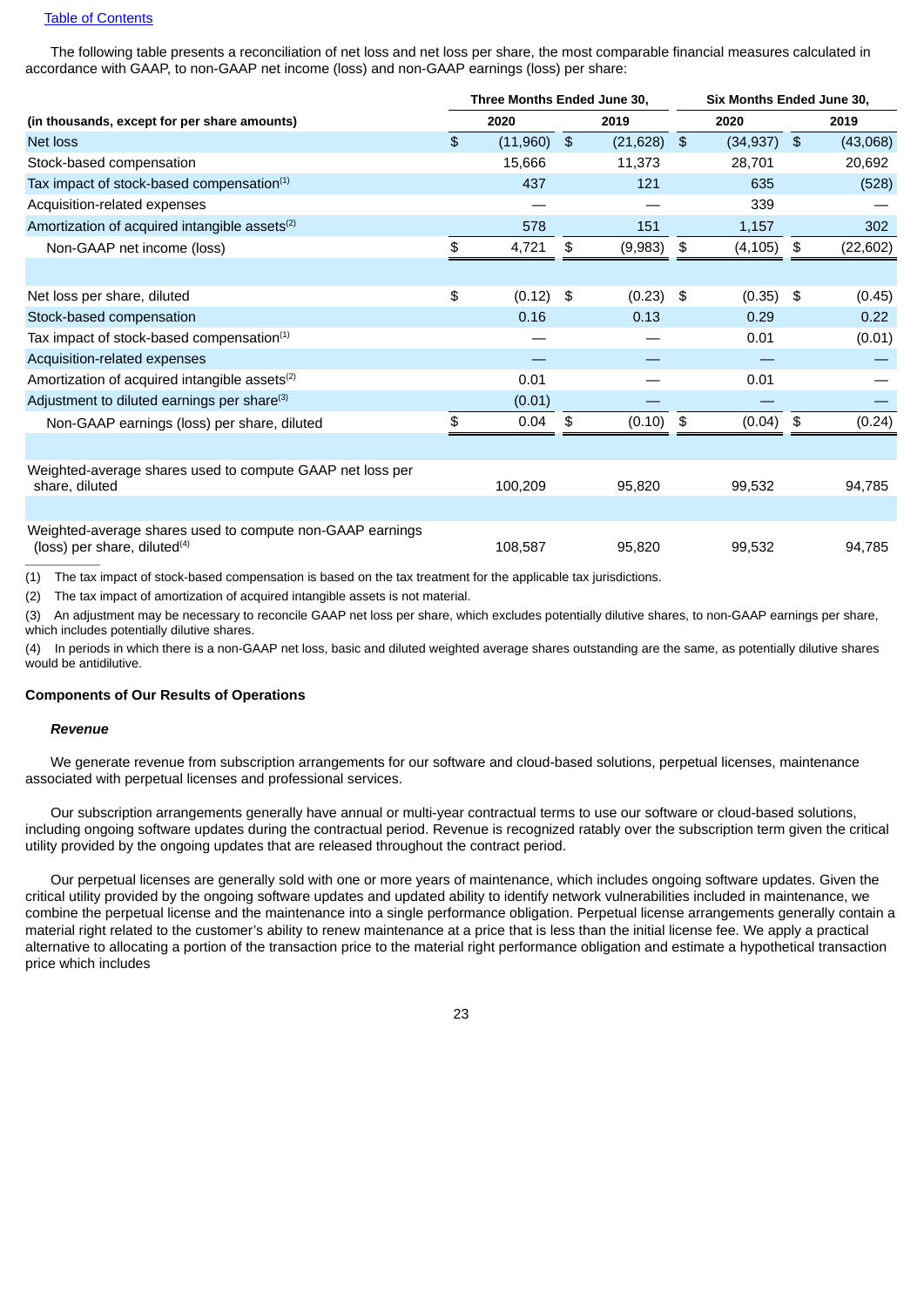fees for expected maintenance renewals based on the estimated economic life of perpetual license contracts. We allocate the transaction price between the cybersecurity subscription provided in the initial contract and the material right related to expected contract renewals based on the hypothetical transaction price. We recognize the amount allocated to the combined license and maintenance performance obligation over the initial contractual period, which is generally one year. We recognize the amount allocated to the material right over the expected maintenance renewal period, which begins at the end of the initial contractual term and is generally four years. We have estimated the five-year economic life of perpetual license contracts based on historical contract attrition, expected renewal periods, the lifecycle of our technology and other factors. This estimate may change over time.

Professional services and other revenue is primarily comprised of advisory services and training related to the deployment and optimization of our products. These services do not result in significant customization of our products. Professional services and other revenue is recognized as the services are performed.

We have historically experienced, and expect in the future to experience, seasonality in entering into agreements with customers. We typically enter into a significantly higher percentage of agreements with new customers, as well as renewal agreements with existing customers, in the third and fourth quarters of the year. The increase in customer agreements in the third quarter is primarily attributable to U.S. government and related agencies, and the increase in the fourth quarter is primarily attributable to large enterprise account buying patterns typical in the software industry. The ratable nature of our subscription revenue makes this seasonality less apparent in our overall financial results.

#### *Cost of Revenue, Gross Profit and Gross Margin*

Cost of revenue includes personnel costs related to our technical support group that provides assistance to customers, including salaries, benefits, bonuses, payroll taxes, stock-based compensation and any severance. Cost of revenue also includes cloud infrastructure costs, the costs related to professional services and training, depreciation, amortization of acquired and developed technology and allocated overhead costs, which consist of information technology and facilities.

We intend to continue to invest additional resources in our cloud-based platform and customer support team as we grow our business. The level and timing of investment in these areas could affect our cost of revenue in the future.

Gross profit, or revenue less cost of revenue, and gross margin, or gross profit as a percentage of revenue, have been and will continue to be affected by various factors, including the timing of our acquisition of new customers and our renewals of and follow-on sales to existing customers, the costs associated with operating our cloud-based platform, the extent to which we expand our customer support team and the extent to which we can increase the efficiency of our technology and infrastructure through technological improvements.

We expect our gross profit to increase in absolute dollars but our gross margin to decrease, as we expect revenue from our cloud-based subscriptions to increase as a percentage of revenue, although our gross margin could fluctuate from period to period depending on the interplay of all of these factors.

## *Operating Expenses*

Our operating expenses consist of sales and marketing, research and development and general and administrative expenses. Personnel costs are the most significant component of operating expenses and consist of salaries, benefits, bonuses, payroll taxes, stock-based compensation and any severance. Operating expenses also include depreciation and amortization as well as allocated overhead costs, including IT and facilities costs.

#### *Sales and Marketing*

Sales and marketing expense consists of personnel costs, sales commissions, marketing programs, travel and entertainment, expenses for conferences and events and allocated overhead costs. We capitalize sales commissions, including related incremental fringe benefit costs, and recognize the expense over an estimated period of benefit, which ranges between three and four years for subscription arrangements and five years for perpetual license arrangements. Sales commissions on contract renewals are capitalized and amortized ratably over the contract term, with the exception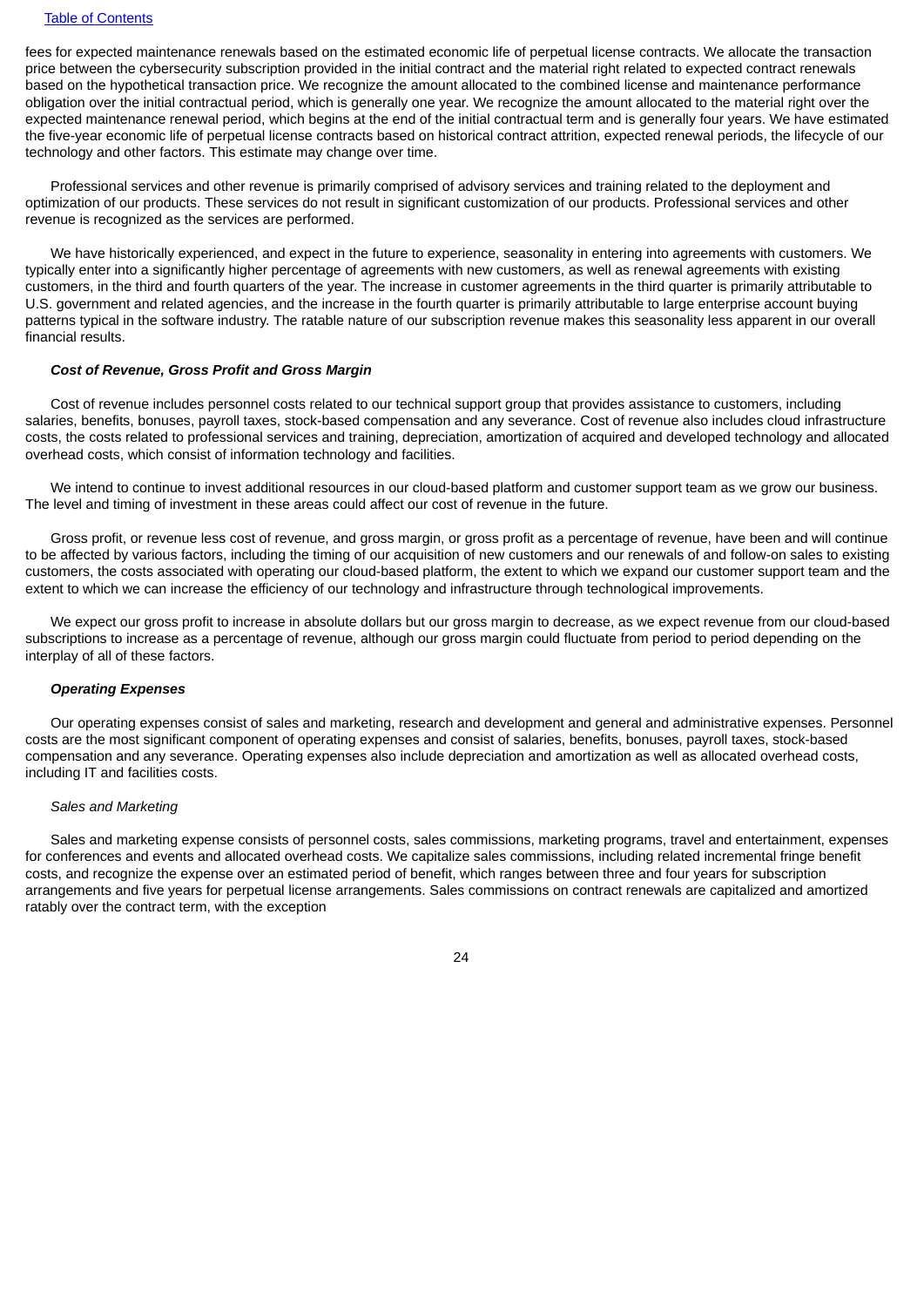of contracts with renewal periods that are one year or less, in which case the incremental costs are expensed as incurred. Sales commissions on professional services arrangements are expensed as incurred as the contractual periods of these arrangements are generally less than one year.

We intend to continue to make investments in our sales and marketing teams to grow revenue, further penetrate the market and expand our global customer base. We expect our sales and marketing expense to increase in absolute dollars annually and to be our largest operating expense category for the foreseeable future. However, as our revenue increases, we expect our sales and marketing expense to decrease as a percentage of our revenue over the long term. Our sales and marketing expense may fluctuate from period to period due to the timing and extent of these expenses, including sales commissions, which may fluctuate depending on the mix of sales and related expense recognition.

#### *Research and Development*

Research and development expense consists of personnel costs, software used to develop our products, travel and entertainment, consulting and professional fees for third-party development resources as well as allocated overhead. Our research and development expense supports our efforts to continue to add capabilities to our existing products and enable the continued detection of new network vulnerabilities.

We expect our research and development expense to continue to increase annually in absolute dollars for the foreseeable future as we continue to invest in research and development efforts to enhance the functionality of our cloud-based platform. However, we expect our research and development expense to decrease as a percentage of our revenue over the long term, although our research and development expense may fluctuate from period to period due to the timing and extent of these expenses.

#### *General and Administrative*

General and administrative expense consists of personnel costs for our executive, finance, legal, human resources and administrative departments. Additional expenses include travel and entertainment, professional fees, insurance, allocated overhead and acquisition-related costs.

We expect our general and administrative expense to continue to increase annually in absolute dollars for the foreseeable future due to additional costs associated with accounting, compliance, insurance and investor relations as a public company. However, we expect our general and administrative expense to decrease as a percentage of our revenue over the long term, although our general and administrative expense may fluctuate from period to period due to the timing and extent of these expenses.

#### *Interest Income, Net*

Interest income, net consists primarily of interest income earned on cash and cash equivalents and short-term investments and interest expense in connection with our credit facility, including unused and letter of credit fees.

#### *Other Expense, Net*

Other expense, net consists primarily of foreign currency remeasurement and transaction gains and losses.

#### *Provision for Income Taxes*

Provision for income taxes consists of income taxes in certain foreign jurisdictions in which we conduct business and the related withholding taxes on sales with customers. We have recorded deferred tax assets for which a full valuation allowance has been provided, including net operating loss carryforwards and tax credits. We expect to maintain this full valuation allowance for the foreseeable future as it is more likely than not that some or all of those deferred tax assets may not be realized based on our history of losses.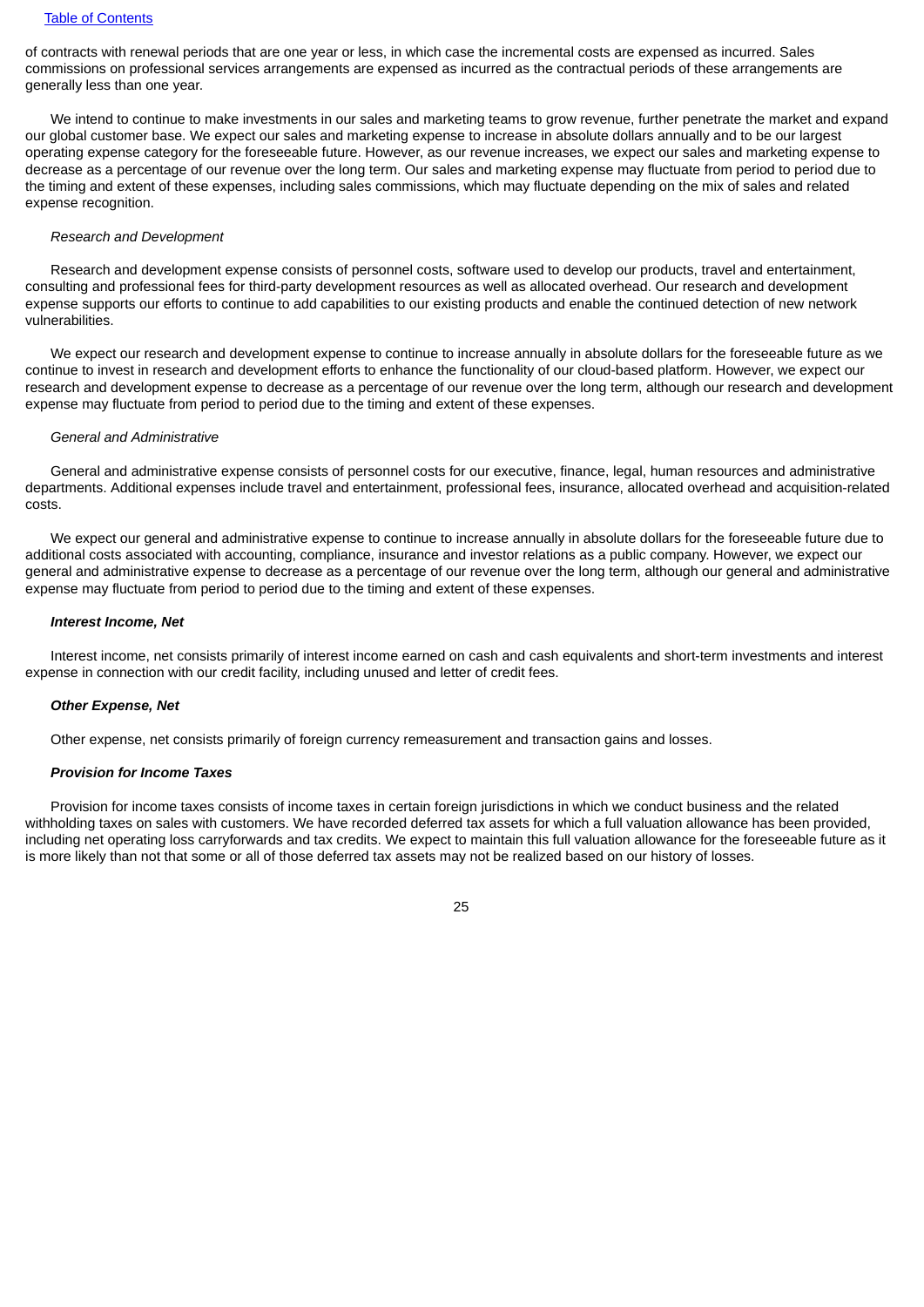## **Results of Operations**

The following tables set forth our consolidated results of operations:

|                                           | Three Months Ended June 30, |           |    |           |    | Six Months Ended June 30, |    |           |  |
|-------------------------------------------|-----------------------------|-----------|----|-----------|----|---------------------------|----|-----------|--|
| (in thousands)                            |                             | 2020      |    | 2019      |    | 2020                      |    | 2019      |  |
| Revenue                                   | \$                          | 107,209   | \$ | 85,384    | \$ | 209,857                   | \$ | 165,685   |  |
| Cost of revenue <sup>(1)</sup>            |                             | 19,142    |    | 13,918    |    | 37,843                    |    | 27,144    |  |
| Gross profit                              |                             | 88,067    |    | 71,466    |    | 172,014                   |    | 138,541   |  |
| Operating expenses:                       |                             |           |    |           |    |                           |    |           |  |
| Sales and marketing <sup>(1)</sup>        |                             | 55,443    |    | 56,015    |    | 115,298                   |    | 108,704   |  |
| Research and development <sup>(1)</sup>   |                             | 25,310    |    | 21,698    |    | 52,141                    |    | 43,633    |  |
| General and administrative <sup>(1)</sup> |                             | 17,879    |    | 15,987    |    | 36,812                    |    | 31,123    |  |
| Total operating expenses                  |                             | 98,632    |    | 93,700    |    | 204,251                   |    | 183,460   |  |
| Loss from operations                      |                             | (10, 565) |    | (22, 234) |    | (32, 237)                 |    | (44, 919) |  |
| Interest income, net                      |                             | 455       |    | 1,594     |    | 1,189                     |    | 3,150     |  |
| Other expense, net                        |                             | (298)     |    | (122)     |    | (1,258)                   |    | (336)     |  |
| Loss before income taxes                  |                             | (10, 408) |    | (20, 762) |    | (32, 306)                 |    | (42, 105) |  |
| Provision for income taxes                |                             | 1,552     |    | 866       |    | 2,631                     |    | 963       |  |
| Net loss                                  | \$                          | (11,960)  | \$ | (21, 628) | \$ | (34, 937)                 | \$ | (43,068)  |  |

 $\mathcal{L}_\text{max}$ (1) Includes stock-based compensation expense as follows:

|                                        |              | Three Months Ended June 30, |              | Six Months Ended June 30, |        |    |        |
|----------------------------------------|--------------|-----------------------------|--------------|---------------------------|--------|----|--------|
| (in thousands)                         | 2020<br>2019 |                             |              | 2020                      | 2019   |    |        |
| Cost of revenue                        | \$           | 830                         | \$<br>742.   | \$                        | 1.577  | \$ | 1,394  |
| Sales and marketing                    |              | 5.375                       | 4.215        |                           | 9.871  |    | 7.581  |
| Research and development               |              | 3.893                       | 2.441        |                           | 6.841  |    | 4,471  |
| General and administrative             |              | 5.568                       | 3.975        |                           | 10.412 |    | 7.246  |
| Total stock-based compensation expense | \$           | 15.666                      | \$<br>11,373 | \$                        | 28,701 | \$ | 20.692 |

## **Comparison of the Three Months Ended June 30, 2020 and 2019**

## *Revenue*

|                        | Three Months Ended June 30, |         |  | Change |  |        |      |
|------------------------|-----------------------------|---------|--|--------|--|--------|------|
| (dollars in thousands) |                             | 2020    |  | 2019   |  | (5)    | (% ) |
| Revenue                |                             | 107.209 |  | 85.384 |  | 21.825 | 26%  |

The increase in revenue of \$21.8 million was comprised of increases in subscription revenue of \$22.6 million and professional services and other revenue of \$0.6 million, net of a decrease in perpetual license and maintenance revenue of \$1.4 million. Revenue from existing customers comprised 31% of the increase, while the remaining increase was due to revenue from new customers since July 1, 2019. International revenue increased \$10.6 million, or 34%.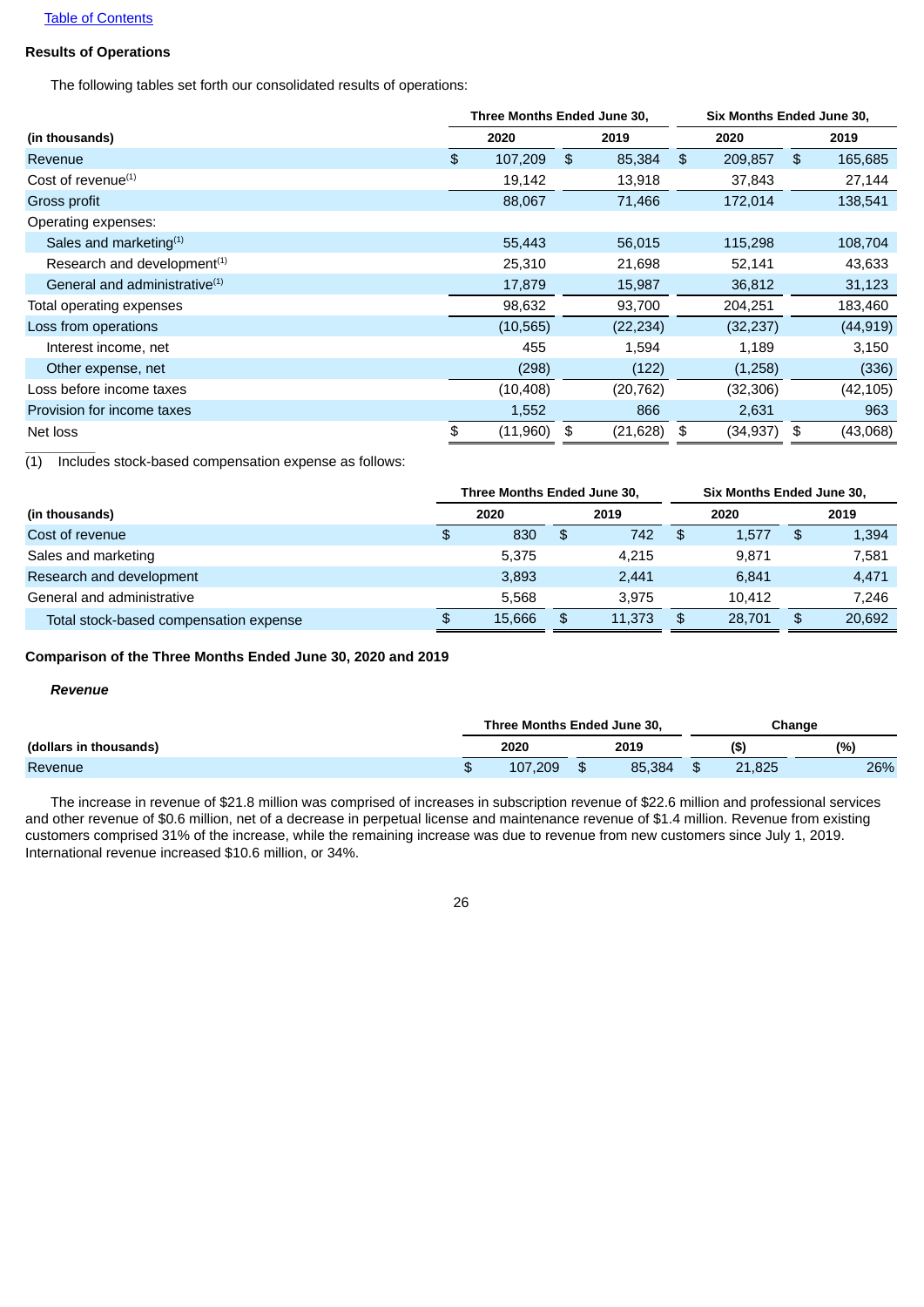## *Cost of Revenue, Gross Profit and Gross Margin*

|                        |  | Three Months Ended June 30, |              | Change |         |     |
|------------------------|--|-----------------------------|--------------|--------|---------|-----|
| (dollars in thousands) |  | 2020                        | 2019         |        | $($ \$) | (%) |
| Cost of revenue        |  | 19.142                      | \$<br>13.918 |        | 5.224   | 38% |
| Gross profit           |  | 88.067                      | 71.466       |        | 16.601  | 23% |
| Gross margin           |  | 82%                         | 84%          |        |         |     |

The increase in cost of revenue of \$5.2 million was primarily due to:

- a \$2.4 million increase in personnel costs primarily due to increased headcount;
- a \$1.8 million increase in third-party cloud infrastructure costs largely associated with the increased adoption of Tenable.io and Tenable Lumin;
- a \$0.4 million increase in the amortization of internal use software;
- a \$0.4 million increase in the amortization of acquired intangible assets; and
- a \$0.2 million increase in allocated overhead costs driven by both the increase in headcount and the overall increase in such costs on a year-over-year basis.

#### *Operating Expenses*

*Sales and Marketing*

|                        |  | Three Months Ended June 30, |  |      |  | Change       |      |  |
|------------------------|--|-----------------------------|--|------|--|--------------|------|--|
| (dollars in thousands) |  | 2020                        |  | 2019 |  | (\$          | (%)  |  |
| Sales and marketing    |  | 55 443                      |  |      |  | パニフの<br>51 Z | (1)% |  |

The decrease in sales and marketing expense of \$0.6 million was primarily due to:

- a \$3.5 million decrease in expenses for demand generation programs, including advertising, sponsorships and brand awareness efforts aimed at acquiring new customers; and
- a \$3.1 million decrease in selling expenses, including a \$2.8 million decrease in travel and meeting costs; partially offset by
- a \$4.1 million increase in personnel costs largely associated with an increase in headcount, including a \$1.2 million increase in stockbased compensation;
- a \$1.1 million increase in sales commissions, including sales commission draws, due to increased sales and the amortization of deferred commissions; and
- a \$0.7 million increase in allocated overhead costs, driven by both the increase in headcount and the overall increase in such costs on a year-over-year basis.

*Research and Development*

|                          |  | Three Months Ended June 30. |  |        | Change |     |  |
|--------------------------|--|-----------------------------|--|--------|--------|-----|--|
| (dollars in thousands)   |  | 2020                        |  | 2019   | (\$`   | (%) |  |
| Research and development |  | 25,310                      |  | 21.698 | 3.612  | 17% |  |

The increase in research and development expense of \$3.6 million was primarily due to:

- a \$4.3 million increase in personnel costs, including a \$1.5 million increase in stock-based compensation and a \$0.8 million decrease in development costs that were capitalized for internal use software; and
- a \$0.6 million increase in allocated overhead costs, driven by both the increase in headcount and the overall increase in such costs on a year-over-year basis; partially offset by

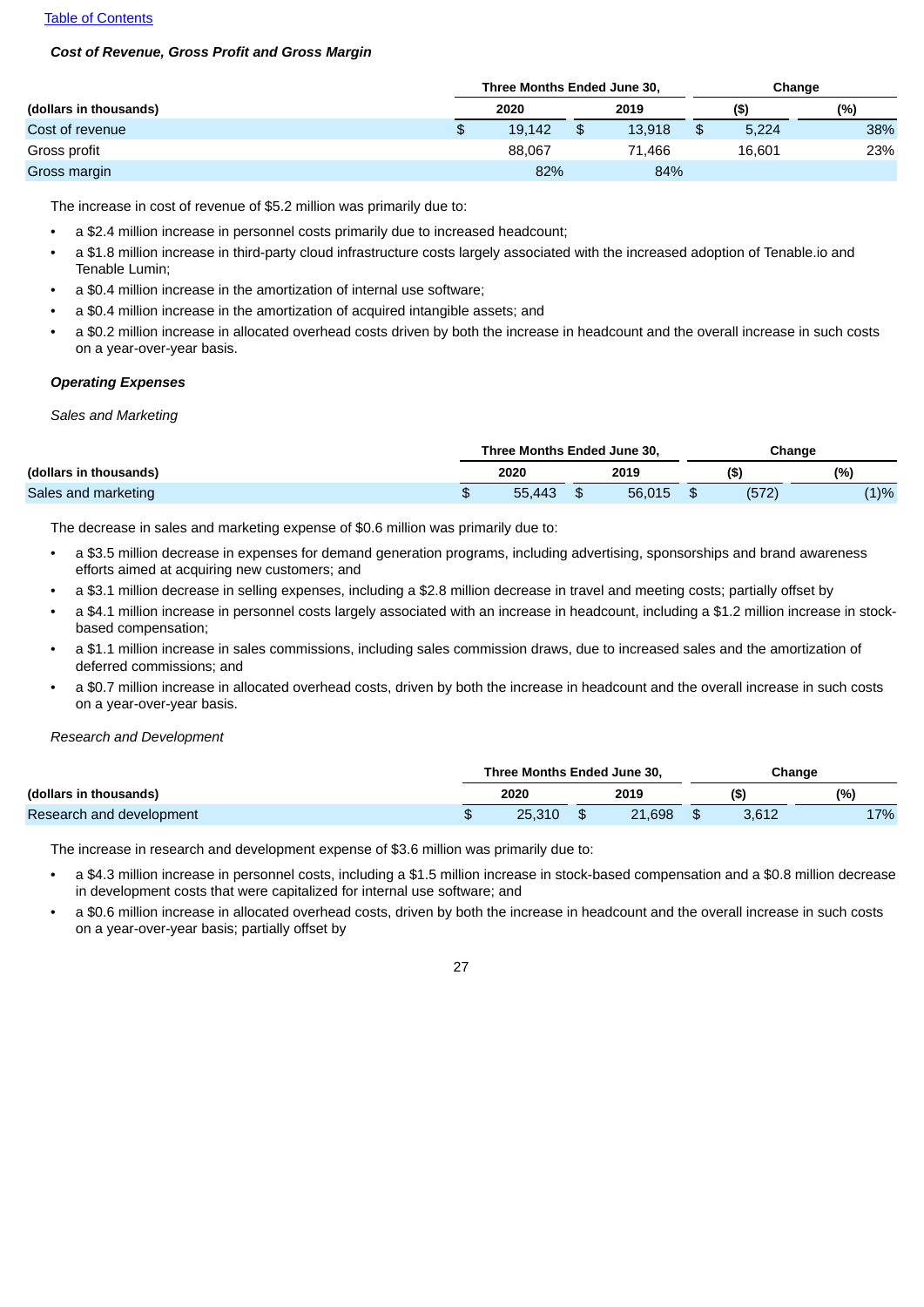- a \$0.9 million decrease in travel and meeting costs; and
- a \$0.5 million decrease in third-party cloud infrastructure costs related to the development of new and future product offerings.

*General and Administrative*

|                            | Three Months Ended June 30, |        |  | Change |  |       |     |
|----------------------------|-----------------------------|--------|--|--------|--|-------|-----|
| (dollars in thousands)     |                             | 2020   |  | 2019   |  | (\$)  | (%) |
| General and administrative |                             | 17.879 |  | 15.987 |  | 1.892 | 12% |

The increase in general and administrative expense of \$1.9 million was primarily due to:

- a \$2.4 million increase in personnel costs largely associated with an increase in headcount, including a \$1.5 million increase in stockbased compensation; and
- a \$0.2 million increase in allocated overhead costs, driven by both the increase in headcount and the overall increase in such costs on a year-over-year basis; partially offset by
- a \$0.6 million decrease in travel and meeting costs; and
- a \$0.4 million decrease in professional fees.

## **Comparison of the Six Months Ended June 30, 2020 and 2019**

#### *Revenue*

|                        | Six Months Ended June 30. |         |  |         | Change |        |     |
|------------------------|---------------------------|---------|--|---------|--------|--------|-----|
| (dollars in thousands) | 2020<br>2019              |         |  | (5)     | (%)    |        |     |
| Revenue                |                           | 209.857 |  | 165.685 |        | 44.172 | 27% |

The increase in revenue of \$44.2 million was comprised of increases in subscription revenue of \$44.3 million and professional services and other revenue of \$1.4 million, partially offset by a decrease in perpetual license and maintenance revenue of \$1.5 million. Revenue from existing customers comprised 42% of the increase, while the remaining increase was due to revenue from new customers since July 1, 2019. International revenue increased \$21.2 million, or 36%.

## *Cost of Revenue, Gross Profit and Gross Margin*

|                        | Six Months Ended June 30, |    | Change  |    |        |     |
|------------------------|---------------------------|----|---------|----|--------|-----|
| (dollars in thousands) | 2020                      |    | 2019    |    | (\$)   | (%) |
| Cost of revenue        | 37.843                    | \$ | 27.144  | \$ | 10.699 | 39% |
| Gross profit           | 172.014                   |    | 138.541 |    | 33.473 | 24% |
| Gross margin           | 82%                       |    | 84%     |    |        |     |

The increase in cost of revenue of \$10.7 million was primarily due to:

- a \$4.5 million increase in third-party cloud infrastructure costs largely associated with the increased adoption of Tenable.io, as well as the launch of Tenable Lumin;
- a \$4.0 million increase in personnel costs primarily due to increased headcount;
- a \$0.9 million increase in the amortization of acquired intangible assets;
- a \$0.8 million increase in the amortization of internal use software; and
- a \$0.5 million increase in allocated overhead costs driven by both the increase in headcount and the overall increase in such costs on a year-over-year basis.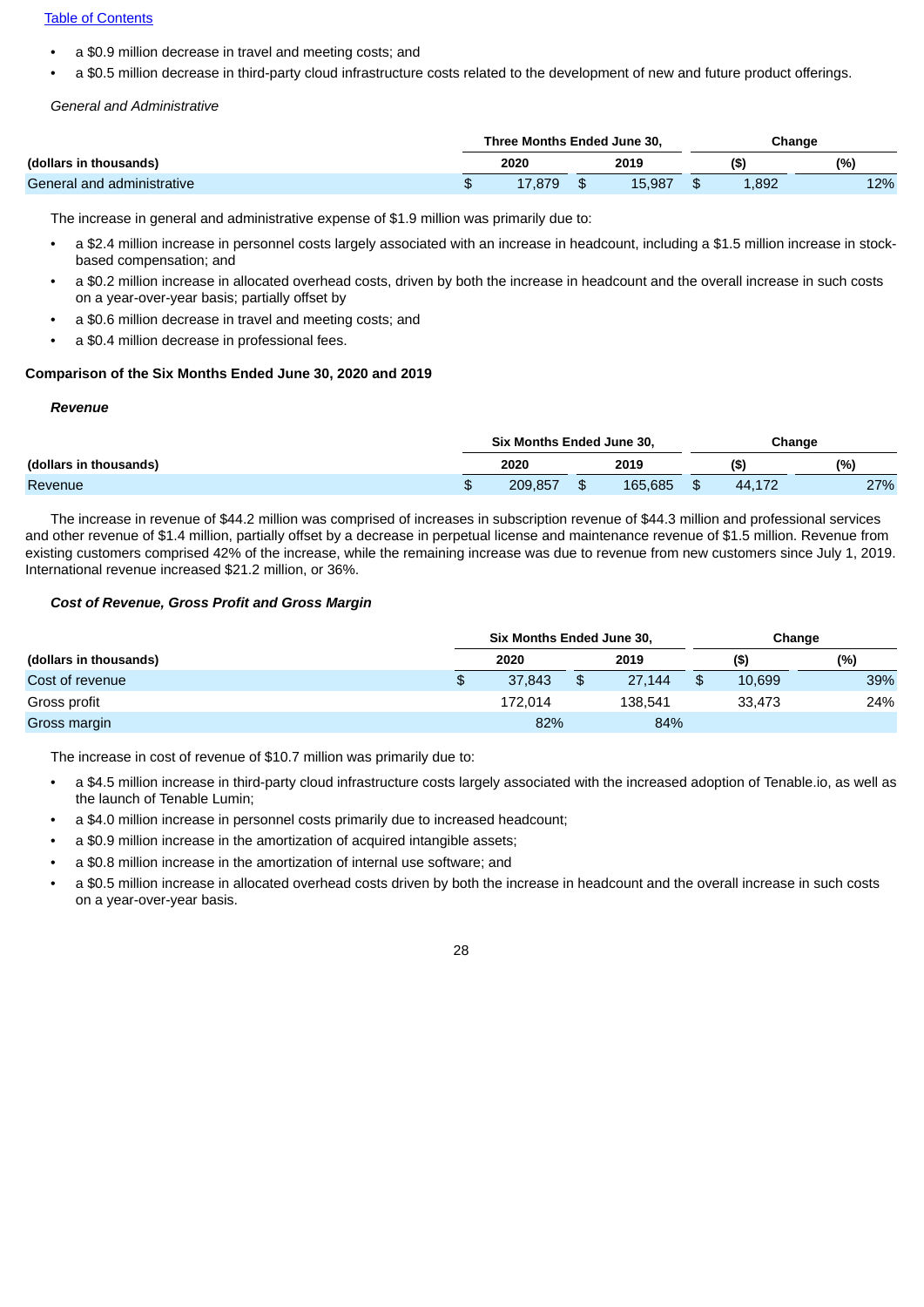## *Operating Expenses*

*Sales and Marketing*

|                        |      | Six Months Ended June 30, |      |         |      | Change |     |  |
|------------------------|------|---------------------------|------|---------|------|--------|-----|--|
| (dollars in thousands) | 2020 |                           | 2019 |         | (\$) |        | (%) |  |
| Sales and marketing    |      | 115,298                   |      | 108.704 |      | 6.594  | 6%  |  |

The increase in sales and marketing expense of \$6.6 million was primarily due to:

- a \$8.8 million increase in personnel costs largely associated with an increase in headcount, including a \$2.3 million increase in stockbased compensation;
- a \$2.1 million increase in sales commissions, including sales commission draws, due to increased sales and the amortization of deferred commissions; and
- a \$1.6 million increase in allocated overhead costs, primarily facilities costs, driven by both the increase in headcount and the overall increase in such costs on a year-over-year basis; partially offset by
- a \$3.4 million decrease in expenses for demand generation programs, including advertising, sponsorships and brand awareness efforts aimed at acquiring new customers; and
- a \$2.8 million decrease in selling expenses, including a \$2.4 million decrease in travel and meeting costs.

*Research and Development*

|                          |  | Six Months Ended June 30. |  |      |  |       | Change |  |  |
|--------------------------|--|---------------------------|--|------|--|-------|--------|--|--|
| (dollars in thousands)   |  | 2020                      |  | 2019 |  | (5)   | (% )   |  |  |
| Research and development |  | 52.141                    |  |      |  | 8,508 | 19%    |  |  |

The increase in research and development expense of \$8.5 million was primarily due to:

- a \$7.5 million increase in personnel costs largely associated with an increase in headcount, including a \$2.3 million increase in stockbased compensation and a \$2.0 million decrease in development costs that were capitalized for internal use software;
- a \$1.3 million increase in allocated overhead costs, primarily facilities costs, driven by both the increase in headcount and the overall increase in such costs on a year-over-year basis; and
- a \$0.4 million increase in software costs; partially offset by
- a \$0.8 million decrease in third-party cloud infrastructure costs related to the development of new and future product offerings.

*General and Administrative*

|                            |  | Six Months Ended June 30. |  |        |  | Change |     |  |
|----------------------------|--|---------------------------|--|--------|--|--------|-----|--|
| (dollars in thousands)     |  | 2020                      |  | 2019   |  | (\$)   | (%) |  |
| General and administrative |  | 36.812                    |  | 31.123 |  | 5,689  | 18% |  |

The increase in general and administrative expense of \$5.7 million was primarily due to:

- a \$5.0 million increase in personnel costs largely associated with an increase in headcount, including a \$3.1 million increase in stockbased compensation;
- a \$0.7 million increase in allocated overhead costs, primarily facilities costs, driven by both the increase in headcount and the overall increase in such costs on a year-over-year basis; and
- a \$0.3 million increase in acquisition-related expenses; partially offset by
- a \$0.7 million decrease in travel and meeting costs.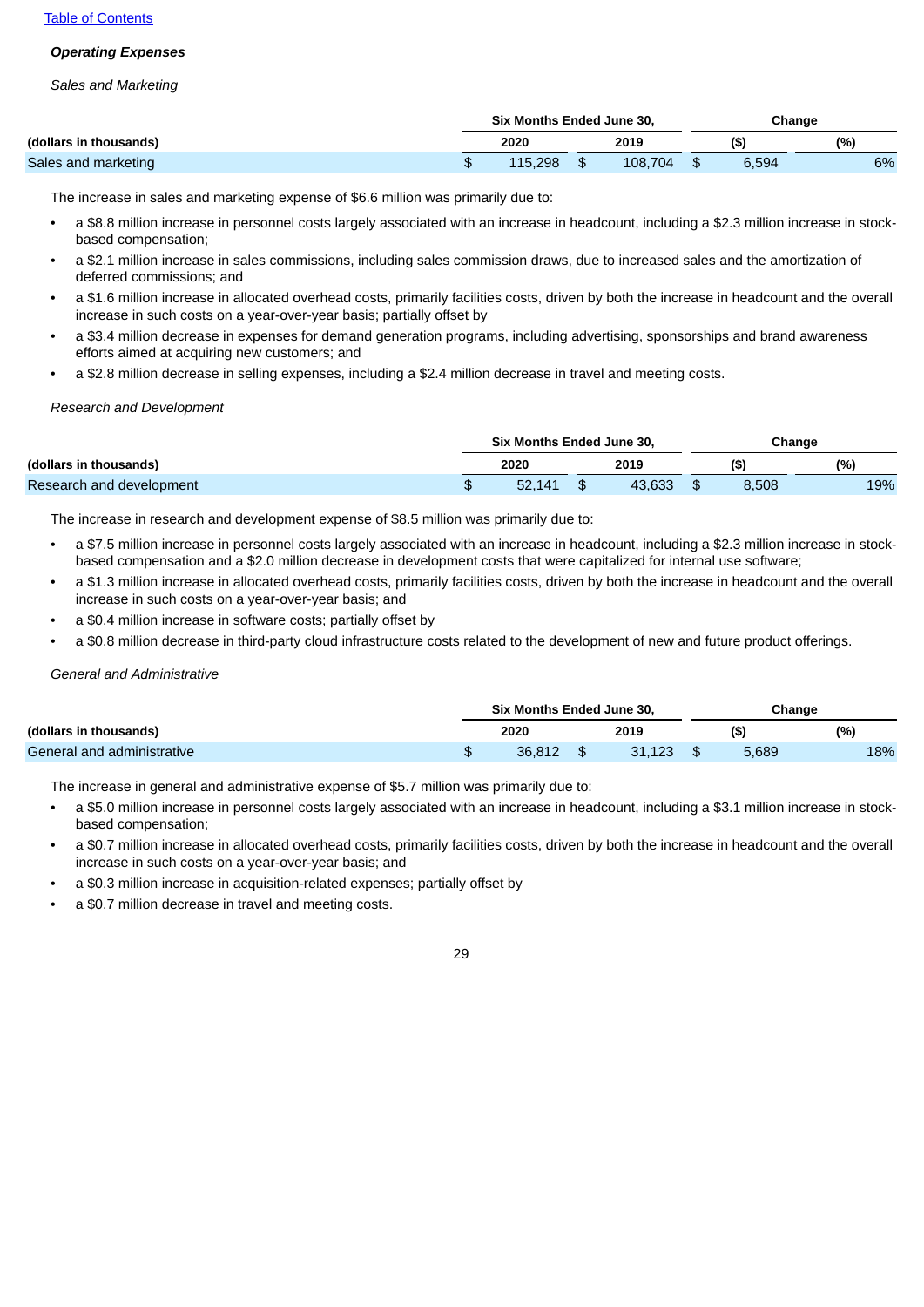#### **Liquidity and Capital Resources**

At June 30, 2020, we had cash and cash equivalents, which consisted of bank deposits and money market funds, of \$136.5 million and short-term investments, which consisted of commercial paper, U.S. Treasury and agency obligations and corporate bonds, of \$105.6 million.

Since our inception and prior to our IPO, we financed our operations through cash provided by operations, including payments received from customers using our software products and services, and we did not raise any primary institutional capital. The proceeds of our Series A and Series B redeemable convertible preferred stock financings were used to repurchase shares of capital stock from former stockholders. We have generated significant operating losses from our operations as reflected by our accumulated deficit of \$600.1 million at June 30, 2020.

We typically invoice our customers annually in advance and, to a lesser extent, multi-year in advance. Therefore, a substantial source of our cash is from such prepayments, which are included on our consolidated balance sheets as deferred revenue. Deferred revenue consists primarily of the unearned portion of billed fees for our subscriptions and perpetual licenses, which is subsequently recognized as revenue in accordance with our revenue recognition policy. At June 30, 2020, we had deferred revenue of \$365.3 million, of which \$275.0 million was recorded as a current liability and is expected to be recorded as revenue in the next 12 months, provided all other revenue recognition criteria are met.

Our principal uses of cash in recent periods have been funding our operations, expansion of our sales and marketing and research and development activities, investments in infrastructure, including the build-out of our new headquarters, and acquiring complementary businesses and technology. We expect to continue incurring operating losses in the near term. Even though we generated positive cash flows from operations and free cash flow in the six months ended June 30, 2020, we may not be able to sustain these cash flows in the near term. We believe that our existing cash and cash equivalents and short-term investments will be sufficient to fund our operating and capital needs for at least the next 12 months. Our future capital requirements will depend on many factors, including our revenue growth rate, subscription renewal activity, the timing and extent of spending to support further infrastructure and research and development efforts, the timing and extent of additional capital expenditures to invest in new and existing office spaces, the expansion of sales and marketing and international operating activities, the timing of our introduction of new product capabilities and enhancements of our platform and the continuing market acceptance of our platform. In the second half of 2020, we expect capital expenditures related to our new corporate headquarters to be approximately \$8 million and we expect to receive approximately \$6 million in tenant improvement reimbursements, resulting in a net outflow of approximately \$2 million related to the project.

The extent to which the COVID-19 pandemic will impact our business and operations will depend on future developments that are highly uncertain and cannot be predicted with confidence, such as the ultimate geographic spread of the disease, the duration of the outbreak, the duration and effect of business disruptions and the short-term effects and ultimate effectiveness of the travel restrictions, quarantines, social distancing requirements and business closures in the United States and other countries to contain and treat the disease. We also do not yet know the full effects of COVID-19 pandemic may have on our partners, customers and service providers. Accordingly, the current results and financial conditions discussed herein may not be indicative of our future operating results and trends. See the section titled "Risk Factors" in Part II, Item 1A of this Form 10-Q.

We may in the future enter into arrangements to acquire or invest in complementary businesses, services and technologies, including intellectual property rights. We may be required to seek equity or debt financing. In the event that financing is required from outside sources, we may not be able to raise it on terms acceptable to us or at all. If we are unable to raise additional capital when desired, or if we cannot expand our operations or otherwise capitalize on our business opportunities because we lack sufficient capital, our business, operating results and financial condition would be adversely affected.

#### *Credit Facility*

In May 2017, we entered into a \$25.0 million revolving credit facility ("2017 Credit Facility") with Silicon Valley Bank ("SVB"). To date, we have not had any amounts outstanding under the 2017 Credit Facility. In July 2020, the maturity date of the 2017 Credit Facility was extended to August 3, 2020. In April 2020, the 2017 Credit Facility was amended to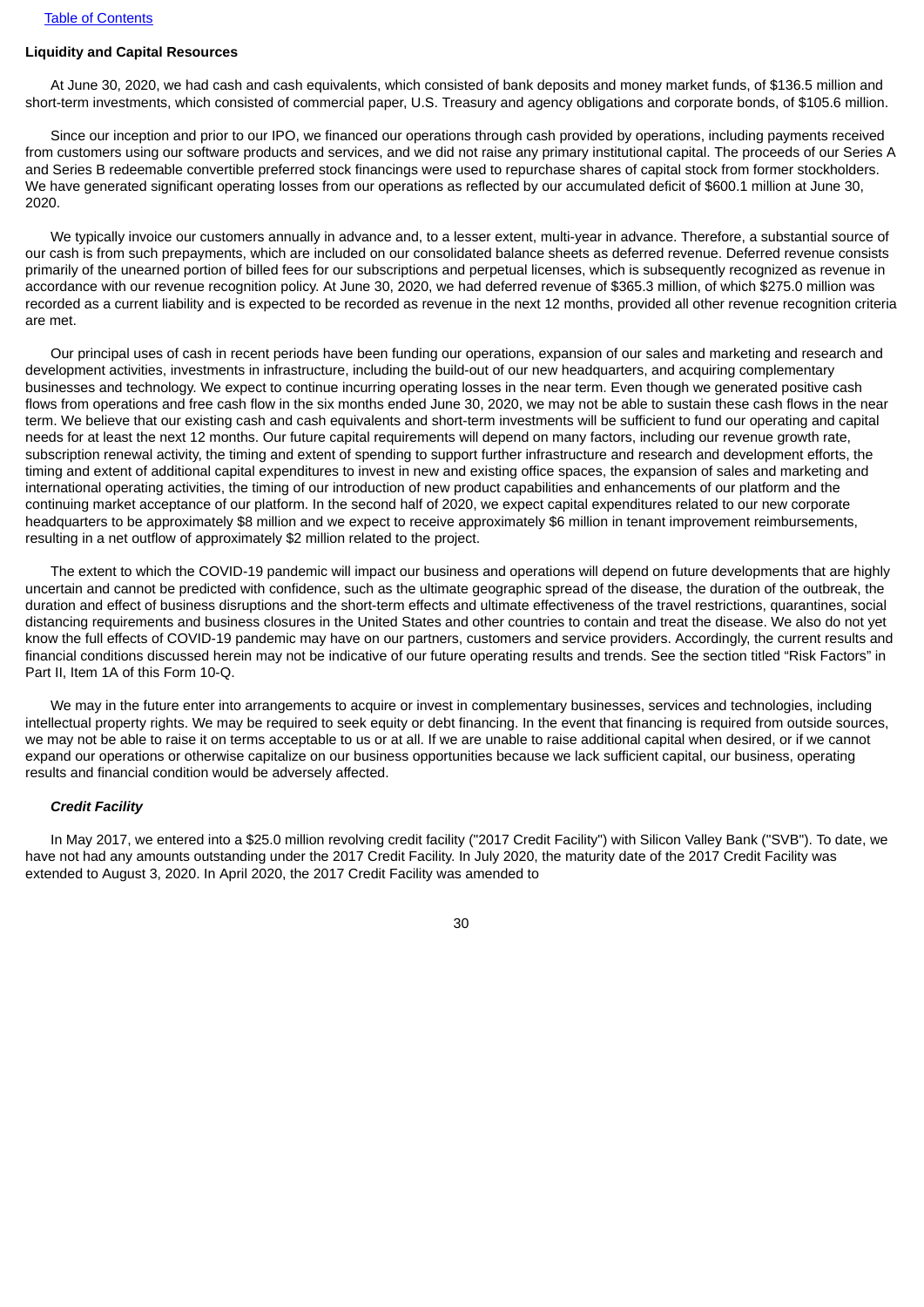increase the maximum amount of letters of credit that may be issued from \$5.0 million to \$6.5 million. At June 30, 2020, our borrowing capacity was reduced by \$5.5 million related to standby letters of credit.

The 2017 Credit Facility contains customary conditions to borrowing, events of default and covenants, including restrictions on indebtedness, liens, acquisitions and investments, restricted payments and dispositions. If, as of the last day of any quarter, the outstanding balance exceeds \$5.0 million, there are financial covenants that require us to maintain a minimum level of earnings before income taxes, interest, depreciation and amortization adjusted to add changes in deferred revenue in the period and a minimum current ratio level. We were in compliance with all covenants at June 30, 2020.

In July 2020, we entered into a new \$45.0 million senior secured facility ("2020 Credit Facility") with SVB in connection with the expiration of the 2017 Credit Facility. The 2020 Credit Facility bears interest at either LIBOR plus 2%, with a 1% LIBOR floor, or the ABR plus 1%, and terminates on July 24, 2022. A commitment fee of 0.35% per annum is payable quarterly in arrears based on the unused portion. The 2020 Credit Facility includes a \$45.0 million uncommitted expansion and has a financial covenant requiring a minimum consolidated quick ratio of at least 1.5:1.0 on the last day of any quarter. We do not currently intend to draw on the 2020 Credit Facility.

#### *Cash Flows*

The following table summarizes our cash flows for the periods presented:

|                                                                                  | Six Months Ended June 30, |          |  |         |  |  |  |  |
|----------------------------------------------------------------------------------|---------------------------|----------|--|---------|--|--|--|--|
| (in thousands)                                                                   |                           | 2020     |  | 2019    |  |  |  |  |
| Net cash provided by (used in) operating activities                              | \$                        | 21.491   |  | (2,997) |  |  |  |  |
| Net cash provided by investing activities                                        |                           | 21.763   |  | 2.962   |  |  |  |  |
| Net cash provided by financing activities                                        |                           | 20,273   |  | 21,298  |  |  |  |  |
| Effect of exchange rate changes on cash and cash equivalents and restricted cash |                           | (1, 463) |  | (716)   |  |  |  |  |
| Net increase in cash and cash equivalents and restricted cash                    | £.                        | 62.064   |  | 20,547  |  |  |  |  |

#### *Operating Activities*

In the six months ended June 30, 2020, net cash provided by operating activities was \$21.5 million, which primarily consisted of our \$34.9 million loss, adjusted for stock-based compensation expense of \$28.7 million and depreciation and amortization of \$5.3 million, as well as a net cash inflow of \$21.9 million from changes in operating assets and liabilities. The net inflow from changes in operating assets and liabilities was primarily due to a \$13.5 million decrease in accounts receivable due to collections from customers, \$8.6 million in proceeds from lease incentives, partially offset by a \$5.3 million decrease in accrued compensation, which included quarterly bonuses and commissions earned in the fourth quarter of 2019 that were paid in the first quarter of 2020.

In the six months ended June 30, 2019, net cash used in operating activities was \$3.0 million, which primarily consisted of our \$43.1 million loss, adjusted for stock-based compensation expense of \$20.7 million and depreciation and amortization of \$3.1 million, as well as a net cash inflow of \$17.3 million from changes in operating assets and liabilities. The net inflow from changes in operating assets and liabilities was primarily due to a \$17.4 million increase in deferred revenue from increased subscription sales, as a majority of our customers are invoiced in advance.

#### *Investing Activities*

Net cash provided by investing activities increased by \$18.8 million, primarily due to a \$24.5 million increase in sales and maturities, net of purchases, of short-term investments in commercial paper, U.S. Treasury and agency obligations and corporate bonds, partially offset by a \$5.7 million increase in purchases of property and equipment.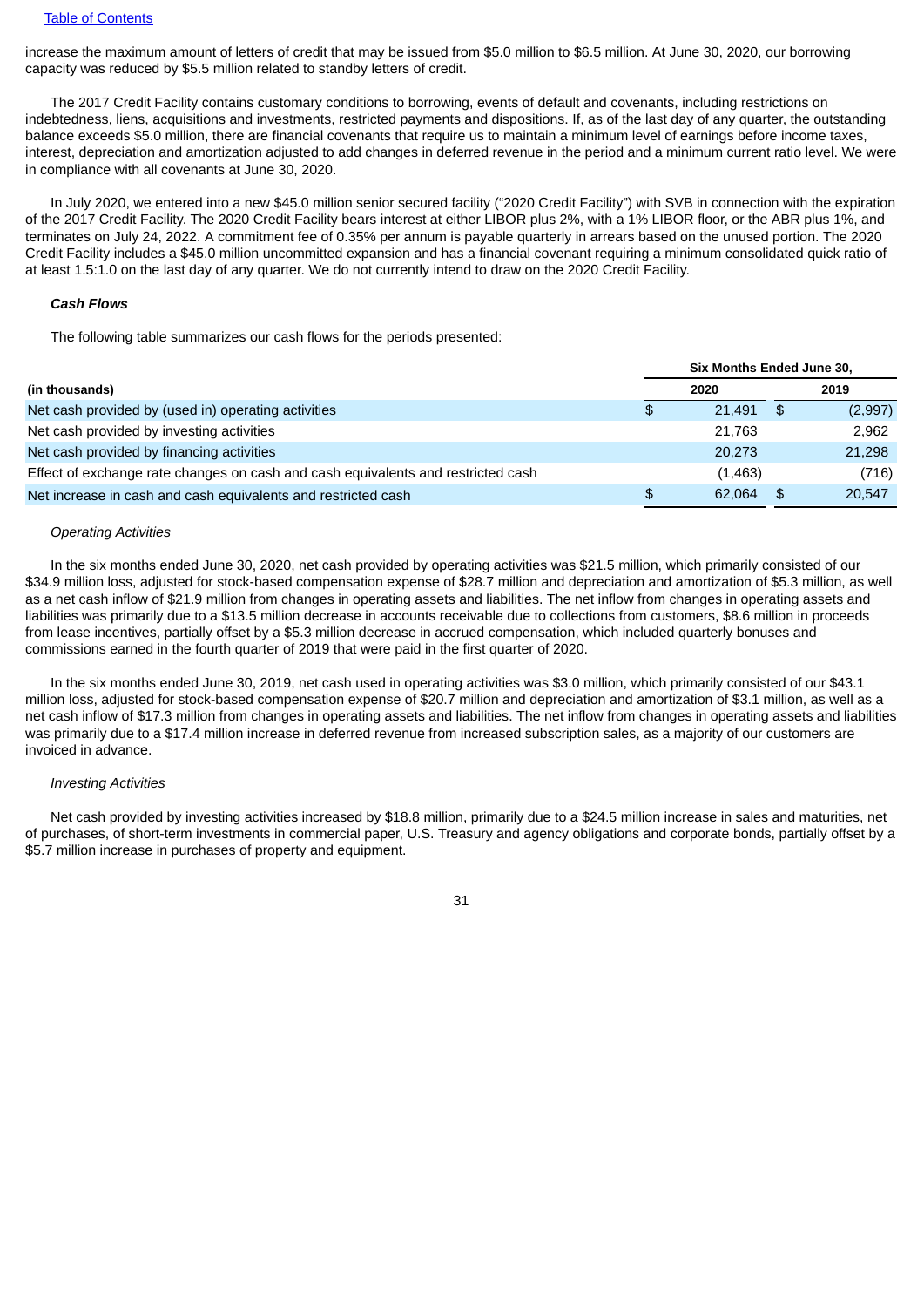#### *Financing Activities*

Net cash provided by financing activities decreased by \$1.0 million, primarily due to \$1.8 million and \$1.3 million of decreases in proceeds from stock issued in connection with the exercise of stock options and the employee stock purchase plan, respectively, which were partially offset by the \$2.0 million of loan proceeds that we received from the state of Maryland in 2020.

#### **Contractual Obligations**

At June 30, 2020, there were no material changes in our contractual obligations and commitments from those disclosed in our 10-K.

#### **Off-Balance Sheet Arrangements**

At June 30, 2020, we did not have any relationships with unconsolidated organizations or financial partnerships, such as structured finance or special purpose entities, which would have been established for the purpose of facilitating off-balance sheet arrangements or other contractually narrow or limited purposes.

## **Critical Accounting Policies and Estimates**

Our financial statements are prepared in accordance with U.S. GAAP. The preparation of these financial statements requires us to make estimates and assumptions that affect the reported amounts of assets, liabilities, revenue and expenses, as well as related disclosures. We evaluate our estimates and assumptions on an ongoing basis. Our estimates are based on historical experience and various other assumptions that we believe to be reasonable under the circumstances. Our actual results could differ from these estimates.

There have been no material changes to our critical accounting policies and estimates as described in our 10-K.

## **Recently Issued Accounting Pronouncements**

Refer to Note 1 to our consolidated financial statements for more information regarding recently issued accounting pronouncements.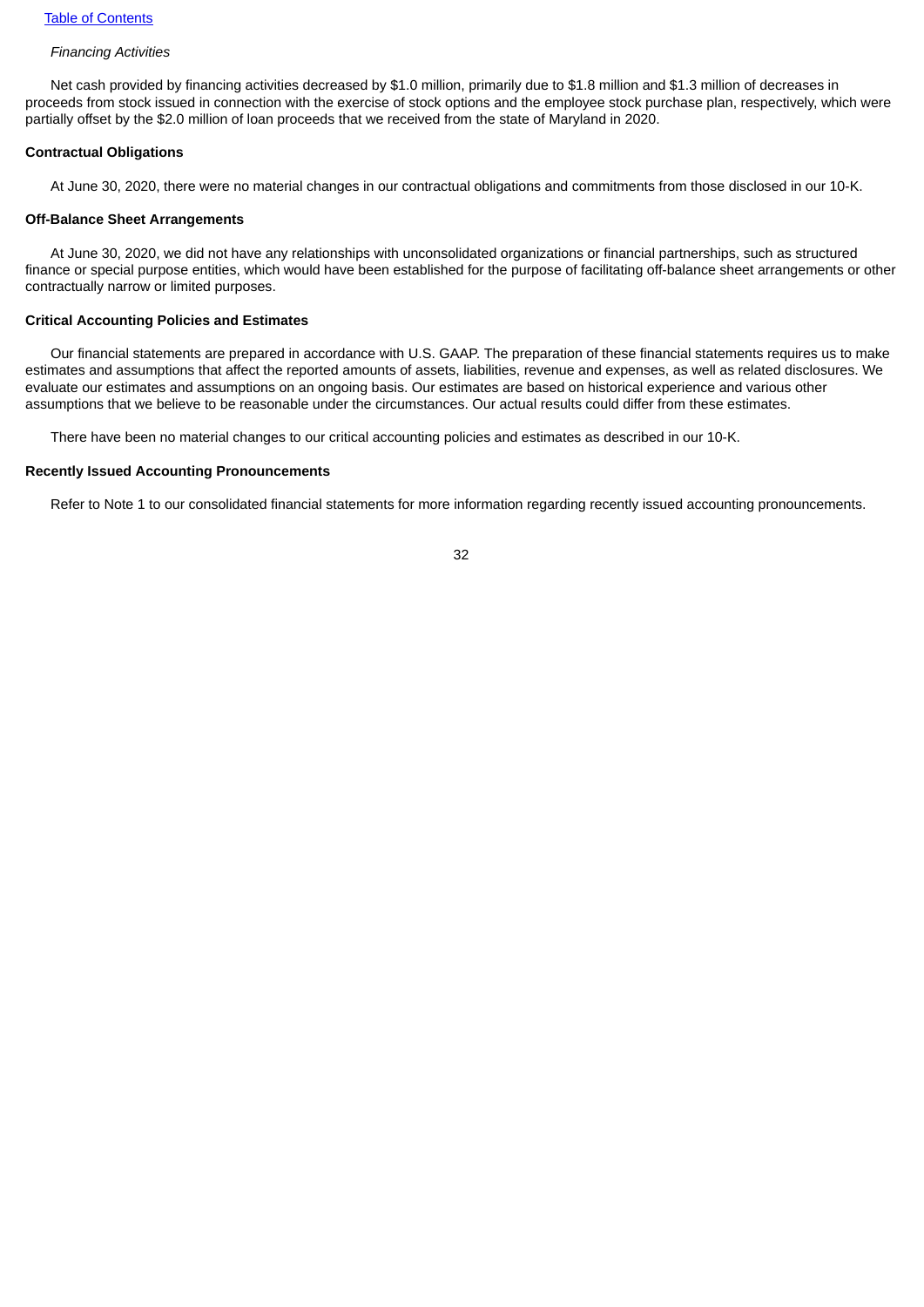#### <span id="page-32-0"></span>**Item 3. Quantitative and Qualitative Disclosures about Market Risk**

We are exposed to market risks in the ordinary course of our business, including interest rate, foreign currency exchange and inflation risks.

#### *Interest Rate Risk*

At June 30, 2020, we had cash and cash equivalents, which consisted of cash deposits and money market funds, of \$136.5 million. We also had short-term investments, which consisted of commercial paper, U.S. treasury and agency securities and corporate bonds, of \$105.6 million. Our investments are carried at their fair market values with cumulative unrealized gains or losses recorded as a component of accumulated other comprehensive income (loss) within stockholders' equity. The primary objectives of our investment activities are the preservation of capital, the fulfillment of liquidity needs and the fiduciary control of cash and investments. We do not enter into investments for trading or speculative purposes. Interest-earning instruments carry a degree of interest rate risk; however, a hypothetical 10% change in interest rates during any of the periods presented would not have had a material impact on our financial statements.

We have not had any amounts outstanding under the revolving credit facility since it was established in May 2017. Any borrowings under the revolving credit facility would bear interest at a variable rate tied to the prime rate or the LIBOR rate. We do not have any other long-term debt or financial liabilities with floating interest rates that would subject us to interest rate fluctuations.

#### *Foreign Currency Exchange Risk*

Substantially all of our sales contracts are denominated in U.S. dollars, with a limited number of contracts denominated in foreign currencies, including foreign denominated leases. A portion of our operating expenses are incurred outside the United States, denominated in foreign currencies and subject to fluctuations due to changes in foreign currency exchange rates, particularly changes in the Euro, British Pound and Australian dollar. Additionally, fluctuations in foreign currency exchange rates may cause us to recognize remeasurement and transaction gains (losses) in our consolidated statements of operations. As the impact of foreign currency exchange rates has not been material to our historical operating results, we have not entered into derivative or hedging transactions, but we may do so in the future if our exposure to foreign currency becomes more significant.

#### *Inflation Risk*

We do not believe that inflation has had a material effect on our business, results of operations, or financial condition. Nonetheless, if our costs were to become subject to significant inflationary pressures, we may not be able to fully offset such higher costs. Our inability or failure to do so could harm our business, results of operations, or financial condition.

#### <span id="page-32-1"></span>**Item 4. Controls and Procedures**

#### *Evaluation of Disclosure Controls and Procedures*

We maintain "disclosure controls and procedures," as defined in Rule 13a-15(e) and Rule 15d-15(e) under the Exchange Act, that are designed to ensure that information required to be disclosed by a company in the reports that it files or submits under the Exchange Act is recorded, processed, summarized and reported, within the time periods specified in the SEC's rules and forms. Disclosure controls and procedures include, without limitation, controls and procedures designed to ensure that information required to be disclosed by a company in the reports that it files or submits under the Exchange Act is accumulated and communicated to our management, including our principal executive and principal financial officers, as appropriate to allow timely decisions regarding required disclosure.

Our management, with the participation of our Chief Executive Officer and Chief Financial Officer, has evaluated the effectiveness of our disclosure controls and procedures (as defined in Rules 13a-15(e) and 15d-15(e) under the Exchange Act ), as of the end of the period covered by this Form 10-Q. Based on such evaluation, our Chief Executive Officer and Chief Financial Officer have concluded that as of June 30, 2020, our disclosure controls and procedures were effective to

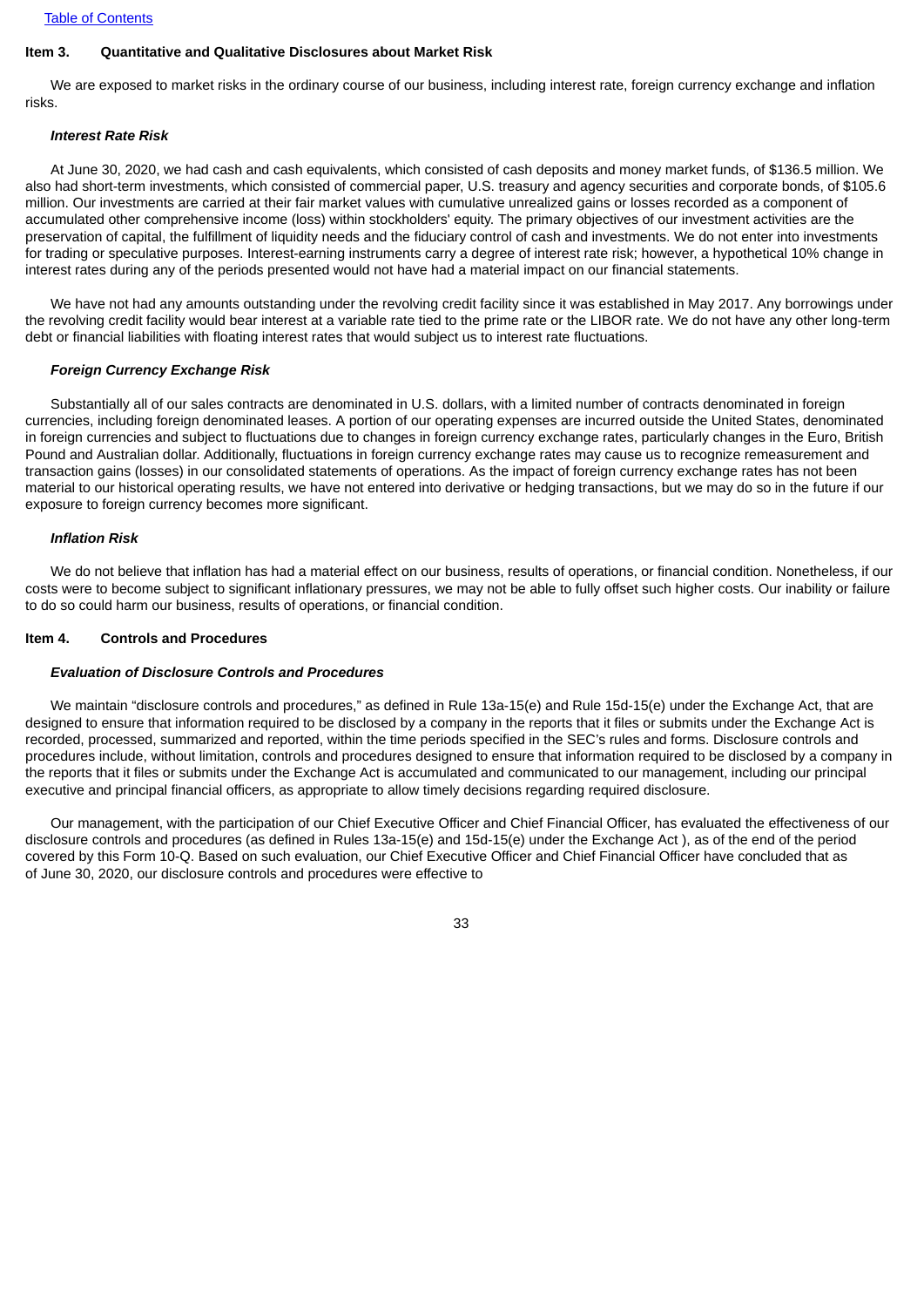provide reasonable assurance that the information required to be disclosed by us in this Form 10-Q was (a) reported within the time periods specified by SEC rules and regulations, and (b) communicated to our management, including our Chief Executive Officer and Chief Financial Officer, to allow timely decisions regarding any required disclosure.

#### *Changes in Internal Control Over Financial Reporting*

There were no changes in our internal control over financial reporting identified in management's evaluation pursuant to Rules 13a-15(d) or 15d-15(d) of the Exchange Act during the period covered by this Quarterly Report on Form 10-Q that materially affected, or are reasonably likely to materially affect, our internal control over financial reporting.

#### *Inherent Limitations on Effectiveness of Internal Controls*

In designing and evaluating the disclosure controls and procedures, management recognizes that any controls and procedures, no matter how well designed and operated, can provide only reasonable, not absolute, assurance of achieving the desired control objectives. In addition, the design of disclosure controls and procedures must reflect the fact that there are resource constraints and that management is required to apply judgment in evaluating the benefits of possible controls and procedures relative to their costs. Our management, including our Chief Executive Officer and Chief Financial Officer, believes that our disclosure controls and procedures and internal control over financial reporting are designed to provide reasonable assurance of achieving their objectives and are effective at the reasonable assurance level. However, our management does not expect that our disclosure controls and procedures or our internal control over financial reporting will prevent all errors and all fraud.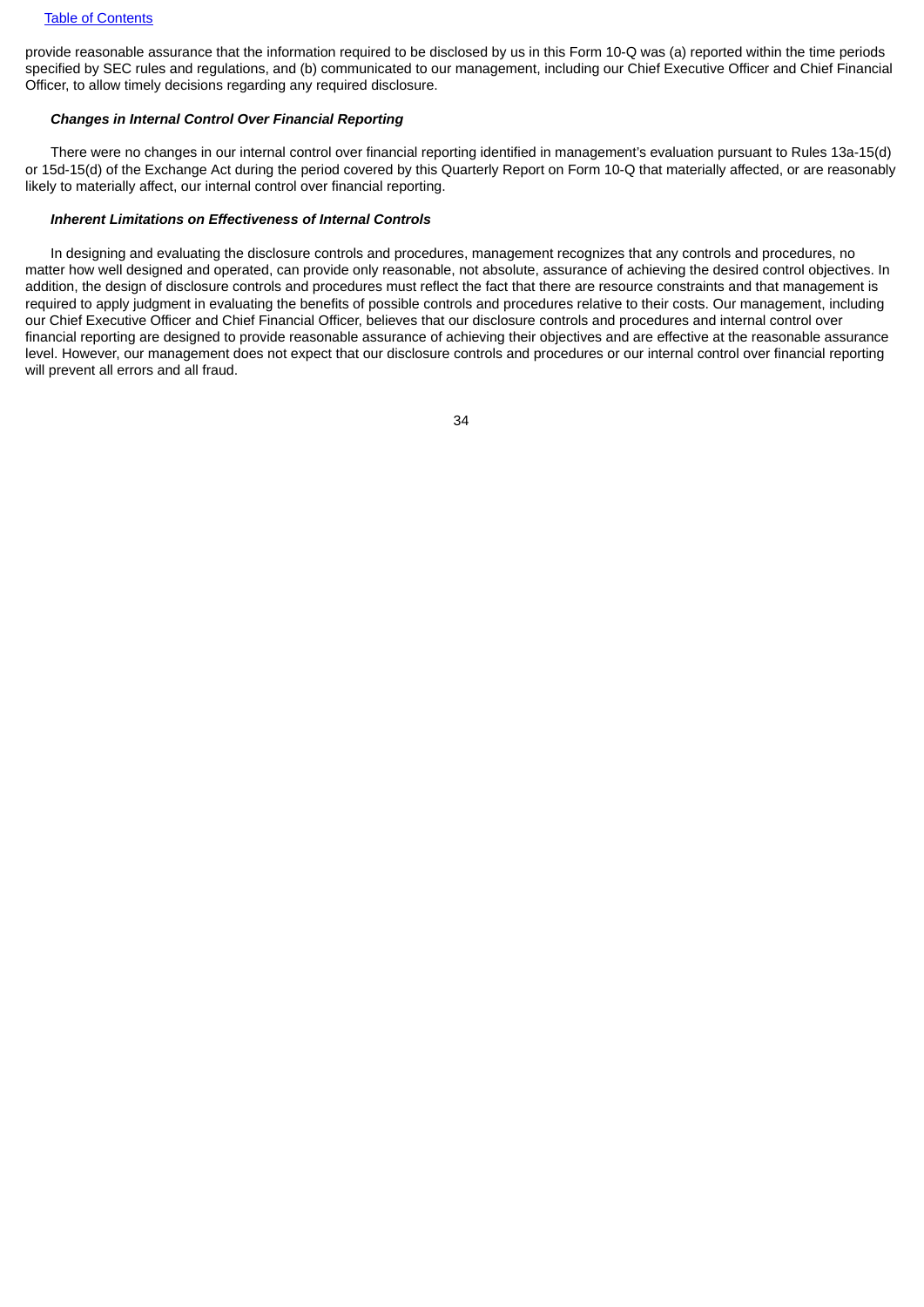#### **PART II. OTHER INFORMATION**

#### <span id="page-34-1"></span><span id="page-34-0"></span>**Item 1. Legal Proceedings**

From time to time, we may be subject to legal proceedings and claims in the ordinary course of business. We are not presently a party to any legal proceedings that, if determined adversely to us, would individually or taken together have a material adverse effect on our business, results of operations, financial condition or cash flows. We have received, and may in the future continue to receive, claims from third parties asserting, among other things, infringement of their intellectual property rights. Future litigation may be necessary to defend ourselves, our partners and our customers by determining the scope, enforceability and validity of third-party proprietary rights, or to establish our proprietary rights. The results of any current or future litigation cannot be predicted with certainty, and regardless of the outcome, litigation can have an adverse impact on us because of defense and settlement costs, diversion of management resources and other factors.

#### <span id="page-34-2"></span>**Item 1A. Risk Factors**

Our operations and financial results are subject to significant risks and uncertainties including those described below. You should carefully consider the risks and uncertainties described below, in addition to other information contained in this Quarterly Report on Form 10-O, including our consolidated financial statements and related notes. The risks and uncertainties described below are not the only ones we face. Additional risks and uncertainties that we are unaware of, or that we currently believe are not material, may also become important factors that adversely affect our business. If any of the following risks or others not specified below materialize, our business, financial *condition and results of operations could be materially and adversely affected.*

#### **Risks Related to Our Business and Industry**

## Our business, operations and financial performance may be materially adversely affected by the evolving and ongoing COVID-*19 pandemic.*

Our business, operations and financial performance could be adversely affected by the effects of the recent and evolving COVID-19 virus, which was declared by the World Health Organization as a pandemic, and such affect could be material. The COVID-19 pandemic has resulted in travel and other restrictions in order to reduce the spread of the disease, including state and local orders across the United States and in countries in which we operate that, among other things, direct individuals to shelter at their places of residence, direct businesses and governmental agencies to cease non-essential operations at physical locations, prohibit certain non-essential gatherings and events and order cessation of non-essential travel. In response to public health directives and orders, we have implemented work-from-home policies for our global workforce, including at our headquarters in Columbia, Maryland, and we have suspended work-related travel and in-person customer and sales interactions.

Remote work policies, quarantines, shelter-in-place and similar government orders, shutdowns or other restrictions on the conduct of business operations related to the COVID-19 pandemic may adversely affect our business and our ability to generate sales of, and revenues from, our enterprise platform offerings. For example, substantially all of our field sales and other professional services are now being conducted remotely, and while we do not yet know if such remote operations will affect our ability to attract, retain or upsell customers, we anticipate that our revenue growth could be adversely impacted by the COVID-19 pandemic and weak global economic conditions.

We also do not yet know the full effects of COVID-19 pandemic on our partners, customers and service providers. Health concerns and political or governmental developments in response to COVID-19 could create or contribute to economic, social or labor instability or prolonged contractions in the industries in which our customers or partners operate. As a result, existing and potential customers have and may continue to choose to reduce or delay technology spending in response to the COVID-19 pandemic, or attempt to renegotiate contracts and obtain concessions, which could materially and negatively impact our operating results, financial condition and prospects. Because our enterprise platform offerings are primarily sold on a subscription basis, any such adverse effects may not be fully reflected in our operating results until future periods, and such effects may be offset by temporary decreases in our expenses related to restrictions on the conduct of our business.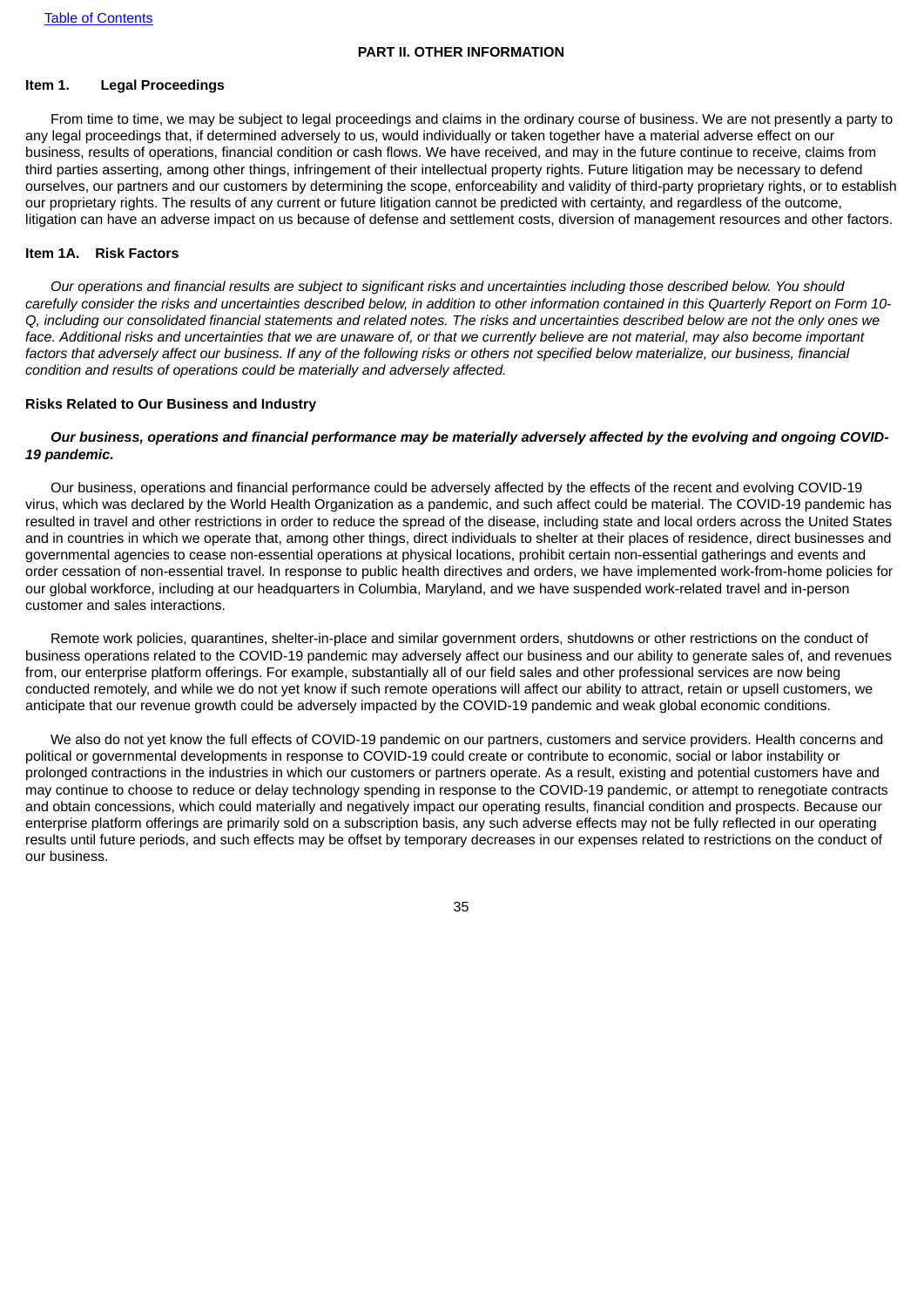The global pandemic of COVID-19 continues to rapidly evolve. The extent to which the COVID-19 pandemic impacts our business and operations will depend on future developments that are highly uncertain and cannot be predicted with confidence at the time of this Form 10- Q, such as the ultimate geographic spread of the disease, the duration of the outbreak, the duration and effect of business disruptions and the short-term effects and ultimate effectiveness of the travel restrictions, quarantines, social distancing requirements and business closures in the United States and other countries to contain and treat the disease. Accordingly, we do not yet know the full extent of potential impacts on our business and operations, or those of our partners and customers, or the global economy as a whole. The pandemic could adversely affect our revenue growth and financial results, and such affect could be material. Weak global economic conditions also may exacerbate the ongoing impact of the pandemic.

In addition, to the extent the ongoing COVID-19 pandemic adversely affects our business and results of operations, it may also have the effect of heightening many of the other risks and uncertainties described in this "Risk Factors" section.

#### *We have a history of losses and may not achieve or maintain profitability in the future.*

We have historically incurred net losses, including net losses of \$34.9 million and \$43.1 million in the six months ended June 30, 2020 and 2019, respectively. As of June 30, 2020, we had an accumulated deficit of \$600.1 million. Because the market for our offerings is highly competitive and rapidly evolving and these solutions have not yet reached widespread adoption, it is difficult for us to predict our future results of operations. Further, we do not yet know the full effects of the COVID-19 pandemic, which increases the difficulty in predicting future results of operations.

While we have experienced significant revenue growth in recent periods, we are not certain whether or when we will obtain a high enough volume of sales of our offerings to sustain or increase our growth or achieve or maintain profitability in the future. We also expect our costs to increase in future periods, which could negatively affect our future operating results if our revenue does not increase at a greater rate. In particular, we expect to continue to expend substantial financial and other resources on:

- public cloud infrastructure and computing costs;
- research and development related to our offerings, including investments in our research and development team;
- sales and marketing, including a significant expansion of our sales organization, both domestically and internationally;
- continued international expansion of our business; and
- general and administrative expense, including legal and accounting expenses related to being a public company.

These investments may not result in increased revenue or growth in our business. If we are unable to increase our revenue at a rate sufficient to offset the expected increase in our costs, our business, financial position and results of operations will be harmed and we may not be able to achieve or maintain profitability over the long term. Additionally, we may encounter unforeseen operating expenses, difficulties, complications, delays and other unknown factors that may result in losses in future periods. If our revenue growth does not meet our expectations in future periods, our financial performance may be harmed, and we may not achieve or maintain profitability in the future.

#### *We may not be able to sustain our revenue growth rate in the future.*

From the six months ended June 30, 2019 to the six months ended June 30, 2020, our revenue grew from \$165.7 million to \$209.9 million, representing year over year growth of 27%. This growth was primarily from an increase in subscription revenue. Although we have experienced rapid growth historically and currently have high customer renewal rates, we may not continue to grow as rapidly in the future due to a decline in our renewal rates, failure to attract new customers or other factors. Any success that we may experience in the future will depend in large part on our ability to, among other things:

- maintain and expand our customer base:
- increase revenue from existing customers through increased or broader use of our offerings within their organizations;
- improve the performance and capabilities of our offerings through research and development;
- continue to develop and expand our enterprise platform;
- maintain the rate at which customers purchase and renew subscriptions to our enterprise platform offerings;
- continue to successfully expand our business domestically and internationally; and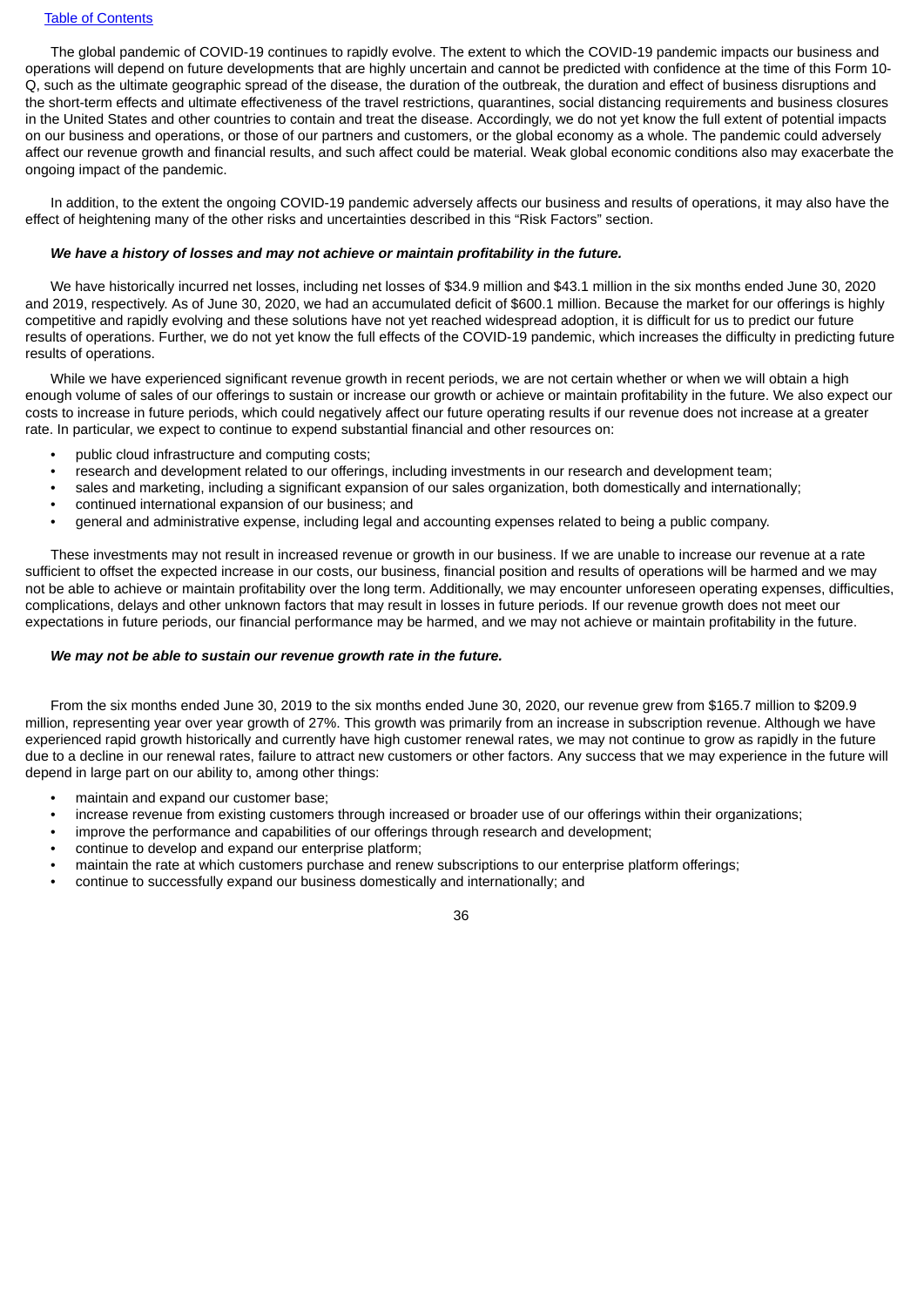successfully compete with other companies.

If we are unable to maintain consistent revenue or revenue growth, our stock price could be volatile, and it may be difficult to achieve and maintain profitability. You should not rely on our revenue for any prior quarterly or annual periods as any indication of our future revenue or revenue growth.

We may be unable to rapidly and efficiently adjust our cost structure in response to significant revenue declines, which could adversely affect our operating results.

#### We recognize substantially all of our revenue ratably over the term of our subscriptions and, to a lesser extent, perpetual licenses ratably over an expected period of benefit and, as a result, downturns in sales may not be immediately reflected in our *operating results.*

We recognize substantially all of our revenue ratably over the terms of our subscriptions with customers, which generally occurs over a one-year period and, for our perpetual licenses, over a five-year expected period of benefit. As a result, a substantial portion of the revenue that we report in each period will be derived from the recognition of deferred revenue relating to agreements entered into during previous periods. Consequently, a decline in new sales or renewals in any one period, including as a result of the COVID-19 pandemic, may not be immediately reflected in our revenue results for that period. This decline, however, will negatively affect our revenue in future periods. Accordingly, the effect of significant downturns in sales and market acceptance of our solutions and potential changes in our rate of renewals may not be fully reflected in our results of operations until future periods. This also makes it difficult for us to rapidly increase our revenue growth through additional sales in any period, as revenue from new customers generally will be recognized over the term of the applicable agreement.

#### *We may not be able to scale our business quickly enough to meet our customers' growing needs.*

As usage of our enterprise platform grows, and as customers expand in size or expand the number of IT assets or IP addresses under their subscriptions, we may need to devote additional resources to improving our technology architecture, integrating with third-party systems and maintaining infrastructure performance. In addition, we will need to appropriately scale our sales and marketing headcount, as well as grow our third-party channel partner network, to serve our growing customer base. If we are unable to scale our business appropriately, it could reduce the attractiveness of our solutions to customers, resulting in decreased sales to new customers, lower renewal rates by existing customers or the issuance of service credits or requested refunds, each of which could hurt our revenue growth and our reputation. Even if we are able to upgrade our systems and expand our personnel, any such expansion will be expensive and complex, requiring management time and attention. We could also face inefficiencies or operational failures as a result of our efforts to scale our infrastructure. Moreover, there are inherent risks associated with upgrading, improving and expanding our information technology systems. We cannot be sure that the expansion and improvements to our infrastructure and systems will be fully or effectively implemented on a timely basis, if at all. These efforts may reduce revenue and our margins and adversely impact our financial results.

## If our enterprise platform offerings do not interoperate with our customers' network and security infrastructure or with third*party products, websites or services, our results of operations may be harmed.*

Our enterprise platform offerings, Tenable.io and Tenable.sc, must interoperate with our customers' existing network and security infrastructure. These complex systems are developed, delivered and maintained by the customer and a myriad of vendors and service providers. As a result, the components of our customers' infrastructure have different specifications, rapidly evolve, utilize multiple protocol standards, include multiple versions and generations of products and may be highly customized. We must be able to interoperate and provide our security offerings to customers with highly complex and customized networks, which requires careful planning and execution between our customers, our customer support teams and our channel partners. Further, when new or updated elements of our customers' infrastructure or new industry standards or protocols are introduced, we may have to update or enhance our cloud platform and our other solutions to allow us to continue to provide service to customers. Our competitors or other vendors may refuse to work with us to allow their products to interoperate with our solutions, which could make it difficult for our cloud platform to function properly in customer networks that include these third-party products.

We may not deliver or maintain interoperability quickly or cost-effectively, or at all. These efforts require capital investment and engineering resources. If we fail to maintain compatibility of our cloud platform and our other solutions with our customers' network and security infrastructures, our customers may not be able to fully utilize our solutions,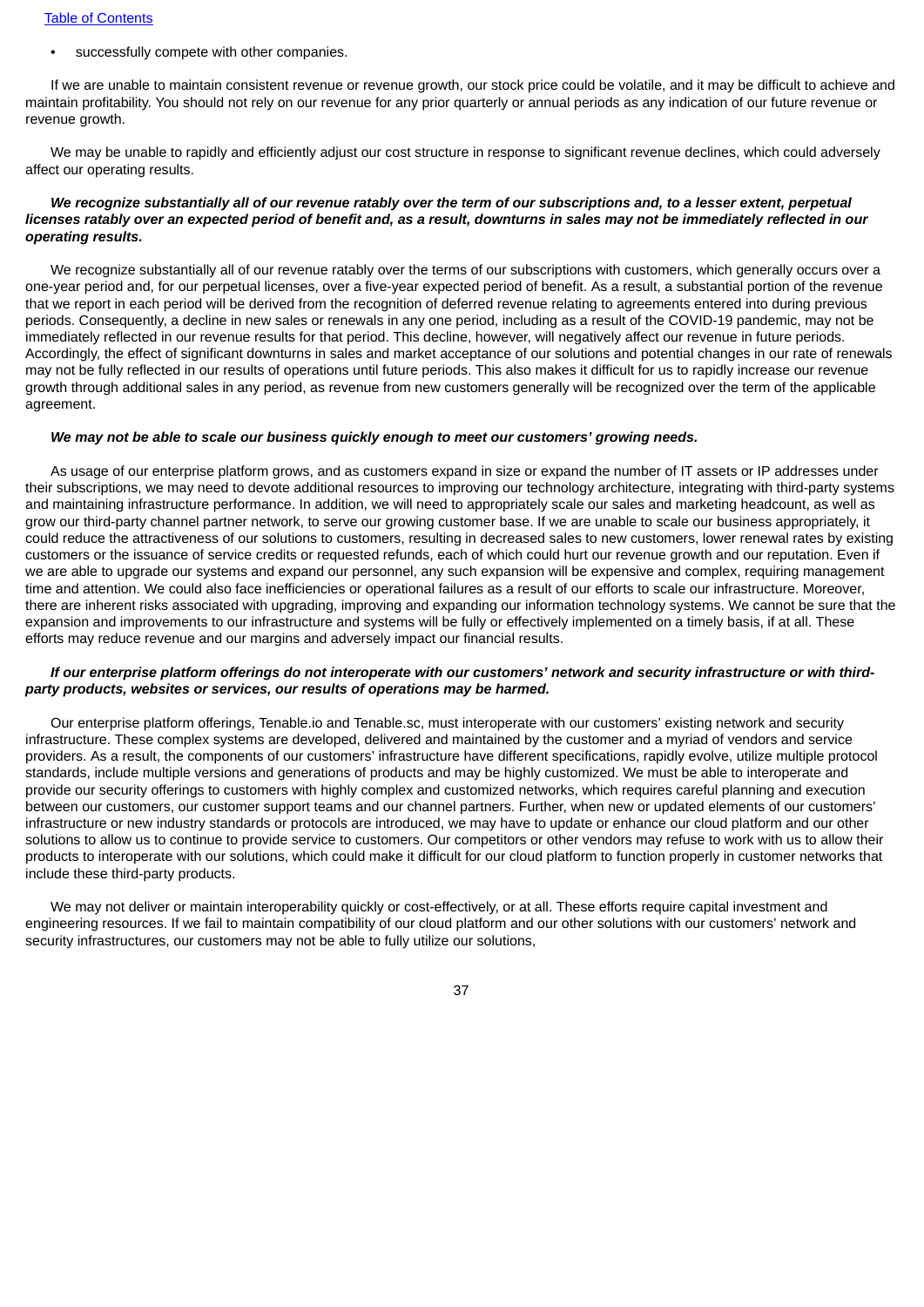and we may, among other consequences, lose or fail to increase our market share and experience reduced demand for our services, which would materially harm our business, operating results and financial condition.

## If our solutions fail to detect vulnerabilities or incorrectly detect vulnerabilities, or if they contain undetected errors or defects, *our brand and reputation could be harmed.*

If our solutions fail to detect vulnerabilities in our customers' cybersecurity infrastructure, or if our solutions fail to identify new and increasingly complex methods of cyberattacks, our business and reputation may suffer. There is no guarantee that our solutions will detect all vulnerabilities, especially in light of the rapidly changing security landscape to which we must respond. Additionally, our solutions may falsely detect vulnerabilities or threats that do not actually exist. For example, our solutions rely on information provided by an active community of users who contribute new exploits, attacks and vulnerabilities. If the information from these third parties is inaccurate, the potential for false indications of security vulnerabilities increases. These false positives, while typical in the industry, may impair the perceived reliability of our offerings and may therefore adversely impact market acceptance of our products and could result in negative publicity, loss of customers and sales and increased costs to remedy any problem.

Our solutions may also contain undetected errors or defects when first introduced or as new versions are released. We have experienced these errors or defects in the past in connection with new solutions and product upgrades and we expect that these errors or defects will be found from time to time in the future in new or enhanced solutions after commercial release. Defects may cause our solutions to be vulnerable to attacks, cause them to fail to detect vulnerabilities, or temporarily interrupt customers' networking traffic or operational technology environments. Any errors, defects, disruptions in service or other performance problems with our solutions may damage our customers' business and could hurt our reputation. If our solutions fail to detect vulnerabilities for any reason, we may incur significant costs, the attention of our key personnel could be diverted, our customers may delay or withhold payment to us or elect not to renew or other significant customer relations problems may arise. We may also be subject to liability claims for damages related to errors or defects in our solutions. A material liability claim or other occurrence that harms our reputation or decreases market acceptance of our solutions may harm our business and operating results.

An actual or perceived security breach or theft of the sensitive data of one of our customers, regardless of whether the breach is attributable to the failure of our solutions, could adversely affect the market's perception of our brand and our offerings and subject us to legal claims.

## Our future quarterly results of operations are likely to fluctuate significantly due to a wide range of factors, which makes our *future results difficult to predict.*

Our revenue and results of operations have historically varied from period to period, and we expect that they will continue to do so as a result of a number of factors, many of which are outside of our control, including:

- the potential impact of the COVID-19 pandemic on our business and that of our partners and customers;
- the level of demand for our enterprise platform:
- the introduction of new products and product enhancements by existing competitors or new entrants into our market, and changes in pricing for solutions offered by us or our competitors;
- the rate of renewal of subscriptions, and extent of expansion of assets under such subscriptions, with existing customers;
- the mix of customers licensing our products on a subscription basis as compared to a perpetual license;
- large customers failing to renew their subscriptions;
- the size, timing and terms of our subscription agreements with new customers;
- our ability to interoperate our solutions with our customers' network and security infrastructure;
- the timing and growth of our business, in particular through our hiring of new employees and international expansion;
- network outages, security breaches, technical difficulties or interruptions with our solutions;
- changes in the growth rate of the markets in which we compete;
- the length of the license term, amount prepaid and other material terms of subscriptions to our solutions sold during a period;
- customers delaying purchasing decisions in anticipation of new developments or enhancements by us or our competitors or otherwise;
- changes in customers' budgets;
- seasonal variations related to sales and marketing and other activities, such as expenses related to our customers;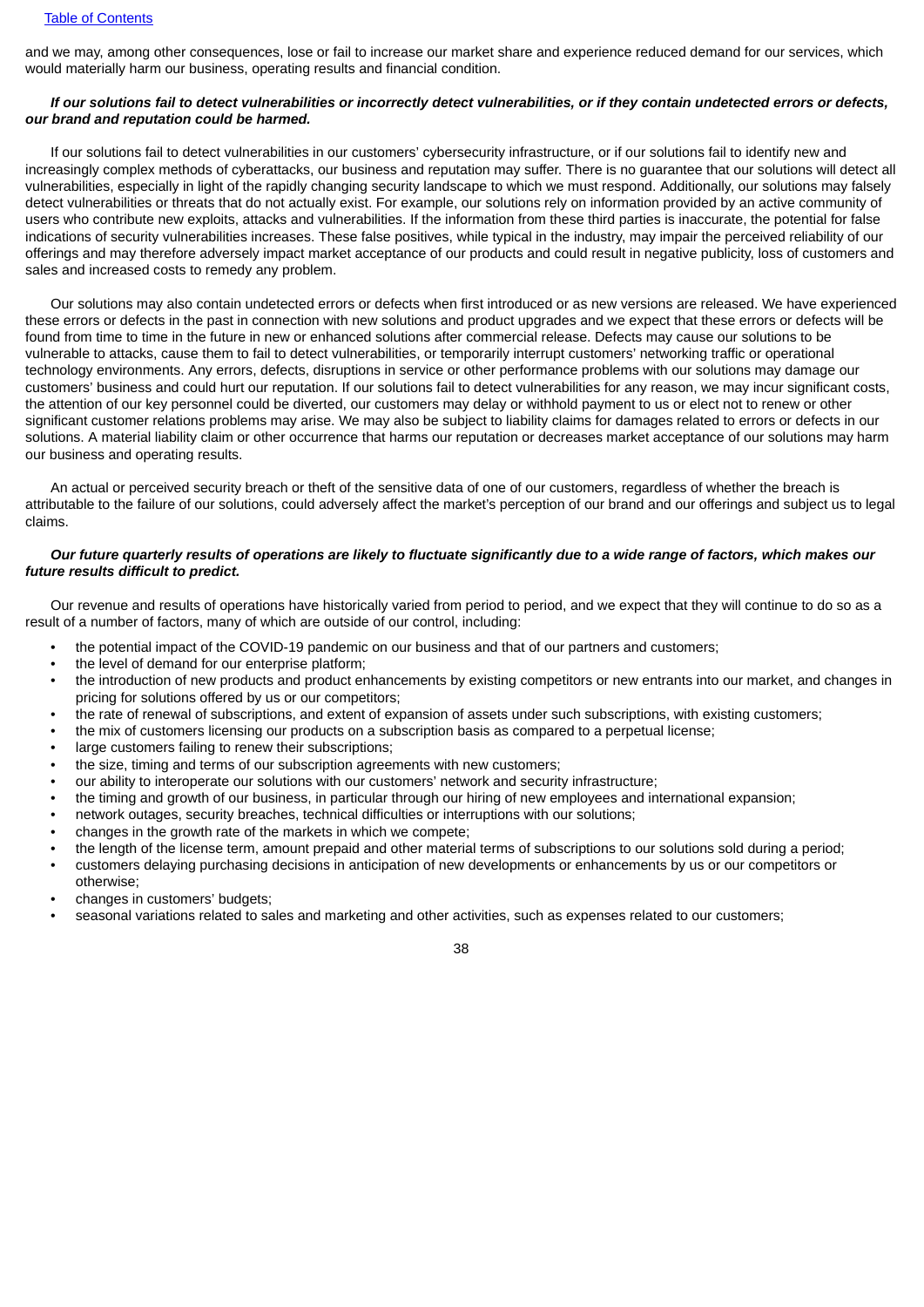- our ability to increase, retain and incentivize the channel partners that market and sell our solutions;
- our ability to integrate our solutions with our ecosystem partners' technology;
- our ability to integrate any future acquisitions of businesses;
- our brand and reputation;
- the timing of our adoption of new or revised accounting pronouncements applicable to public companies and the impact on our results of operations;
- our ability to control costs, including our operating expenses, such as third-party cloud infrastructure costs and facilities costs;
- our ability to hire, train and maintain our direct sales force;
- unforeseen litigation and intellectual property infringement;
- fluctuations in our effective tax rate;
- general economic and political conditions, both domestically and internationally, as well as economic conditions specifically affecting industries in which our customers operate; and
- other events or factors, including those resulting from pandemics, war, incidents of terrorism or responses to these events.

Any one of these or other factors discussed elsewhere in this Quarterly Report on Form 10-Q, or the cumulative effect of some of these factors, may result in fluctuations in our revenue and operating results, meaning that quarter-to-quarter comparisons of our revenue, results of operations and cash flows may not necessarily be indicative of our future performance and may cause us to miss our guidance and analyst expectations and may cause our stock price to decline.

In addition, we have historically experienced seasonality in entering into agreements with customers. We typically enter into a significantly higher percentage of agreements with new customers, as well as renewal agreements with existing customers, in the third and fourth quarters. The increase in customer agreements in the third quarter is primarily attributable to U.S. government and related agencies, and the increase in the fourth quarter is primarily attributable to large enterprise account buying patterns typical in the software industry. We expect that seasonality will continue to affect our operating results in the future and may reduce our ability to predict cash flow and optimize the timing of our operating expenses.

#### *We face intense competition.*

The market for cybersecurity solutions is fragmented, intensely competitive and constantly evolving. We compete with a range of established and emerging cybersecurity software and services vendors, as well as homegrown solutions. With the introduction of new technologies and market entrants, we expect the competitive environment to remain intense going forward. Our competitors include: vulnerability management and assessment vendors, including Qualys and Rapid7; diversified security software and services vendors, including IBM; endpoint security vendors with nascent vulnerability assessment capabilities, including Tanium and CrowdStrike; and providers of point solutions that compete with some of the features present in our solutions. We also compete against internally-developed efforts that often use open source solutions.

Some of our actual and potential competitors have significant advantages over us, such as longer operating histories, significantly greater financial, technical, marketing or other resources, stronger brand and business user recognition, larger intellectual property portfolios, government certifications and broader global distribution and presence. In addition, our industry is evolving rapidly and is becoming increasingly competitive. Companies that are larger and more established than us are focusing on cybersecurity and could directly compete with us. For example, in 2019 Microsoft introduced a vulnerability management offering as part of their existing endpoint security platform. Smaller companies could also launch new products and services that we do not offer and that could gain market acceptance quickly.

Our competitors may be able to respond more quickly and effectively than we can to new or changing opportunities, technologies, standards or customer requirements or new or evolving attacks by, or indicators of compromise that identify, cyber bad actors. With the introduction of new technologies, the evolution of our offerings and new market entrants, we expect competition to intensify in the future. In addition, some of our larger competitors have substantially broader product offerings and can bundle competing products and services with other software offerings. As a result, customers may choose a bundled product offering from our competitors, even if individual products have more limited functionality than our solutions. These competitors may also offer their products at a lower price as part of this larger sale, which could increase pricing pressure on our offerings and cause the average sales price for our offerings to decline. These larger competitors are also often in a better position to withstand any significant reduction in

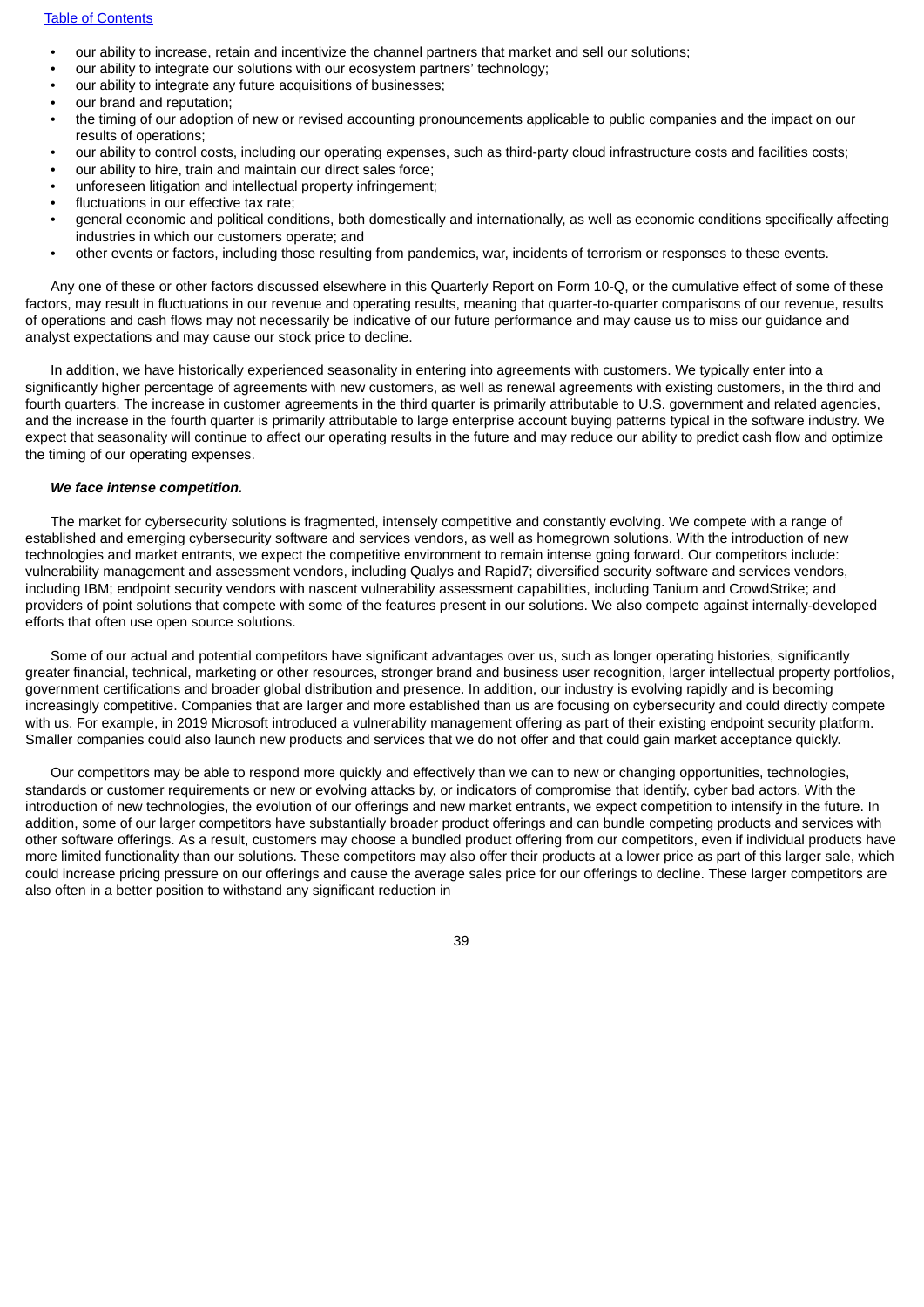capital spending, and will therefore not be as susceptible to economic downturns. One component of our enterprise platform involves assessing cyber exposure in a public cloud environment. We are dependent upon the providers to allow our solutions to access their cloud offerings. If one or more cloud providers elected to offer exclusively their own cloud security product or otherwise eliminate the ability of our solutions to access their cloud on behalf of our customers, our business and financial results could be harmed.

Furthermore, our current and potential competitors may establish cooperative relationships among themselves or with third parties that may further enhance their resources and products and services offerings in the markets we address. In addition, current or potential competitors may be acquired by third parties with greater available resources. As a result of such relationships and acquisitions, our current or potential competitors might be able to adapt more quickly to new technologies and customer needs, devote greater resources to the promotion or sale of their products and services, initiate or withstand substantial price competition, take advantage of other opportunities more readily or develop and expand their product and service offerings more quickly than we do. For all of these reasons, we may not be able to compete successfully against our current or future competitors.

## If we do not continue to innovate and offer solutions that address the dynamic cybersecurity landscape, we may not remain *competitive.*

The cybersecurity market is characterized by very rapid technological advances, changes in customer requirements, frequent new product introductions and enhancements and evolving industry standards. Our success also depends on continued innovation to provide features that make our solutions responsive to the cybersecurity landscape. While we continue to invest significant resources in research and development in order to ensure that our solutions continue to address the cyber security risks that our customers face, the introduction of solutions and services embodying new technologies could render our existing solutions or services obsolete or less attractive to customers. In addition, developing new solutions and product enhancements is expensive and time-consuming, we may face delays or uncertainty in our release timing, and there is no assurance that such activities will result in significant cost savings, revenue or other expected benefits. If we spend significant time and effort on research and development and are unable to generate an adequate return on our investment, our business and results of operations may be materially and adversely affected. Further, we may not be able to successfully anticipate or adapt to changing technology or customer requirements or the dynamic threat landscape on a timely basis, or at all, which would impair our ability to execute on our business strategy.

## Our business and results of operations depend substantially on our customers renewing their subscriptions with us and expanding the number of IT assets or IP addresses under their subscriptions. Any decline in our customer renewals, terminations or failure to convince our customers to expand their use of subscription offerings would harm our business, results of operations, *and financial condition.*

Our subscription offerings are term-based and a majority of our subscription contracts are for one year in duration. In order for us to maintain or improve our results of operations, it is important that a high percentage of our customers renew their subscriptions with us when the existing subscription term expires, and renew on the same or more favorable terms. Our customers have no obligation to renew their subscriptions, and we may not be able to accurately predict customer renewal rates. In addition, the growth of our business depends in part on our customers expanding their use of subscription offerings and related services. Historically, some of our customers have elected not to renew their subscriptions with us for a variety of reasons, including as a result of changes in their strategic IT priorities, budgets, costs and, in some instances, due to competing solutions. Our retention rate may also decline or fluctuate as a result of a number of other factors, including our customers' satisfaction or dissatisfaction with our software, the increase in the contract value of subscription and support contracts from new customers, the effectiveness of our customer support services, our pricing, the prices of competing products or services, mergers and acquisitions affecting our customer base, global economic conditions, including the economic impacts of the ongoing COVID-19 pandemic, and the other risk factors described in this Quarterly Report on Form 10-Q. Additionally, many of our customers, including certain top customers, have the right to terminate their agreements with us for convenience and for other reasons. We cannot assure you that customers will maintain their agreements with us, renew subscriptions or increase their usage of our software. If our customers do not maintain or renew their subscriptions or renew on less favorable terms, or if we are unable to expand our customers' use of our software, our business, results of operations, and financial condition may be harmed.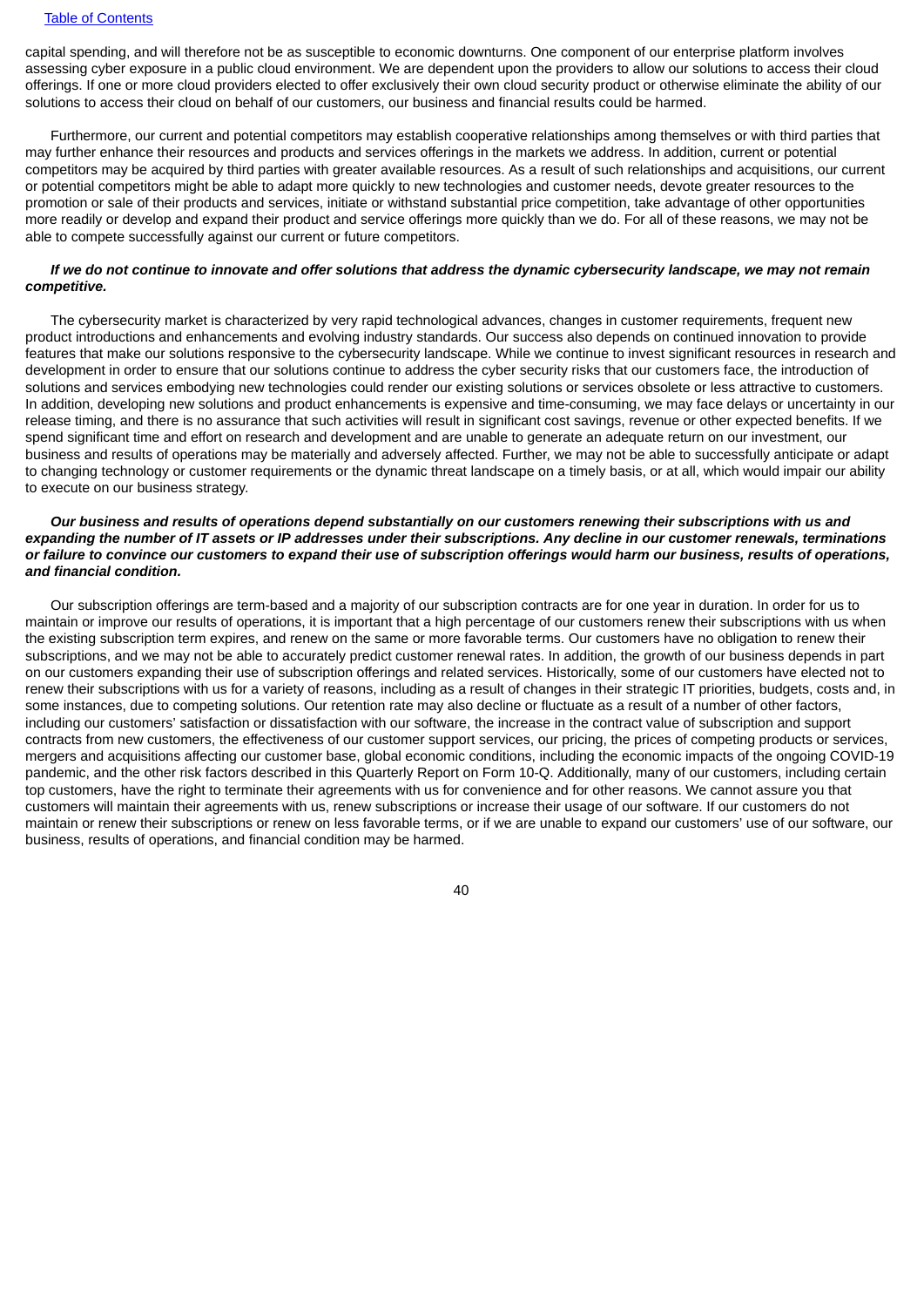#### Our brand, reputation and ability to attract, retain and serve our customers are dependent in part upon the reliable performance *of our solutions and network infrastructure.*

We have experienced, and may in the future experience, disruptions, outages and other performance problems due to a variety of factors, including infrastructure changes, human or software errors, capacity constraints and fraud or cybersecurity attacks. In some instances, we may not be able to identify the cause or causes of these performance problems within an acceptable period of time.

Prolonged delays or unforeseen difficulties in connection with adding capacity or upgrading our network architecture when required may cause our service quality to suffer. Problems with the reliability or security of our systems could harm our reputation. Damage to our reputation and the cost of remedying these problems could negatively affect our business, financial condition, and operating results.

Any disruptions or other performance problems with our solutions could harm our reputation and business and may damage our customers' businesses, including by interrupting their networking traffic or operational technology environments. Interruptions in our service delivery might reduce our revenue, cause us to issue credits to customers, subject us to potential liability and cause customers to not renew their purchases of our solutions.

## *We must maintain and enhance our brand.*

We believe that developing and maintaining widespread awareness of our brand in a cost-effective manner is critical to achieving widespread acceptance of our enterprise platform and attracting new customers. Brand promotion activities may not generate customer awareness or increase revenue and, even if they do, any increase in revenue may not offset the expenses we incur in building our brand. If we fail to successfully promote and maintain our brand, or incur substantial expenses, we may fail to attract or retain customers necessary to realize a sufficient return on our brand-building efforts, or to achieve the widespread brand awareness that is critical for broad customer adoption of our solutions.

#### *We rely on third parties to maintain and operate certain elements of our network infrastructure.*

We utilize data centers located in North America, Europe and Asia to operate and maintain certain elements of our own network infrastructure. Some elements of this complex system are operated by third parties that we do not control and that could require significant time to replace. We expect this dependence on third parties to continue. For example, Tenable.io is hosted on Amazon Web Services, or AWS, which provides us with computing and storage capacity. Interruptions in our systems or the third-party systems on which we rely, particularly AWS, whether due to system failures, computer viruses, physical or electronic break-ins or other factors, could affect the security or availability of our solutions, network infrastructure and website.

Our existing data center facilities and third-party hosting providers have no obligations to renew their agreements with us on commercially reasonable terms or at all, and certain of the agreements governing these relationships may be terminated by either party with notice or access to hosting services may be restricted by the provider at any time, with no or limited notice. For example, our agreement with AWS allows AWS to terminate the agreement with two years' written notice and allows AWS, under certain circumstances, to temporarily restrict access to hosting services provided by AWS without prior notice. Although we expect that we could receive similar services from other third parties, if any of our arrangements with third parties, including AWS, are terminated, we could experience interruptions on our platform and in our ability to make our platform available to customers, as well as downtime, delays and additional expenses in arranging alternative cloud infrastructure services.

It is possible that our customers and potential customers would hold us accountable for any breach of security affecting third parties' infrastructure. We may incur significant liability from those customers and from third parties with respect to any such breach. Because our agreement with AWS limits their liability for damages, we may not be able to recover a material portion of our liabilities to our customers and third parties from AWS in the event of any breach affecting AWS systems.

#### *If we continue to grow, we may not be able to manage our growth effectively.*

We have recently experienced a period of rapid growth in our headcount and operations. In particular, we grew from 984 employees as of December 31, 2017 to 1,397 employees as of June 30, 2020. We have also significantly increased the size of our customer base over the last several years. We anticipate that we will continue to significantly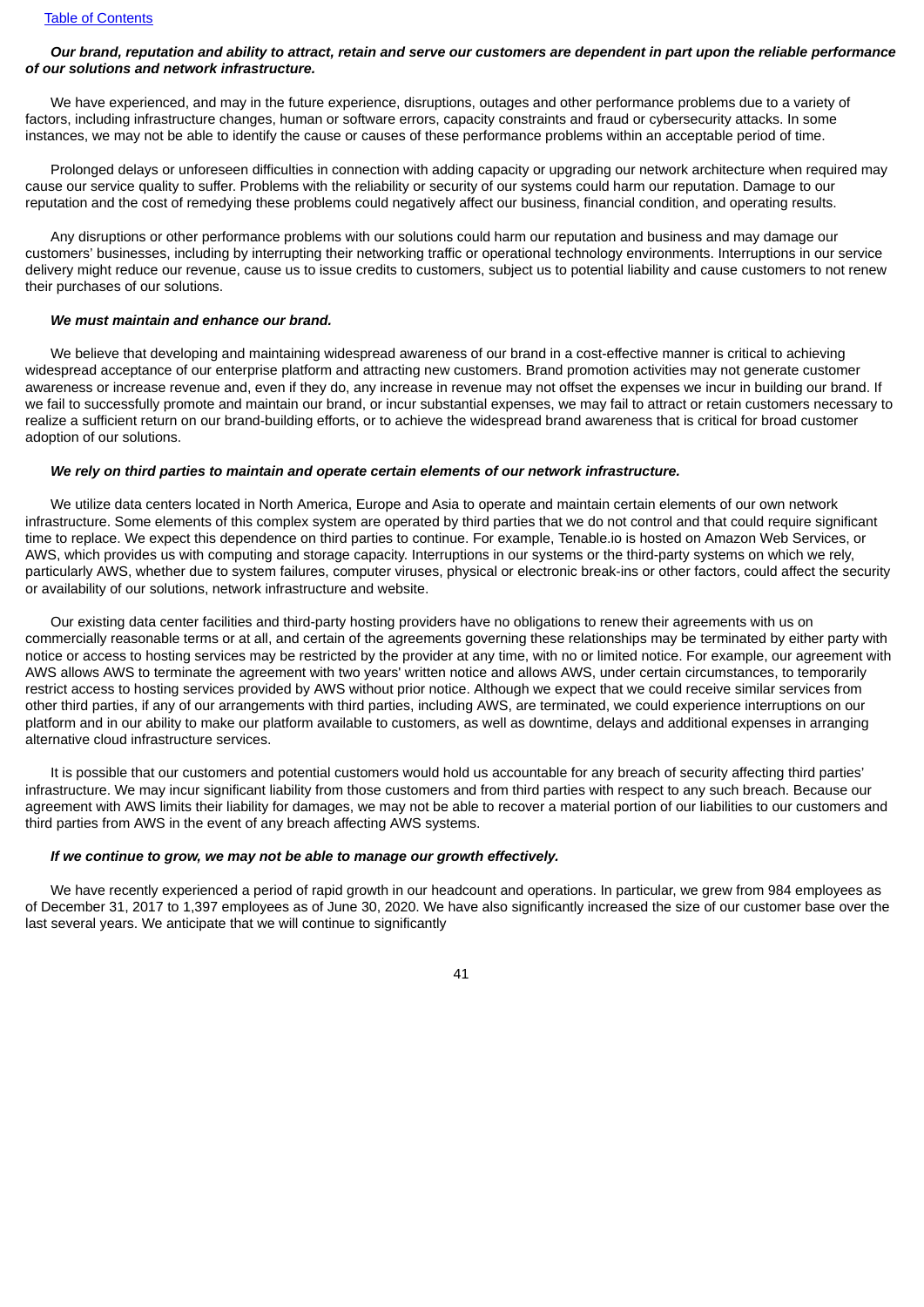expand our operations and headcount in the near term. Our growth has placed, and future growth will place, a significant strain on our management, administrative, operational and financial infrastructure. Our success will depend in part on our ability to manage this growth effectively. To manage the expected growth of our operations and personnel, we will need to continue to improve our operational, financial and management controls and our reporting systems and procedures. Failure to effectively manage our growth could result in difficulty or delays in deploying our solutions and services to customers, declines in quality or customer satisfaction, increases in costs, difficulties in introducing new features or other operational difficulties. We could also face inefficiencies or service disruptions as a result of our efforts to maintain and scale our domestic and international facilities, and additional facilities may not be available to us on commercially reasonable terms, or at all. Any of these difficulties could adversely impact our business performance and results of operations.

Our rapid growth also makes it difficult to evaluate our future prospects. Our ability to forecast our future operating results is subject to a number of uncertainties, including our ability to plan for and model future growth. If our assumptions regarding these uncertainties, which we use to plan our business, are incorrect or change in reaction to changes in our markets, or if we do not address these risks successfully, our operating and financial results could differ materially from our expectations, our business could suffer and the trading price of our stock may decline.

#### Organizations may be reluctant to purchase our enterprise platform offerings that are cloud-based due to the actual or *perceived vulnerability of cloud solutions.*

Some organizations, including those in the defense industry and highly regulated industries such as healthcare and financial services, have historically been reluctant to use cloud-based solutions for cybersecurity because they have concerns regarding the risks associated with the reliability or security of the technology delivery model associated with these solutions. If we or other software companies with cloudbased offerings experience security incidents, breaches of customer data, disruptions in service delivery or other problems, the market for cloud-based solutions as a whole may be negatively impacted, which in turn would negatively impact our revenue and our growth prospects.

#### *Our sales cycle is long and unpredictable.*

The timing of sales of our offerings is difficult to forecast because of the length and unpredictability of our sales cycle, particularly with large enterprises and with respect to certain of our solutions. We sell our solutions primarily to IT departments that are managing a growing set of user and compliance demands, which has increased the complexity of customer requirements to be met and confirmed during the sales cycle and prolonged our sales cycle. Our average sales cycle with an enterprise customer is approximately four months, and to the extent we continue to enter into larger deals, our average sales cycle is likely to increase. Further, the length of time that potential customers devote to their testing and evaluation, contract negotiation and budgeting processes varies significantly, depending on the size of the organization and nature of the product or service under consideration. In addition, we might devote substantial time and effort to a particular unsuccessful sales effort, and as a result, we could lose other sales opportunities or incur expenses that are not offset by an increase in revenue, which could harm our business.

#### *Regulatory, legislative or self-regulatory standard developments regarding privacy and data security matters could adversely affect our ability to conduct our business.*

We, along with a significant number of our customers, are subject to laws, rules, regulations, and industry standards related to data privacy and cyber security, and restrictions or technological requirements regarding the collection, use, storage, protection, retention or transfer of data. In addition to current privacy and data security regulations currently in force in the jurisdictions where we operate, the General Data Protection Regulation, or GDPR came into force in May 2018. The GDPR contains numerous requirements and changes from prior European Union, or EU, law, including more robust obligations on data processors and data controllers, greater rights for data subjects. and heavier documentation requirements for data protection compliance programs. Specifically, the GDPR introduced numerous privacyrelated changes for companies operating in the EU, including greater control over personal data by data subjects, such as the "right to be forgotten", increased data portability for EU consumers, data breach notification requirements, and increased fines. In particular, under the GDPR, fines of up to €20 million or up to 4% of the annual global revenue of the noncompliant company, whichever is greater, could be imposed for violations of certain of the GDPR's requirements. The GDPR requirements apply not only to third-party transactions, but also to transfers of information between us and our subsidiaries, including employee information. We have an internal data privacy function that oversees and supervises our compliance with European data protection regulations. In the United States and globally, governments and agencies have adopted, and could in the future adopt, modify, apply or enforce laws, policies, regulations, and standards covering data subject privacy, data security, technologies such as cookies that are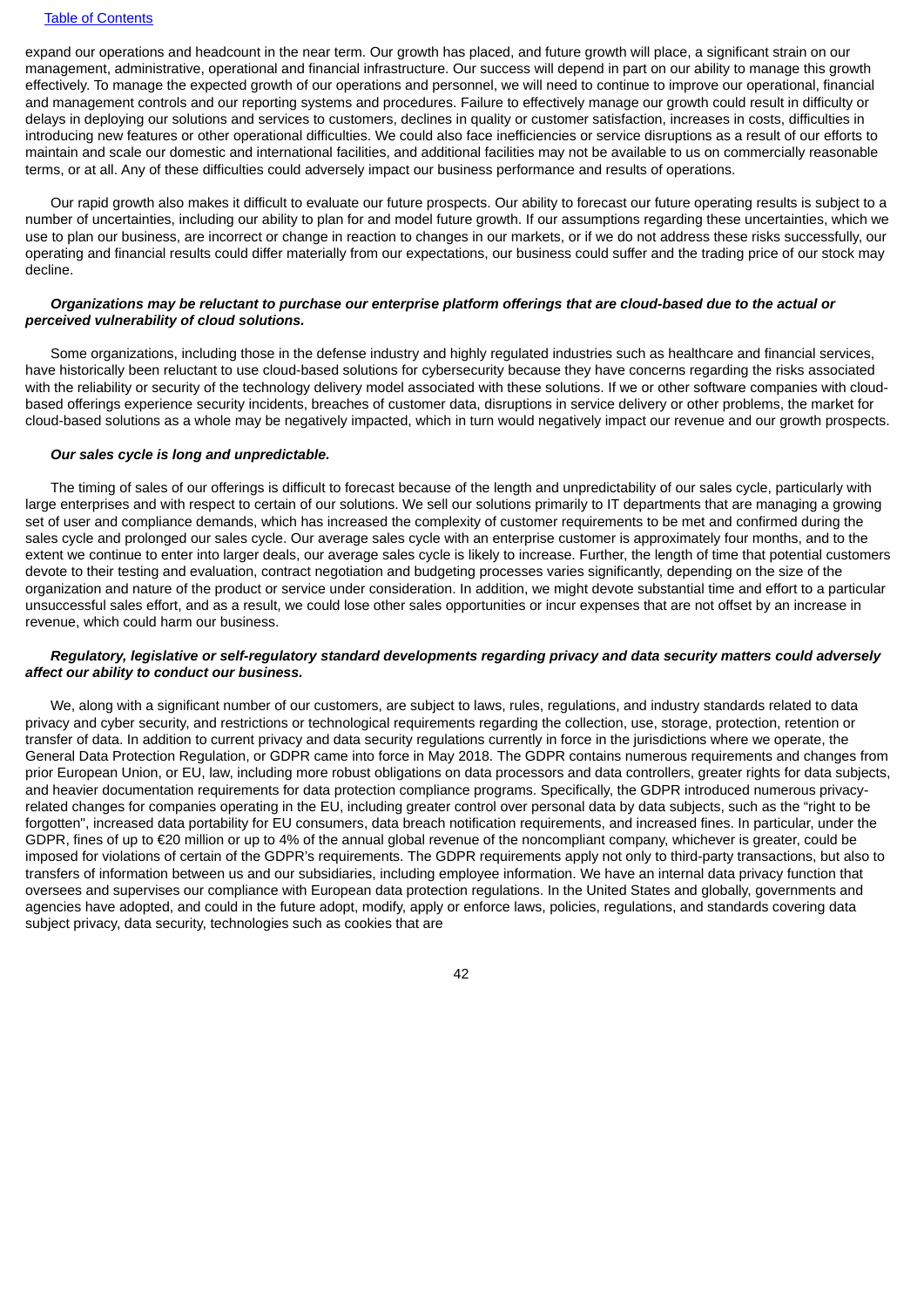used to collect, store and/or process data, marketing online, the use of data to inform marketing, the taxation of products and services, unfair and deceptive practices and the collection, including the collection of information, use, processing, transfer, storage and/or disclosure of data associated with unique individual internet users. We may be subject directly or via contract to such laws, policies, regulations, and standards. New regulation or legislative actions regarding data privacy and security, together with applicable industry standards, may increase the costs of doing business and could have a material adverse impact on our operations and cash flows.

While we have taken steps to mitigate the impact on us, such as implementing standard contractual clauses as appropriate and selfcertifying under the EU-US Privacy Shield, or the Privacy Shield, the efficacy and longevity of these mechanisms remains uncertain. For example, the European Court of Justice recently invalidated the use of the Privacy Shield, which had enabled the transfer of personal data from the European Union to the United States for companies like us that were self-certified under the Privacy Shield. As we are no longer able to rely on the Privacy Shield, our costs could increase and our ability to efficiently process personal data from the European Union could be negatively impacted. In addition, there are various activities in the European Union that could lead to the invalidation of the standard contractual clauses as accepted mechanisms for transferring personal data of European Union data subjects across borders, which could require us to implement costly substitutions for the data transfers we undertake in order to perform our services, or prevent such transfers entirely. Further, local data protection authorities general may have different interpretations of the GDPR, leading to potential inconsistencies amongst various EU states.

Similarly, there are a number of federal and state level legislative proposals in the United States that could impose new obligations on us. For example, the California Consumer Privacy Act, or the CCPA, went into effect on January 1, 2020 and creates new individual privacy rights for consumers and places increased privacy and security obligations on entities handling the personal data of consumers or households. The CCPA requires covered companies to provide new disclosures to California consumers, which could include our employees residing in California based on the broad definitions in the law, to provide such consumers new ways to opt out of certain sales of personal information and to allow for new causes of action for data breaches. In addition, some countries are considering or have passed legislation implementing more onerous data protection requirements or requiring local storage and processing of data or other requirements that could increase the cost and complexity of delivering our services.

If we are investigated by an applicable data protection authority or are determined to have not complied with applicable laws, we may face fines and other penalties. Any such investigation or charges by applicable data protection authorities could have a negative effect on our existing business and on our ability to attract and retain new customers. Existing and proposed laws and regulations can be costly to comply with, could expose us to significant penalties for non-compliance, can delay or impede the development or adoption of our products and services, reduce the overall demand for our services, result in negative publicity, increase our operating costs, require significant management time and attention and subject us to claims or other remedies, including fines or demands that we modify or cease existing business practices.

#### We rely on our third-party channel partner network of distributors and resellers to generate a substantial amount of our *revenue.*

Our success is dependent in part upon establishing and maintaining relationships with a variety of channel partners that we utilize to extend our geographic reach and market penetration. We use a two-tiered, indirect fulfillment model whereby we sell our products and services to our distributors, which in turn sell to our resellers, which then sell to our end users, which we call customers. We anticipate that we will continue to rely on this two-tiered sales model in order to help facilitate sales of our offerings as part of larger purchases in the United States and to grow our business internationally. In the six months ended June 30, 2020 and 2019, we derived 91% and 90%, respectively, of our revenue from subscriptions and perpetual licenses sold through channel partners, and the percentage of revenue derived from channel partners may continue to increase in future periods. Ingram Micro, Inc., a distributor, accounted for 43% of our revenue in each of the six months ended June 30, 2020 and 2019, and 40% of our accounts receivable as of June 30, 2020. Our agreements with our channel partners, including our agreement with Ingram Micro, are non-exclusive and do not prohibit them from working with our competitors or offering competing solutions, and some of our channel partners may have more established relationships with our competitors. Similarly, our channel partners have no obligations to renew their agreements with us on commercially reasonable terms or at all, and certain of the agreements governing these relationships may be terminated by either party at any time, with no or limited notice. For example, our agreement with Ingram Micro allows Ingram Micro to terminate the agreement in their discretion upon 30 days' written notice to us. If our channel partners choose to place greater emphasis on products of their own or those offered by our competitors or a result of an acquisition, competitive factors or other reasons do not continue to market and sell our solutions in an effective manner or at all, our ability to grow our business and sell our solutions, particularly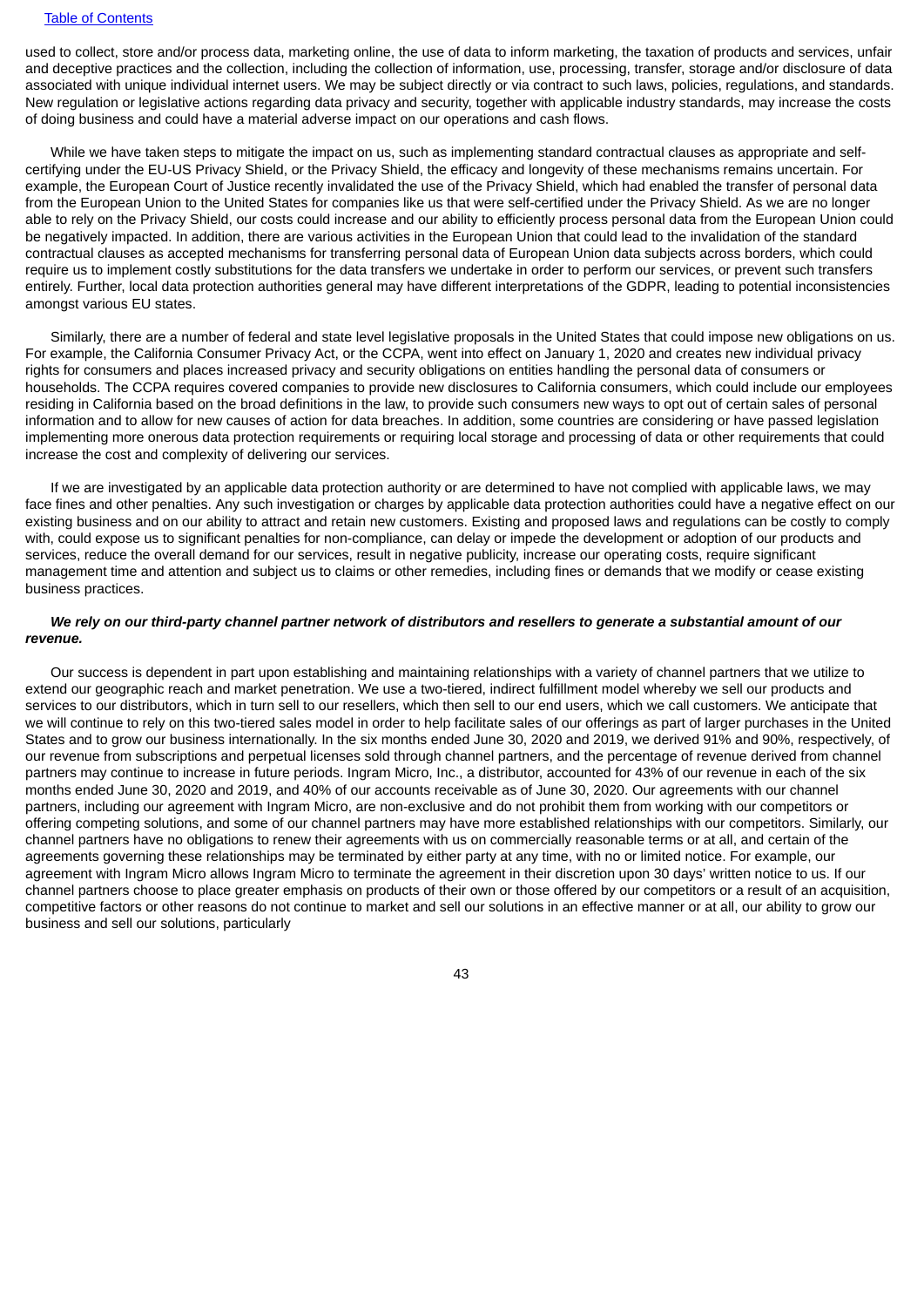in key international markets, may be adversely affected. In addition, our failure to recruit additional channel partners, or any reduction or delay in their sales of our solutions and professional services, including as a result of the COVID-19 pandemic, or conflicts between channel sales and our direct sales and marketing activities may harm our results of operations. Finally, even if we are successful, our relationships with channel partners may not result in greater customer usage of our solutions and professional services or increased revenue.

## A portion of our revenue is generated from subscriptions and perpetual licenses sold to domestic governmental entities. foreign governmental entities and other heavily regulated organizations, which are subject to a number of challenges and risks.

A portion of our revenue is generated from subscriptions and perpetual licenses sold to governmental entities in the United States. Additionally, many of our current and prospective customers, such as those in the financial services, energy, insurance and healthcare industries, are highly regulated and may be required to comply with more stringent regulations in connection with subscribing to and implementing our enterprise platform. Selling licenses to these entities can be highly competitive, expensive and time-consuming, often requiring significant upfront time and expense without any assurance that we will successfully complete a sale. Governmental demand and payment for our enterprise platform may also be impacted by public sector budgetary cycles and funding authorizations, with funding reductions or delays adversely affecting public sector demand for our enterprise platform. In addition, governmental entities have the authority to terminate contracts at any time for the convenience of the government, which creates risk regarding revenue anticipated under our existing government contracts.

Further, governmental and highly regulated entities often require contract terms that differ from our standard customer arrangements, including terms that can lead to those customers obtaining broader rights in our solutions than would be expected under a standard commercial contract and terms that can allow for early termination. The U.S. government will be able to terminate any of its contracts with us either for its convenience or if we default by failing to perform in accordance with the contract schedule and terms. Termination for convenience provisions would generally enable us to recover only our costs incurred or committed, settlement expenses, and profit on the work completed prior to termination. Termination for default provisions do not permit these recoveries and would make us liable for excess costs incurred by the U.S. government in procuring undelivered items from another source. Contracts with governmental and highly regulated entities may also include preferential pricing terms. In the United States, federal government agencies may promulgate regulations, and the President may issue executive orders, requiring federal contractors to adhere to different or additional requirements after a contract is signed. If we do not meet applicable requirements of law or contract, we could be subject to significant liability from our customers or regulators. Even if we do meet these requirements, the additional costs associated with providing our enterprise platform to government and highly regulated customers could harm our operating results. Moreover, changes in the underlying statutory and regulatory conditions that affect these types of customers could harm our ability to efficiently provide them access to our enterprise platform and to grow or maintain our customer base. In addition, engaging in sales activities to foreign governments introduces additional compliance risks, including risks specific to anti-bribery regulations, including the U.S. Foreign Corrupt Practices Act of 1977, as amended, or the FCPA, the U.K. Bribery Act 2010 and other similar statutory requirements prohibiting bribery and corruption in the jurisdictions in which we operate. Further, in some jurisdictions we may be required to obtain government certifications, which may be costly to maintain and, if we lost such certifications in the future or if such certification requirements changed, would restrict our ability to sell to government entities until we have attained such certifications.

Some of our revenue is derived from contracts with U.S. government entities, as well as subcontracts with higher-tier contractors. As a result, we are subject to federal contracting regulations, including the Federal Acquisition Regulation, or the FAR. Under the FAR, certain types of contracts require pricing that is based on estimated direct and indirect costs, which are subject to change.

In connection with our U.S. government contracts, we may be subject to government audits and review of our policies, procedures, and internal controls for compliance with contract terms, procurement regulations, and applicable laws. In certain circumstances, if we do not comply with the terms of a contract or with regulations or statutes, we could be subject to contract termination or downward contract price adjustments or refund obligations, could be assessed civil or criminal penalties, or could be debarred or suspended from obtaining future government contracts for a specified period of time. Any such termination, adjustment, sanction, debarment or suspension could have an adverse effect on our business.

In the course of providing our solutions and professional services to governmental entities, our employees and those of our channel partners may be exposed to sensitive government information. Any failure by us or our channel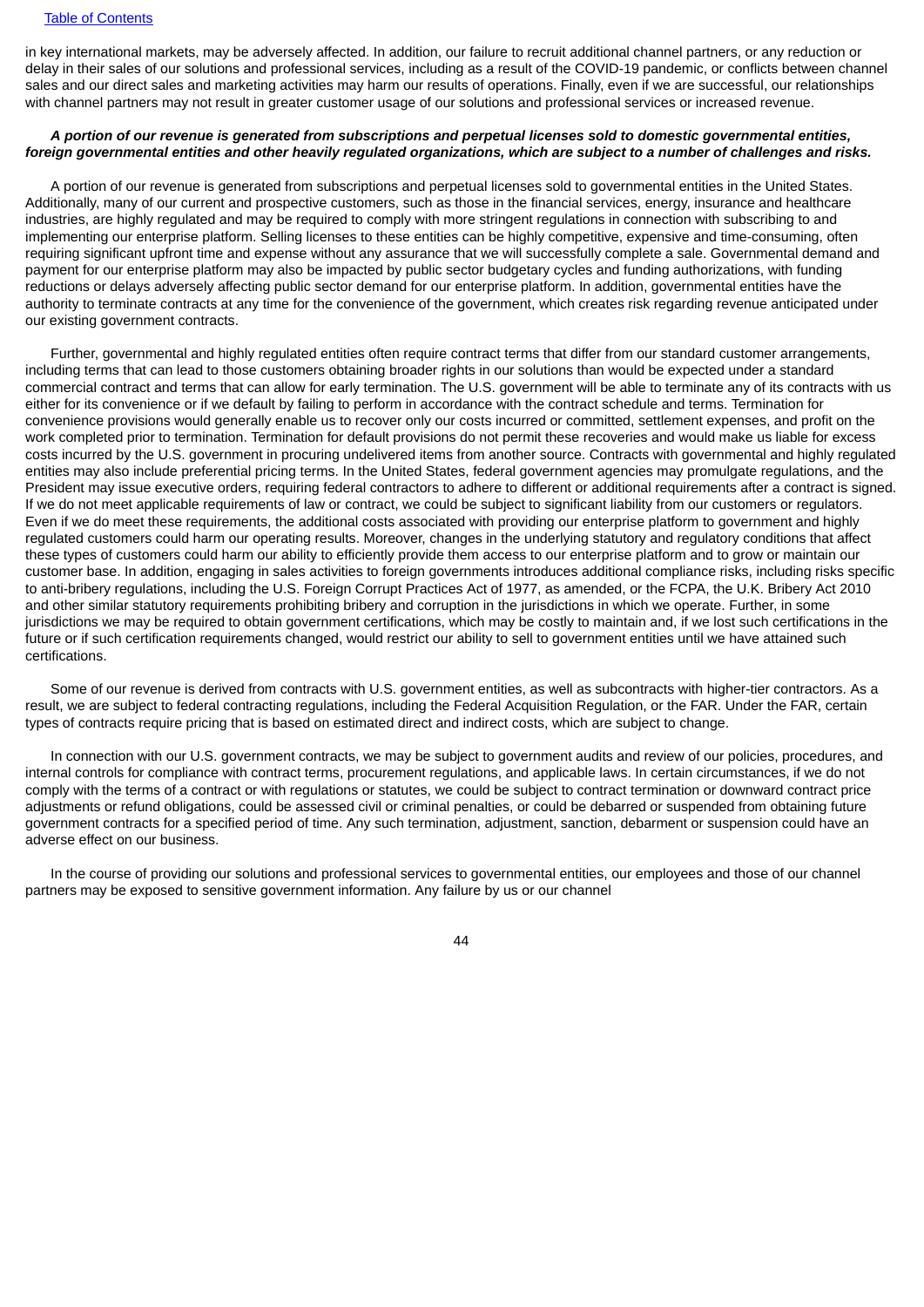partners to safeguard and maintain the confidentiality of such information could subject us to liability and reputational harm, which could materially and adversely affect our results of operations and financial performance.

## Our pricing model subjects us to various challenges that could make it difficult for us to derive expected value from our *customers and we may need to reduce our prices or change our pricing model to remain competitive.*

Subscriptions and perpetual licenses to our enterprise platform are generally priced based on the number of IP addresses or total IT assets that can be monitored. We expect that we may need to change our pricing from time to time. As competitors introduce new products that compete with ours or reduce their prices, we may be unable to attract new customers or retain existing customers based on our historical pricing. We also must determine the appropriate price to enable us to compete effectively internationally. Moreover, mid- to large-size enterprises may demand substantial price discounts as part of the negotiation of sales contracts and, as the amount of IT assets or IP addresses within our customers' organization grows, we may face additional pressure from our customers regarding our pricing. As a result, we may be required or choose to reduce our prices or change our pricing model, which could adversely affect our business, revenue, operating margins, and financial condition.

Further, our subscription agreements and perpetual licenses generally provide that we can audit our customers' use of our offerings to ensure compliance with the terms of such agreement or license and monitor an increase in IT assets and IP addresses being monitored. However, a customer may resist or refuse to allow us to audit their usage, in which case we may have to pursue legal recourse to enforce our rights under the agreement or license, which would require us to spend money, distract management and potentially adversely affect our relationship with our customers and users.

#### If our enterprise platform offerings do not achieve sufficient market acceptance, our results of operations and competitive *position will suffer.*

We spend substantial amounts of time and money to research and develop and enhance our enterprise platform offerings to meet our customers' rapidly evolving demands. In addition, we invest in efforts to continue to add capabilities to our existing products and enable the continued detection of new network vulnerabilities. We typically incur expenses and expend resources upfront to market, promote and sell our new and enhanced offerings. Therefore, when we develop and introduce new or enhanced offerings, they must achieve high levels of market acceptance in order to justify the amount of our investment in developing and bringing them to market. For example, if Tenable Lumin does not garner widespread market adoption and implementation, our operating results and competitive position could suffer.

Further, we may make enhancements to our offerings that our customers do not like, find useful or agree with. We may also discontinue certain features, begin to charge for certain features that are currently free or increase fees for any of our features or usage of our offerings.

Our new offerings or enhancements and changes to our existing offerings could fail to attain sufficient market acceptance for many reasons, including:

- failure to predict market demand accurately in terms of functionality and to supply offerings that meets this demand in a timely fashion;
- defects, errors or failures;
- negative publicity about their performance or effectiveness;
- delays in releasing our new offerings or enhancements to our existing offerings to the market;
- introduction or anticipated introduction of competing products by our competitors;
- poor business conditions for our customers, including as a result of the COVID-19 pandemic, causing them to delay IT purchases; and
- reluctance of customers to purchase cloud-based offerings.

If our new or enhanced offerings do not achieve adequate acceptance in the market, our competitive position will be impaired, and our revenue will be diminished. The adverse effect on our operating results may be particularly acute because of the significant research, development, marketing, sales and other expenses we will have incurred in connection with the new or enhanced offerings.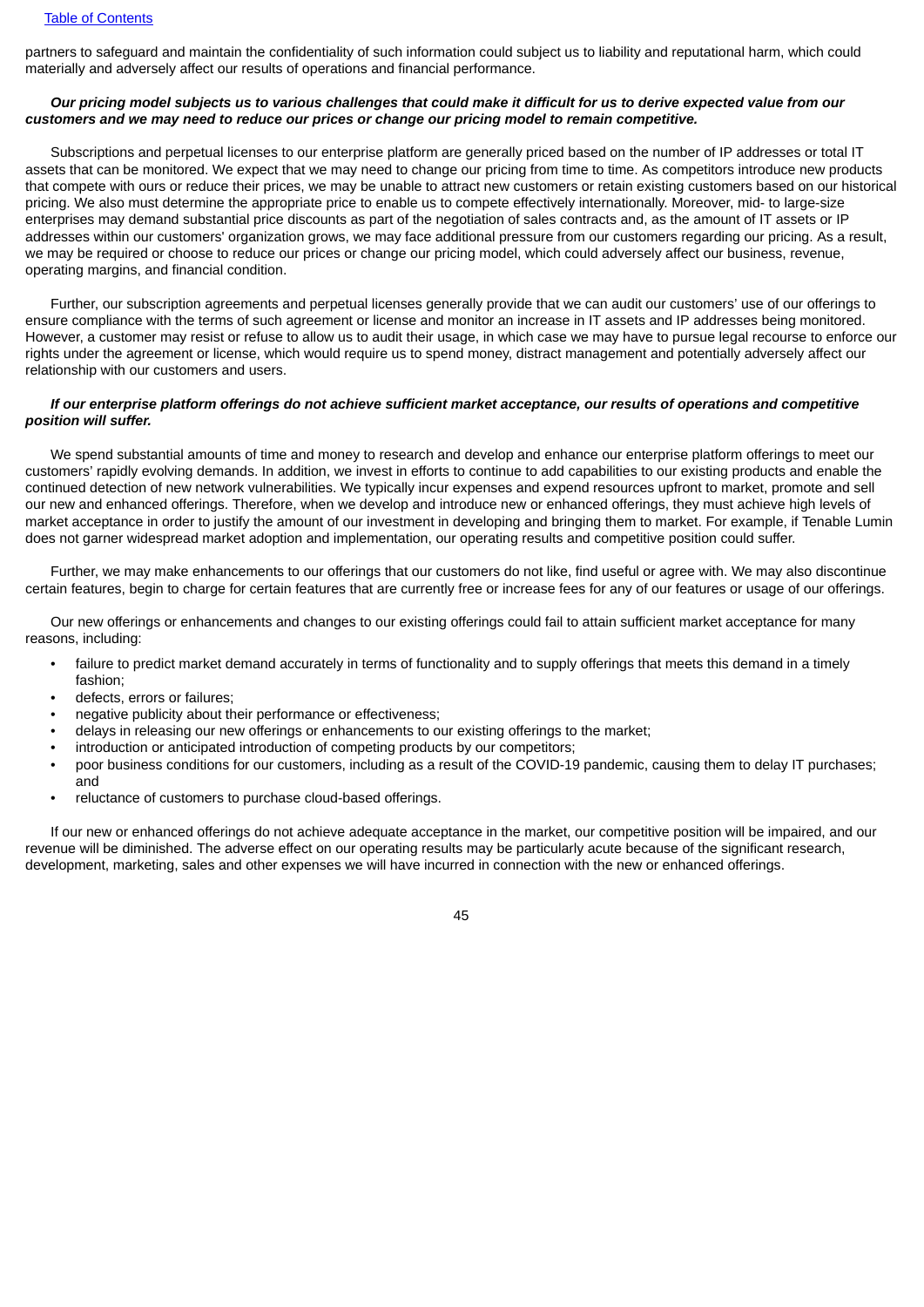#### Our strategy of offering and deploying our solutions in the cloud, on-premises environments or using a hybrid approach *causes us to incur increased expenses and may pose challenges to our business.*

We offer and sell our enterprise platform for use in the cloud, on-premises environments or using a hybrid approach using the customer's own infrastructure. Our cloud offering enables our customers to eliminate the burden of provisioning and maintaining infrastructure and to scale their usage of our solutions quickly, while our on-premises offering allows for the customer's complete control over data security and software infrastructure. Historically, our solutions were developed in the context of the on-premises offering, and we have less operating experience offering and selling subscriptions to our solutions via our cloud offering. Although a substantial majority of our revenue has historically been generated from customers using our solutions on an on-premises basis, our customers are increasingly adopting our cloud offering. We expect that our customers will continue to move to our cloud offering and that it will become more central to our distribution model. We expect our gross profit to increase in absolute dollars and our gross margin to decrease to the extent that revenue from our cloudbased subscriptions increases as a percentage of revenue, although our gross margin could fluctuate from period to period. To support both on-premises environments and cloud instances of our product, our support team must be trained on and learn multiple environments in which our solution is deployed, which is more expensive than supporting only a cloud offering. Moreover, we must engineer our software for an onpremises environment, cloud offering and hybrid installation, which we expect will cause us additional research and development expense that may impact our operating results. As more of our customers transition to the cloud, we may be subject to additional competitive pressures, which may harm our business. We are directing a significant portion of our financial and operating resources to implement a robust and secure cloud offering for our customers, but even if we continue to make these investments, we may be unsuccessful in growing or implementing our cloud offering in a way that competes successfully against our current and future competitors and our business, results of operations and financial condition could be harmed.

## Our customers' increased usage of our cloud-based offerings requires us to continually improve our computer network and *infrastructure to avoid service interruptions or slower system performance.*

As usage of our cloud-based offerings grows and as customers use them for more complicated applications, increased assets and with increased data requirements, we will need to devote additional resources to improving our platform architecture and our infrastructure in order to maintain the performance of our cloud offering. Any failure or delays in our computer systems could cause service interruptions or slower system performance. If sustained or repeated, these performance issues could reduce the attractiveness of our enterprise platform to customers. These performance issues could result in lost customer opportunities and lower renewal rates, any of which could hurt our revenue growth, customer loyalty and reputation.

## A component of our growth strategy is dependent on our continued international expansion, which adds complexity to our *operations.*

We market and sell our solutions and professional services throughout the world and have personnel in many parts of the world. International operations generated 38% and 36% of our revenue in the six months ended June 30, 2020 and 2019, respectively. Our growth strategy is dependent, in part, on our continued international expansion. We expect to conduct a significant amount of our business with organizations that are located outside the United States, particularly in Europe and Asia. We cannot assure that our expansion efforts into international markets will be successful in creating further demand for our solutions and professional services outside of the United States or in effectively selling our solutions and professional services in the international markets that we enter. Our current international operations and future initiatives will involve a variety of risks, including:

- increased management, infrastructure and legal costs associated with having international operations;
- reliance on channel partners;
- trade and foreign exchange restrictions, including potential changes in trade relations arising from policy initiatives implemented by the current U.S. administration, which has been critical of existing and proposed trade agreements;
- economic or political instability in foreign markets, including instability related to the United Kingdom's recent exit from the European Union and the corresponding impact on its ongoing legal, political, and economic relationship with the European Union and the COVID-19 pandemic;
- travel restrictions resulting from the COVID-19 pandemic, including restrictions on U.S. travelers from entering some foreign countries;
- greater difficulty in enforcing contracts, accounts receivable collection and longer collection periods;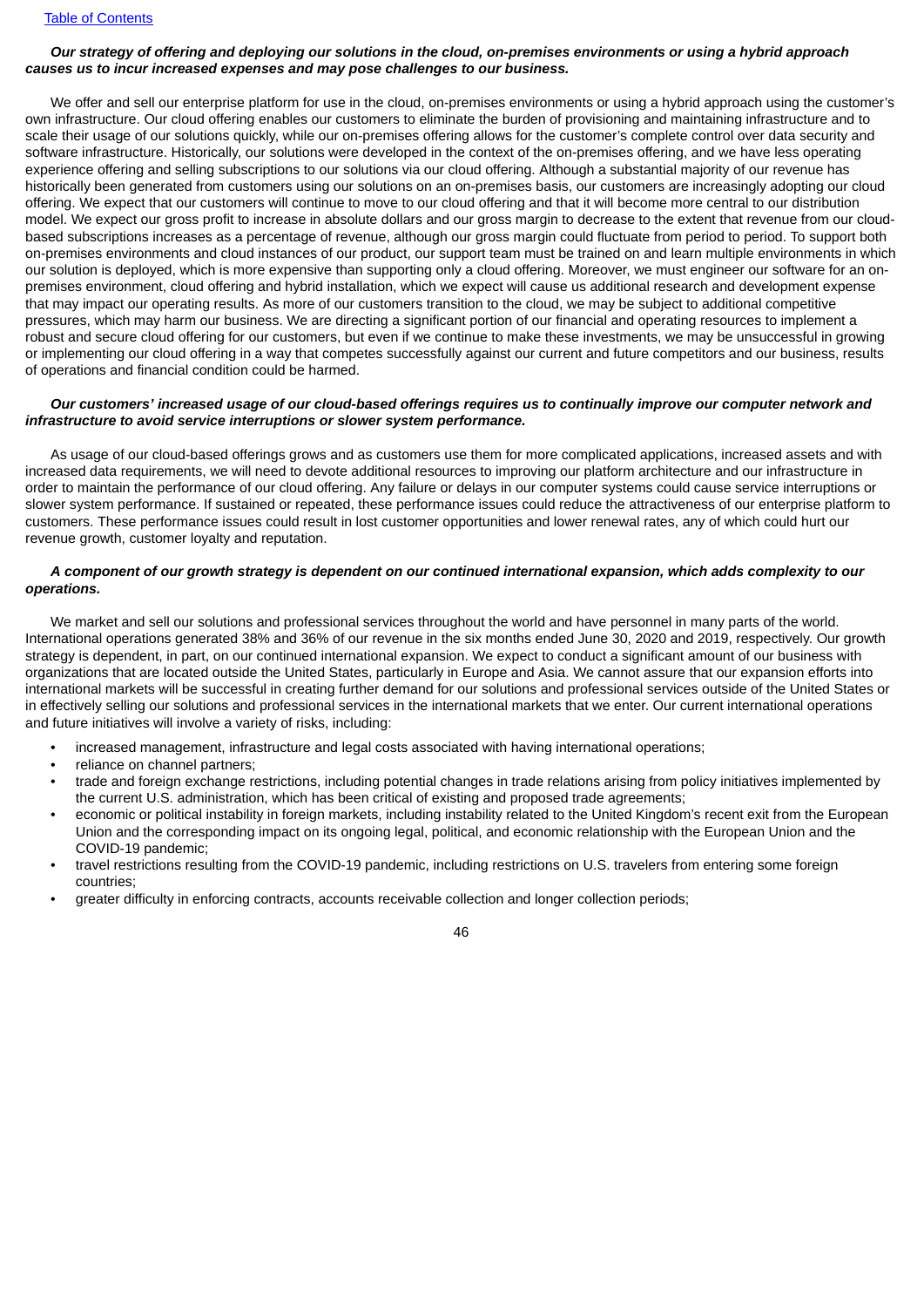- changes in regulatory requirements, including, but not limited to data privacy, data protection and data security regulations;
- difficulties and costs of staffing, managing and potentially reorganizing foreign operations;
- the uncertainty and limitation of protection for intellectual property rights in some countries;
- costs of compliance with foreign laws and regulations and the risks and costs of non-compliance with such laws and regulations;
- differing labor regulations in foreign jurisdictions where labor laws are generally more advantageous to employees, including deemed hourly wage and overtime regulations in these locations;
- costs of compliance with U.S. laws and regulations for foreign operations, including the FCPA, import and export control laws, tariffs, trade barriers, economic sanctions and other regulatory or contractual limitations on our ability to sell or provide our solutions in certain foreign markets, and the risks and costs of non-compliance;
- requirements to comply with foreign privacy, data protection and information security laws and regulations and the risks and costs of noncompliance;
- heightened risks of unfair or corrupt business practices in certain geographies and of improper or fraudulent sales arrangements that may impact financial results and result in restatements of, and irregularities in, financial statements;
- the potential for political unrest, pandemics, acts of terrorism, hostilities or war;
- management communication and integration problems resulting from cultural differences and geographic dispersion;
- costs associated with language localization of our solutions; and
- costs of compliance with multiple and possibly overlapping tax structures.

Our business, including the sales of our solutions and professional services by us and our channel partners, may be subject to foreign governmental regulations, which vary substantially from country to country and change from time to time. Our failure, or the failure by our channel partners, to comply with these regulations could adversely affect our business. Further, in many foreign countries it is common for others to engage in business practices that are prohibited by our internal policies and procedures or U.S. regulations applicable to us. Although we have implemented policies and procedures designed to comply with these laws and policies, there can be no assurance that our employees, contractors, channel partners and agents have complied, or will comply, with these laws and policies. Violations of laws or key control policies by our employees, contractors, channel partners or agents could result in delays in revenue recognition, financial reporting misstatements, fines, penalties or the prohibition of the importation or exportation of our solutions and could have a material adverse effect on our business and results of operations. If we are unable to successfully manage the challenges of international expansion and operations, our business and operating results could be adversely affected.

#### We rely on the performance of highly skilled personnel, including senior management and our engineering, professional *services, sales and technology professionals.*

We believe our success has depended, and continues to depend, on the efforts and talents of our senior management team and our highly skilled team members, including our sales personnel, professional services personnel and software engineers. We do not maintain key man insurance on any of our executive officers or key employees. From time to time, there may be changes in our senior management team resulting from the termination or departure of our executive officers and key employees. Our senior management and key employees are employed on an at-will basis, which means that they could terminate their employment with us at any time. The loss of any of our senior management or key employees could adversely affect our ability to build on the efforts they have undertaken and to execute our business plan, and we may not be able to find adequate replacements. We cannot ensure that we will be able to retain the services of any members of our senior management or other key employees.

Our ability to successfully pursue our growth strategy also depends on our ability to attract, motivate and retain our personnel. Competition for well-qualified employees in all aspects of our business, including sales personnel, professional services personnel and software engineers, is intense. Our recruiting efforts focus on elite universities and our primary recruiting competition are well-known, highpaying firms. Our continued ability to compete effectively depends on our ability to attract new employees and to retain and motivate existing employees. If we do not succeed in attracting well-qualified employees or retaining and motivating existing employees, our business would be adversely affected.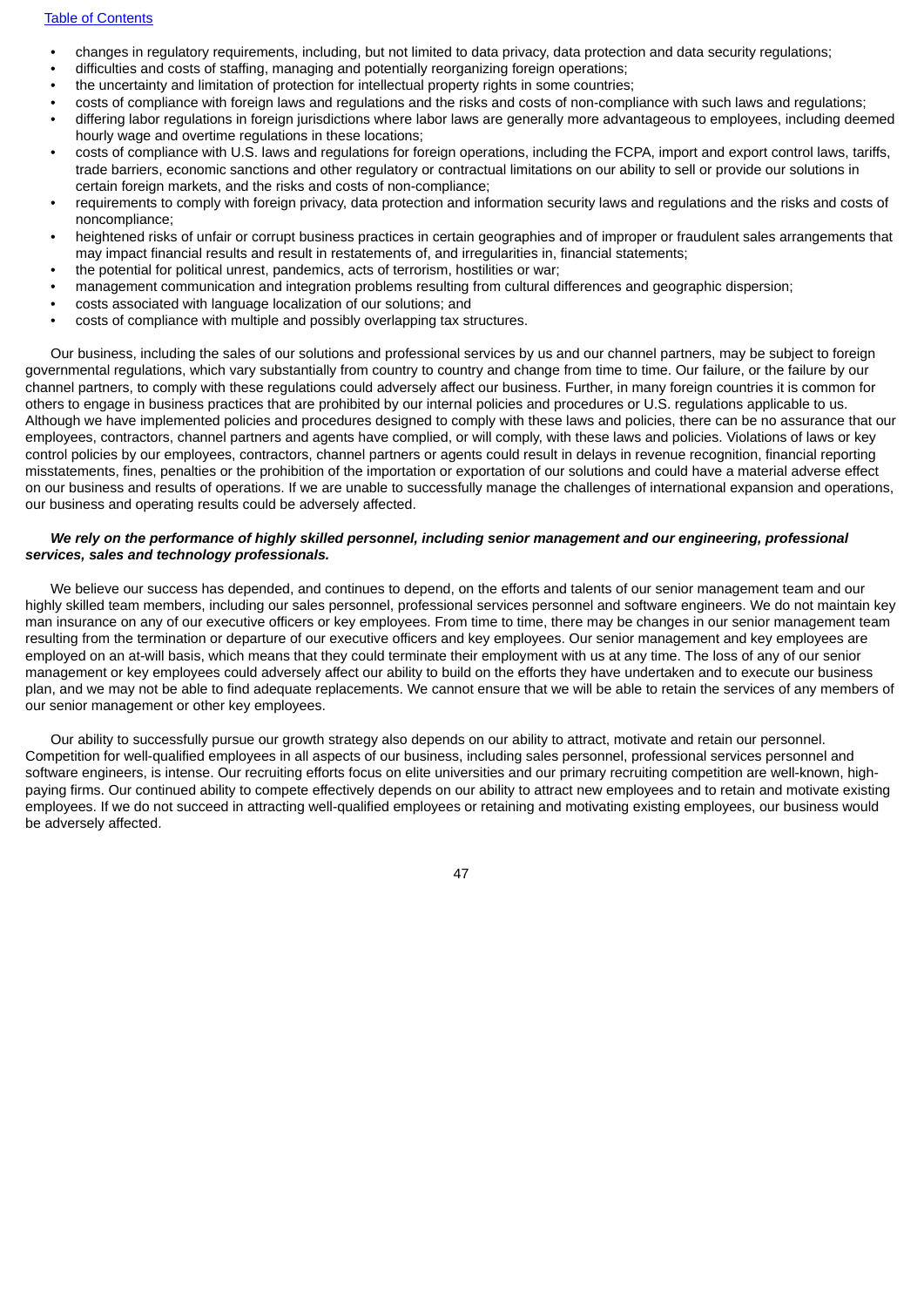#### *We must effectively develop and expand our sales and marketing capabilities.*

Our ability to increase our customer base and achieve broader market acceptance of our Cyber Exposure solutions will depend to a significant extent on our ability to expand our sales and marketing operations. We plan to continue expanding our sales force and our thirdparty channel partner network of distributors and resellers both domestically and internationally; however, there is no assurance that we will be successful in attracting and retaining talented sales personnel or strategic partners or that any new sales personnel or strategic partners will be able to achieve productivity in a reasonable period of time or at all. We also plan to dedicate significant resources to sales and marketing programs, including through electronic marketing campaigns and, when deemed safe to do so, trade event sponsorship and participation. All of these efforts will require us to invest significant financial and other resources and our business will be harmed if our efforts do not generate a correspondingly significant increase in revenue.

#### *We must offer high-quality support.*

Our customers rely on our personnel for support of our enterprise platform. High-quality support is important for the renewal of our agreements with existing customers and to our existing customers expanding the number of IP addresses or IT assets under their subscriptions. The importance of high-quality support will increase as we expand our business and pursue new customers. If we do not help our customers quickly resolve issues and provide effective ongoing support, our ability to sell new software to existing and new customers would suffer and our reputation with existing or potential customers would be harmed.

#### *Our growth depends in part on the success of our strategic relationships with third parties.*

In order to grow our business, we anticipate that we will continue to depend on relationships with strategic partners to provide broader customer coverage and solution delivery capabilities. We depend on partnerships with market leading technology companies to maintain and expand our Cyber Exposure ecosystem by integrating third party data into our platform. Identifying partners, and negotiating and documenting relationships with them, requires significant time and resources. Our agreements with our strategic partners generally are nonexclusive and do not prohibit them from working with our competitors or offering competing solutions. Our competitors may be effective in providing incentives to third parties to favor their products or services or to prevent or reduce subscriptions to our services. If our partners choose to place greater emphasis on products of their own or those offered by our competitors or do not effectively market and sell our product, our ability to grow our business and sell software and professional services may be adversely affected. In addition, acquisitions of our partners by our competitors could result in a decrease in the number of our current and potential customers, as our partners may no longer facilitate the adoption of our solutions by potential customers. We also license third-party threat data that is used in our solutions in order to deliver our offerings. In the future, this data may not be available to us on commercially reasonable terms, or at all. Any loss of the right to use any of this data could result in delays in the provisioning of our offerings until equivalent data is either developed by us, or, if available, is identified, obtained and integrated, which could harm our business.

If we are unsuccessful in establishing or maintaining our relationships with third parties, our ability to compete in the marketplace or to grow our revenue could be impaired and our operating results may suffer. Even if we are successful, we cannot assure you that these relationships will result in increased customer usage of our solutions or increased revenue.

#### *Catastrophic events may disrupt our business.*

Our corporate headquarters are located in Columbia, Maryland. The area around Washington, D.C. could be subject to terrorist attacks. Additionally, we rely on our network and third-party infrastructure and enterprise applications, internal technology systems and our website for our development, marketing, operational support, hosted services and sales activities. Our employees are temporarily working remotely due to the COVID-19 pandemic, which may pose additional security risks. In the event of a major hurricane, earthquake or catastrophic event such as fire, power loss, telecommunications failure, cyberattack, war or terrorist attack, or epidemic or pandemic, such as the COVID-19 pandemic, that impacts our corporate headquarters, other facilities, or off-premises infrastructure, we may be unable to continue our operations and may endure system interruptions, reputational harm, delays in our software development, lengthy interruptions in our services, breaches of data security and loss of critical data, all of which could have an adverse effect on our future operating results.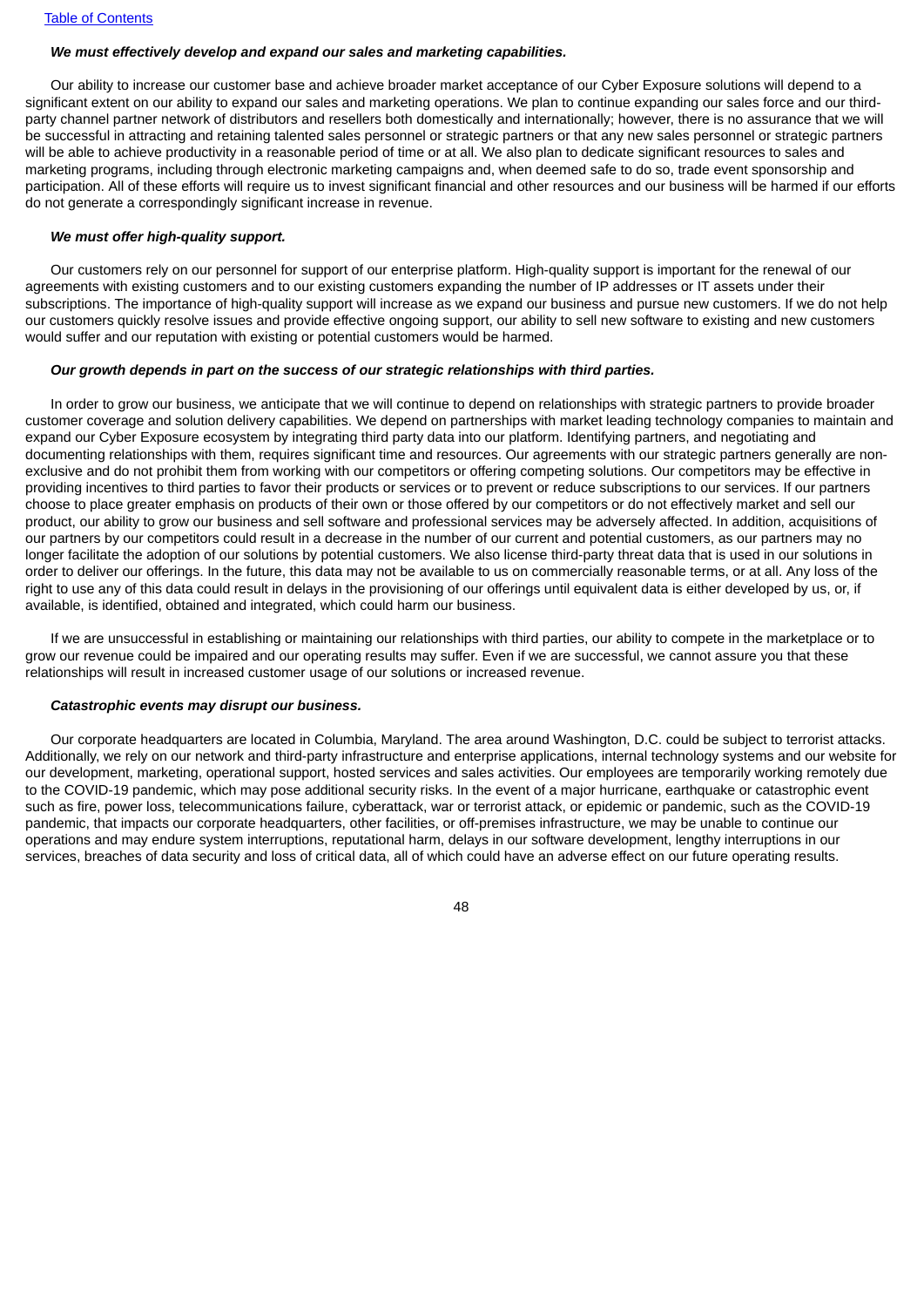#### Recent and future acquisitions could disrupt our business and adversely affect our business operations and financial results.

We have in the past acquired products, technologies and businesses from other parties, such as our recent acquisition of Indegy, Ltd. in December 2019, and we may choose to expand our current business by acquiring additional businesses or technologies in the future. Acquisitions, including the Indegy acquisition, involve many risks, including the following:

- an acquisition may negatively affect our financial results because it may require us to incur charges or assume substantial debt or other liabilities, may cause adverse tax consequences or unfavorable accounting treatment, may expose us to claims and disputes by third parties, including intellectual property claims and disputes, or may not generate sufficient financial return to offset additional costs and expenses related to the acquisition;
- we may encounter difficulties or unforeseen expenditures in integrating the business, technologies, products, personnel or operations of any company that we acquire, particularly if key personnel of the acquired company decide not to work for us;
- an acquisition may disrupt our ongoing business, divert resources, increase our expenses and distract our management;
- an acquisition may result in a delay or reduction of customer purchases for both us and the company acquired due to customer uncertainty about continuity and effectiveness of service from either company;
- we may encounter difficulties in, or may be unable to, successfully sell any acquired solutions;
- an acquisition may involve the entry into geographic or business markets in which we have little or no prior experience or where competitors have stronger market positions;
- our use of cash to pay for an acquisition would limit other potential uses for our cash; and
- if we incur debt to fund such acquisition, such debt may subject us to material restrictions on our ability to conduct our business as well as financial maintenance covenants.

The occurrence of any of these risks could have a material adverse effect on our business operations and financial results. In addition, we may only be able to conduct limited due diligence on an acquired company's operations. Following an acquisition, we may be subject to unforeseen liabilities arising from an acquired company's past or present operations and these liabilities may be greater than the warranty and indemnity limitations that we negotiate. Any unforeseen liability that is greater than these warranty and indemnity limitations could have a negative impact on our financial condition.

#### We may require additional capital to support business growth, and this capital might not be available on acceptable terms, if at *all.*

We expect that our existing cash and cash equivalents will be sufficient to meet our anticipated cash needs for working capital and capital expenditures for at least the next 12 months. However, we intend to continue to make investments to support our business growth and may require additional funds to respond to business challenges, including the need to develop new features or enhance our product, improve our operating infrastructure or acquire complementary businesses and technologies. Accordingly, we may need to engage in equity or debt financings to secure additional funds. If we raise additional funds through future issuances of equity or convertible debt securities, our existing stockholders could suffer significant dilution, and any new equity securities we issue could have rights, preferences and privileges superior to those of holders of our common stock. Our loan and security agreement with Silicon Valley Bank includes restrictive covenants relating to our capital raising activities and other financial and operational matters, which may make it more difficult for us to obtain additional capital and to pursue business opportunities, including potential acquisitions, and any debt financing that we secure in the future could have similar restrictive covenants. We may not be able to obtain additional financing on terms favorable to us, if at all. If we are unable to obtain adequate financing or financing on terms satisfactory to us when we require it, our ability to continue to support our business growth and to respond to business challenges could be significantly impaired, and our business may be adversely affected.

## The nature of our business requires the application of complex accounting rules and regulations. Significant changes in current principles will affect our consolidated financial statements and changes in financial accounting standards or practices may *cause adverse, unexpected financial reporting fluctuations and harm our results of operations.*

The accounting rules and regulations that we must comply with are complex and subject to interpretation by the Financial Accounting Standards Board, the Securities and Exchange Commission, or SEC, and various bodies formed

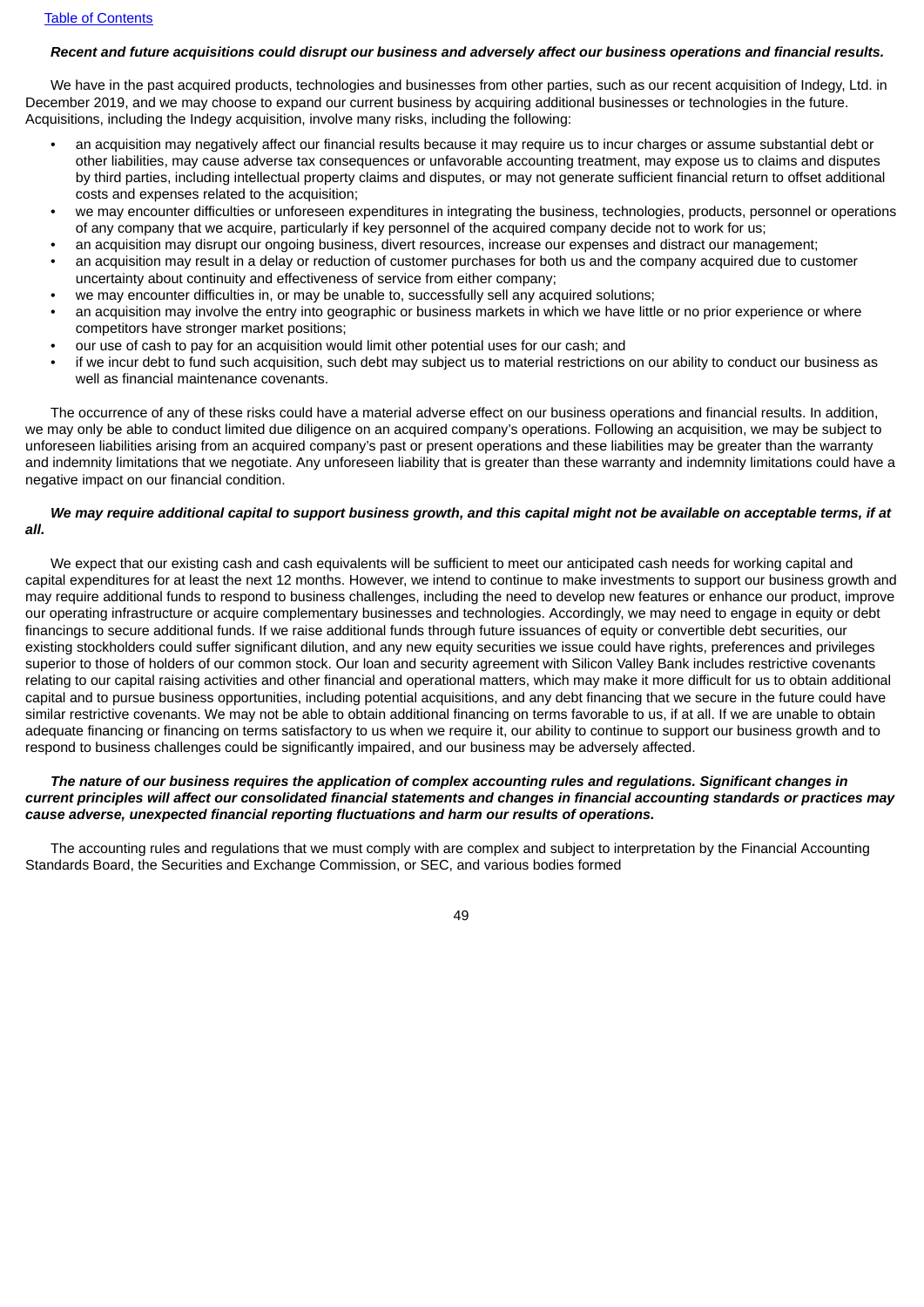to promulgate and interpret appropriate accounting principles. In addition, many companies' accounting disclosures are being subjected to heightened scrutiny by regulators and the public. Further, the accounting rules and regulations are continually changing in ways that could impact our financial statements.

#### If our estimates or judgments relating to our critical accounting policies prove to be incorrect or financial reporting standards *or interpretations change, our results of operations could be adversely affected.*

The preparation of financial statements in conformity with generally accepted accounting principles in the United States, or U.S. GAAP, requires management to make estimates and assumptions that affect the amounts reported in the consolidated financial statements and accompanying notes. We base our estimates on historical experience and on various other assumptions that we believe to be reasonable under the circumstances, as provided in "Management's Discussion and Analysis of Financial Condition and Results of Operations." The results of these estimates form the basis for making judgments about the carrying values of assets, liabilities and equity, and the amount of revenue and expenses that are not readily apparent from other sources. Significant assumptions and estimates used in preparing our consolidated financial statements include the determination of the estimated economic life of perpetual licenses for revenue recognition, the estimated period of benefit for deferred commissions, useful lives of long-lived assets, the valuation of stock-based compensation, the incremental borrowing rate for operating leases, and the valuation of deferred tax assets. Our results of operations may be adversely affected if our assumptions change or if actual circumstances differ from those in our assumptions, which could cause our results of operations to fall below the expectations of securities analysts and investors, resulting in a decline in the trading price of our common stock.

Additionally, we regularly monitor our compliance with applicable financial reporting standards and review new pronouncements and drafts thereof that are relevant to us. As a result of new standards, changes to existing standards and changes in their interpretation, we might be required to change our accounting policies, alter our operational policies and implement new or enhance existing systems so that they reflect new or amended financial reporting standards, or we may be required to restate our published financial statements. Such changes to existing standards or changes in their interpretation may have an adverse effect on our reputation, business, financial position and profit, or cause an adverse deviation from our revenue and operating profit target, which may negatively impact our financial results.

## Our operating results may be negatively affected if we are required to pay additional state sales tax, value added, or other transaction taxes, and we could be subject to liability with respect to all or a portion of past or future sales.

We currently collect and remit sales and use, value added and other transaction taxes in certain of the jurisdictions where we do business based on our assessment of the amount of taxes owed by us in such jurisdictions. However, in some jurisdictions in which we do business, we do not believe that we owe such taxes, and therefore we currently do not collect and remit such taxes in those jurisdictions or record contingent tax liabilities in respect of those jurisdictions.

Further, due to uncertainty in the application and interpretation of applicable tax laws in various jurisdictions, we may be exposed to sales and use, value added or other transaction tax liability. A successful assertion that we are required to pay additional taxes in connection with sales of our solutions, or the imposition of new laws or regulations requiring the payment of additional taxes, would create increased costs and administrative burdens for us. If we are subject to additional taxes and determine to offset such increased costs by collecting and remitting sales taxes from our customers, or otherwise passing those costs through to our customers, companies may be discouraged from using our solutions. Any increased tax burden may decrease our ability or willingness to compete in relatively burdensome tax jurisdictions, result in substantial tax liabilities related to past sales or otherwise harm our business and operating results.

#### *Our ability to use net operating losses to offset future taxable income may be subject to limitations.*

As of December 31, 2019, we had federal, state, and foreign net operating loss carryforwards, or NOLs, of \$186.0 million, \$132.0 million, and \$163.6 million, respectively, available to offset future taxable income, some of which begin to expire in 2030. Federal NOLs incurred in taxable years beginning after December 31, 2017 can be carried forward indefinitely, but the deductibility of federal NOLs in taxable years beginning after December 31, 2020, is subject to certain limitations. A lack of future taxable income would adversely affect our ability to utilize these NOLs before they expire.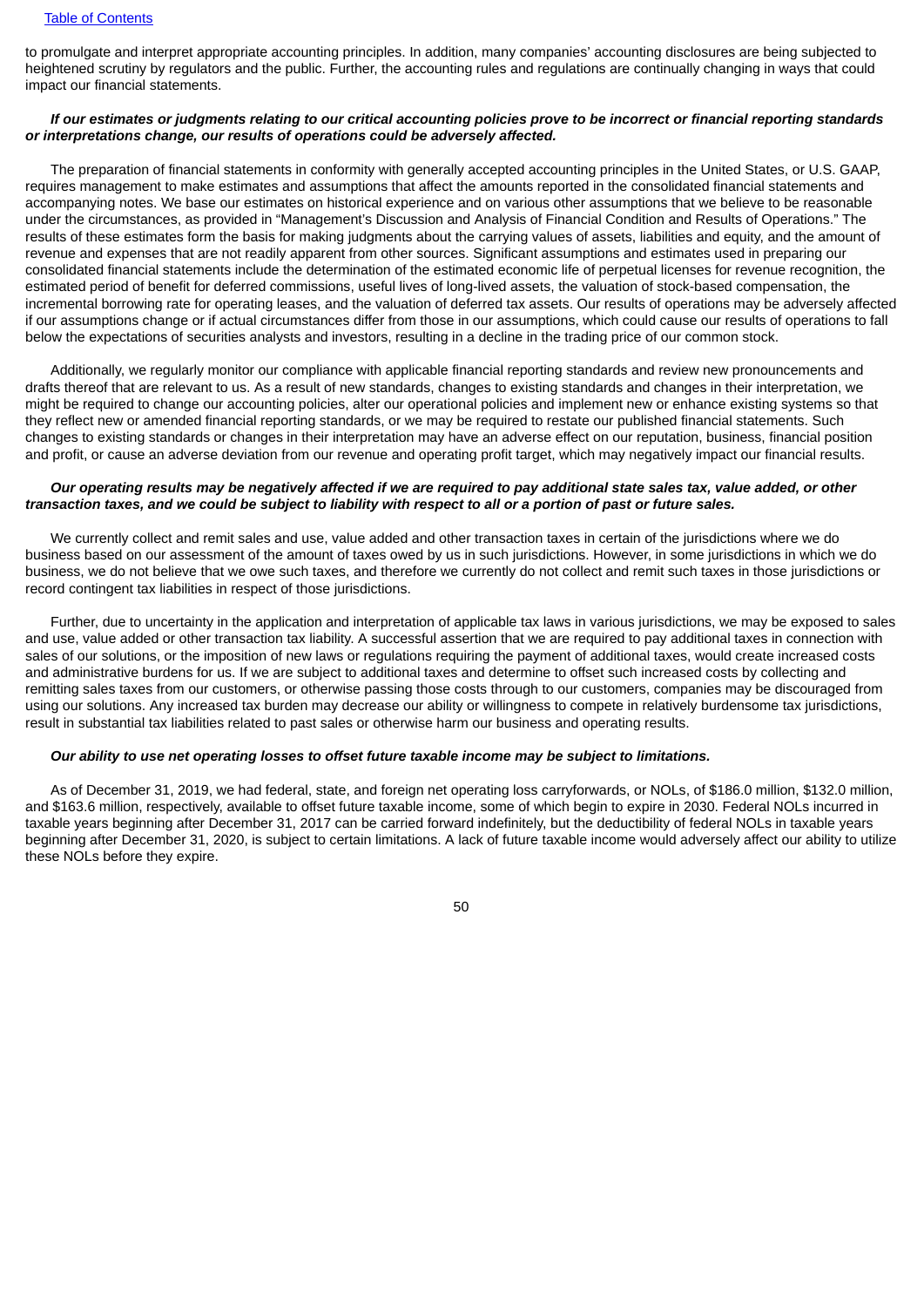In addition, under the provisions of the Internal Revenue Code of 1986, as amended, or the Internal Revenue Code, substantial changes in our ownership may limit the amount of pre-change NOLs that can be utilized annually in the future to offset taxable income. Section 382 of the Internal Revenue Code imposes limitations on a company's ability to use its NOLs if one or more stockholders or groups of stockholders that own at least 5% of the company's stock increase their ownership by more than 50 percentage points over their lowest ownership percentage within a rolling three-year period. Similar rules may apply under state tax laws. Based upon an analysis as of December 31, 2019, we determined that we do not expect these limitations to impair our ability to use our NOLs prior to expiration. However, if changes in our ownership occurred after such date, or occur in the future, our ability to use our NOLs may be further limited. Subsequent statutory or regulatory changes in respect of the utilization of NOLs for federal or state purposes, such as suspensions on the use of NOLs or limitations on the deductibility of NOLs carried forward, or other unforeseen reasons, may result in our existing NOLs expiring or otherwise being unavailable to offset future income tax liabilities. For these reasons, we may not be able to utilize a material portion of the NOLs, even if we achieve profitability.

#### Uncertainties in the interpretation and application of the 2017 Tax Cuts and Jobs Act could materially affect our tax obligations *and effective tax rate.*

Forecasts of our income tax position and effective tax rate for financial accounting purposes are complex and subject to uncertainty because our income tax position for each year combines the effects of a mix of profits earned and losses incurred by us in various tax jurisdictions with a broad range of income tax rates, as well as changes in the valuation of deferred tax assets and liabilities, the impact of various accounting rules and changes to these rules and tax laws, the results of examinations by various tax authorities, and the impact of any acquisition, business combination or other reorganization or financing transaction. To forecast our global tax rate, we estimate our pretax profits and losses by jurisdiction and forecast our tax expense by jurisdiction. If the mix of profits and losses, our ability to use tax credits, our assessment of the need for valuation allowances, or effective tax rates by jurisdiction is different than those estimated, our actual tax rate could be materially different than forecasted, which could have a material impact on our results of business, financial condition and results of operations.

The Tax Cuts and Jobs Act, or TCJA, enacted in 2017, resulted in a number of significant changes to U.S. tax laws, the consequences of which have not yet been fully determined. Changes in corporate tax rates, the realization of net deferred tax assets relating to our U.S. operations, the taxation of foreign earnings, and the deductibility of expenses contained in the TCJA or other tax reform legislation could have a material impact on the value of our deferred tax assets, could result in significant one-time charges in the current or future taxable years, and could increase our future U.S. tax expense. The foregoing items, as well as any future changes in tax laws, could have a material adverse effect on our business, cash flow, financial condition or results of operations. In addition, it is uncertain if and to what extent various states will conform to the TCJA.

#### We are subject to anti-corruption laws, anti-bribery and similar laws with respect to our domestic and international operations, and non-compliance with such laws can subject us to criminal and/or civil liability and materially harm our business and *reputation.*

We are subject to the anti-bribery laws of the jurisdictions in which we operate. These include the FCPA, the U.S. domestic bribery statute contained in 18 U.S.C. § 201, the U.S. Travel Act, the U.K. Bribery Act 2010, and other anti-corruption laws in countries in which we conduct activities. Anti-corruption laws are interpreted broadly and prohibit our company from authorizing, offering, or providing, directly or indirectly, improper payments or benefits in order to gain or maintain business, including payments to recipients in the public or private sector. We use third-party law firms, accountants, and other representatives for regulatory compliance, sales, and other purposes in several countries. We sell directly and indirectly, via third-party representatives, to both private and government sectors in the United States and in other jurisdictions. Our employees and third-party representatives interact with these customers, which may include government officials. We can be held liable for the corrupt or other illegal activities of these third-party representatives, our employees, contractors, and other agents, even if we do not explicitly authorize such activities. Noncompliance with these laws could subject us to whistleblower complaints, investigations, sanctions, settlements, prosecution, other enforcement actions, disgorgement of profits, significant fines, damages, other civil and criminal penalties or injunctions, suspension and/or debarment from contracting with certain persons, the loss of export privileges, reputational harm, adverse media coverage, and other collateral consequences. If any subpoenas or investigations are launched, or governmental or other sanctions are imposed, or if we do not prevail in any possible civil or criminal litigation, our reputation, business, results of operations and financial condition could be materially harmed. In addition, responding to any action will likely result in a materially significant diversion of management's attention and resources and significant defense costs and other professional fees. Enforcement actions and sanctions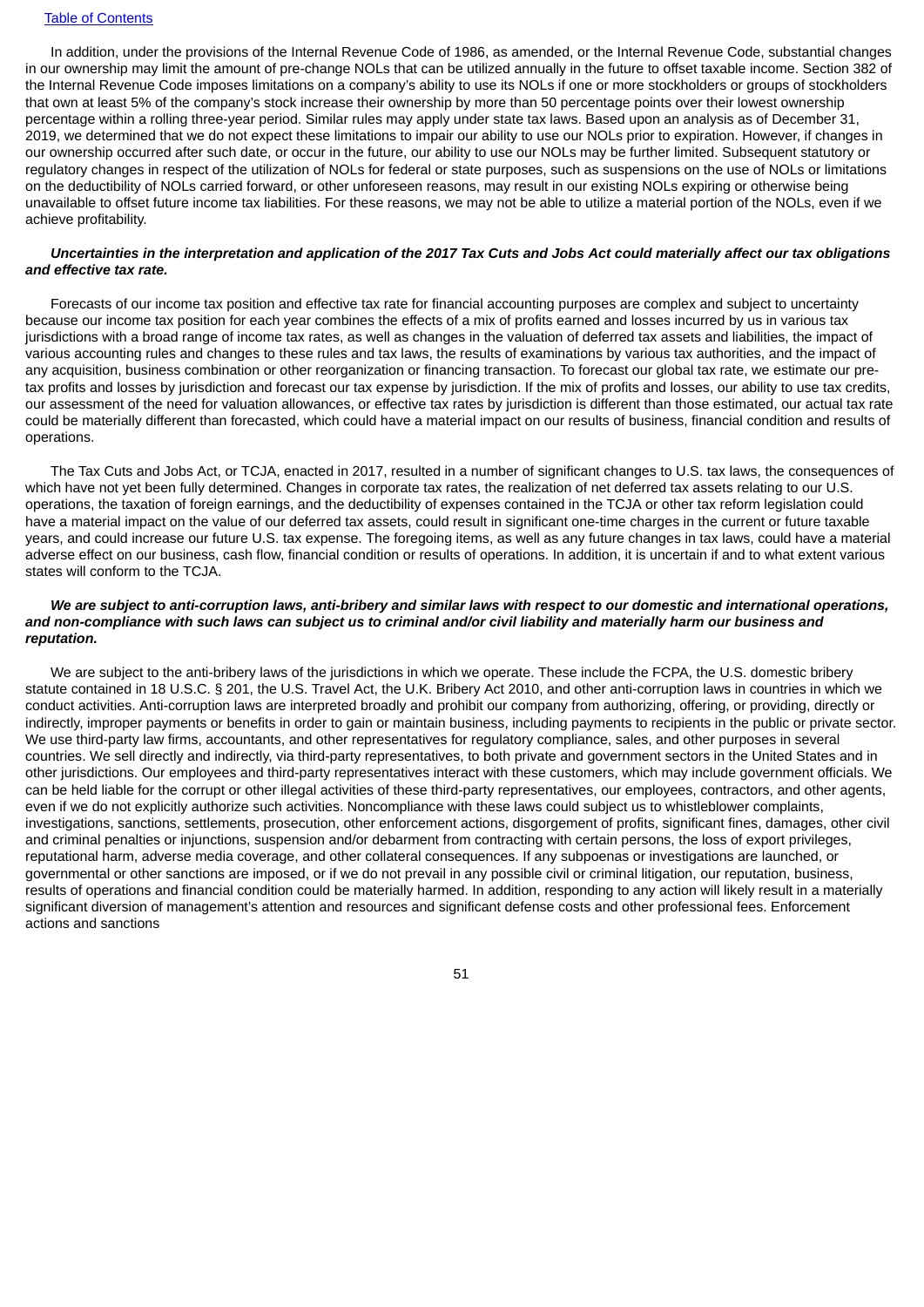could further harm our business, results of operations, and financial condition. Moreover, as an issuer of securities, we also are subject to the accounting and internal controls provisions of the FCPA. These provisions require us to maintain accurate books and records and a system of internal controls sufficient to detect and prevent corrupt conduct. Failure to abide by these provisions may have an adverse effect on our business, operations or financial condition.

#### We are subject to governmental export and import controls and economic and trade sanctions that could impair our ability to conduct business in international markets and subiect us to liability if we are not in compliance with applicable laws and *regulations.*

The United States and other countries maintain and administer export and import laws and regulations. Our products are subject to U.S. export control and import laws and regulations, including the U.S. Export Administration Regulations, U.S. Customs regulations, and various economic and trade sanctions administered by the U.S. Treasury Department's Office of Foreign Assets Control. We are required to comply with these laws and regulations. If we fail to comply with such laws and regulations, we and certain of our employees could be subject to substantial civil or criminal penalties, including the possible loss of export or import privileges; fines, which may be imposed on us and responsible employees or managers; and, in extreme cases, the incarceration of responsible employees or managers. Obtaining the necessary authorizations, including any required license, for a particular sale may be time-consuming, is not guaranteed and may result in the delay or loss of sales opportunities. In addition, changes in our solutions, or changes in applicable export or import laws and regulations may create delays in the introduction and sale of our products in international markets or, in some cases, prevent the export or import of our solutions to certain countries, governments or persons altogether. Any change in export or import laws and regulations or economic or trade sanctions, shift in the enforcement or scope of existing laws and regulations, or change in the countries, governments, persons or technologies targeted by such laws and regulations could also result in decreased use of our products, or in our decreased ability to export or sell our products to existing or potential customers. For example, the current U.S. administration has been critical of existing trade agreements and may impose more stringent export and import controls. Any decreased use of our products or limitation on our ability to export or sell our products would likely adversely affect our business, financial condition, and results of operations.

Furthermore, we incorporate encryption technology into certain of our solutions. Various countries regulate the import of certain encryption technology, including import permitting and licensing requirements, and have enacted laws that could limit our ability to distribute our solutions or could limit our customers' ability to implement our solutions in those countries. Encrypted products and the underlying technology may also be subject to export control restrictions. Governmental regulation of encryption technology and regulation of imports or exports of encryption solutions, or our failure to obtain required import or export approval for our solutions, could harm our international sales and adversely affect our revenue. Compliance with applicable laws and regulations regarding the export and import of our solutions, including with respect to new solutions or changes in existing solutions, may create delays in the introduction of our solutions in international markets, prevent our customers with international operations from deploying our solutions globally or, in some cases, could prevent the export or import of our solutions to certain countries, governments, entities or persons altogether.

Moreover, U.S. export control laws and economic sanctions programs prohibit the shipment of certain products and services to countries, governments and persons that are subject to U.S. economic embargoes and trade sanctions. Any violations of such economic embargoes and trade sanction regulations could have negative consequences, including government investigations, penalties and reputational harm.

#### **Risks Related to Government Regulation, Data Collection and Intellectual Property**

#### Our business could be adversely affected if our employees cannot obtain and maintain required security clearances or we *cannot establish and maintain a required facility security clearance.*

Certain U.S. government contracts may require our employees to maintain various levels of security clearances, and may require us to maintain a facility security clearance, to comply with Department of Defense, or DoD, requirements. The DoD has strict security clearance requirements for personnel who perform work in support of classified programs. Obtaining and maintaining a facility clearance and security clearances for employees can be a difficult, sometimes lengthy process. If we do not have employees with the appropriate security clearances, then a customer requiring classified work could terminate an existing contract or decide not to renew the contract upon its expiration. To the extent we are not able to obtain or maintain a facility security clearance, we may not be able to bid on or win new classified contracts, and existing contracts requiring a facility security clearance could be terminated.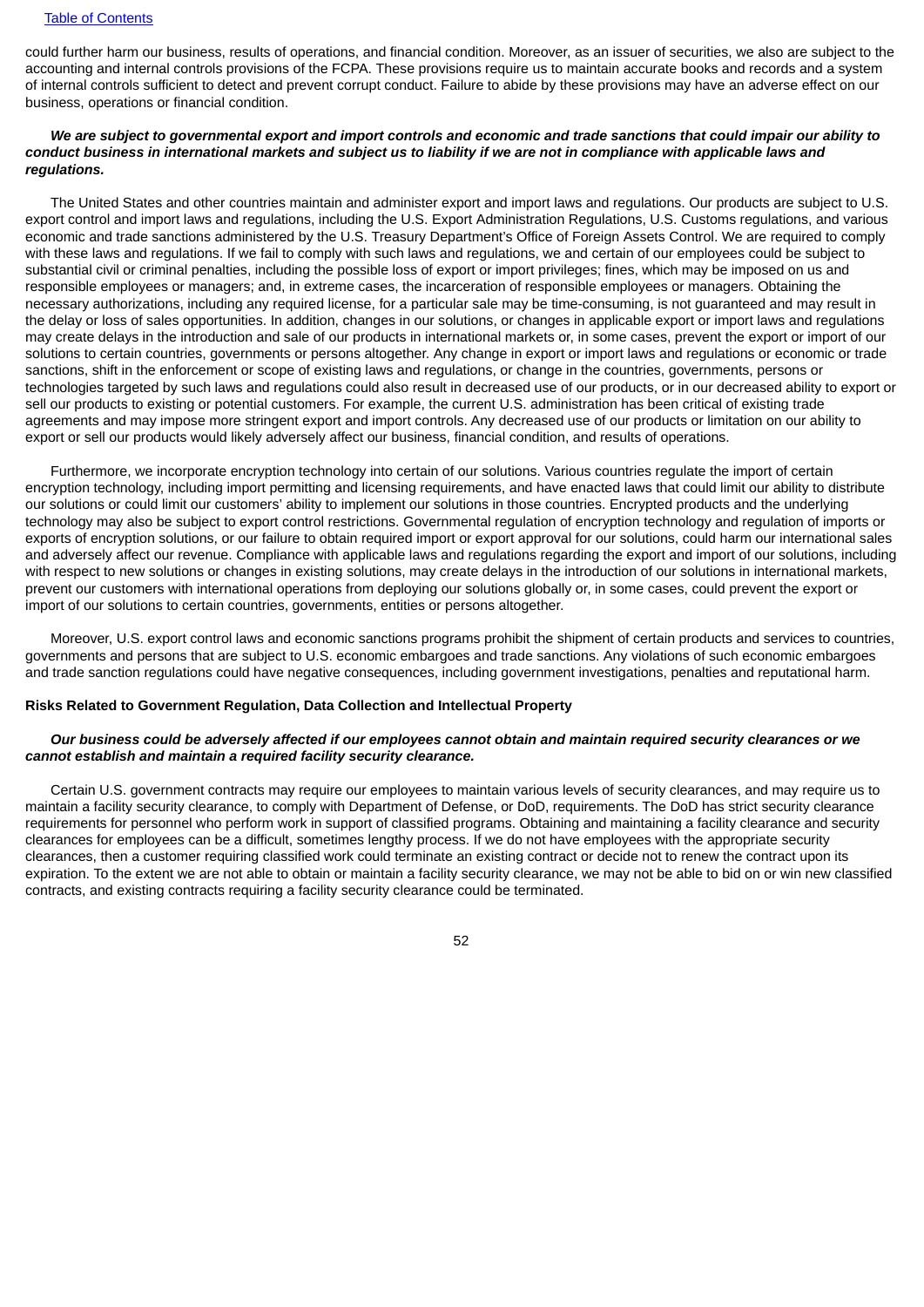## Any failure to protect our proprietary technology and intellectual property rights could substantially harm our business and *operating results.*

Our success and ability to compete depend in part on our ability to protect our proprietary technology and intellectual property. To safeguard these rights, we rely on a combination of patent, trademark, copyright and trade secret laws and contractual protections in the United States and other jurisdictions, all of which provide only limited protection and may not now or in the future provide us with a competitive advantage.

As of June 30, 2020, we had 20 issued patents and ten patent applications pending in the United States relating to our technology. We cannot assure you that any patents will issue from any patent applications, that patents that issue from such applications will give us the protection that we seek or that any such patents will not be challenged, invalidated or circumvented. Any patents that may issue in the future from our pending or future patent applications may not provide sufficiently broad protection and may not be enforceable in actions against alleged infringers. Obtaining and enforcing software patents in the United States is becoming increasingly challenging. Any patents we have obtained or may obtain in the future may be found to be invalid or unenforceable in light of recent and future changes in the law. We have registered the "Tenable," "Nessus," "Tenable.io" and "Lumin" trademarks and our Tenable logo in the United States and certain other countries. We have registrations and/or pending applications for additional trademarks in the United States; however, we cannot assure you that any future trademark registrations will be issued for pending or future applications or that any registered trademarks will be enforceable or provide adequate protection of our proprietary rights. While we have copyrights in our software we do not typically register such copyrights with the Copyright Office. This failure to register the copyrights in our software may preclude us from obtaining statutory damages for infringement under certain circumstances. We also license software from third parties for integration into our software, including open source software and other software available on commercially reasonable terms. We cannot assure you that such third parties will maintain such software or continue to make it available.

In order to protect our unpatented proprietary technologies and processes, we rely on trade secret laws and confidentiality and invention assignment agreements with our employees, consultants, strategic partners, vendors and others. Despite our efforts to protect our proprietary technology and trade secrets, unauthorized parties may attempt to misappropriate, copy, reverse engineer or otherwise obtain and use them. In addition, others may independently discover our trade secrets, in which case we would not be able to assert trade secret rights, or develop similar technologies and processes. Further, several agreements may give customers limited rights to access portions of our proprietary source code, and the contractual provisions that we enter into may not prevent unauthorized use or disclosure of our proprietary technology or intellectual property and may not provide an adequate remedy in the event of unauthorized use or disclosure of our proprietary technology or intellectual property rights. Moreover, policing unauthorized use of our technologies, trade secrets and intellectual property is difficult, expensive and time-consuming, particularly in foreign countries where the laws may not be as protective of intellectual property rights as those in the United States and where mechanisms for enforcement of intellectual property rights may be weak. To the extent that we expand our activities outside of the United States, our exposure to unauthorized copying and use of our solutions and proprietary information may increase. We may be unable to determine the extent of any unauthorized use or infringement of our solutions, technologies or intellectual property rights.

There can be no assurance that the steps that we take will be adequate to protect our proprietary technology and intellectual property, that others will not develop or patent similar or superior technologies, solutions or services, or that our trademarks, patents, and other intellectual property will not be challenged, invalidated or circumvented by others. Furthermore, effective trademark, patent, copyright, and trade secret protection may not be available in every country in which our software is available or where we have employees or independent contractors. In addition, the legal standards relating to the validity, enforceability, and scope of protection of intellectual property rights in internet and software-related industries are uncertain and still evolving.

In order to protect our intellectual property rights, we may be required to spend significant resources to monitor and protect these rights. Litigation brought to protect and enforce our intellectual property rights could be costly, time-consuming and distracting to management and could result in the impairment or loss of portions of our intellectual property. Furthermore, our efforts to enforce our intellectual property rights may be met with defenses, counterclaims and countersuits attacking the validity and enforceability of our intellectual property rights. Our failure to secure, protect and enforce our intellectual property rights could seriously adversely affect our brand and adversely impact our business.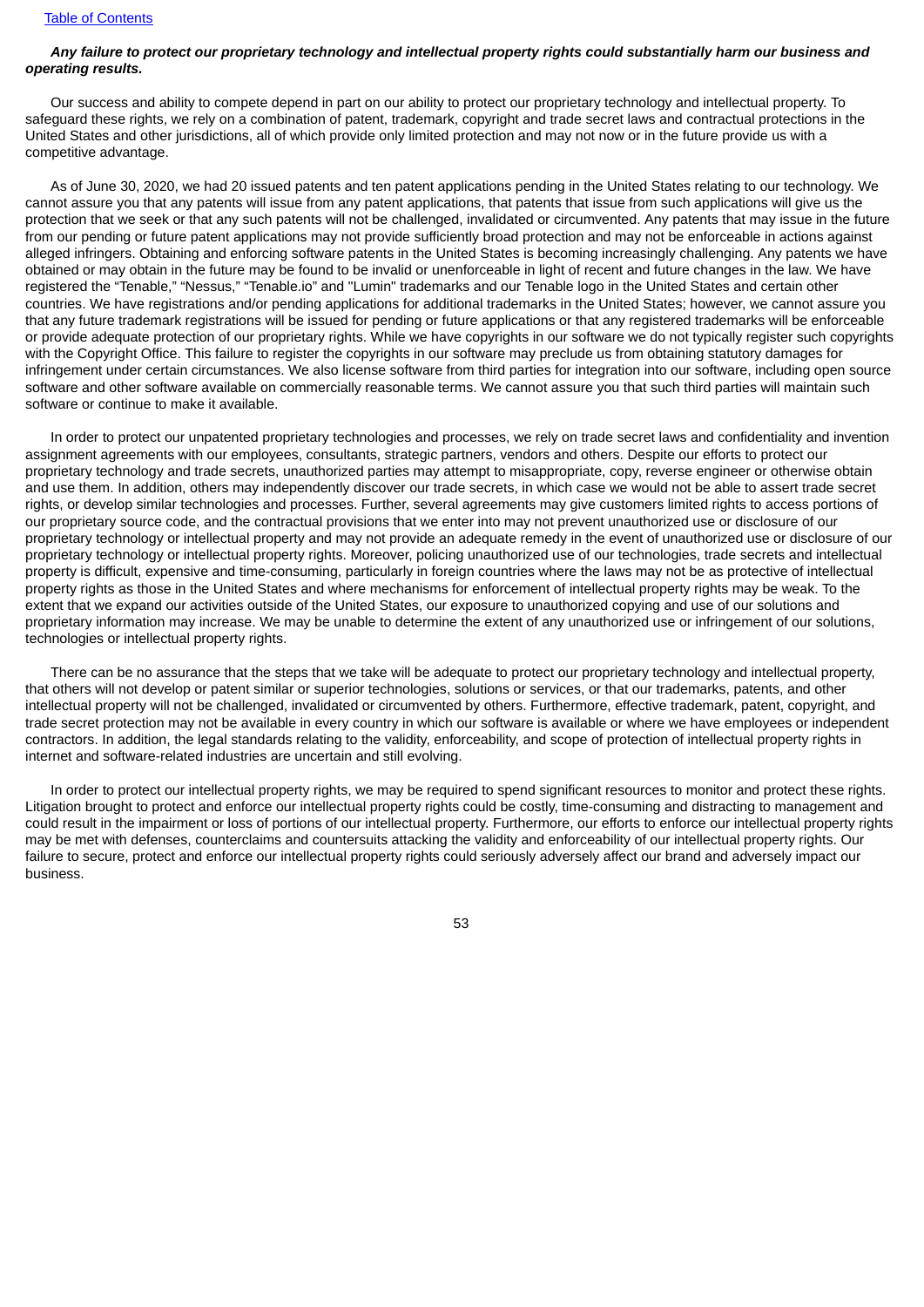#### We may be subject to intellectual property rights claims by third parties, which are extremely costly to defend, could require us *to pay significant damages and could limit our ability to use certain technologies.*

Companies in the software and technology industries, including some of our current and potential competitors, own significant numbers of patents, copyrights, trademarks and trade secrets and frequently enter into litigation based on allegations of infringement or other violations of intellectual property rights. In addition, many of these companies have the capability to dedicate substantially greater resources to enforce their intellectual property rights and to defend claims that may be brought against them. The litigation may involve patent holding companies or other adverse patent owners that have no relevant product revenue and against which our patents may therefore provide little or no deterrence. In the past, we have been subject to allegations of patent infringement that were unsuccessful, and we expect in the future to be subject to claims that we have misappropriated, misused, or infringed other parties' intellectual property rights, and, to the extent we gain greater market visibility or face increasing competition, we face a higher risk of being the subject of intellectual property infringement claims, which is not uncommon with respect to enterprise software companies. We may in the future be subject to claims that employees or contractors, or we, have inadvertently or otherwise used or disclosed trade secrets or other proprietary information of our competitors or other parties. To the extent that intellectual property claims are made against our customers based on their usage of our technology, we have certain obligations to indemnify and defend such customers from those claims. The term of our contractual indemnity provisions often survives termination or expiration of the applicable agreement. Large indemnity payments, defense costs or damage claims from contractual breach could harm our business, results of operations and financial condition.

There may be third-party intellectual property rights, including issued or pending patents that cover significant aspects of our technologies or business methods. Any intellectual property claims, with or without merit, could be very time-consuming, could be expensive to settle or litigate, could divert our management's attention and other resources and could result in adverse publicity. These claims could also subject us to making substantial payments for legal fees, settlement payments, and other costs or damages, potentially including treble damages if we are found to have willfully infringed patents or copyrights. These claims could also result in our having to stop making, selling, offering for sale, or using technology found to be in violation of a third party's rights. We might be required to seek a license for the third-party intellectual property rights, which may not be available on reasonable terms or at all. Even if a license is available to us, we may be required to pay significant upfront fees, milestones or royalties, which would increase our operating expenses. Moreover, to the extent we only have a license to any intellectual property used in our solutions, there may be no guarantee of continued access to such intellectual property, including on reasonable terms. As a result, we may be required to develop alternative non-infringing technology, which could require significant effort and expense. If a third party is able to obtain an injunction preventing us from accessing such third-party intellectual property rights, or if we cannot license or develop technology for any infringing aspect of our business, we would be forced to limit or stop sales of our software or cease business activities covered by such intellectual property, and may be unable to compete effectively. Any of these results would adversely affect our business, results of operations, financial condition and cash flows.

## Portions of our solutions utilize open source software, and any failure to comply with the terms of one or more of these open *source licenses could negatively affect our business.*

Our software contains software made available by third parties under so-called "open source" licenses. From time to time, there have been claims against companies that distribute or use open source software in their products and services, asserting that such open source software infringes the claimants' intellectual property rights. We could be subject to suits by parties claiming that what we believe to be licensed open source software infringes their intellectual property rights. Use and distribution of open source software may entail greater risks than use of third-party commercial software, as open source licensors generally do not provide warranties or other contractual protections regarding infringement claims or the quality of the code. In addition, certain open source licenses require that source code for software programs that are subject to the license be made available to the public and that any modifications or derivative works to such open source software continue to be licensed under the same terms. Further, certain open source licenses also include a provision that if we enforce any patents against the software programs that are subject to the license, we would lose the license to such software. If we were to fail to comply with the terms of such open source software licenses, such failures could result in costly litigation, lead to negative public relations or require that we quickly find replacement software which may be difficult to accomplish in a timely manner.

Although we monitor our use of open source software in an effort both to comply with the terms of the applicable open source licenses and to avoid subjecting our software to conditions we do not intend, the terms of many open source licenses have not been interpreted by U.S. courts, and there is a risk that these licenses could be construed in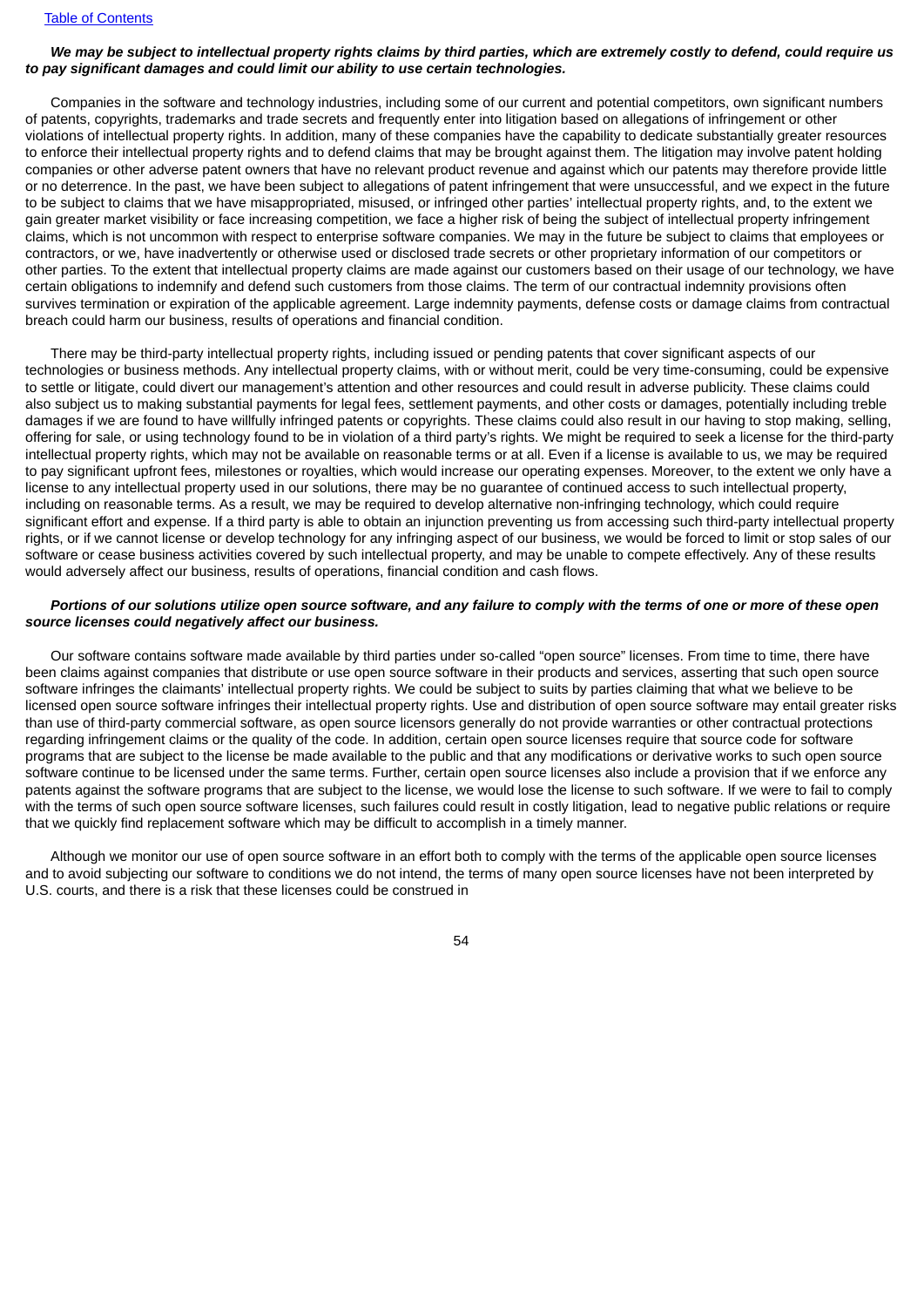a way that could impose unanticipated conditions or restrictions on our ability to commercialize our product or operate our business. By the terms of certain open source licenses, we could be required to release the source code of our software and to make our proprietary software available under open source licenses, if we combine or distribute our software with open source software in a certain manner. In the event that portions of our software are determined to be subject to an open source license, we could be required to publicly release the affected portions of our source code, re-engineer all, or a portion of, that software or otherwise be limited in the licensing of our software, each of which could reduce or eliminate the value of our product. Many of the risks associated with usage of open source software cannot be eliminated, and could negatively affect our business, results of operations and financial condition.

#### **Risks Related to Our Common Stock**

#### *Our stock price may be volatile, and the value of our common stock may decline.*

The market price of our common stock may fluctuate substantially and depends on a number of factors, including those described in this "Risk Factors" section, many of which are beyond our control and may not be related to our operating performance. Factors that could cause fluctuations in the market price of our common stock include the following:

- actual or anticipated changes or fluctuations in our operating results;
- the financial projections we may provide to the public, any changes in these projections or our failure to meet these projections;
- announcements by us or our competitors of new products or new or terminated significant contracts, commercial relationships or capital commitments;
- industry or financial analyst or investor reaction to our press releases, other public announcements and filings with the SEC;
- rumors and market speculation involving us or other companies in our industry;
- price and volume fluctuations in the overall stock market from time to time;
- changes in operating performance and stock market valuations of other technology companies generally, or those in our industry in particular;
- sales of shares of our common stock by us or our stockholders, or the perception that these sales might occur, including in connection with anticipated distributions of shares of our common stock by entities affiliated with members of our Board of Directors;
- failure of industry or financial analysts to maintain coverage of us, changes in financial estimates by any analysts who follow our company, or our failure to meet these estimates or the expectations of investors;
- actual or anticipated developments in our business or our competitors' businesses or the competitive landscape generally;
- litigation involving us, our industry or both, or investigations by regulators into our operations or those of our competitors;
- developments or disputes concerning our intellectual property rights or our solutions, or third-party proprietary rights;
- announced or completed acquisitions of businesses or technologies by us or our competitors;
- new laws or regulations or new interpretations of existing laws or regulations applicable to our business;
- any major changes in our management or our Board of Directors;
- general economic conditions and slow or negative growth of our markets; and
- other events or factors, including those resulting from pandemics, war, incidents of terrorism or responses to these events.

Recently, the stock markets have experienced extreme price and volume fluctuations that have affected and continue to affect the market prices of equity securities of many companies, including very recently in connection with the ongoing COVID-19 pandemic. These fluctuations have often been unrelated or disproportionate to the operating performance of those companies. Broad market and industry fluctuations, as well as general economic, political, regulatory and market conditions, may negatively impact the market price of our common stock. In the past, companies that have experienced volatility in the market price of their securities have been subject to securities class action litigation. We may be the target of this type of litigation in the future, which could result in substantial costs and divert our management's attention.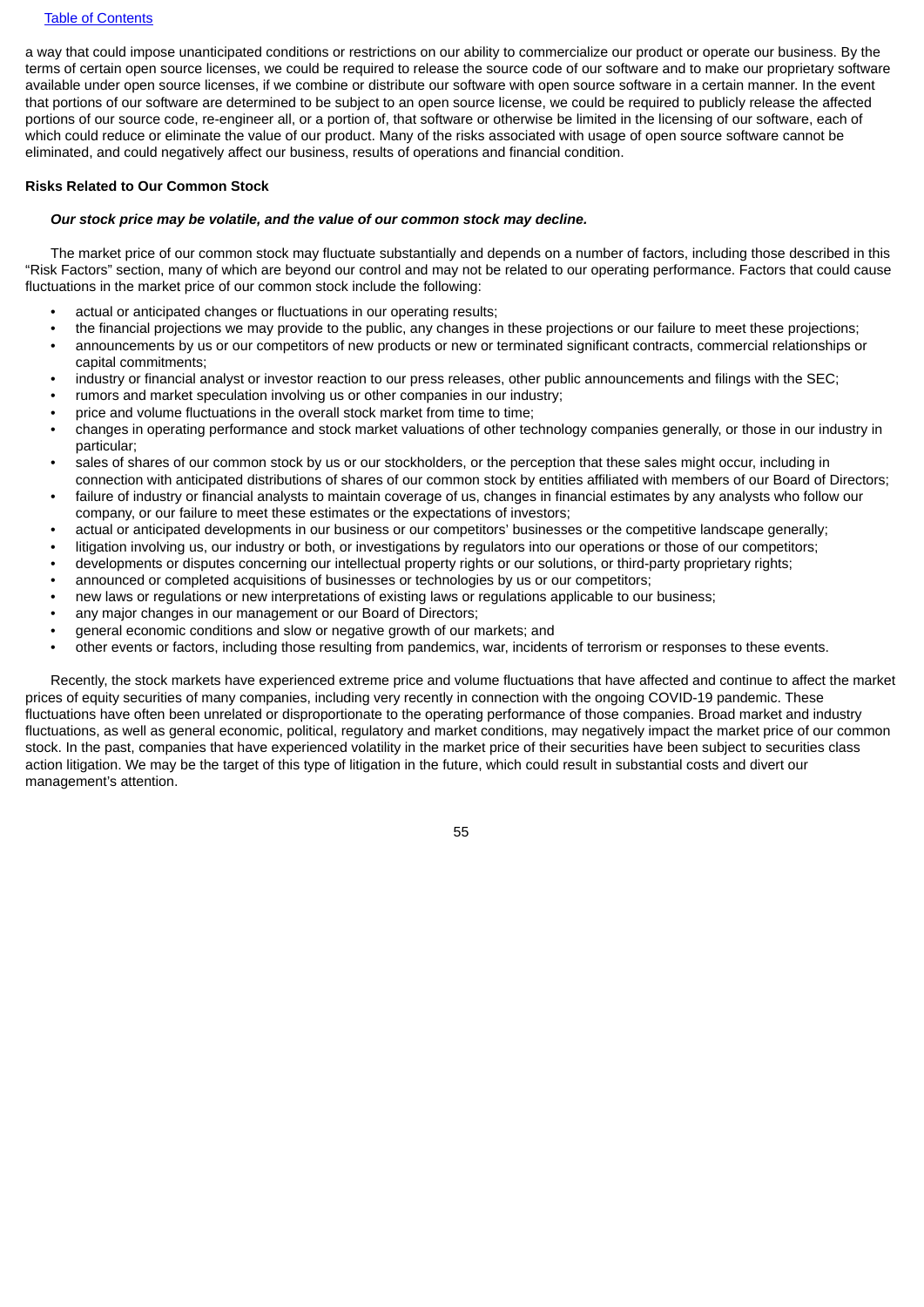#### If securities or industry analysts do not publish research or reports about our business, or publish negative reports about our *business, our stock price and trading volume could decline.*

The trading market for our common stock will depend, in part, on the research and reports that securities or industry analysts publish about us or our business. We do not control these analysts or the content and opinions included in their reports. As a new public company, we may be slow to attract research coverage and the analysts who publish information about our common stock will have had relatively little experience with our company, which could affect their ability to accurately forecast our results and make it more likely that we fail to meet their estimates. If our financial performance fails to meet analyst estimates or one or more of the analysts who cover us downgrade our shares or change their opinion of our shares, our share price would likely decline. In addition, the stock prices of many companies in the technology industry have declined significantly after those companies have failed to meet, or significantly exceed, the financial guidance publicly announced by the companies or the expectations of analysts. If our financial results fail to meet, or exceed, our announced guidance or the expectations of analysts or public investors, analysts could downgrade our common stock or publish unfavorable research about us. If one or more of these analysts cease coverage of our company or fail to regularly publish reports on us, we could lose visibility in the financial markets, which could cause our share price or trading volume to decline.

#### Future sales of substantial amounts of our common stock in the public markets, or the perception that they might occur, could *reduce the price that our common stock might otherwise attain.*

Sales of a substantial number of shares of our common stock in the public market by us or our stockholders, or the perception that these sales might occur, including in connection with anticipated distributions of shares of our common stock by entities affiliated with members of our Board of Directors, could depress the market price of our common stock, impair our ability to raise capital through the sale of additional equity securities and make it more difficult for you to sell your common stock at a time and price that you deem appropriate. In addition, we have filed registration statements on Form S-8 under the Securities Act registering the issuance of shares of common stock subject to options and other equity awards issued or reserved for future issuance under our equity incentive plans. Shares registered under these registration statements, and under additional registration statements on Form S-8 that we may file to register additional shares of common stock pursuant to provisions of our equity incentive plans that provide for an automatic increase in the number of shares reserved and available for issuance each year, are available for sale in the public market subject to vesting arrangements and exercise of options and the restrictions of Rule 144 under the Securities Act in the case of our affiliates.

#### The issuance of additional stock in connection with financings, acquisitions, investments, our equity incentive plan or *otherwise will dilute all other stockholders.*

Our certificate of incorporation authorizes us to issue up to 500,000,000 shares of common stock and up to 10,000,000 shares of preferred stock with such rights and preferences as may be determined by our Board of Directors. Subject to compliance with applicable rules and regulations, in the future we may issue common stock or other securities convertible into shares of our common stock from time to time in connection with a financing, acquisition, investment, our equity incentive plan or otherwise. The number of new shares of our common stock issued in connection with raising additional capital could constitute a material portion of the then outstanding shares of our common stock, which could result in substantial dilution to our existing stockholders and cause the market price of our common stock to decline.

## Concentration of ownership among our existing directors, executive officers and holders of 5% or more of our outstanding common stock may prevent new investors from influencing significant corporate decisions, including the ability to influence the *outcome of director elections and other matters requiring stockholder approval.*

Our executive officers, directors and current beneficial owners of 5% or more of our common stock beneficially own a significant percentage of our outstanding common stock. These persons, acting together, will be able to significantly influence all matters requiring stockholder approval, including the election and removal of directors and any merger or other significant corporate transactions. The interests of this group of stockholders may not coincide with the interests of other stockholders.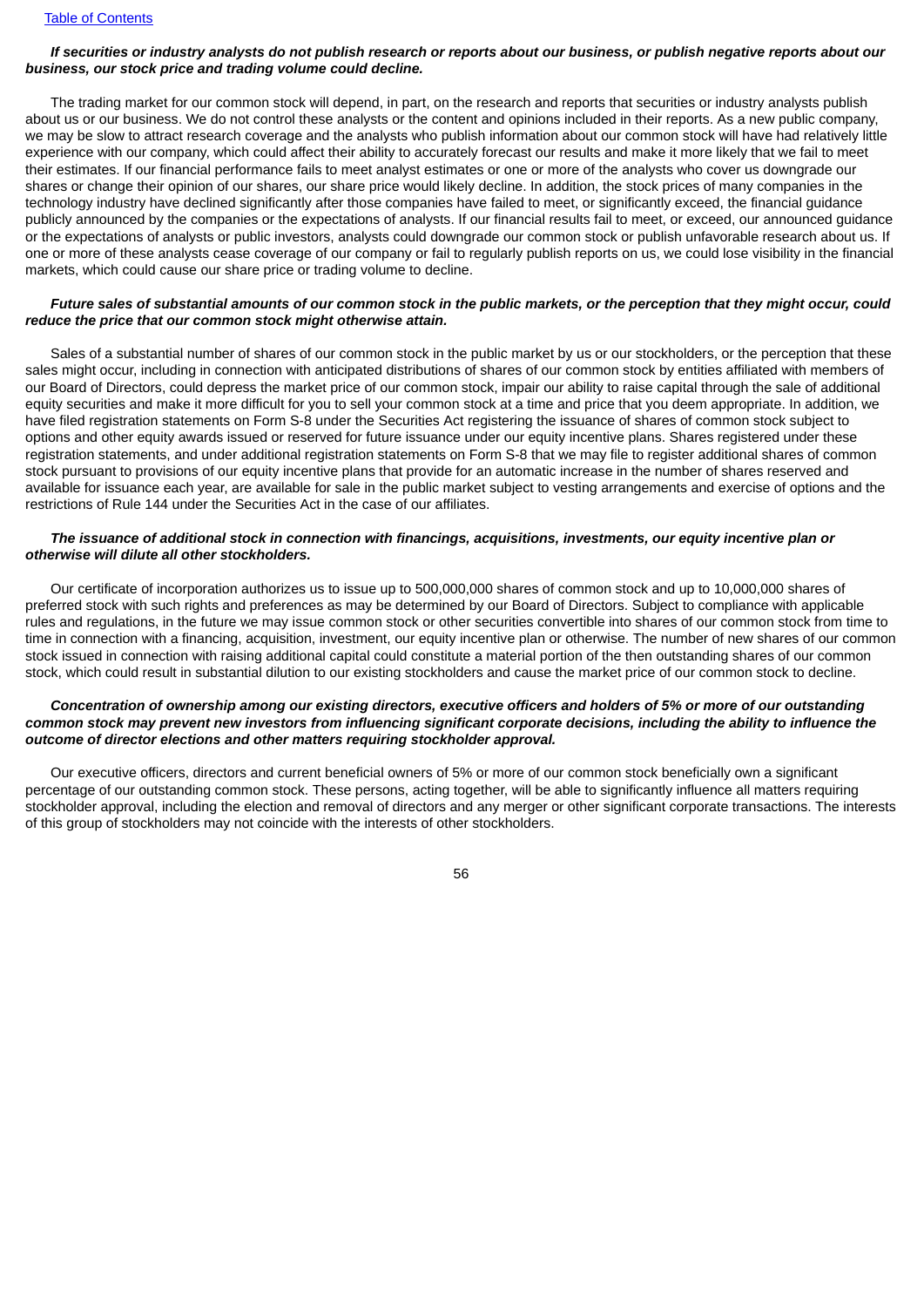## The requirements of being a public company may strain our resources, divert management's attention and affect our ability to *attract and retain qualified board members.*

As a public company, we are subject to the reporting and corporate governance requirements of the Exchange Act, the listing requirements of the Nasdaq and other applicable securities rules and regulations, including the Sarbanes-Oxley Act and the Dodd-Frank Wall Street Reform and Consumer Protection Act. Compliance with these rules and regulations increases our legal and financial compliance costs, makes some activities more difficult, time-consuming or costly and increases demand on our systems and resources, particularly as we are no longer an "emerging growth company" as of December 31, 2019. Among other things, the Exchange Act requires that we file annual, quarterly and current reports with respect to our business and results of operations and maintain effective disclosure controls and procedures and internal control over financial reporting. In order to improve our disclosure controls and procedures and internal control over financial reporting to meet this standard, significant resources and management oversight may be required. As a result, management's attention may be diverted from other business concerns, which could harm our business, financial condition, results of operations and prospects. Although we have already hired, and are in the process of hiring, additional personnel to help comply with these requirements, we may need to further expand our legal and finance departments in the future, which will increase our costs and expenses.

In addition, changing laws, regulations and standards relating to corporate governance and public disclosure are creating uncertainty for public companies, increasing legal and financial compliance costs and making some activities more time-consuming. These laws, regulations and standards are subject to varying interpretations, in many cases due to their lack of specificity, and, as a result, their application in practice may evolve over time as new guidance is provided by regulatory and governing bodies. This could result in continuing uncertainty regarding compliance matters and higher costs necessitated by ongoing revisions to disclosure and governance practices. We intend to invest resources to comply with evolving laws, regulations and standards, and this investment may result in increased general and administrative expense and a diversion of management's time and attention from revenue-generating activities to compliance activities. If our efforts to comply with new laws, regulations and standards differ from the activities intended by regulatory or governing bodies, regulatory authorities may initiate legal proceedings against us and our business and prospects may be harmed. As a result of disclosure of information in the filings required of a public company, our business and financial condition will become more visible, which may result in threatened or actual litigation, including by competitors and other third parties. If such claims are successful, our business, financial condition, results of operations and prospects could be materially harmed, and even if the claims do not result in litigation or are resolved in our favor, these claims, and the time and resources necessary to resolve them, could divert the resources of our management and materially harm our business, financial condition, results of operations and prospects.

Being a public company under these rules and regulations has made it more expensive for us to obtain director and officer liability insurance, and we may be required to accept reduced coverage or incur substantially higher costs to obtain adequate coverage in the future. These factors could also make it more difficult for us to attract and retain qualified executive officers and members of our Board of Directors, particularly to serve on our audit committee and compensation committee.

In addition, as a result of our disclosure obligations as a public company, we may have reduced strategic flexibility and may be under pressure to focus on short-term results, which could materially and adversely affect our ability to achieve long-term profitability.

## We do not intend to pay dividends for the foreseeable future and, as a result, your ability to achieve a return on your *investment will depend on appreciation in the price of our common stock.*

We have never declared or paid any cash dividends on our common stock and do not intend to pay any cash dividends in the foreseeable future. We anticipate that we will retain all of our future earnings for use in the development of our business and for general corporate purposes. Any determination to pay dividends in the future will be at the discretion of our Board of Directors. Accordingly, investors must rely on sales of their common stock after price appreciation, which may never occur, as the only way to realize any future gains on their investments. In addition, our loan and security agreement with Silicon Valley Bank contains restrictive covenants that prohibit us, subject to certain exceptions, from paying dividends on our common stock.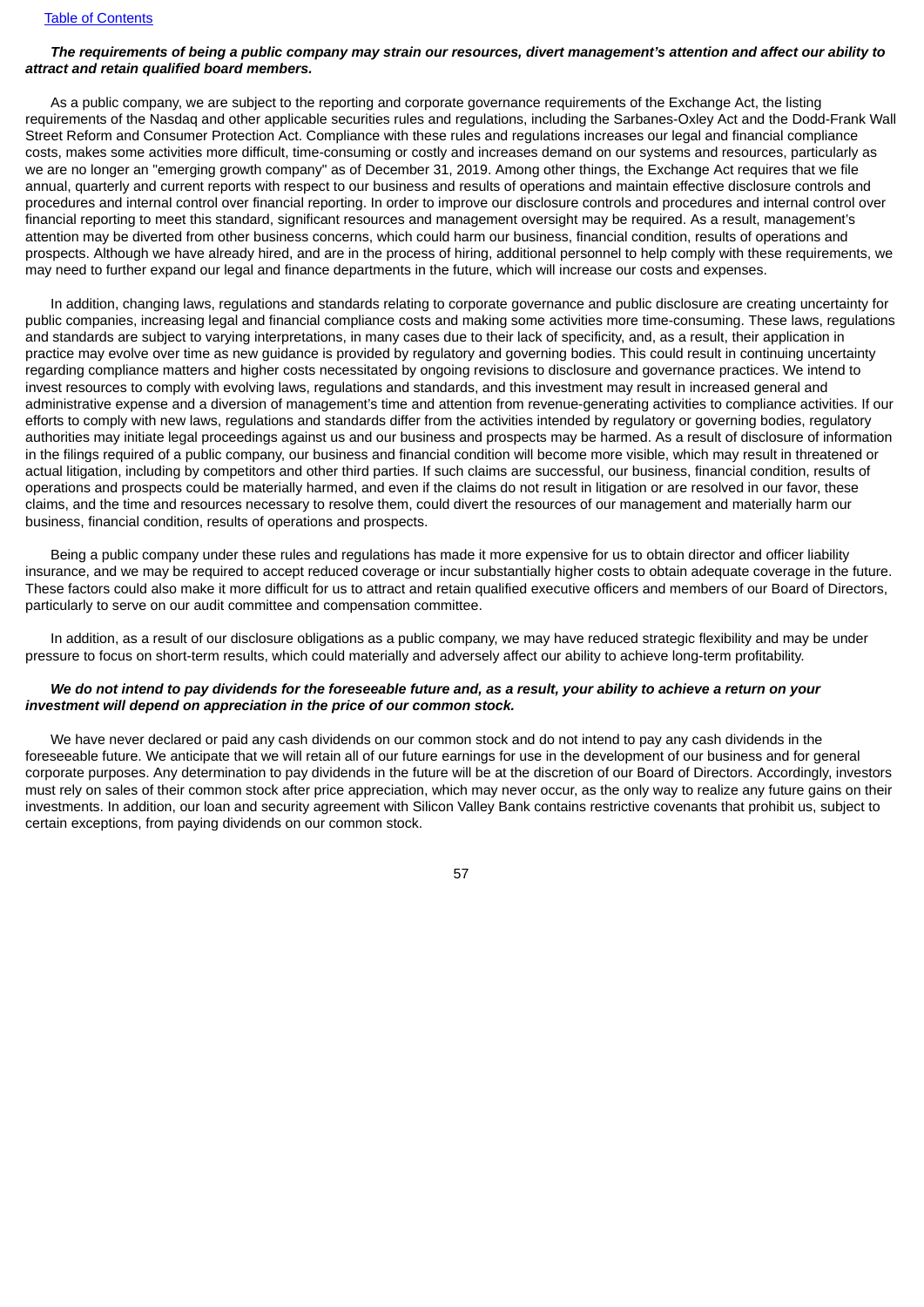#### We are obligated to maintain proper and effective internal controls over financial reporting, and any failure to maintain the adequacy of these internal controls may adversely affect investor confidence in our company and, as a result, the value of our *common stock.*

We are required, pursuant to Section 404 of the Sarbanes-Oxley Act, or Section 404, to furnish a report by management on, among other things, the effectiveness of our internal control over financial reporting on an annual basis. This assessment includes disclosure of any material weaknesses identified by our management in our internal control over financial reporting. We are also required to disclose significant changes made in our internal control procedures on a quarterly basis.

During the evaluation and testing process of our internal controls, if we identify one or more material weaknesses in our internal control over financial reporting, we will be unable to assert that our internal control over financial reporting is effective. We cannot assure you that there will not be material weaknesses or significant deficiencies in our internal control over financial reporting in the future. Any failure to maintain internal control over financial reporting could severely inhibit our ability to accurately report our financial condition or results of operations. If we are unable to conclude that our internal control over financial reporting is effective, or if our independent registered public accounting firm determines we have a material weakness or significant deficiency in our internal control over financial reporting, we could lose investor confidence in the accuracy and completeness of our financial reports, the market price of our common stock could decline, and we could be subject to sanctions or investigations by the Nasdaq, the SEC or other regulatory authorities. Failure to remedy any material weakness in our internal control over financial reporting, or to maintain other effective control systems required of public companies, could also restrict our future access to the capital markets.

## Anti-takeover provisions in our charter documents and under Delaware law could make an acquisition of us more difficult, limit attempts by our stockholders to replace or remove members of our Board of Directors and our current management and could *negatively impact the market price of our common stock.*

Our amended and restated certificate of incorporation and amended and restated bylaws contain provisions that could delay or prevent a change in control of our company. These provisions could also make it difficult for stockholders to elect directors that are not nominated by the current members of our Board of Directors or take other corporate actions, including effecting changes in our management. These provisions include:

- a classified Board of Directors with three-year staggered terms, which could delay the ability of stockholders to change the membership of a majority of our Board of Directors;
- the ability of our Board of Directors to issue shares of preferred stock and to determine the price and other terms of those shares, including preferences and voting rights, without stockholder approval, which could be used to significantly dilute the ownership of a hostile acquirer;
- the exclusive right of our Board of Directors to elect a director to fill a vacancy created by the expansion of our Board of Directors or the resignation, death or removal of a director, which prevents stockholders from being able to fill vacancies on our Board of Directors;
- a prohibition on stockholder action by written consent, which forces stockholder action to be taken at an annual or special meeting of our stockholders;
- the requirement that a special meeting of stockholders may be called only by the chairperson of our Board of Directors, Chief Executive Officer or president (in the absence of a chief executive officer) or a majority vote of our Board of Directors, which could delay the ability of our stockholders to force consideration of a proposal or to take action, including the removal of directors;
- the requirement for the affirmative vote of holders of at least 66 2/3% of the voting power of all of the then outstanding shares of the voting stock, voting together as a single class, to amend the provisions of our amended and restated certificate of incorporation relating to the issuance of preferred stock and management of our business or our amended and restated bylaws, which may inhibit the ability of an acquirer to affect such amendments to facilitate an unsolicited takeover attempt;
- the ability of our Board of Directors, by majority vote, to amend our amended and restated bylaws, which may allow our Board of Directors to take additional actions to prevent an unsolicited takeover and inhibit the ability of an acquirer to amend our amended and restated bylaws to facilitate an unsolicited takeover attempt; and
- advance notice procedures with which stockholders must comply to nominate candidates to our Board of Directors or to propose matters to be acted upon at a stockholders' meeting, which may discourage or deter a potential acquirer from conducting a solicitation of proxies to elect the acquirer's own slate of directors or otherwise attempting to obtain control of us.

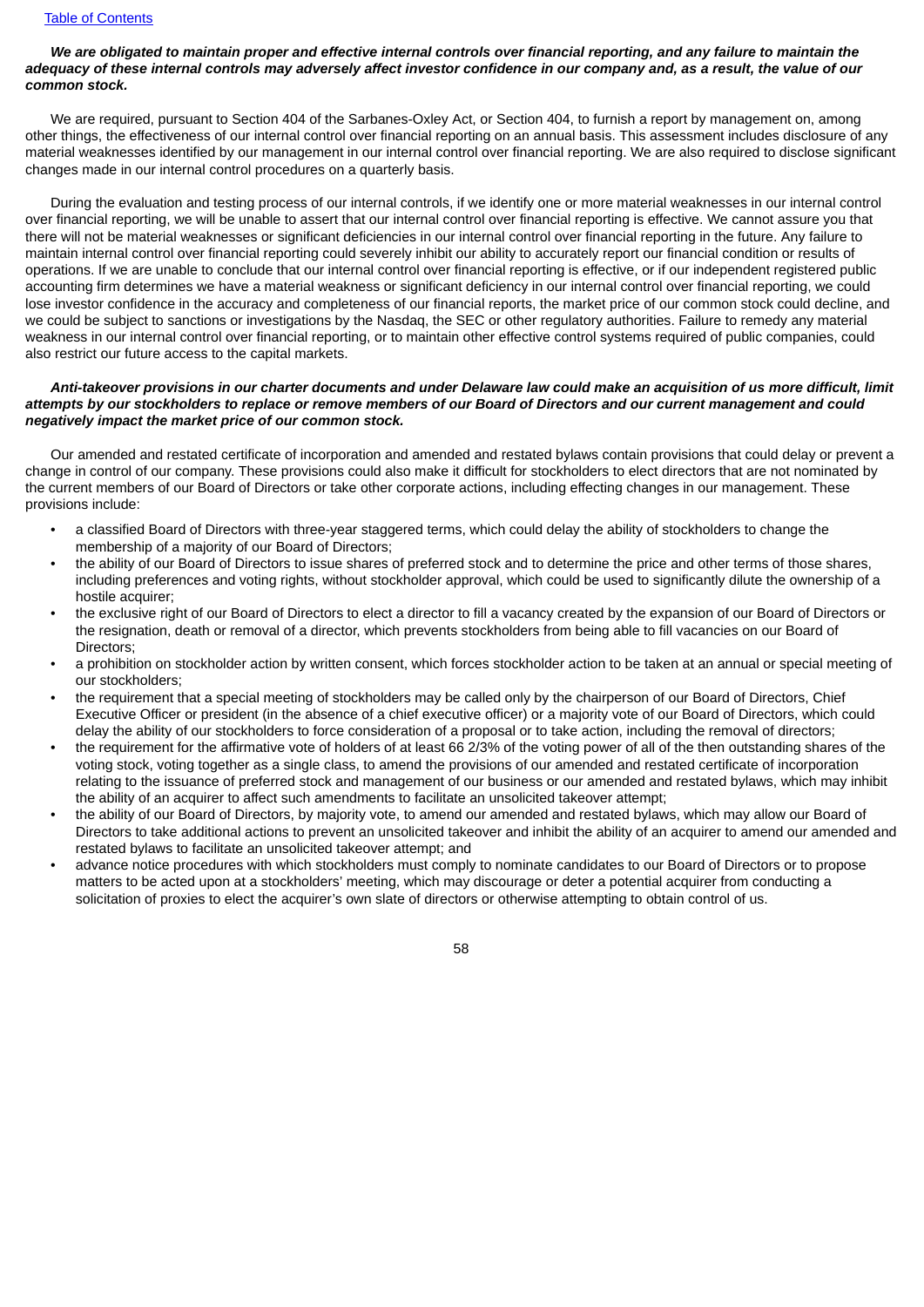These provisions may prohibit large stockholders, in particular those owning 15% or more of our outstanding voting stock, from merging or combining with us for a certain period of time.

## Our amended and restated certificate of incorporation provides that the Court of Chancery of the State of Delaware or the U.S. federal district courts will be the exclusive forums for substantially all disputes between us and our stockholders, which could limit our stockholders' ability to obtain a favorable judicial forum for disputes with us or our directors, officers or other employees.

Our amended and restated certificate of incorporation provides that the Court of Chancery of the State of Delaware is the sole and exclusive forum for the following types of actions or proceedings under Delaware statutory or common law:

- any derivative action or proceeding brought on our behalf;
- any action asserting a breach of fiduciary duty owed by any of our directors, officers or other employees to us or our stockholders;
- any action asserting a claim against us arising pursuant to any provisions of the Delaware General Corporation Law, our amended and restated certificate of incorporation or our amended and restated bylaws; or
- any action asserting a claim against us that is governed by the internal affairs doctrine.

This provision would not apply to suits brought to enforce a duty or liability created by the Exchange Act. Furthermore, Section 22 of the Securities Act creates concurrent jurisdiction for federal and state courts over all such Securities Act actions. Accordingly, both state and federal courts have jurisdiction to entertain such claims. To prevent having to litigate claims in multiple jurisdictions and the threat of inconsistent or contrary rulings by different courts, among other considerations, our amended and restated certificate of incorporation further provides that the federal district courts of the United States of America will be the exclusive forum for resolving any complaint asserting a cause of action arising under the Securities Act. While the Delaware courts have determined that such choice of forum provisions are facially valid, a stockholder may nevertheless seek to bring a claim in a venue other than those designated in the exclusive forum provisions. In such instance, we would expect to vigorously assert the validity and enforceability of the exclusive forum provisions of our amended and restated certificate of incorporation. This may require significant additional costs associated with resolving such action in other jurisdictions and there can be no assurance that the provisions will be enforced by a court in those other jurisdictions.

These exclusive forum provisions may limit a stockholder's ability to bring a claim in a judicial forum that it finds favorable for disputes with us or our directors, officers or other employees, which may discourage such lawsuits against us and our directors, officers or other employees. If a court were to find either exclusive forum provision in our amended and restated certificate of incorporation to be inapplicable or unenforceable in an action, we may incur further significant additional costs associated with resolving the dispute in other jurisdictions, all of which could seriously harm our business.

#### <span id="page-58-0"></span>**Item 2. Unregistered Sales of Equity Securities and Use of Proceeds**

#### *Unregistered Sales of Equity Securities*

None.

#### *Use of Proceeds*

On July 30, 2018, we completed our IPO, in which we issued and sold 12,535,000 shares of common stock at a price to the public of \$23.00 per share, including 1,635,000 shares of common stock purchased by our underwriters pursuant to the full exercise of their overallotment option to purchase additional shares. The offer and sale of all of the shares in the IPO were registered under the Securities Act pursuant to a registration statement on Form S-1 (File No. 333-226002), which was declared effective by the SEC on July 25, 2018.

Morgan Stanley & Co. LLC, J.P. Morgan Securities LLC, Allen & Company LLC and Deutsche Bank Securities Inc. acted as active bookrunning managers for the offering. Stifel, Nicolaus & Company, Incorporated acted as passive book-running manager for the offering, and William Blair & Company, L.L.C. and BTIG, LLC acted as co-managers for the offering. The offering commenced on July 25, 2018 and did not terminate before all securities registered on the registration statement were sold.

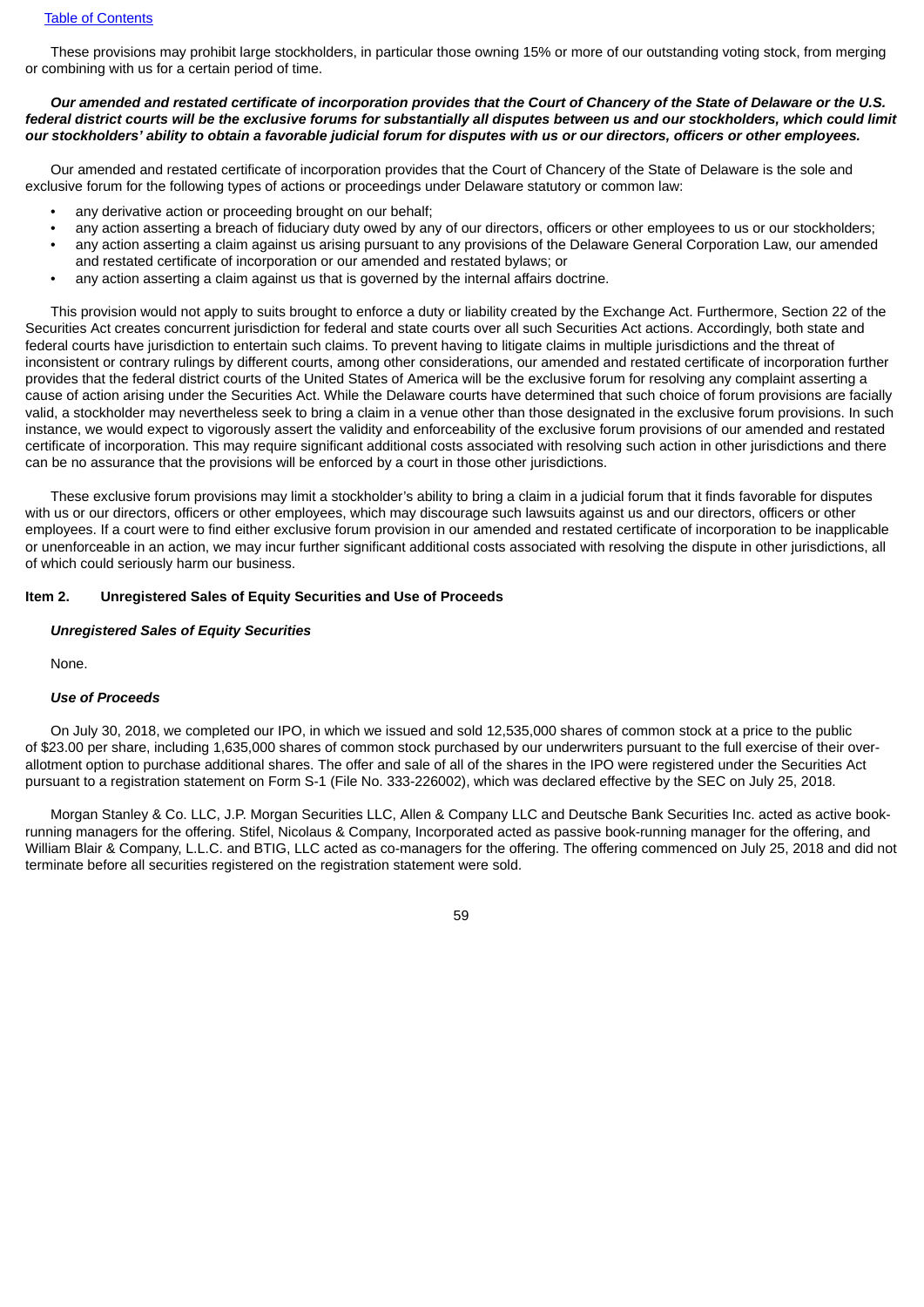We received net proceeds of \$264.6 million after deducting underwriting discounts and commissions and offering expenses. No offering expenses incurred by us were paid directly or indirectly to any of our directors, officers or persons owning ten percent or more of our capital stock (or their associates or affiliates).

There has been no material change in the planned use of the IPO proceeds as described in our final prospectus for our IPO dated as of July 25, 2018 and filed with the SEC pursuant to Rule 424(b)(4) under the Securities Act on July 26, 2018.

## **Items 3, 4 and 5 are not applicable and have been omitted.**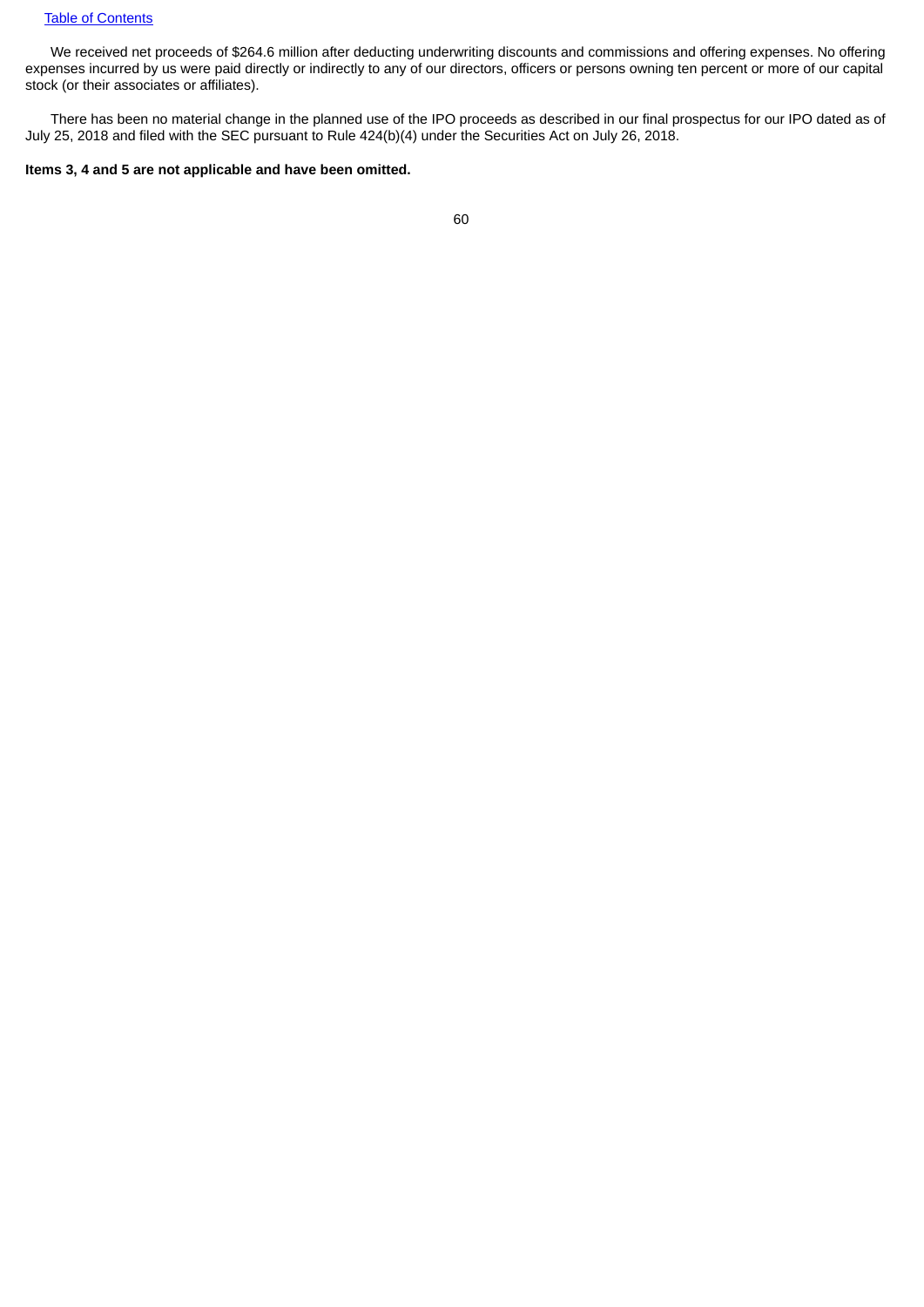## <span id="page-60-0"></span>**Item 6. Exhibits**

The following is a list of Exhibits filed as part of this Quarterly Report on Form 10-Q:

| <b>Exhibit</b><br><b>Number</b> | <b>Description</b>                                                                                                                                                                                                                                                                                    | Location                                                                                                                         |
|---------------------------------|-------------------------------------------------------------------------------------------------------------------------------------------------------------------------------------------------------------------------------------------------------------------------------------------------------|----------------------------------------------------------------------------------------------------------------------------------|
| 3.1                             | Amended and Restated Certificate of Incorporation of Tenable Holdings, Inc.                                                                                                                                                                                                                           | Previously filed as Exhibit 3.1 to the Company's<br>Current Report on Form 8-K (File No. 001-<br>38600) on July 30, 2018         |
| 3.2                             | Amended and Restated Bylaws of Tenable Holdings, Inc.                                                                                                                                                                                                                                                 | Previously filed as Exhibit 3.4 to the Company's<br>Registration Statement on Form S-1 (File No.<br>333-226002) on June 29, 2018 |
| 4.1                             | Common Stock Certificate of Tenable Holdings, Inc.                                                                                                                                                                                                                                                    | Previously filed as Exhibit 4.1 to the Company's<br>Registration Statement on Form S-1 (File No.<br>333-226002) on July 16, 2018 |
| 10.1                            | Second Amendment to Loan and Security Agreement, dated as of July 1, 2020, by and<br>between Tenable, Inc. and Silicon Valley Bank                                                                                                                                                                    | Filed herewith                                                                                                                   |
| 10.2                            | Credit Agreement, dated as of July 24, 2020, by and among Tenable Holdings, Inc., as<br>guarantor, Tenable, Inc., as borrower, the several lenders from time to time party thereto,<br>and Silicon Valley Bank, as administrative agent, issuing lender and swingline lender, and<br>as lead arranger | Previously filed as Exhibit 10.1 to the<br>Company's 8-K (File No. 001-38600) on July<br>28, 2020                                |
| 31.1                            | Certification of the Principal Executive Officer pursuant to Rules 13a-14(a) and 15d-14(a)<br>under the Exchange Act, as adopted pursuant to Section 302 of the Sarbanes-Oxley Act of<br>2002                                                                                                         | Filed herewith                                                                                                                   |
| 31.2                            | Certification of the Principal Financial Officer pursuant to Rules 13a-14(a) and 15d-14(a).<br>under the Exchange Act, as adopted pursuant to Section 302 of the Sarbanes-Oxley Act of<br>2002                                                                                                        | Filed herewith                                                                                                                   |
| $32.1*$                         | Certification of the Principal Executive Officer and the Principal Financial Officer pursuant to<br>18 U.S.C. Section 1350, as adopted pursuant to Section 906 of the Sarbanes-Oxley Act of<br>2002                                                                                                   | Filed herewith                                                                                                                   |
| 101.INS                         | XBRL Instance Document - the instance document does not appear in the Interactive Data<br>File because its XBRL tags are embedded within the inline XBRL document                                                                                                                                     |                                                                                                                                  |
| 101.SCH                         | Inline XBRL Taxonomy Extension Schema Document                                                                                                                                                                                                                                                        |                                                                                                                                  |
| 101.CAL                         | Inline XBRL Taxonomy Extension Calculation Linkbase Document                                                                                                                                                                                                                                          |                                                                                                                                  |
| 101.DEF                         | Inline XBRL Taxonomy Extension Definition Linkbase Document                                                                                                                                                                                                                                           |                                                                                                                                  |
| 101.LAB                         | Inline XBRL Taxonomy Extension Label Linkbase Document                                                                                                                                                                                                                                                |                                                                                                                                  |
| 101.PRE                         | Inline XBRL Taxonomy Extension Presentation Linkbase Document                                                                                                                                                                                                                                         |                                                                                                                                  |
| 104                             | Cover Page Interactive Data File (formatted as Inline XBRL with applicable taxonomy<br>extension information contained in Exhibits 101.SCH, 101.CAL, 101.DEF, 101.LAB and<br>101.PRE)                                                                                                                 |                                                                                                                                  |

 $\overline{\phantom{a}^{\text{}}^{\text{}}\,}$  This certification is deemed not filed for purposes of Section 18 of the Securities Exchange Act of 1934, as amended, or otherwise subject to the liability of that section, nor shall it be deemed incorporated by reference into any filing under the Securities Act of 1933, as amended, or the Securities Exchange Act of 1934, as amended.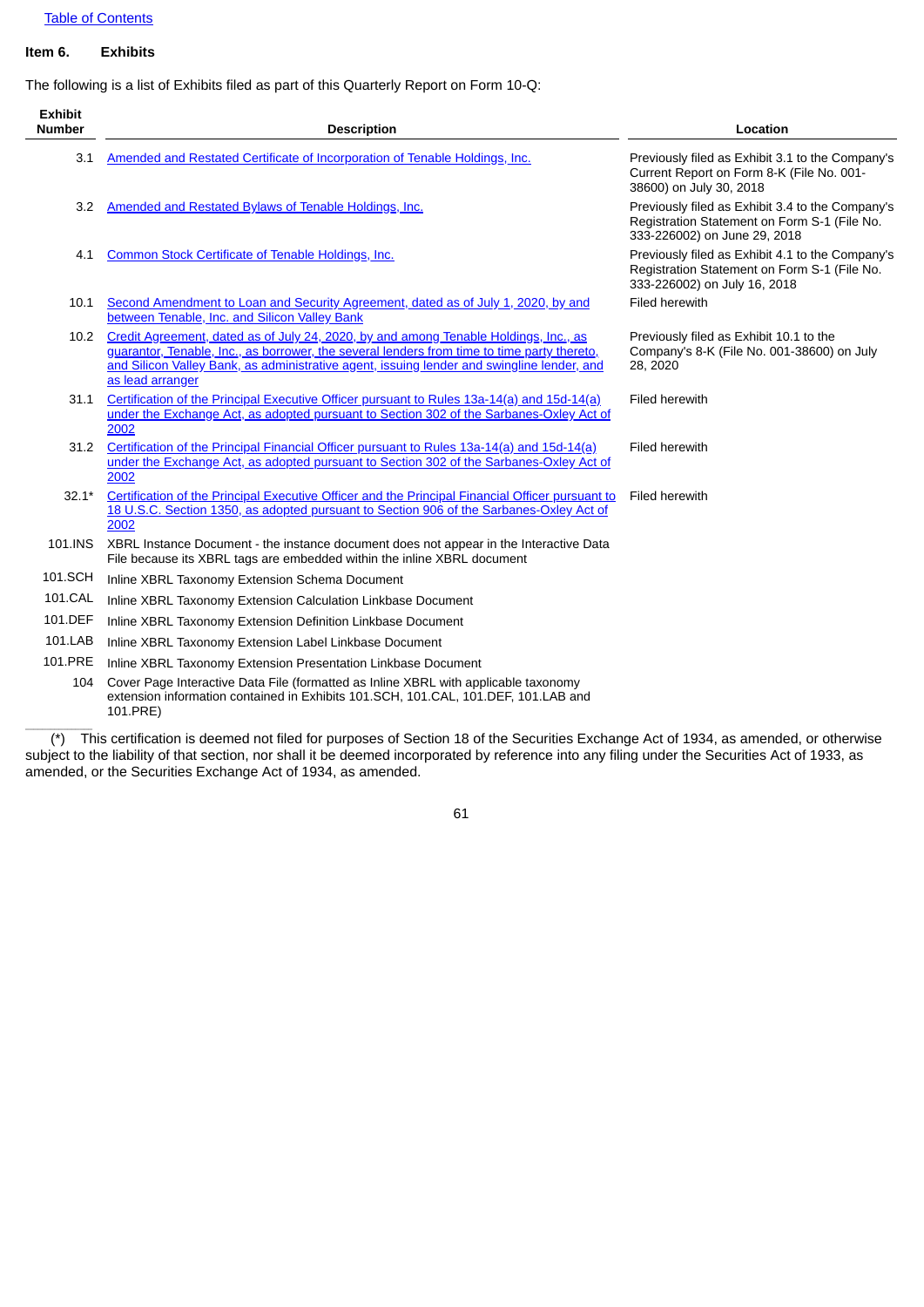#### **SIGNATURES**

<span id="page-61-0"></span>Pursuant to the requirements of the Securities Exchange Act of 1934, the registrant has duly caused this report to be signed on its behalf by the undersigned thereunto duly authorized.

#### **TENABLE HOLDINGS, INC.**

Date: July 30, 2020 By: /s/ Amit Yoran

Amit Yoran Chairman and Chief Executive Officer *(On Behalf of the Registrant and as Principal Executive Officer)*

# Date: July 30, 2020 **By:** /s/ Stephen A. Vintz

Stephen A. Vintz Chief Financial Officer *(Principal Financial Officer and Principal Accounting Officer)*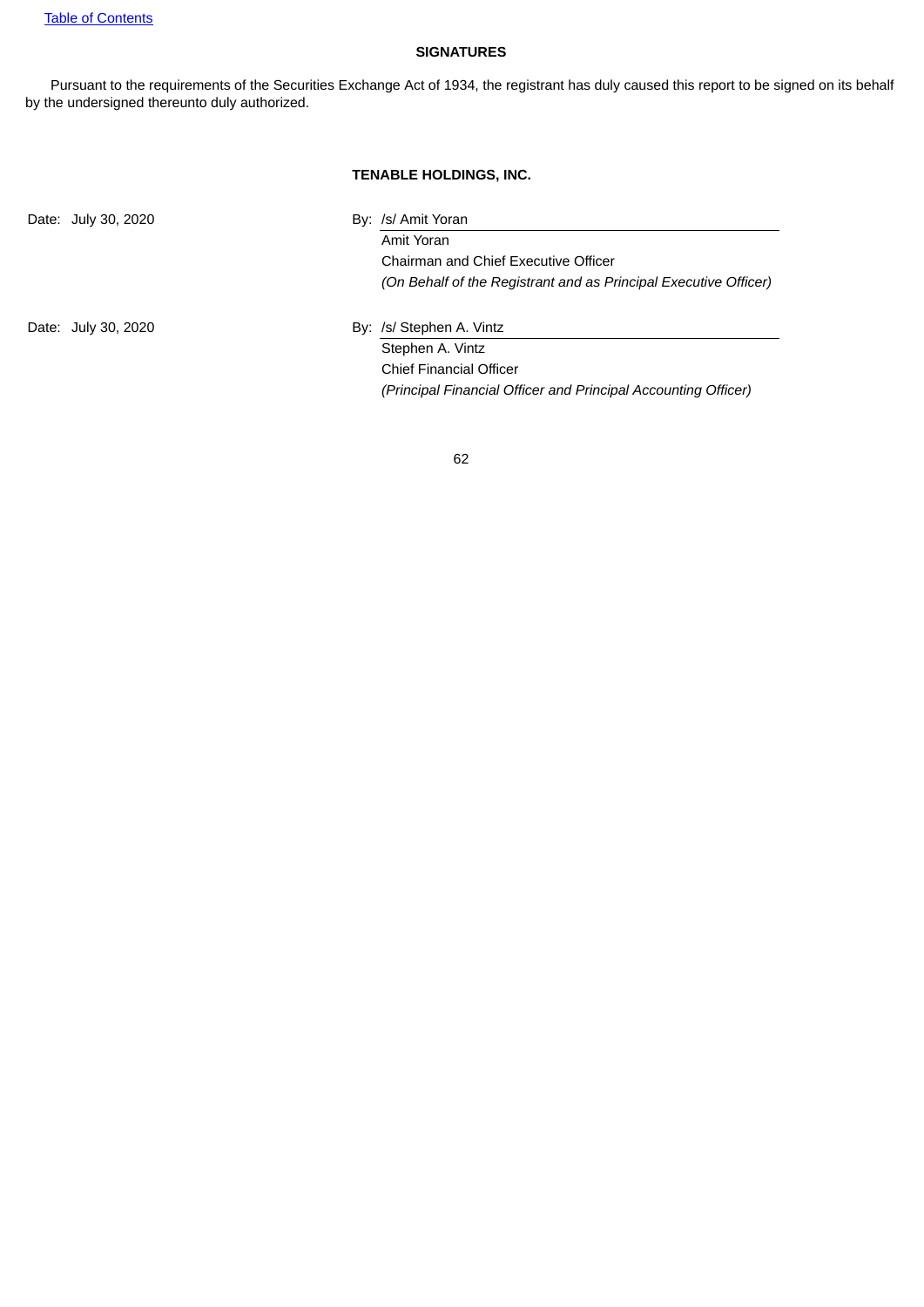## **SECOND AMENDMENT TO LOAN AND SECURITY AGREEMENT**

<span id="page-62-0"></span>This Second Amendment to Loan and Security Agreement (this "**Amendment**") is entered into this 1st day of July, 2020, by and between Silicon Valley Bank ("**Bank**"), and Tenable, Inc., a Delaware corporation ("**Borrower**").

## **RECITALS**

**A.** Bank and Borrower have entered into that certain Loan and Security Agreement dated as of May 4, 2017 (as amended by that certain First Amendment to Loan and Security Agreement dated as of April 22, 2020 and as the same may be further amended, restated, amended and restated, supplemented or otherwise modified from time to time, the "**Loan Agreement**").

**B.** Bank has extended credit to Borrower for the purposes permitted in the Loan Agreement.

**C.** Borrower has requested that Bank amend the Loan Agreement to make certain revisions to the Loan Agreement as more fully set forth herein.

**D.** Bank has agreed to so amend certain provisions of the Loan Agreement, but only to the extent, in accordance with the terms, subject to the conditions and in reliance upon the representations and warranties set forth below.

## **AGREEMENT**

**NOW, THEREFORE,** in consideration of the foregoing recitals and other good and valuable consideration, the receipt and adequacy of which is hereby acknowledged, and intending to be legally bound, the parties hereto agree as follows:

**1. Definitions.** Capitalized terms used but not defined in this Amendment shall have the meanings given to them in the Loan Agreement.

# **2. Amendments to Loan Agreement.**

# **2.1 [Reserved].**

# **2.2 Section 13** (**Definitions**).

**(a)** The definition of "**Permitted Indebtedness**" is hereby amended by renumbering clause (l) where it appears therein as clause (m) and inserting a new clause (l) as follows:

> "(l) unsecured Indebtedness incurred in respect of merchant services, business credit cards and other cash management services with American Express Travel Related Services Company, Inc. in an aggregate amount, for all such Indebtedness pursuant to this clause (l) taken together, not to exceed \$2,500,000;"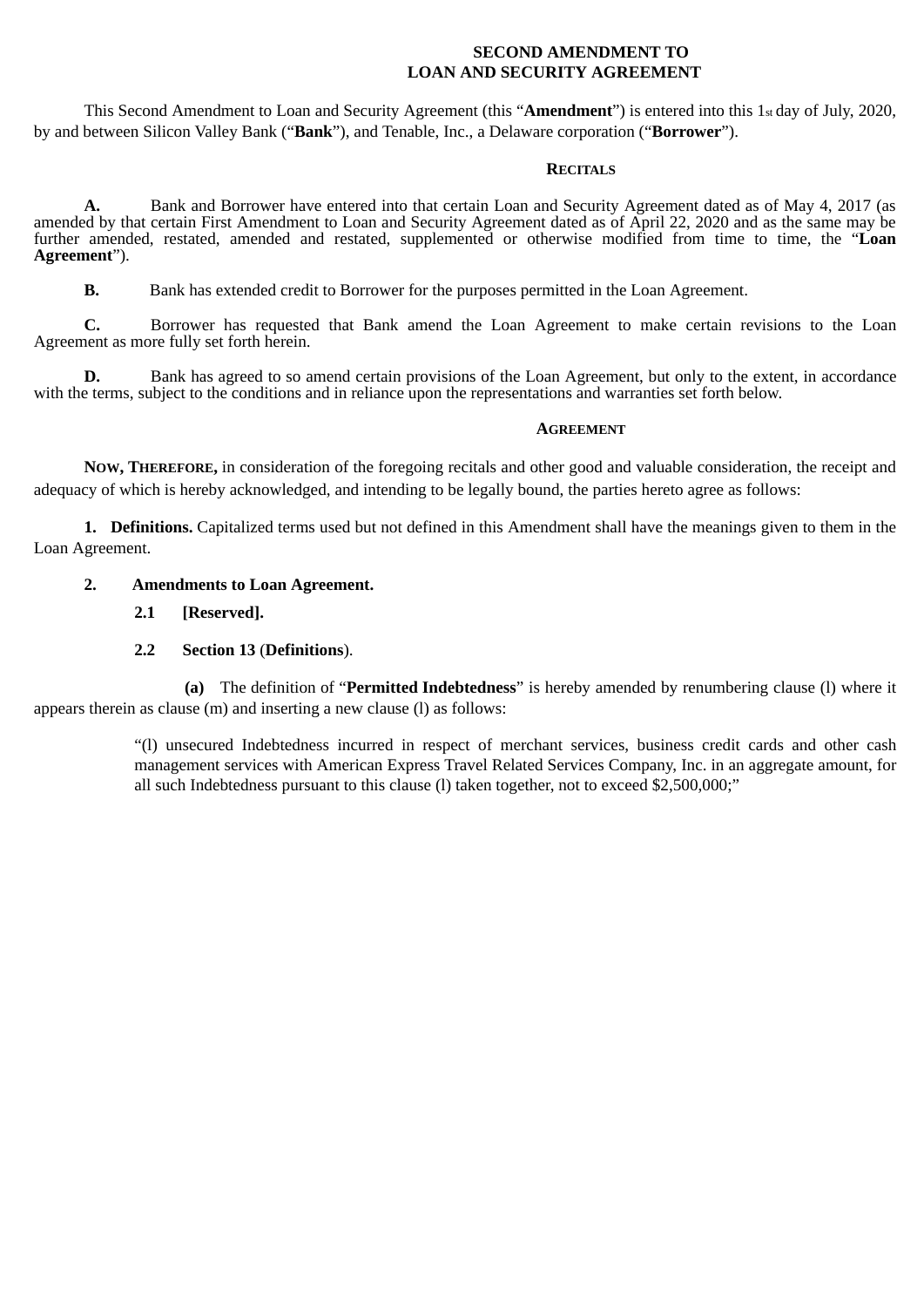**(b)** The definition of "**Revolving Line Maturity Date**" is hereby amended and restated by replacing the date "July 3, 2020" set forth therein with the date "August 3, 2020" where such date appears therein.

# **3. Limitation of Amendments.**

**3.1** The amendments set forth in Section 2, above, are effective for the purposes set forth herein and shall be limited precisely as written and shall not be deemed to (a) be a consent to any amendment, waiver or modification of any other term or condition of any Loan Document, or (b) otherwise prejudice any right or remedy which Bank may now have or may have in the future under or in connection with any Loan Document.

**3.2** This Amendment shall be construed in connection with and as part of the Loan Documents and all terms, conditions, representations, warranties, covenants and agreements set forth in the Loan Documents, except as herein amended, are hereby ratified and confirmed and shall remain in full force and effect.

**4. Representations and Warranties.** To induce Bank to enter into this Amendment, Borrower hereby represents and warrants to Bank as follows:

**4.1** Immediately after giving effect to this Amendment (a) the representations and warranties contained in the Loan Documents are true, accurate and complete in all material respects as of the date hereof (except to the extent such representations and warranties relate to an earlier date, in which case they are true and correct as of such date), and (b) no Event of Default has occurred and is continuing;

**4.2** Borrower has the power and authority to execute and deliver this Amendment and to perform its obligations under the Loan Agreement, as amended by this Amendment;

**4.3** Except for (i) the Certificate of Amendment to Second Amended and Restated Certificate of Incorporation, filed with the Secretary of State of the State of Delaware on August 10, 2017 and (ii) the resignation of John C. Huffard, Jr., the organizational documents and incumbency signatures of Borrower delivered to Bank on the Effective Date remain true, accurate and complete and have not been amended, supplemented or restated and are and continue to be in full force and effect;

**4.4** The execution and delivery by Borrower of this Amendment and the performance by Borrower of its obligations under the Loan Agreement, as amended by this Amendment, have been duly authorized;

**4.5** The execution and delivery by Borrower of this Amendment and the performance by Borrower of its obligations under the Loan Agreement, as amended by this Amendment, do not and will not contravene (a) any law or regulation binding on or affecting Borrower, (b) any contractual restriction with a Person binding on Borrower, (c) any order, judgment or decree of any court or other governmental or public body or authority, or subdivision thereof, binding on Borrower, or (d) the organizational documents of Borrower;

**4.6** The execution and delivery by Borrower of this Amendment and the performance by Borrower of its obligations under the Loan Agreement, as amended by this Amendment, do not require any order, consent, approval, license, authorization or validation of, or filing, recording or registration with, or exemption by any governmental or public body or authority, or subdivision thereof, binding on Borrower, except as already has been obtained or made; and

**4.7** This Amendment has been duly executed and delivered by Borrower and is the binding obligation of Borrower, enforceable against Borrower in accordance with its terms, except as such enforceability may be limited by bankruptcy, insolvency, reorganization, liquidation, moratorium or other similar laws of general application and equitable principles relating to or affecting creditors' rights.

**5. Integration**. This Amendment and the Loan Documents represent the entire agreement about this subject matter and supersede prior negotiations or agreements. All prior agreements, understandings, representations, warranties, and negotiations between the parties about the subject matter of this Amendment and the Loan Documents merge into this Amendment and the Loan Documents.

**6. Counterparts.** This Amendment may be executed in any number of counterparts and all of such counterparts taken together shall be deemed to constitute one and the same instrument.

**7. Effectiveness**. This Amendment shall be deemed effective upon (a) the due execution and delivery to Bank of this Amendment by each party hereto and (b) Borrower's payment of Bank's legal fees and expenses incurred in connection with this Amendment.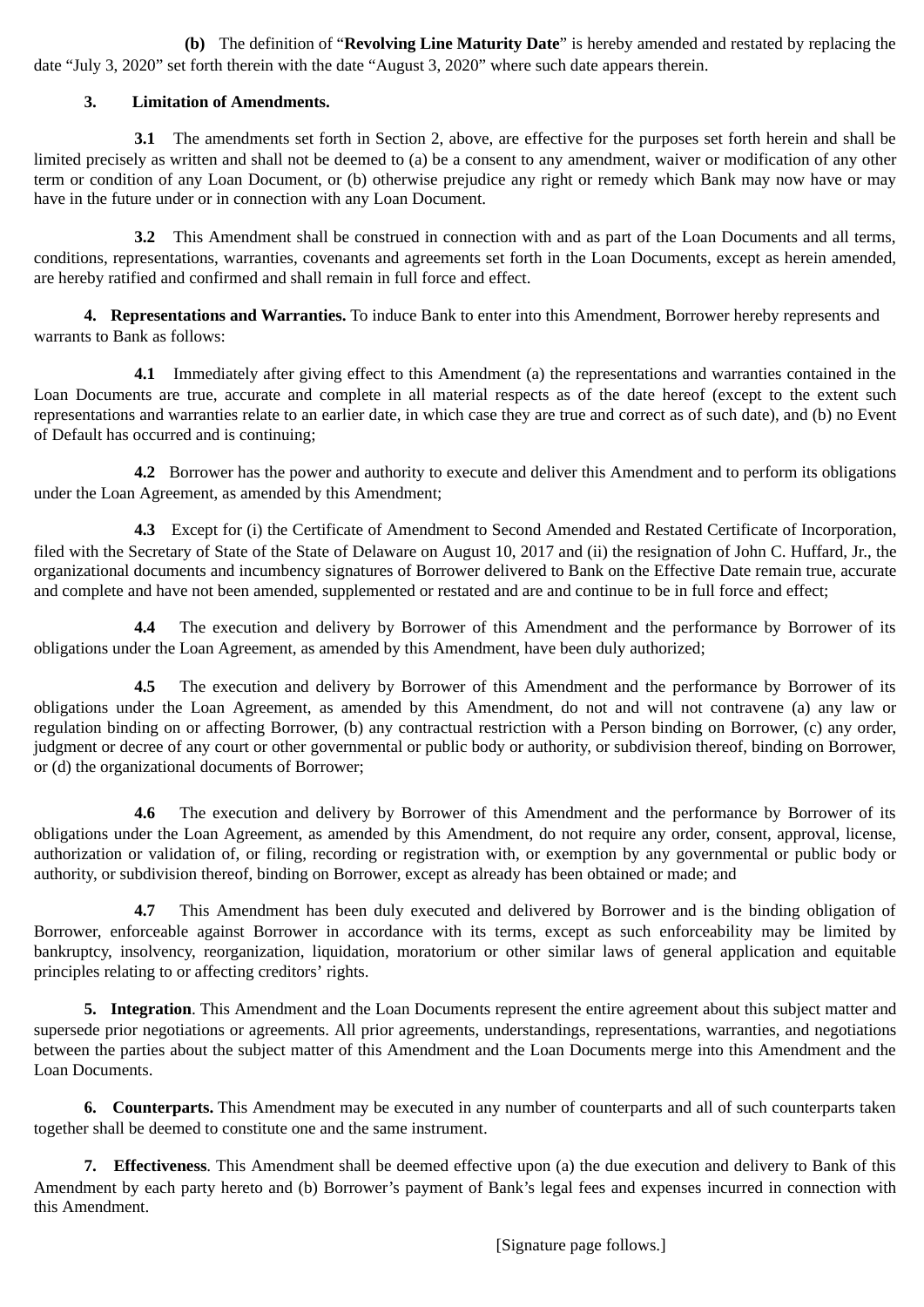**IN WITNESS WHEREOF,** the parties hereto have caused this Amendment to be duly executed and delivered as of the date first written above.

| <b>BANK</b>         | BORROWER                       |  |
|---------------------|--------------------------------|--|
| Silicon Valley Bank | Tenable, Inc.                  |  |
| By: /s/ Will Deevy  | By: /s/ Steve Vintz            |  |
| Name: Will Deevy    | Name: Steve Vintz              |  |
| Title: Director     | Title: Chief Financial Officer |  |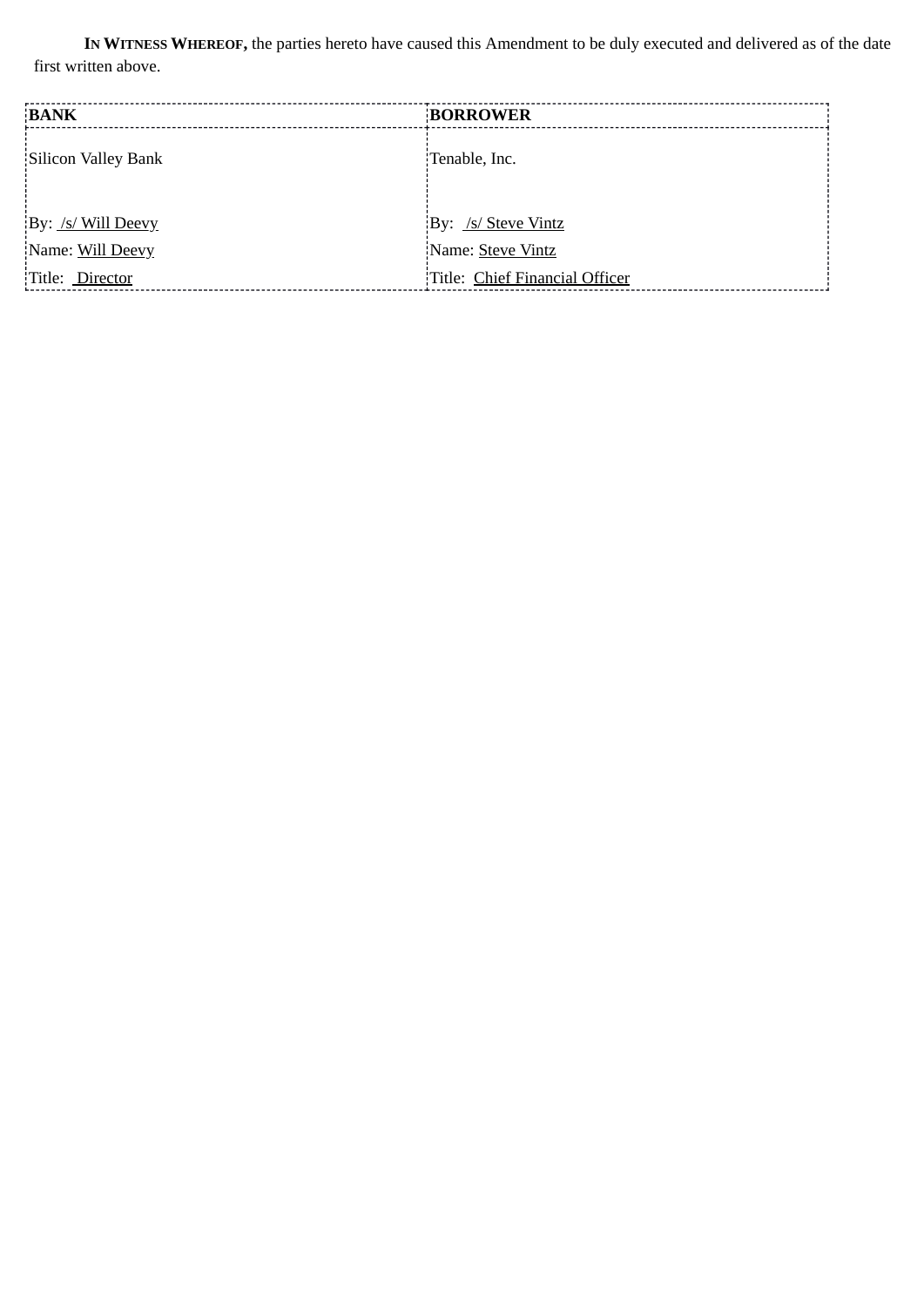## **CERTIFICATION OF PRINCIPAL EXECUTIVE OFFICER PURSUANT TO EXCHANGE ACT RULES 13a-14(a) AND 15d-14(a) AS ADOPTED PURSUANT TO SECTION 302 OF THE SARBANES-OXLEY ACT OF 2002**

<span id="page-65-0"></span>I, Amit Yoran, certify that:

- 1. I have reviewed this Quarterly Report on Form 10-Q of Tenable Holdings, Inc.;
- 2. Based on my knowledge, this report does not contain any untrue statement of a material fact or omit to state a material fact necessary to make the statements made, in light of the circumstances under which such statements were made, not misleading with respect to the period covered by this report;
- 3. Based on my knowledge, the financial statements, and other financial information included in this report, fairly present in all material respects the financial condition, results of operations and cash flows of the registrant as of, and for, the periods presented in this report;
- 4. The registrant's other certifying officer(s) and I are responsible for establishing and maintaining disclosure controls and procedures (as defined in Exchange Act Rules 13a-15(e) and 15d-15(e)) for the registrant and have:
	- (a) Designed such disclosure controls and procedures, or caused such disclosure controls and procedures to be designed under our supervision, to ensure that material information relating to the registrant, including its consolidated subsidiaries, is made known to us by others within those entities, particularly during the period in which this report is being prepared;
	- (b) Evaluated the effectiveness of the registrant's disclosure controls and procedures and presented in this report our conclusions about the effectiveness of the disclosure controls and procedures, as of the end of the period covered by this report based on such evaluation; and
	- (c) Disclosed in this report any change in the registrant's internal control over financial reporting that occurred during the registrant's most recent fiscal quarter (the registrant's fourth fiscal quarter in the case of an annual report) that has materially affected, or is reasonably likely to materially affect, the registrant's internal control over financial reporting; and
- 5. The registrant's other certifying officer(s) and I have disclosed, based on our most recent evaluation of internal control over financial reporting, to the registrant's auditors and the audit committee of the registrant's board of directors (or persons performing the equivalent functions):
	- (a) All significant deficiencies and material weaknesses in the design or operation of internal control over financial reporting which are reasonably likely to adversely affect the registrant's ability to record, process, summarize and report financial information; and
	- (b) Any fraud, whether or not material, that involves management or other employees who have a significant role in the registrant's internal control over financial reporting.

Date: July 30, 2020 **By: /s/ Amit Yoran** 

Amit Yoran Chairman and Chief Executive Officer *(Principal Executive Officer)*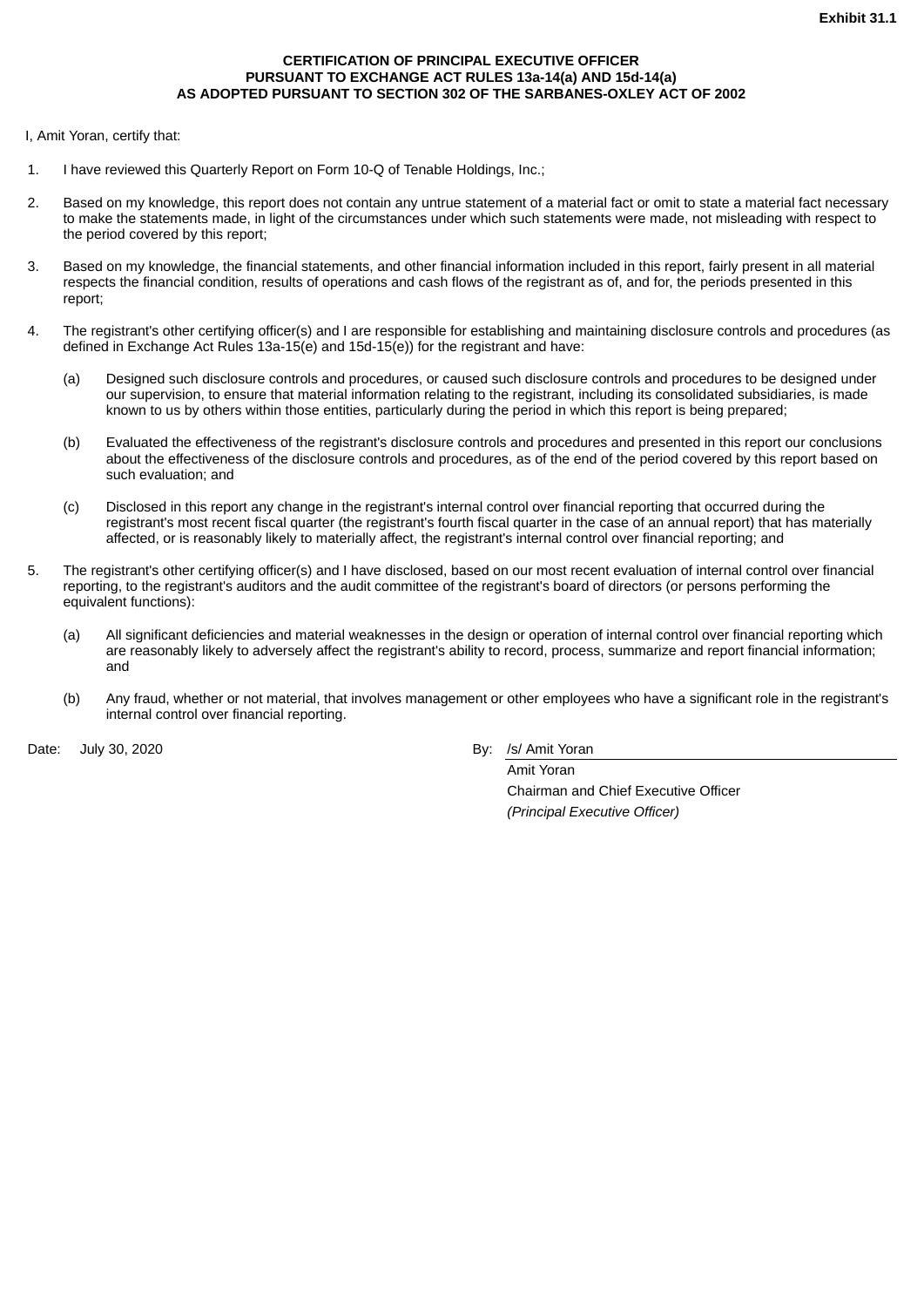#### **CERTIFICATION OF PRINCIPAL FINANCIAL OFFICER PURSUANT TO EXCHANGE ACT RULES 13a-14(a) AND 15d-14(a) AS ADOPTED PURSUANT TO SECTION 302 OF THE SARBANES-OXLEY ACT OF 2002**

<span id="page-66-0"></span>I, Stephen A. Vintz, certify that:

- 1. I have reviewed this Quarterly Report on Form 10-Q of Tenable Holdings, Inc.;
- 2. Based on my knowledge, this report does not contain any untrue statement of a material fact or omit to state a material fact necessary to make the statements made, in light of the circumstances under which such statements were made, not misleading with respect to the period covered by this report;
- 3. Based on my knowledge, the financial statements, and other financial information included in this report, fairly present in all material respects the financial condition, results of operations and cash flows of the registrant as of, and for, the periods presented in this report;
- 4. The registrant's other certifying officer(s) and I are responsible for establishing and maintaining disclosure controls and procedures (as defined in Exchange Act Rules 13a-15(e) and 15d-15(e)) for the registrant and have:
	- (a) Designed such disclosure controls and procedures, or caused such disclosure controls and procedures to be designed under our supervision, to ensure that material information relating to the registrant, including its consolidated subsidiaries, is made known to us by others within those entities, particularly during the period in which this report is being prepared;
	- (b) Evaluated the effectiveness of the registrant's disclosure controls and procedures and presented in this report our conclusions about the effectiveness of the disclosure controls and procedures, as of the end of the period covered by this report based on such evaluation; and
	- (c) Disclosed in this report any change in the registrant's internal control over financial reporting that occurred during the registrant's most recent fiscal quarter (the registrant's fourth fiscal quarter in the case of an annual report) that has materially affected, or is reasonably likely to materially affect, the registrant's internal control over financial reporting; and
- 5. The registrant's other certifying officer(s) and I have disclosed, based on our most recent evaluation of internal control over financial reporting, to the registrant's auditors and the audit committee of the registrant's board of directors (or persons performing the equivalent functions):
	- (a) All significant deficiencies and material weaknesses in the design or operation of internal control over financial reporting which are reasonably likely to adversely affect the registrant's ability to record, process, summarize and report financial information; and
	- (b) Any fraud, whether or not material, that involves management or other employees who have a significant role in the registrant's internal control over financial reporting.

Date: July 30, 2020 **By: /s/ Stephen A. Vintz** 

Stephen A. Vintz Chief Financial Officer *(Principal Financial Officer and Principal Accounting Officer)*